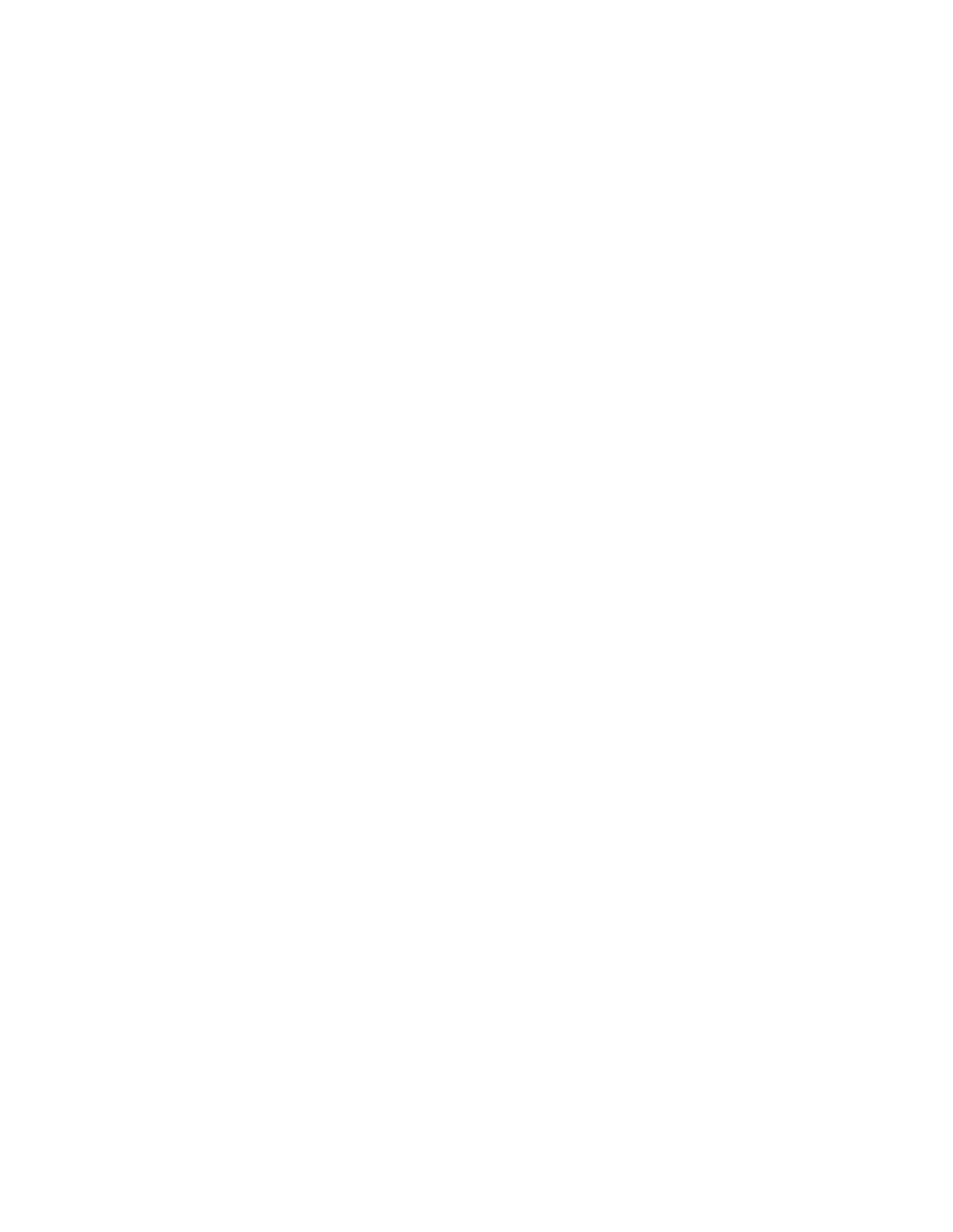# **Table of Contents**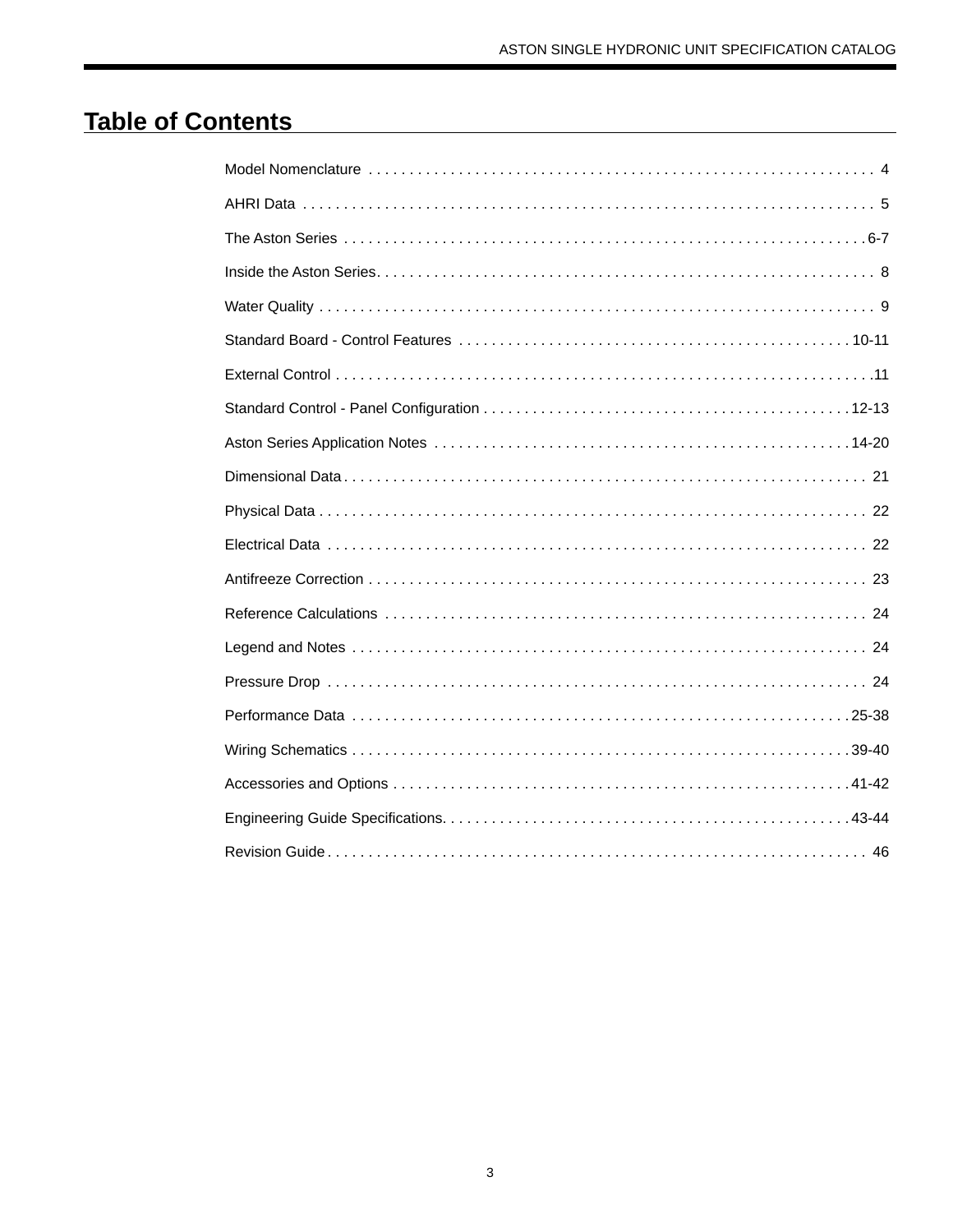# **Model Nomenclature**



#### **Notes:**

5 – HWG w/o Pump, GeoStart<sup>1</sup>

**1** Available on 040, 050, 060, and 075 only. Hot water generator requires field installed external pump kit.

**2** 018 and 025 **heating only** models are available only with copper double-wall vented load coax for potable water.



Aston Series hydronic units are Safety listed under UL1995 thru ETL and performance tested in accordance with standard AHRI/ISO 13256-2. AHRI does not currently certify water-to-water products under AHRI/ISO 13256-2.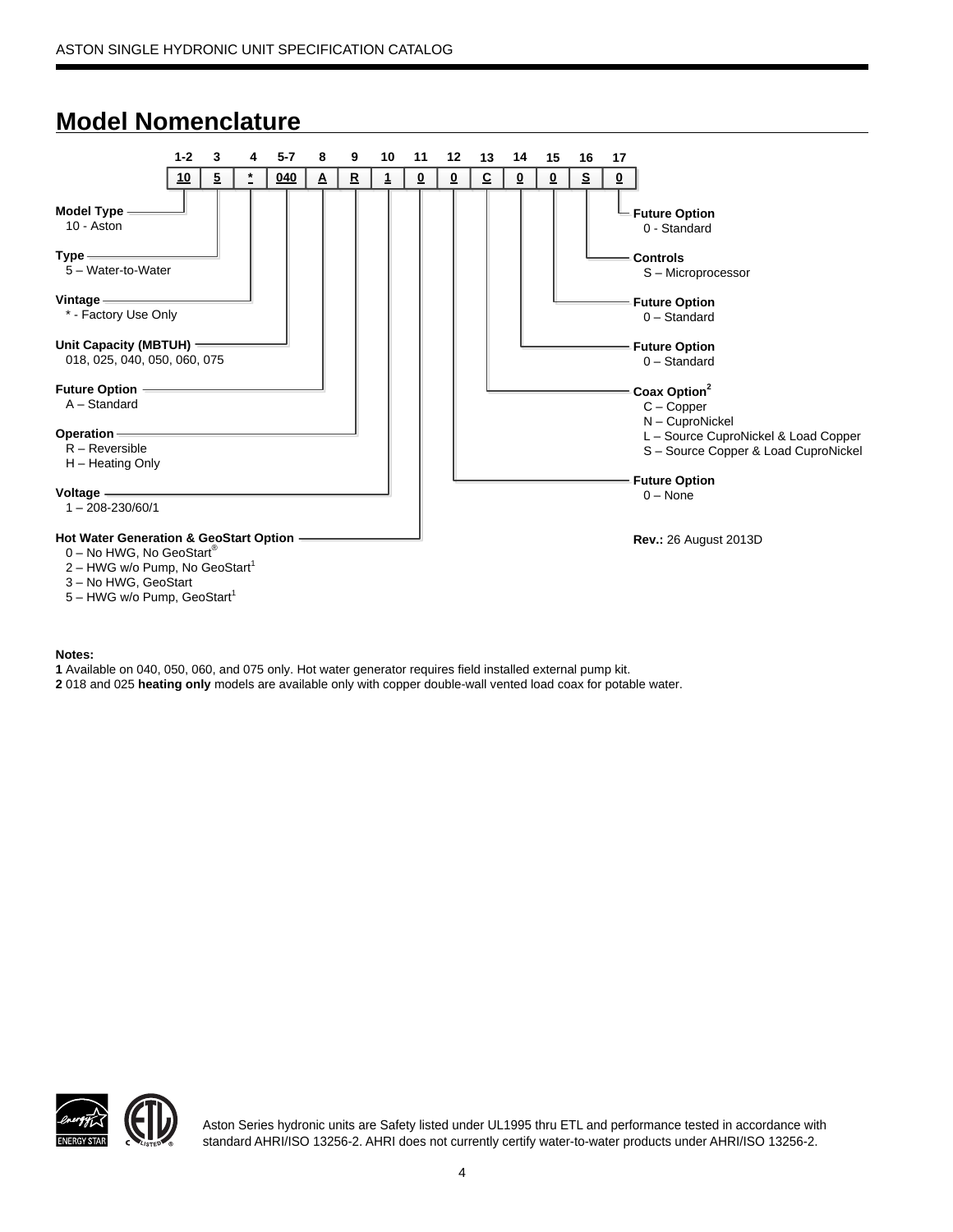# **AHRI Data**

### **English (IP) Units**

|              |                               |                    |                             |                                       |                             | Water Loop Heat Pump                 |            | <b>Ground Water Heat Pump</b> |                                       |                                      |            |  |
|--------------|-------------------------------|--------------------|-----------------------------|---------------------------------------|-----------------------------|--------------------------------------|------------|-------------------------------|---------------------------------------|--------------------------------------|------------|--|
| <b>Model</b> | Capacity<br><b>Modulation</b> |                    | <b>Flow Rate</b>            | Cooling<br>86°F Source<br>53.6°F Load |                             | Heating<br>68°F Source<br>104°F Load |            |                               | Cooling<br>59°F Source<br>53.6°F Load | Heating<br>50°F Source<br>104°F Load |            |  |
|              |                               | Load<br><b>GPM</b> | <b>Source</b><br><b>GPM</b> | Capacity<br><b>Btuh</b>               | <b>EER</b><br><b>Btuh/W</b> | Capacity<br>Btuh                     | <b>COP</b> | Capacity<br><b>Btuh</b>       | <b>EER</b><br><b>Btuh/W</b>           | Capacity<br>Btuh                     | <b>COP</b> |  |
| 018          | Single                        | 5                  | 5                           | 16,400                                | 14.0                        | 22,200                               | 4.5        | 18.800                        | 22.9                                  | 18,500                               | 3.7        |  |
| 025          | Single                        |                    |                             | 23,700                                | 13.6                        | 32,800                               | 4.6        | 26,700                        | 21.2                                  | 27,100                               | 3.8        |  |
| 040          | Single                        | 10                 | 10                          | 35.900                                | 15.5                        | 47,900                               | 4.8        | 40.900                        | 23.4                                  | 39.100                               | 3.9        |  |
| 050          | Single                        | 15                 | 15                          | 49.800                                | 13.9                        | 65,000                               | 4.4        | 55.600                        | 21.6                                  | 54.200                               | 3.7        |  |
| 060          | Single                        | 18                 | 18                          | 55.400                                | 13.6                        | 78.000                               | 4.7        | 62,500                        | 20.6                                  | 63.200                               | 3.8        |  |
| 075          | Single                        | 19                 | 19                          | 66.000                                | 12.3                        | 93.100                               | 4.2        | 74.100                        | 18.0                                  | 77.100                               | 3.5        |  |

|       |                               |                    |                      |                                                        |                                       | <b>Ground Loop Heat Pump</b>         |            |  |
|-------|-------------------------------|--------------------|----------------------|--------------------------------------------------------|---------------------------------------|--------------------------------------|------------|--|
| Model | Capacity<br><b>Modulation</b> |                    | <b>Flow Rate</b>     |                                                        | Cooling<br>77°F Source<br>53.6°F Load | Heating<br>32°F Source<br>104°F Load |            |  |
|       |                               | Load<br><b>GPM</b> | Source<br><b>GPM</b> | <b>EER</b><br>Capacity<br><b>Btuh/W</b><br><b>Btuh</b> |                                       | Capacity<br><b>Btuh</b>              | <b>COP</b> |  |
| 018   | Single                        | 5                  | 5                    | 17,300                                                 | 16.6                                  | 14.700                               | 3.1        |  |
| 025   | Single                        | 7                  | 7                    | 24.700                                                 | 16.1                                  | 22.000                               | 3.1        |  |
| 040   | Single                        | 10                 | 10                   | 37.700                                                 | 17.5                                  | 30.500                               | 3.1        |  |
| 050   | Single                        | 15                 | 15                   | 51.500                                                 | 16.4                                  | 44,200                               | 3.1        |  |
| 060   | Single                        | 18                 | 18                   | 58.000                                                 | 16.1                                  | 50,100                               | 3.1        |  |
| 075   | Single                        | 19                 | 19                   | 68.400                                                 | 14.0                                  | 61.500                               | 2.9        |  |

**NOTE:** All ratings based upon 208V operation.

01/03/12

### **ENERGY STAR® Compliance Table**

| Model |                     | Tier 3             |
|-------|---------------------|--------------------|
|       | <b>Ground Water</b> | <b>Ground Loop</b> |
| 012   | Yes                 | Yes                |
| 025   | Yes                 | Yes                |
| 040   | Yes                 | Yes                |
| 050   | Yes                 | Yes                |
| 060   | Yes                 | Yes                |
| 075   | No                  | No                 |

1/29/12

### **ENERGY STAR Rating Criteria**

In order for water-source heat pumps to be ENERGY STAR rated they must meet or exceed the minimum efficiency requirements listed below. Tier 3 represents the current minimum efficiency water source heat pumps must have in order to be ENERGY STAR rated.

#### **Tier 3: 1/1/2012 – No Effective End Date Published**

| Water-to-Water      | EER  | COP |
|---------------------|------|-----|
| Ground Loop         | 161  | 3.1 |
| <b>Ground Water</b> | 20.1 | 3.5 |

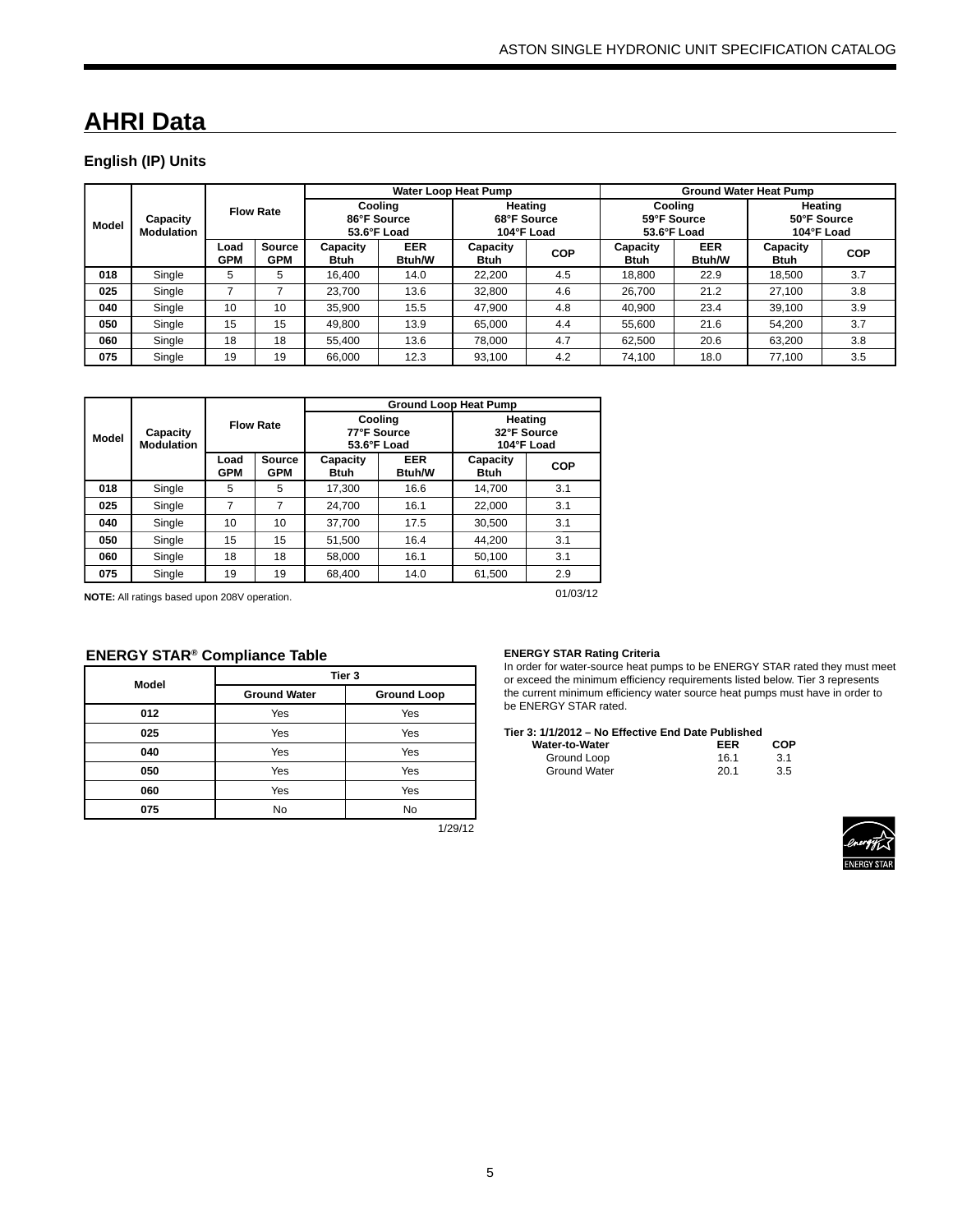# **The Aston Series**

# **Unit Features**

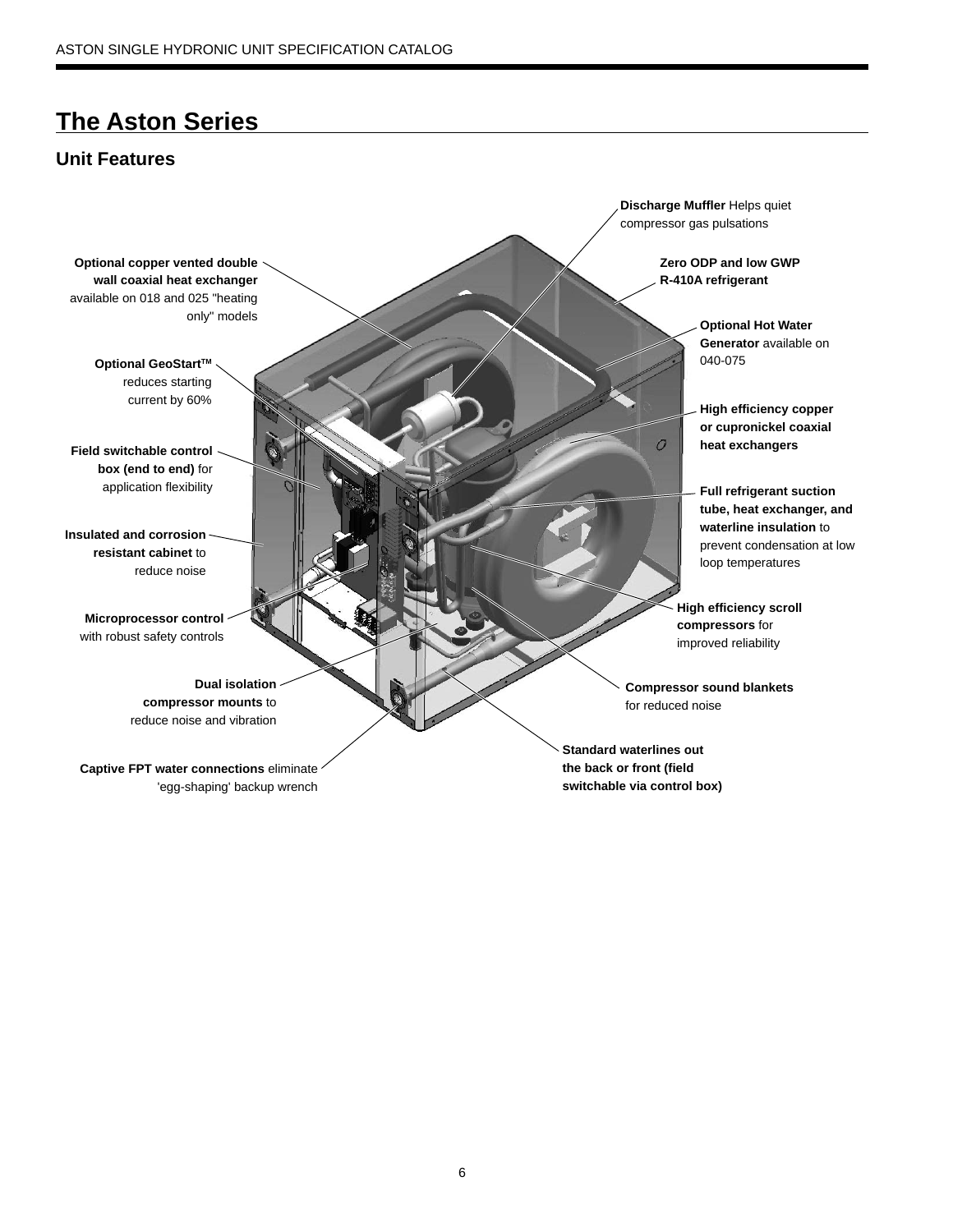# **The Aston Series cont.**

### **High Efficiency**

The Aston Series are the highest efficiency units available. Large oversized water-to-refrigerant heat exchangers and scroll compressors provide extremely efficient operation. This efficiency means the Aston Series requires less loop than any product on the market. This can mean significant savings on commercial and residential projects.

### **Operating Efficiencies**

- Environmentally friendly R-410A refrigerant reduces ozone depletion.
- An optional hot water generator is available on 040, 050, 060, and 075 to generate hot water at considerable savings while improving overall system efficiency.
- High-stability bidirectional expansion valve provides superior performance.
- Efficient scroll compressors operate quietly.
- Oversized coaxial tube water-to-refrigerant heat exchanger increases efficiency.

### **Standard Features**

- Single phase is available.
- Heavy gauge cabinet
- Quiet scroll compressors in all models
- All interior cabinet surfaces are insulated with 1/2 in. [12.7 mm] thick 11 ⁄2 lb [681 g] density, surface coated, acoustic type glass fiber insulation.
- Optional GeoStart™ to reduce starting current
- Field switchable control box
- Ultra-compact cabinet
- Multi-density laminate lined compressor blanket designed to suppress low frequency noise.
- Discharge line mufflers to help quiet compressor discharge gas pulsations.

### **Product Quality**

- Heavy-gauge steel cabinets are finished with a durable polyester powder coat paint for long lasting beauty and service.
- All refrigerant brazing is performed in a nitrogen atmosphere.
- The 018H and 025H are available with load side copper vented double wall coaxial heat exchangers.
- Coaxial heat exchangers, refrigerant suction lines, hot water generator, and all water pipes are fully insulated to reduce condensation problems in low temperature operation.
- Computer controlled deep vacuum and refrigerant charging system.
- All joints are leak detected for maximum leak rate of less than 1 ⁄4 oz. per year.
- Computer bar code equipped assembly line ensures all components are correct.
- All units are computer run-tested with water to verify both function and performance.
- Safety features include high- and low-pressure refrigerant controls to protect the compressor; high-limit hot water generator pump shutdown.

### **Easy Maintenance and Service Advantages**

- Removable compressor access panels.
- Integrated temperature controls with digital readout and user interface.
- Quick attach wiring harnesses are used throughout for fast servicing.
- High and low pressure refrigerant service ports.

### **Options and Accessories**

- Optional hot water generator with externally mounted pump and water heater plumbing connector.
- Closed loop, source side, circulating pump kit
- Closed loop, load side, circulating pump kit
- Water connection kits
- Geo-Storage Tank (80-120 Gal.)
- GeoStart™
- HydroZone, tank control with outdoor reset

### **Application Flexibility**

- Designed to operate with entering source temperature of 25°F and leaving load temperatures of 40°F to 130°F. See the capacity tables to see allowable operating conditions per model.
- Source side flow rates as low as 1.5 GPM/ton for well water, 50°F [10°C] min. EWT.
- Dedicated heating and heat pump models available.
- Dedicated non-reversible models are shipped as heating only; field convertible to cooling only.
- Modularized unit design and primary/secondary controls for optimum capacity matching and staging.
- Stackable for space conservation (to a maximum 3 units high).
- Compact size allows installation in confined spaces.
- Front or rear plumbing connections.
- Control panel location is reversible.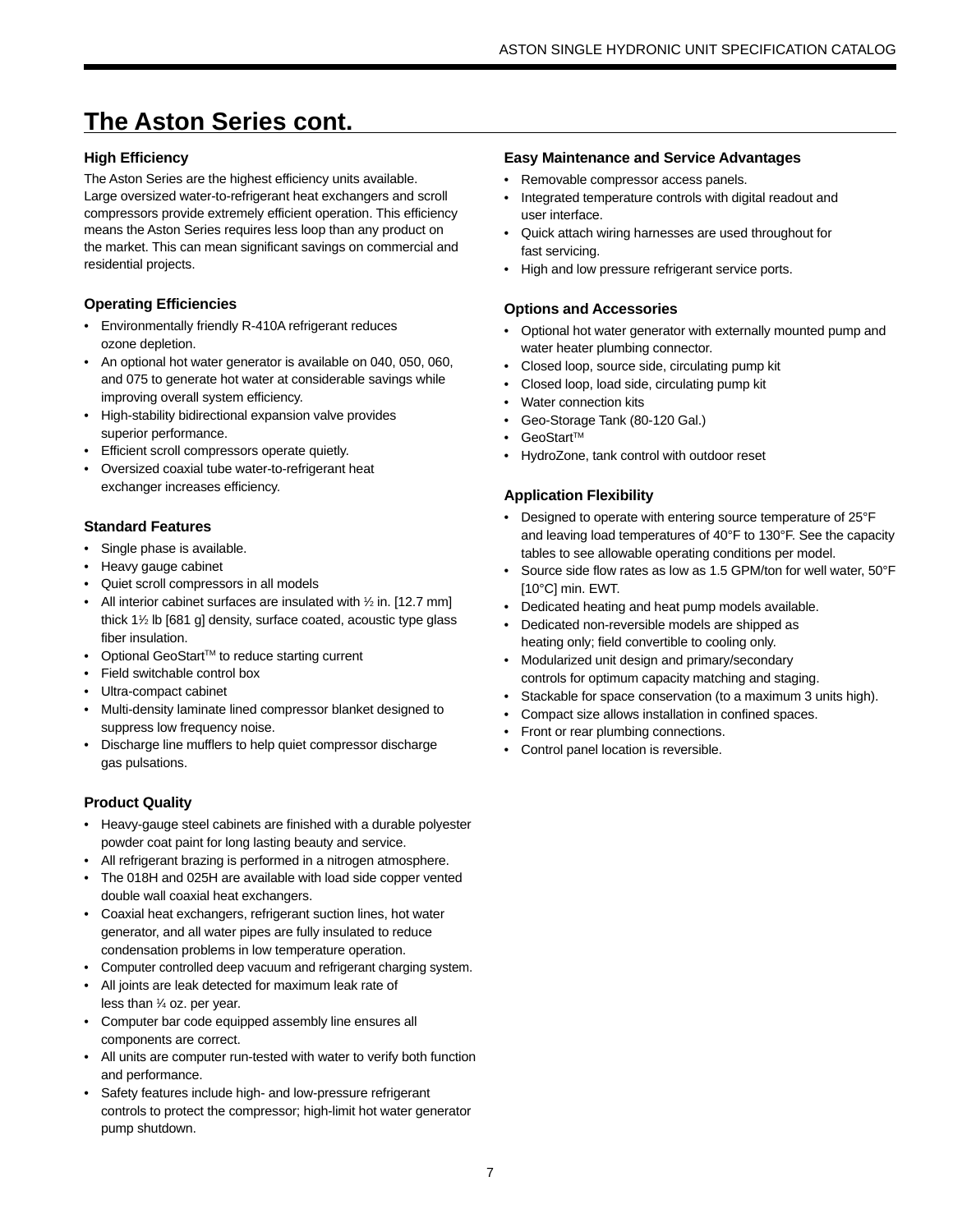# **Inside the Aston Series**

### **Refrigerant**

Aston Series products all feature zero ozone depletion and low global warming potential R-410A refrigerant.

### **Cabinet**

All units are constructed of corrosion resistant galvanized sheet metal with powder coat paint rated for more than 1000 hours of salt spray. Lift-out access panels provide access to the compressor section from two sides.

### **Compressors**

High efficiency R-410A scroll compressors are used on every model. Scrolls provide both the highest efficiency available and great reliability.

### **Electrical Box**

The control panel is "field" movable from front to back for ease of application. Separate knockouts for low voltage, and two for power on, front and back, allow easy access to the control box. Large 75VA transformer assures adequate controls power for accessories.

### **Water Connections**

Flush mount FPT water connection fittings allow one wrench leak-free connections and do not require a backup wrench. Factory installed water line thermistors can be viewed through the microprocessor interface tool.

### **Thermostatic Expansion Valve**

All Aston Series models utilize a balanced port bidirectional thermostatic expansion valve (TXV) for refrigerant metering. This allows precise refrigerant flow in a wide range of entering water variation (20 to 120°F [-7 to 49°C]) found in geothermal systems. The TXV is located in the compressor compartment for easy access.



# **Water-to-Refrigerant Heat Exchanger Coil**

Large oversized coaxial refrigerant-to-water heat exchangers provide unparalleled efficiency. The coaxes are designed for low pressure drop and low flow rates. All coaxes are pressure rated to 450 psi water side and 600 psi on the refrigerant side. Refrigerant-to-water heat exchangers will be coated with ThermaShield to prevent condensation in low temperature loop operation.



### **Service Connections and Serviceability**

Two Schrader service ports are provided for each unit. The suction side and discharge side ports are for field charging and servicing access. All valves are 7/16" SAE connections.



### **4-Way Reversing Valve**

Aston Series units feature a reliable all-brass pilot operated refrigerant reversing valve. The reversing valve operation is limited to change of mode by the control to enhance reliability.



### GeoStart<sup>™</sup>

The optional GeoStart single phase soft starter will reduce the normal start current (LRA) by 60%. This allows the heat pump to go off-grid. Using GeoStart also provides a substantial reduction in light flicker, reduces start-up noise, and



improves the compressor's start behavior. GeoStart is available in a field retrofit kit or as a factory installed option for all Aston Series and Cypress units.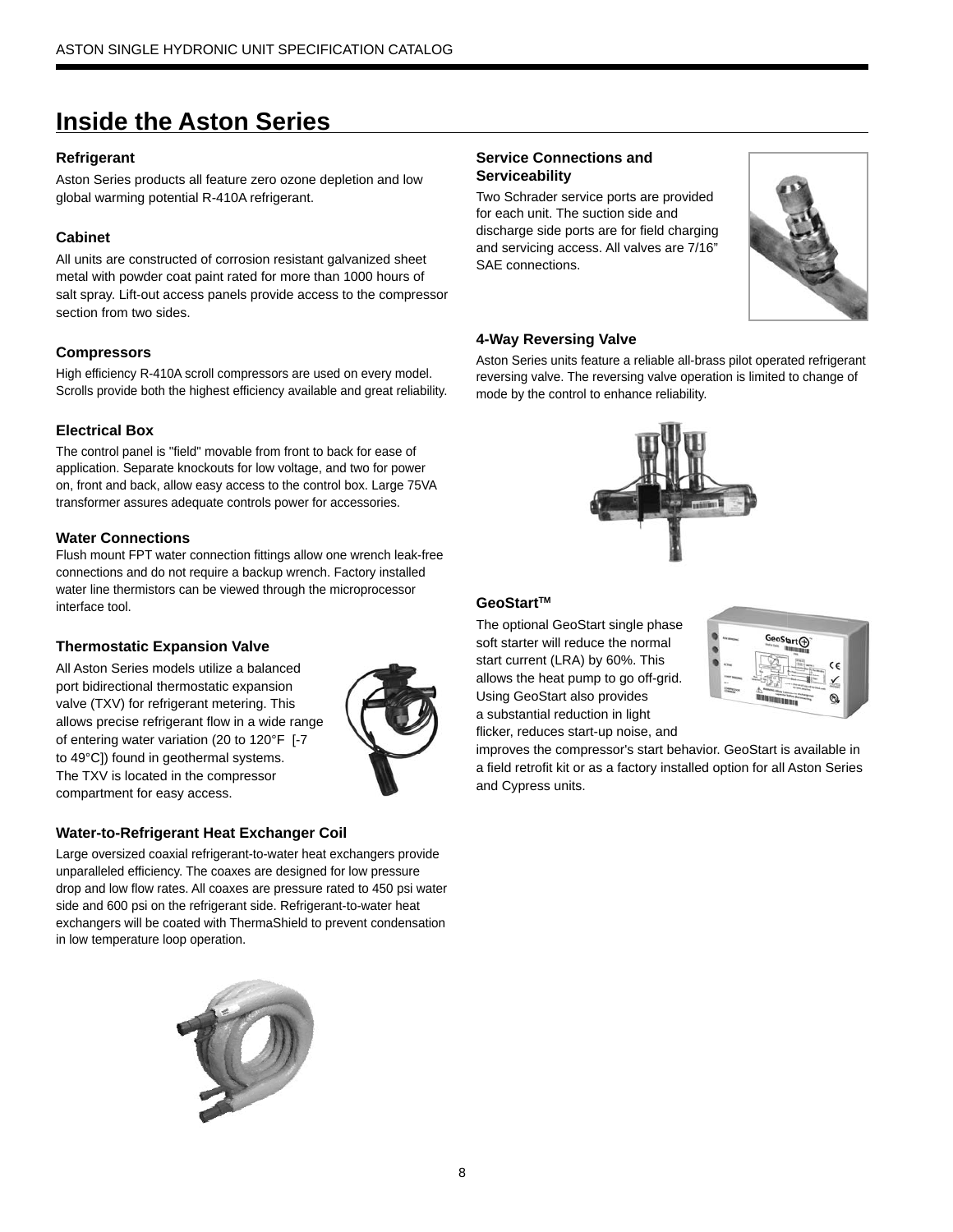# **Water Quality**

# **General**

Aston water-to-water heat pumps may be successfully applied in a wide range of residential and light commercial applications. It is the responsibility of the system designer and installing contractor to ensure that acceptable water quality is present and that all applicable codes have been met in these installations.

# **Water Treatment**

Do not use untreated or improperly treated water. Equipment damage may occur. The use of improperly treated or untreated water in this equipment may result in scaling, erosion, corrosion, algae or slime. The services of a qualified water treatment specialist should be engaged to determine what treatment, if any, is required. The product warranty specifically excludes liability for corrosion, erosion or deterioration of equipment.

The heat exchangers and water lines in the units are copper or cupronickel tube. There may be other materials in the building's piping system that the designer may need to take into consideration when deciding the parameters of the water quality.

If an antifreeze or water treatment solution is to be used, the designer should confirm it does not have a detrimental effect on the materials in the system.

# **Contaminated Water**

In applications where the water quality cannot be held to prescribed limits, the use of a secondary or intermediate heat exchanger is recommended to separate the unit from the contaminated water.

The following table outlines the water quality guidelines for unit heat exchangers. If these conditions are exceeded, a secondary heat exchanger is required. Failure to supply a secondary heat exchanger where needed will result in a warranty exclusion for primary heat exchanger corrosion or failure.

| <b>Material</b>                    |                                                                      | 90/10 Cupronickel<br>Copper<br>$7 - 9$<br>$7 - 9$<br>(Total Hardness)<br>(Total Hardness)<br>less than 350 ppm<br>less than 350 ppm<br>Less than 0.5 ppm (rotten egg<br>10 - 50 ppm<br>smell appears at 0.5 ppm)<br>Less than 125 ppm<br>Less than 125 ppm<br>Less than 0.5 ppm<br>Less than 0.5 ppm<br>Less than 20 ppm<br>Less than 125 ppm<br>Less than 50 ppm<br>$10 - 50$ ppm<br>Less than 2 ppm<br>Less than 2 ppm<br>Less than 0.5 ppm<br>Less than 0.5 ppm<br>Less than 0.5 ppm<br>Less than 0.5 ppm<br>Less than 0.5 ppm<br>Less than 0.5 ppm<br>Less than 0.5 ppm<br>Less than 0.5 ppm<br>Less than 1000 ppm<br>1000 - 1500 ppm<br>$+0.5$ to $-0.5$<br>$+0.5$ to $-0.5$<br>$< 0.2$ ppm<br>$< 0.2$ ppm<br>Less than 1 ppm, above this level<br>deposition will occur<br>deposition will occur |                                                              | 316 Stainless Steel                                          |  |
|------------------------------------|----------------------------------------------------------------------|--------------------------------------------------------------------------------------------------------------------------------------------------------------------------------------------------------------------------------------------------------------------------------------------------------------------------------------------------------------------------------------------------------------------------------------------------------------------------------------------------------------------------------------------------------------------------------------------------------------------------------------------------------------------------------------------------------------------------------------------------------------------------------------------------------|--------------------------------------------------------------|--------------------------------------------------------------|--|
| рH                                 | <b>Acidity/Alkalinity</b>                                            |                                                                                                                                                                                                                                                                                                                                                                                                                                                                                                                                                                                                                                                                                                                                                                                                        |                                                              | $7 - 9$                                                      |  |
| <b>Scaling</b>                     | Calcium and                                                          |                                                                                                                                                                                                                                                                                                                                                                                                                                                                                                                                                                                                                                                                                                                                                                                                        |                                                              | (Total Hardness)                                             |  |
|                                    | Magnesium Carbonate                                                  |                                                                                                                                                                                                                                                                                                                                                                                                                                                                                                                                                                                                                                                                                                                                                                                                        |                                                              | less than 350 ppm                                            |  |
|                                    | Hydrogen Sulfide                                                     |                                                                                                                                                                                                                                                                                                                                                                                                                                                                                                                                                                                                                                                                                                                                                                                                        |                                                              | Less than 1 ppm                                              |  |
|                                    | <b>Sulfates</b>                                                      |                                                                                                                                                                                                                                                                                                                                                                                                                                                                                                                                                                                                                                                                                                                                                                                                        |                                                              | Less than 200 ppm                                            |  |
|                                    | Chlorine                                                             |                                                                                                                                                                                                                                                                                                                                                                                                                                                                                                                                                                                                                                                                                                                                                                                                        |                                                              | Less than 0.5 ppm                                            |  |
|                                    | Chlorides                                                            |                                                                                                                                                                                                                                                                                                                                                                                                                                                                                                                                                                                                                                                                                                                                                                                                        |                                                              | Less than 300 ppm                                            |  |
|                                    | Carbon Dioxide                                                       |                                                                                                                                                                                                                                                                                                                                                                                                                                                                                                                                                                                                                                                                                                                                                                                                        |                                                              | $10 - 50$ ppm                                                |  |
| Corrosion                          | Ammonia                                                              |                                                                                                                                                                                                                                                                                                                                                                                                                                                                                                                                                                                                                                                                                                                                                                                                        |                                                              | Less than 20 ppm                                             |  |
|                                    | Ammonia Chloride                                                     |                                                                                                                                                                                                                                                                                                                                                                                                                                                                                                                                                                                                                                                                                                                                                                                                        |                                                              | Less than 0.5 ppm                                            |  |
|                                    | Ammonia Nitrate                                                      |                                                                                                                                                                                                                                                                                                                                                                                                                                                                                                                                                                                                                                                                                                                                                                                                        |                                                              | Less than 0.5 ppm                                            |  |
|                                    | Ammonia Hydroxide                                                    |                                                                                                                                                                                                                                                                                                                                                                                                                                                                                                                                                                                                                                                                                                                                                                                                        |                                                              | Less than 0.5 ppm                                            |  |
|                                    | Ammonia Sulfate                                                      |                                                                                                                                                                                                                                                                                                                                                                                                                                                                                                                                                                                                                                                                                                                                                                                                        |                                                              | Less than 0.5 ppm                                            |  |
|                                    | <b>Total Dissolved Solids (TDS)</b>                                  |                                                                                                                                                                                                                                                                                                                                                                                                                                                                                                                                                                                                                                                                                                                                                                                                        |                                                              | 1000 - 1500 ppm                                              |  |
|                                    | LSI Index                                                            |                                                                                                                                                                                                                                                                                                                                                                                                                                                                                                                                                                                                                                                                                                                                                                                                        |                                                              | $+0.5$ to $-0.5$                                             |  |
| <b>Iron Fouling</b>                | Iron, FE <sup>2</sup> + (Ferrous)<br><b>Bacterial Iron Potential</b> |                                                                                                                                                                                                                                                                                                                                                                                                                                                                                                                                                                                                                                                                                                                                                                                                        |                                                              | $< 0.2$ ppm                                                  |  |
| (Biological Growth)                | Iron Oxide                                                           | Less than 1 ppm, above this level                                                                                                                                                                                                                                                                                                                                                                                                                                                                                                                                                                                                                                                                                                                                                                      |                                                              | Less than 1 ppm, above this level<br>deposition will occur   |  |
| Erosion                            | <b>Suspended Solids</b>                                              | Less than 10 ppm and filtered for<br>max. of 600 micron size                                                                                                                                                                                                                                                                                                                                                                                                                                                                                                                                                                                                                                                                                                                                           | Less than 10 ppm and filtered for<br>max. of 600 micron size | Less than 10 ppm and filtered for<br>max. of 600 micron size |  |
|                                    | <b>Threshold Velocity</b><br>(Fresh Water)                           | $< 6$ ft/sec                                                                                                                                                                                                                                                                                                                                                                                                                                                                                                                                                                                                                                                                                                                                                                                           | $< 6$ ft/sec                                                 | $< 6$ ft/sec                                                 |  |
| $NOTES$ Grains – nnm divided by 17 |                                                                      |                                                                                                                                                                                                                                                                                                                                                                                                                                                                                                                                                                                                                                                                                                                                                                                                        |                                                              | 2/22/12                                                      |  |

#### **Water Quality Guidelines**

**NOTES:** Grains = ppm divided by 17

mg/L is equivalent to ppm

2/22/12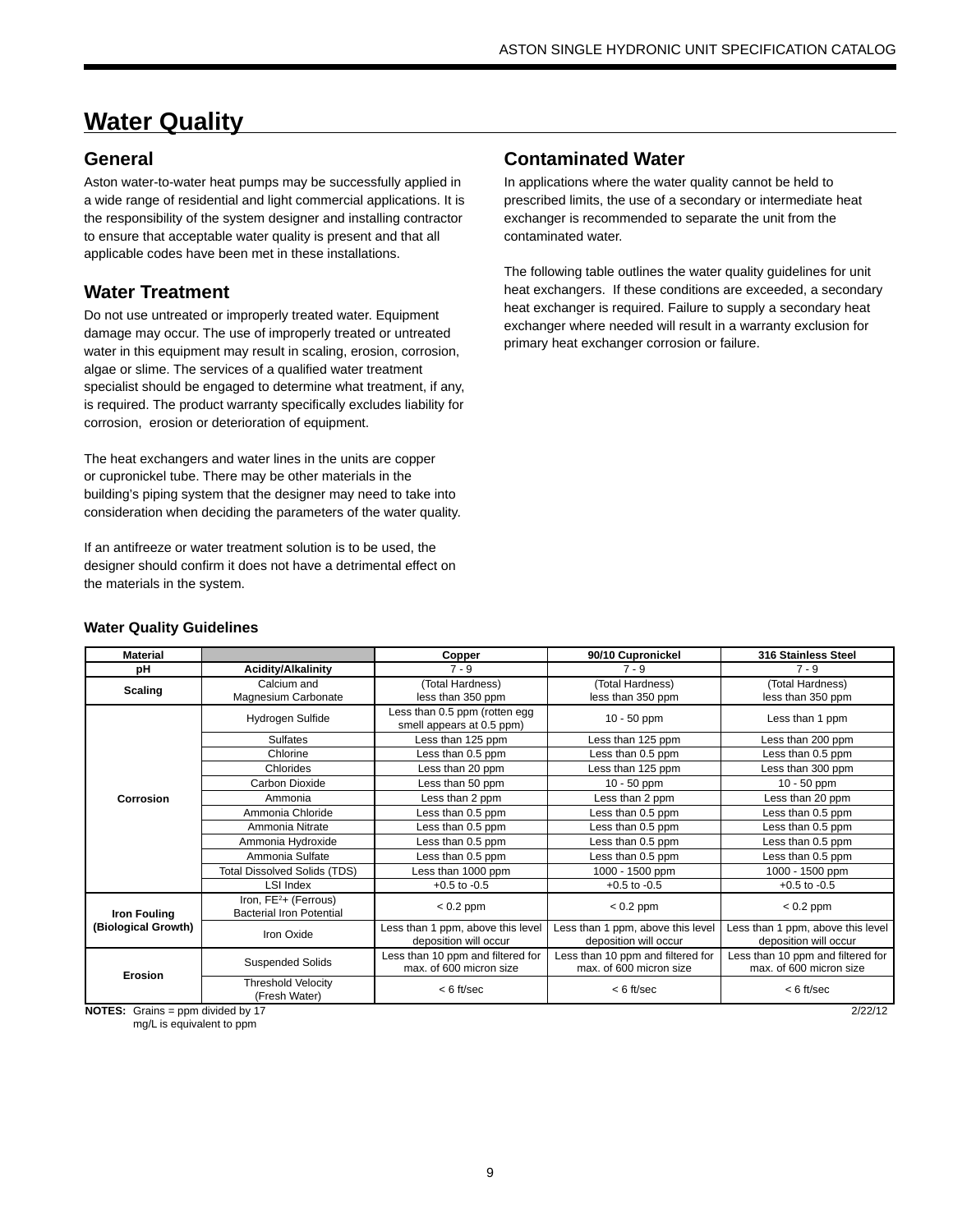# **Standard Board - Control Features**

### **Anti Short Cycle Time**

The anti short cycle time consists of a three minute minimum "off" time plus a randomly chosen 0-2 minute additional "off" delay. The random delay is chosen by the control after each compressor shut down. The 3-5 minute startup delay is applied after all compressor shutdowns and also to system startups due to AC power interruption.

### **Safety Controls**

The control board receives separate signals for a high pressure switch for safety, low pressure switch to prevent loss of charge damage, and a low suction temperature for freeze detection. Upon a 30-second measurement of the fault (immediate for high pressure), compressor operation is suspended and the fault will be shown on the display.

### **Setpoint Temperature Ranges**

In Primary mode, the heating temperature setpoint range is adjustable from 60°F (15.5°C) to 130°F (54.4°C) with an adjustable deadband range of 1° - 15°F. The cooling setpoint temperature is adjustable from 25° (-3.9°C) to 85°F (29.4°C) with a fixed nonadjustable deadband of 5°F.

### **Load Pump Control**

There are two options for controlling the load pump, Pump Sampling (PS) or Continuous Pump (C), and these are selectable in the service Menu.

#### *Pump Sampling (PS)*

In Primary Mode, the control operates on a 10 minute sample cycle in which the load pump is turned on and run to obtain a meaningful sample of the temperature the load is presenting. If the water temperature measured after the pump has been on for PS minutes (selected and adjusted from the Service Menu) is outside the user selectable deadband amount, dB (also selected and adjusted from the Service Menu), the compressor is turned on and Heating or Cooling is initiated. If the water temperature is within the deadband of the set point when sampled, the pump shuts off and is idle for  $(10 - PS)$ minutes when it starts another PS minute sample period. For example, if the PS setting is two minutes, the pump will run for 2 minutes before sampling the load temperature. If the water temperature is within the selected dead band temperature of the set point, the pump will shut off for  $10 - 2 = 8$  minutes before beginning another pump sampling cycle. Heating deadband is selectable in the Service Menu while the Cooling deadband is non-adjustable and fixed at 5°F.

#### *Continuous Pump Mode (C)*

If continuous pump mode (PS=C In Service Menu) is selected, the control will respond immediately to a recognized call or termination of call for heat or cool subject to minimum run times and anti short cycle delays.

#### **Test Mode**

Connection of a jumper wire from chassis ground to P3 will place the control in the test mode. This shortens most timing delays for faster troubleshooting. In the Primary Mode the control will respond immediately if a demand is present. The anti-short cycle delay is replaced by a 10 second pump and compressor on delay. Minimum compressor run time becomes 15 seconds. Test mode will remain in effect for a maximum of 15 minutes at any one time should the jumper remain in place.

#### **Fault Conditions**

There are two classes of faults, retry faults and no retry faults. Retry faults allow the system to try 2 additional times to establish operation before displaying the fault condition and entering lockout. No-Retry Faults prevent compressor operation for the duration of the fault. If the fault activity ceases while the system is inactive, the fault code is cleared from the display and operation is permitted.

#### **Retry Faults**

High pressure, low pressure and freeze detection faults are retried twice before locking the unit out and displaying the fault condition.

#### *High Pressure (HP)*

Compressor operation will be disabled immediately when the normally closed high-pressure switch is opened momentarily (set at 600 psi). The LED display shall read "HP" only when the control has completed two retries, and is in lockout. The pump continues to operate throughout the retry period.

#### *Low Pressure (LP)*

Compressor operation will be disabled when the normally closed low-pressure switch (set at 40 psi) has opened for 30 continuous seconds (if the bypass period has been satisfied). The Low Pressure switch is bypassed (ignored) for two minutes after startup. The LED display shall read "LP" only when the control has completed two retries, and is in lockout. The pump continues to operate throughout the retry period.

#### *Freeze Detection (FP)*

Compressor and loop pumps will be disabled if the control senses that the refrigerant loop temperature drops below the FP value (set in the service menu) for 30 continuous seconds (if the bypass period has been satisfied). If the compressor and the loop pump outputs are disabled because of this condition, the LED display shall read "FP." There is a two (2) minute by-pass timer for the freeze detection at compressor start up.

#### **No-Retry Faults**

High Temperature, Water Temperature Probe Open, Water Temperature Probe Closed and Brown Out faults prevent compressor operation for the duration of the fault. If the fault activity ceases while the system is inactive, the fault code is cleared from the display and operation is permitted.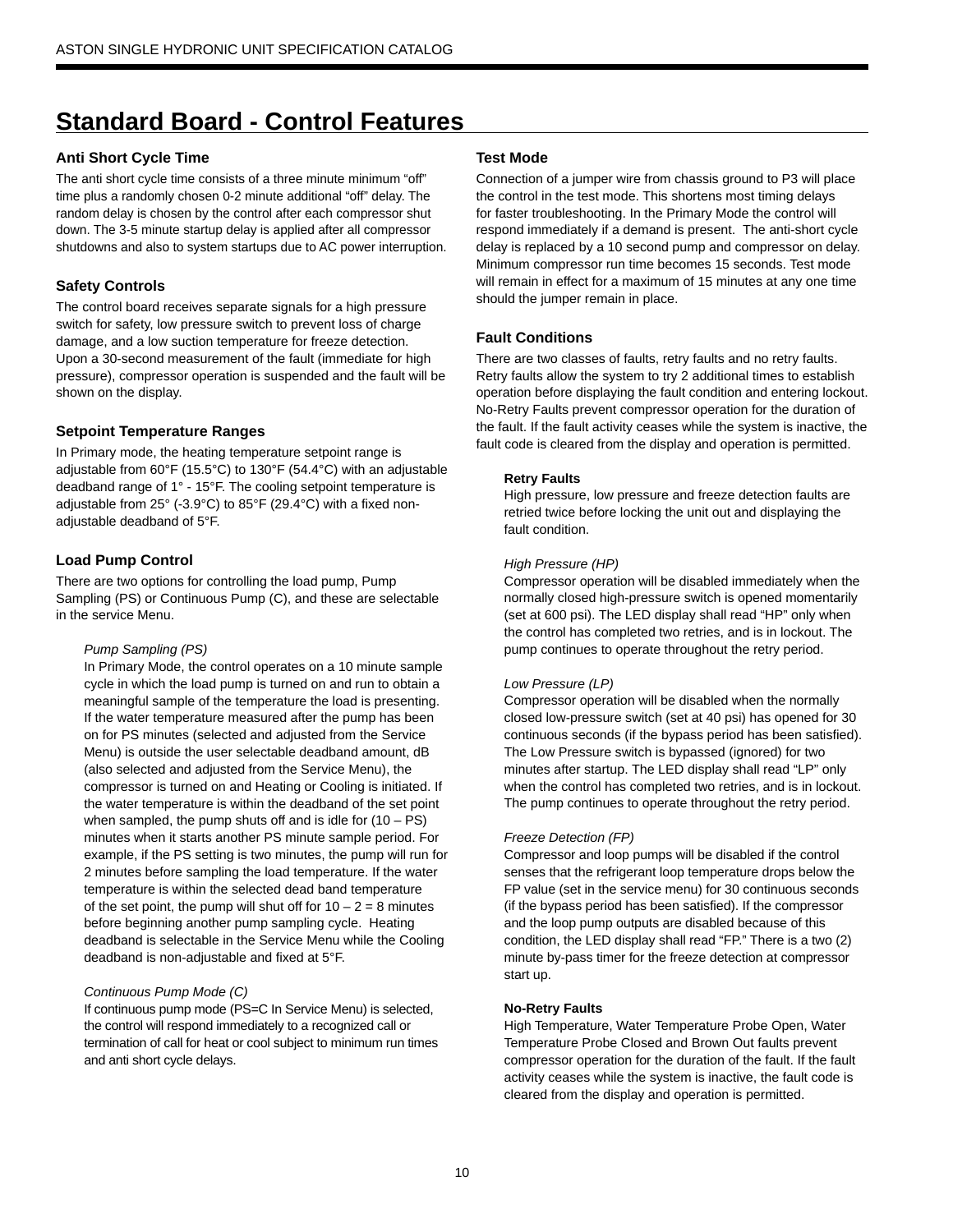# **Standard Board - Control Features cont.**

#### *High Temperature*

Compressor operation will be disabled when the control senses an entering load side water temperature of 130° F regardless of mode.

#### *Water Temperature Probe Open (PO)*

Compressor and pump operation will be disabled when the control senses that the water probe is open or has infinite resistance. The LED display shall read "PO."

*Water Temperature Probe Closed (HC)* Compressor and pump operation will be disabled when the control senses that the water probe is closed or has no resistance. The LED display shall read "HC."

#### *Freeze Detection Probe Open (dO)*

Compressor and pump operation will be disabled when the control senses that the freeze detection probe is open or has infinite resistance. The LED display shall read "dO."

#### *Freeze Detection Probe Closed (dC)*

Compressor and pump operation will be disabled when the control senses that the freeze detection probe is closed or has no resistance. The LED display shall read "dC."

#### *Brown-Out (B0)*

All operation will be disabled when the control voltage falls below 18VAC for 10-15 continuous seconds.

### **Resetting Lockouts**

To reset any lockout condition, place the unit into the standby mode for at least 5 seconds. After the lockout has been reset, the fault display will be turned off. Cycling control power will also clear the display. Non-Retry Faults must be cleared for the display and lockout to clear.

### **Power Down (power outage)**

The controller will store its Service Menu settings and current Mode selection in non-volatile memory so that these settings are retained through any power outage. Current operating conditions are not stored and the controller must evaluate its current conditions.

# **External Control**

### **Primary Mode**

In dedicated heating or cooling units, the unit is controlled by the internal controller. Compressor output is determined by the entering load-side water temperature.

The secondary output will be energized if two conditions occur:

- 1. The initial temperature is greater than **IC** away from the set point.
- 2. The change in temperature in a given period of time *P* is less than *d*.

In a reversible unit, the unit is controlled by the internal controller. Compressor output is determined by the entering load-side water temperature. For reversible units, the jumper wire must be positioned across **terminals** 6 and 7, (factory default set to this position). Reversible units do not have a secondary output.

**NOTES: SL** in the configuration menu must be set to **0**, (factory default). All parameters should be checked for each application on primary unit, (refer to the parameter table).



**WARNING: Reversible units cannot be staged.**

### **Secondary Mode**

In dedicated heating or cooling units, secondary mode allows the unit to be controlled by an external source. Compressor output is determined by the Y1 input only.

The secondary output will be energized after the following condition occurs:

1. The change in temperature in a given period of time *P* is less than *d*.

In reversible units, secondary mode allows the unit to be controlled by an external source. Compressor output is determined by the Y1 input and the reversing valve is determined by the O input. In reversible units, the jumper wire must be positioned across terminals 5 and 6. Reversible units do not have a secondary input.

**NOTES: SL** in the configuration menu must be set to **1**. *P* and *d* must be setup for each secondary unit.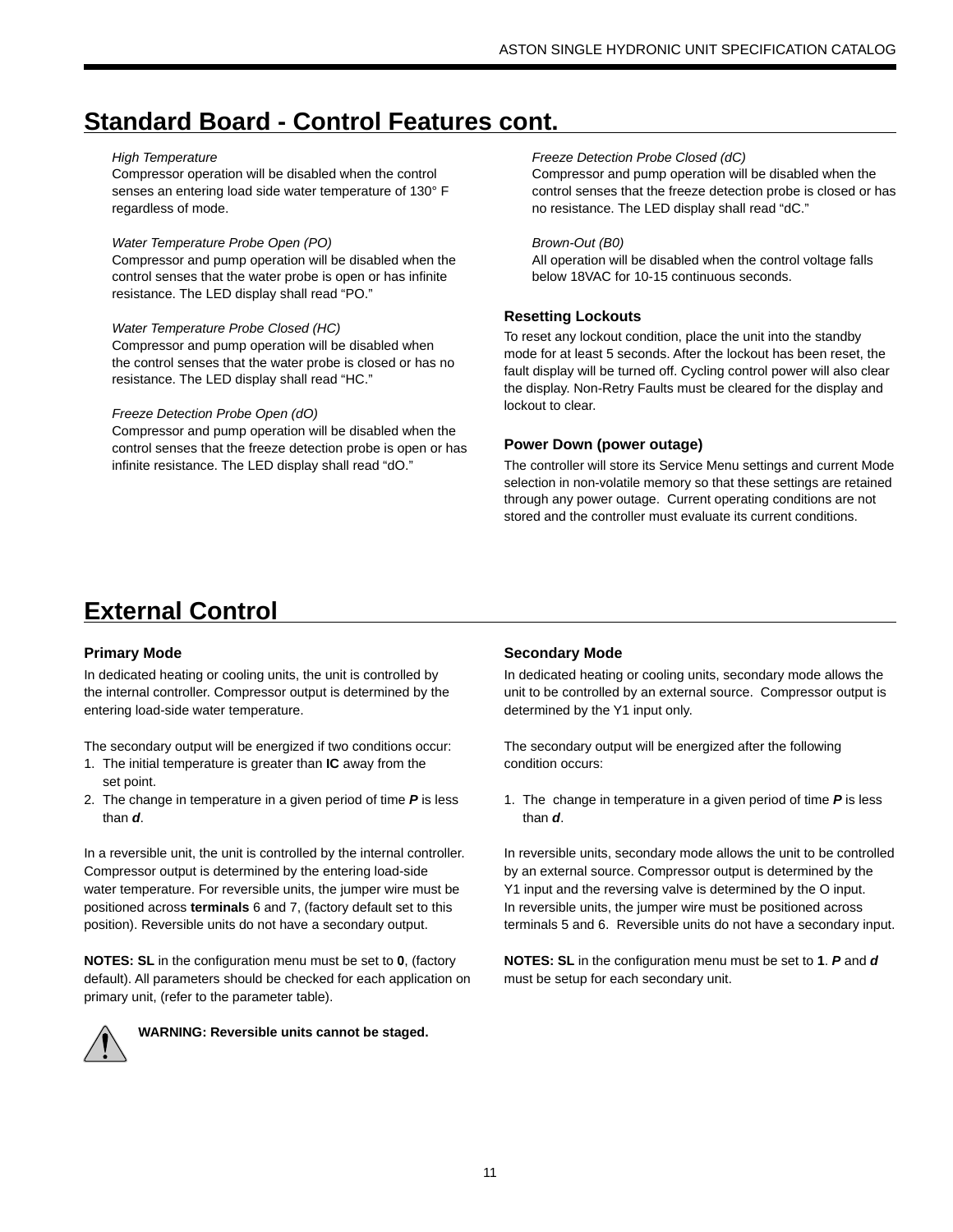# **Standard Board - Panel Configuration**

The control panel allows you to access the service menu on the unit. The control panel has three 7-segment LED screens that display the:

- Water temperature
- Configuration menu

There are six (6) LED indicators that indicate when the SECONDARY OUTPUT is active or the unit is on one of the following modes:

- Standby Mode
- Heating Mode
- Cooling Mode
- Primary (Master) Mode

The control panel has both UP and DOWN (arrow) buttons and a MODE button. The UP and DOWN buttons allow you to change the set point or scroll through the configuration menu. The MODE button allow you to change mode as well as enter and exit parameters while in configuration mode.

### **Control Panel Configuration**

The configuration menu allows you to properly set and adjust all of the unit's operating parameters to fit your application.

To enter configuration mode and configure parameters, follow these procedures:

- 1. Hold down both the UP and DOWN buttons simultaneously for five seconds, or until the LED screen displays "**LC**".
- 2. Press the UP or DOWN arrow until "**50**" is displayed.
- 3. Press the MODE button. The screen should display "**Fd**" to indicate the controller is in configuration mode.
- 4. Once in configuration mode, press the UP or DOWN arrow to scroll through the menu.
- 5. Press the MODE button to enter the parameter. (Refer to the parameter table for a list of configurable parameters.)
- 6. Once in the parameter, press the UP or DOWN arrow to change the parameter.
- 7. Press the MODE button to return to the main menu.

**NOTE:** The controller will exit the configuration mode after 30 seconds if no key is pressed.

#### *Control Panel*



### **Changing the Setpoint**

- 1. Pressing the UP or DOWN arrow once will display the setpoint.
- 2. The setpoint will flash.
- 3. When the setpoint is flashing, the **UP** and **DOWN** arrow will change the setpoint by one degree.
- 4. In Primary mode, the heating temperature setpoint range is adjustable from 60°F (15.5°C) to 130°F (54.4°C) with an adjustable deadband range of 1° - 15°F. The cooling setpoint temperature is adjustable from 25° (-3.9°C) to 85°F (29.4°C) with a fixed non-adjustable deadband of 5°F.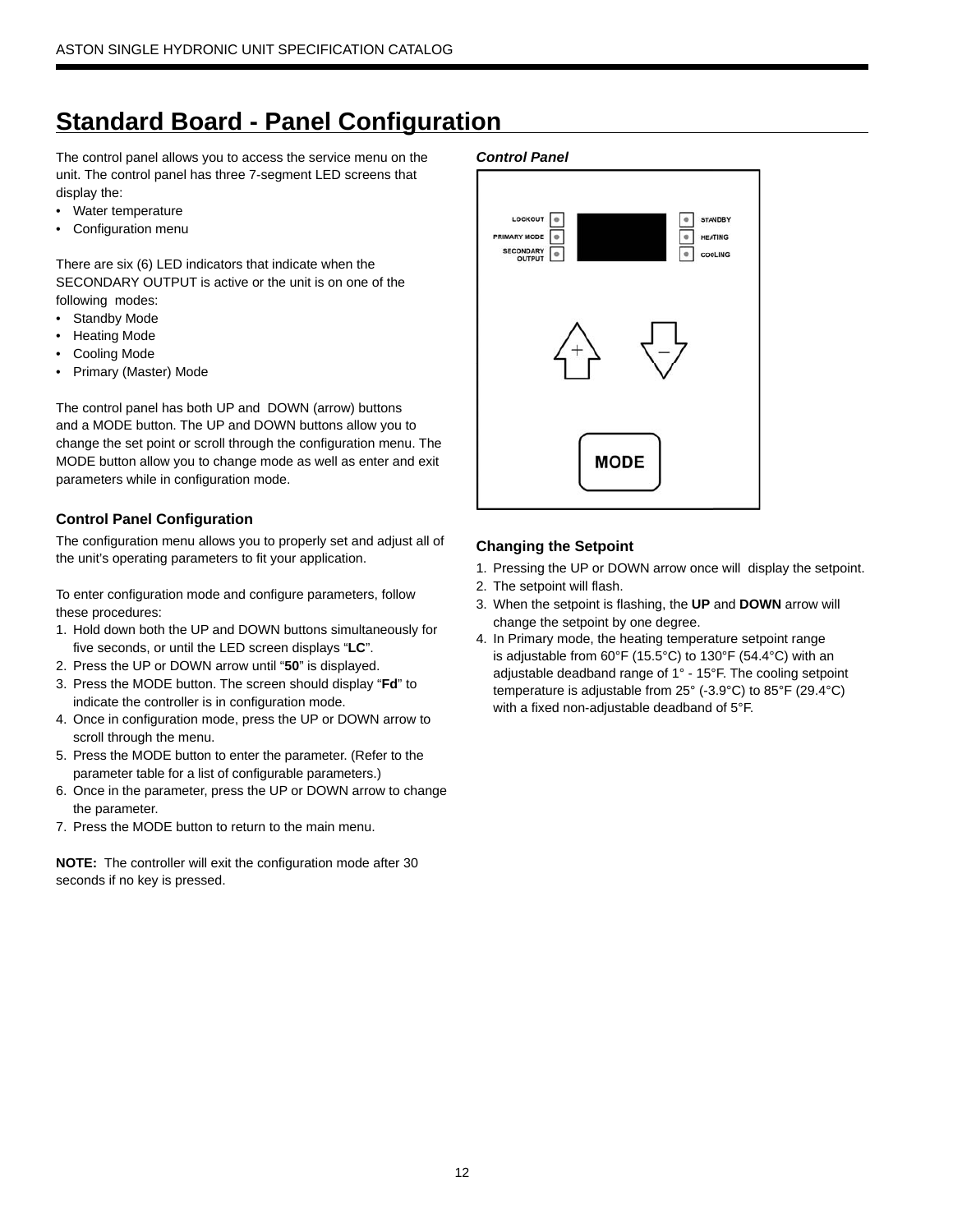# **Standard Board - Panel Configuration cont.**

# **Remote Aquastat Secondary Mode (Y1)**

In secondary mode the compressor output is determined by an external aquastat. The compressor shall engage 10 seconds after the Y1 call has been received. The compressor shall de-activate 10 seconds after the Y1 has been removed. The secondary output is controlled by a Derivative Controller. If the change in the water temperature is less than a selected value (d) in a selected period of time (P), the secondary output shall activate.

# **Parameter Functions and Settings**

| <b>Parameter</b> | <b>Function</b>                       | <b>Description</b>                                                                                                                                                                                                                                                                           | Factory<br><b>Setting</b> | Range                   | <b>Increments</b>                |
|------------------|---------------------------------------|----------------------------------------------------------------------------------------------------------------------------------------------------------------------------------------------------------------------------------------------------------------------------------------------|---------------------------|-------------------------|----------------------------------|
| dB               | Dead Band<br>(Heating)                | This parameter is used to determine when the<br>compressor should be activated. If the temperature<br>is below the setpoint minus the dB value (in heating<br>mode) then the compressor will activate. The cooling<br>deadband is fixed at 5°F and non-adjustable.                           | $1^{\circ}F$              | $1^\circ$ to $15^\circ$ | 1                                |
| <b>CF</b>        | Celsius/<br>Fahrenheit<br>Selection   | This parameter selects the units for which the<br>temperature will be displayed.                                                                                                                                                                                                             | F                         | F or C                  | N/A                              |
| <b>FP</b>        | Freeze<br>Detection                   | There are three settings for this parameter; OL, CL, and<br>P. OL is the open loop setting which corresponds to<br>32°F (0°C). CL is the closed loop setting which is 15°F<br>(-9°C). P is the process setting which is 5°F (-15°C).                                                         | $32^{\circ}$ F            | P,CL,OL                 | N/A                              |
| <b>SL</b>        | Primary/<br>Secondary<br>Setting      | Primary mode utilizes an internal aquastat to determine<br>the activity of the compressor. In secondary mode the<br>compressor output is determined by an external aquastat.                                                                                                                 | $\mathbf 0$<br>(Primary)  | $0$ or $1$              | $1 =$ Secondary<br>$0 = Primary$ |
| IC               | Initial<br>Condition                  | This parameter is used to determine the state of the<br>secondary output of the primary unit. If the actual water<br>temperature is greater than the IC value away from the<br>set point, the secondary output will be activated.                                                            | $10^{\circ}$ F            | $0^\circ$ to $20^\circ$ | $1^{\circ}$                      |
| d                | Derivative                            | This parameter is used to determine the state of the<br>secondary output of the primary and secondary unit. If<br>the change in temperature is less than the d value the<br>secondary output will activate.                                                                                  | $1^{\circ}$ F             | $0^\circ$ to $5^\circ$  | $1^{\circ}$                      |
| $\mathsf P$      | Period                                | This determines how often the derivative will<br>be calculated.                                                                                                                                                                                                                              | 5 min                     | 1 to 5 min              | 1 min                            |
| <b>PS</b>        | Pump<br>Sampling<br>Time<br>Selection | This parameter determines how long the pump is<br>activated before the controller takes a sample of the<br>water temperature. The range of this parameter is from<br>1 to 5 minutes and is factory set to 3 minutes. The<br>pump can also be set to run continuously when PS is<br>set to C. | 3 min                     | 1 to 5 min<br>or C      | 1 min                            |
| Fd               | Freeze<br>Detection<br>Display        | This displays the current temperature of the freeze<br>detection sensor.                                                                                                                                                                                                                     | N/A                       | 0° to 130°              | N/A                              |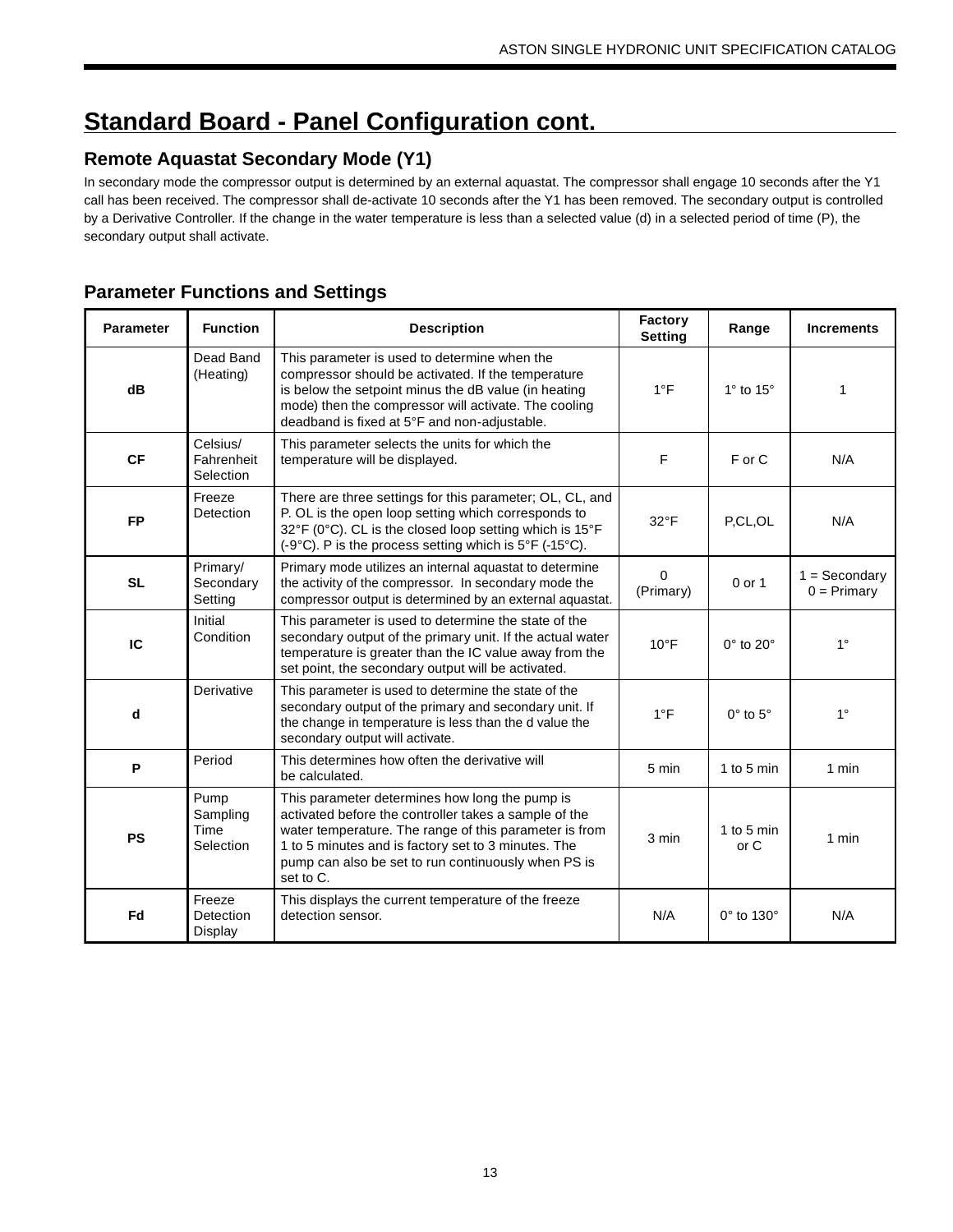### **The Closed Loop Heat Pump Concept**

The basic principle of a water source heat pump is the transfer of heat into water from the space during cooling, or the transfer of heat from water into the space during heating. Extremely high levels of energy efficiency are achieved as electricity is used only to move heat, not to produce it. Using a typical Aston Series, one unit of electricity will move four to five units of heat.

When multiple water source heat pumps are combined on a common circulating loop, the ultimate in energy efficiency is created: The Aston Series units on cooling mode are adding heat to the loop which the units in heating mode can absorb, thus removing heat from the area where cooling is needed, recovering and redistributing that heat for possible utilization elsewhere in the system. In modern commercial structures, this characteristic of heat recovery from core area heat generated by lighting, office equipment, computers, solar radiation, people or other sources, is an important factor in the high efficiency and low operating costs of Aston Series closed source heat pump systems.



In the event that a building's net heating and cooling requirements create loop temperature extremes, Aston Series units have the extended range capacity and versatility to maintain a comfortable environment for all building areas. Excess heat can be stored for later utilization or be added or removed in one of three ways; by ground-source heat exchanger loops: plate heat exchangers connected to other water sources, or conventional cooler/boiler configurations. Your sales representative has the expertise and computer software to assist in determining optimum system type for specific applications.

### **The Closed Loop Advantage**

A properly applied water source heat pump system offers many advantages over other systems. First costs are low because units can be added to the loop on an "as needed basis"- perfect for speculative buildings. Installed costs are low since units are self-contained and can be located adjacent to the occupied space. Maintenance can be done on individual units without

system shut-down. Conditions remain comfortable since each unit operates separately, allowing cooling in one area and heating in another. Tenant spaces can be finished and added as needed. Power billing to tenants is also convenient since each unit can be individually metered: each pays for what each uses. Nighttime and/ or weekend uses of certain areas are possible without heating or cooling the entire facility. A decentralized system also means if one unit should fault, the rest of the system will continue to operate normally, as well as eliminating air cross-contamination problems and expensive high pressure duct systems requiring an inefficient electric resistance reheat mode.

### **The Aston Series Approach**

There are a number of proven choices in the type of Aston Series system which would be best for any given application. Most often considered are:

#### *Closed Loop/Ground Source Vertical*



*Closed Loop/Ground-Source Systems* utilize the stable temperatures of the earth to maintain proper water source temperatures (via vertical or horizontal closed loop heat exchangers) for Aston Series extended range heat pump system. Sizes range from a single unit through many hundreds of units. When net cooling requirements cause closed loop water temperatures to rise, heat is dissipated into the cooler earth through buried high strength plastic pipe "heat exchangers." Conversely if net space heating demands cause loop heat absorption beyond that heat recovered from building core areas, the loop temperature will fall causing heat to be extracted from the earth.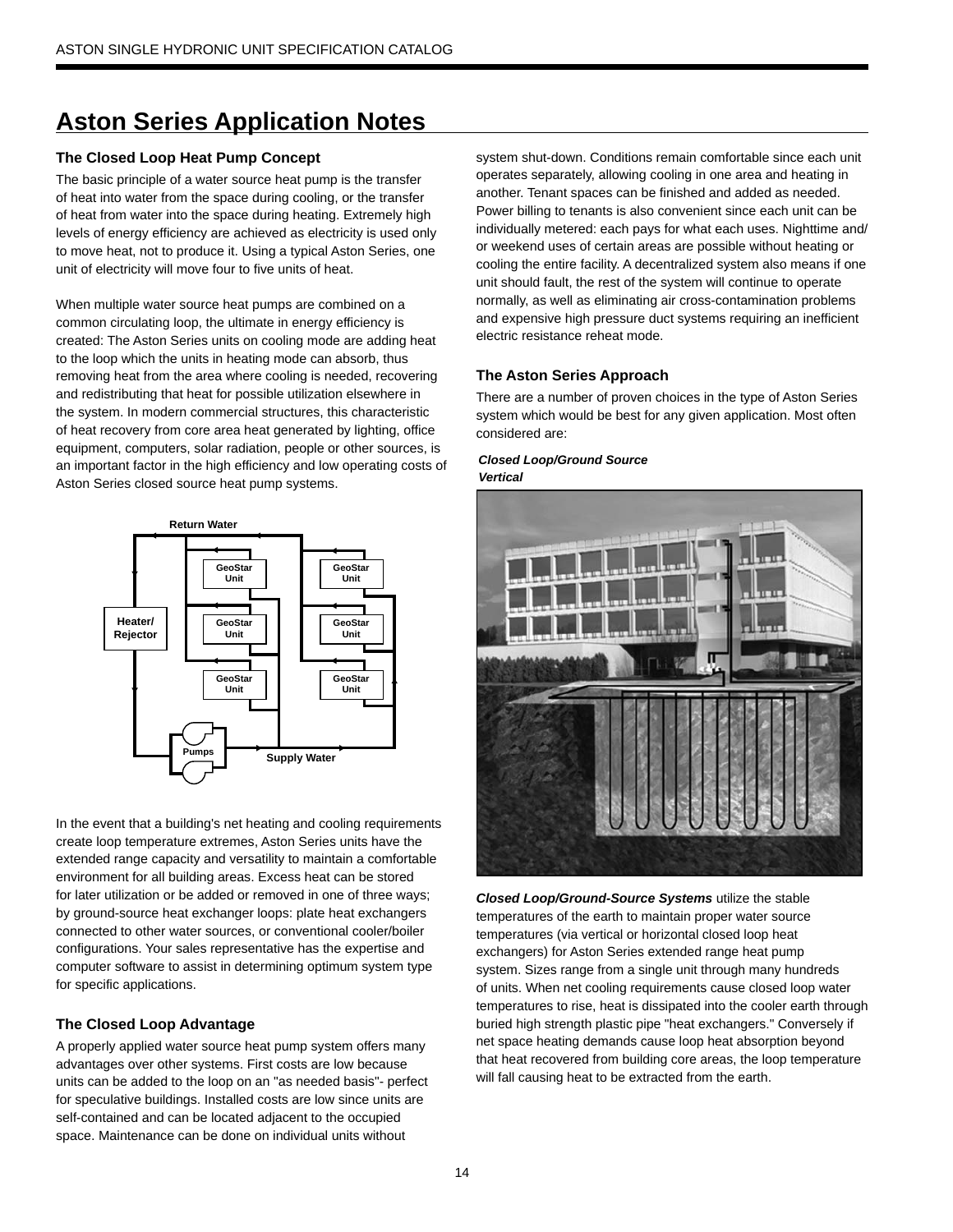Because auxiliary equipment such as a fossil fuel boiler and cooling tower are not required to maintain the loop temperature, operating and maintenance costs are very low. Ground-source systems are most applicable in residential and light commercial buildings where both heating and cooling are desired, and on larger envelope dominated structures where core heat recovery will not meet overall heating loads. Both vertical and horizontally installed closed-loops can be used. The land space required for the "heat exchangers" is 100-250 sq. ft./ton on vertical (drilled) installations and 750-1500 sq. ft./ton for horizontal (trenched) installations. Closed loop heat exchangers can be located under parking areas or even under the building itself.

On large multi-unit systems, sizing the closed loop heat exchanger to meet only the net heating loads and assisting in the summer with a closed circuit cooling tower may be the most cost effective choice.

#### *Closed Loop/Ground Source Surface Water*



*Closed Loop/Ground-Source Surface Water Systems* also utilize the stable temperatures of Surface Water to maintain proper water source temperatures for Aston Series extended range heat pump systems. These systems have all of the advantages of horizontal and vertical closed loop systems.

In cooling dominated structures, the ground-source surface water systems can be very cost effective especially where local building codes require water retention ponds for short term storage of surface run-off. Sizing requirements for the surface water is a minimum of 500 sq. ft./ton of surface area at a minimum depth of 8 feet. Your sales representative should be contacted when designs for heating dominated structures are required.

#### *Closed Loop/Ground Water Plate Heat Exchanger*



### *Closed Loop/Ground Water Plate Heat Exchanger*

*Systems* utilize lake, ocean, well water or other water sources to maintain closed loop water temperatures in multi-unit Aston Series systems. A plate frame heat exchanger isolates the units from any contaminating effects of the water source, and allows periodic cleaning of the heat exchanger during off peak hours.

Operation and benefits are similar to those for ground-source systems. Closed loop plate heat exchanger systems are applicable in commercial, marine, or industrial structures where the many benefits of a water source heat pump system are desired, regardless of whether the load is heating or cooling dominated.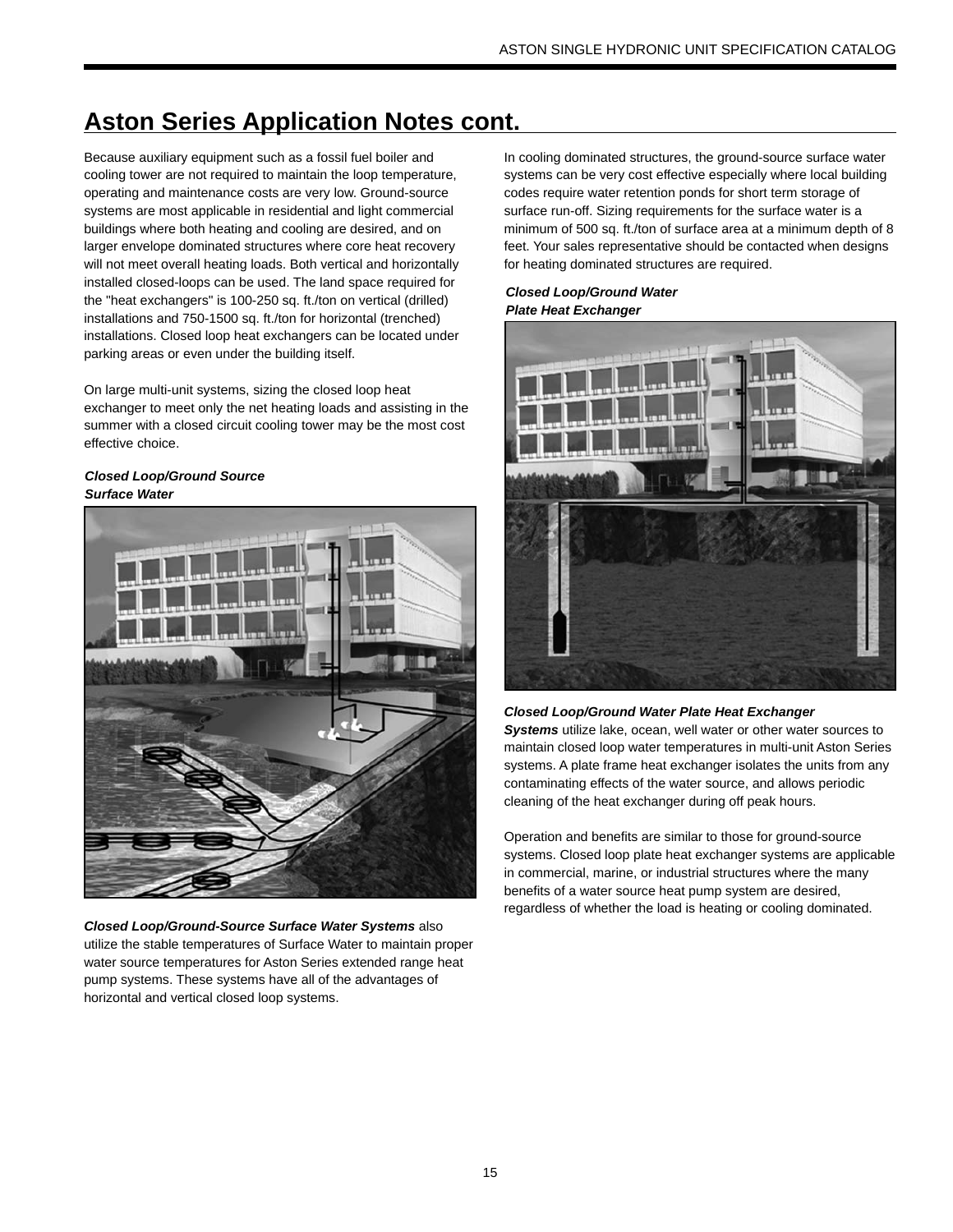*Closed Loop Cooler - Boiler*



*Closed Loop /Cooler-Boiler Systems* utilize a closed heat recovering loop with multiple water source heat pumps in the more conventional manner. Typically a boiler is employed to maintain closed loop temperatures above 60°F and a cooling tower to maintain loop temperatures below 90°F. These systems are applicable in medium to large buildings regardless of whether the load is heating or cooling dominated.

# **Aston Series Typical Application Piping**



hydronic applications. \*\* Vent valve or P/T port at highest point in return line prior to ball valve.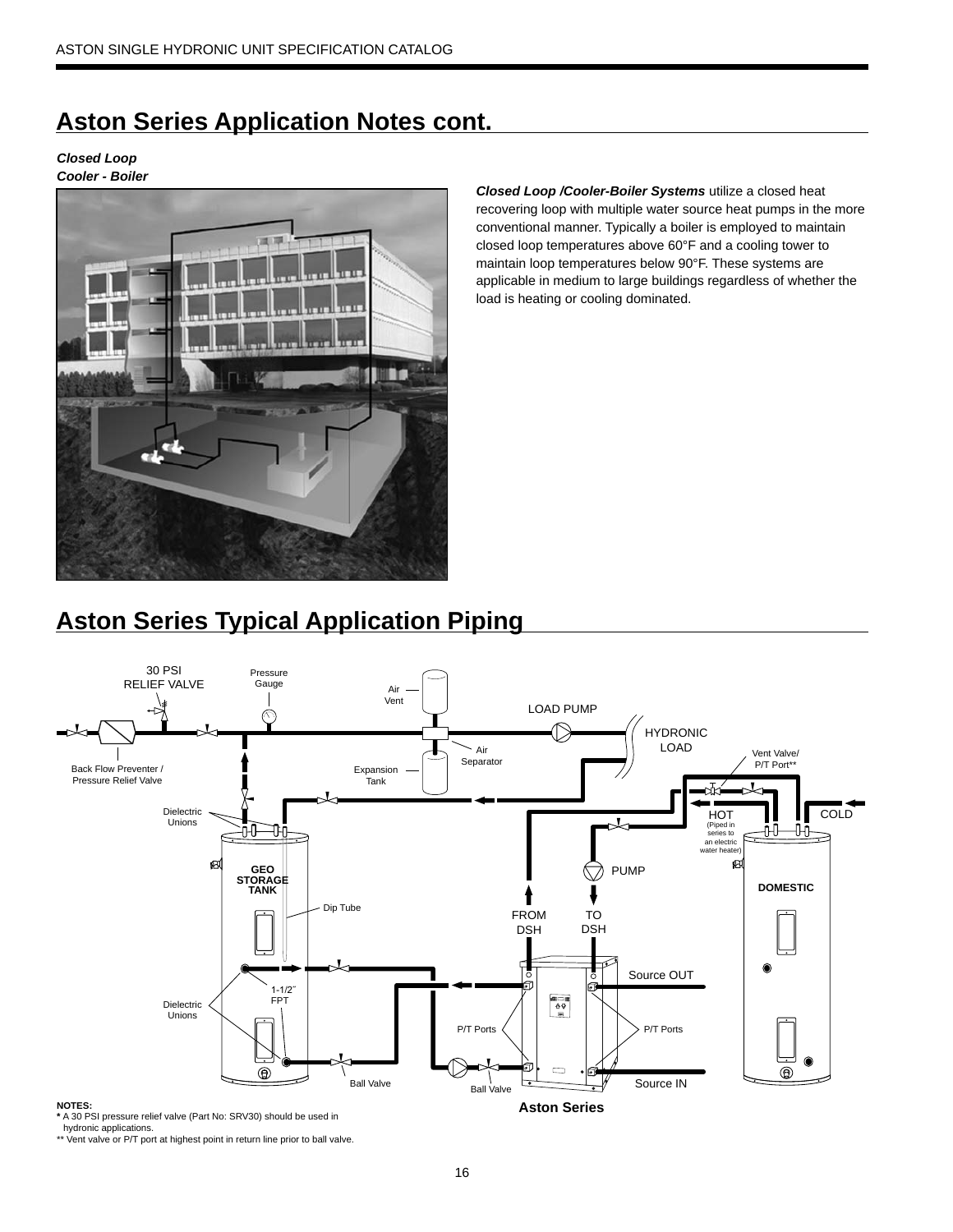Heating with hot water is versatile because there are many ways of distributing the heat through the building. The options range from heavy cast iron radiators seen in older buildings to modern, baseboard-style convection radiation, and from invisible radiant floor heating to forced air systems using fan coil units.

A boiler is often used to make domestic hot water and to heat swimming pools or hot tubs.

The various distribution systems have all been used successfully with a geothermal heat pump system. When designing or retrofitting an existing hydronic heating system, however, the water temperature produced by the heat pump is a major consideration.

In general, heat pumps are not designed to produce water above 130°F. The efficiency decreases as the temperature difference (ΔT) between the heat load (generally the earth loop) and the supply water (to the distribution system) increases. Figure 1 illustrates the effect of source and load temperatures on the system. The heating capacity of the heat pump also decreases as the temperature difference increases.

When using the various types of hydronic heat distribution systems, the temperature limits of the geothermal system must be considered. In new construction, the distribution system can easily be designed with the temperature limits in mind. In retrofits, care must be taken to address the operating temperature limits of the existing distribution system.

*Figure 1:* As the ΔT increases, the Coefficient of Performance (COP) decreases. When the system produces 130°F water from a 30°F earth loop, the ΔT is 100°F, and the COP is approximately 2.5. If the system is producing water at 90°F, the ΔT is 60°F and the COP rises to about 3.8, an increase of over 50%.



# **Baseboard Radiation**

In existing systems, baseboard radiation is typically designed to operate with 160° to 240°F water or steam. Baseboard units are typically copper pipe with aluminum fins along the length of the pipe, as shown in Figure 2. A decorative cover is normally fitted over the fin tube.

The operation of a baseboard radiation system depends on setting up a convection current in the room: air is warmed by the fin tube, rises and is displaced by cool air.

The heating capacity of a baseboard system is a factor of the area of copper tube and fins exposed to the air and the temperature difference between the air and the fin tube. The velocity and volume of water flowing through the baseboard affects the temperature of the copper and fins. Baseboard units are normally rated in heat output/length of baseboard at a standard water temperature and flow. Manufacturers can provide charts which will give the capacities at temperatures and flows below the standard. Figure 3 shows approximate heating capacities for fin tube radiation using water from 100° to 130°F water.

Baseboards are available using two or three fin tubes tiered above one another in the same cabinet. With the additional surface area, the air can be heated enough to set up a convection current with water temperatures as low as 110° to 130°F (see Figure 3).

It is important to ensure that the heat output of the system is adequate to meet the heat loss of the room or building at the temperatures the geothermal system is capable of producing.

Baseboard radiation is limited to space heating. Cooling is typically provided by a separate, forced air distribution system.

*Figure 2:* Baseboard radiators are typically constructed of copper tube with closely spaced aluminum fins attached to provide more surface area to dissipate heat. Some of the factors affecting the amount of heat given off by fin tube radiators are the water temperature, water velocity, air temperature, and fin spacing and size.

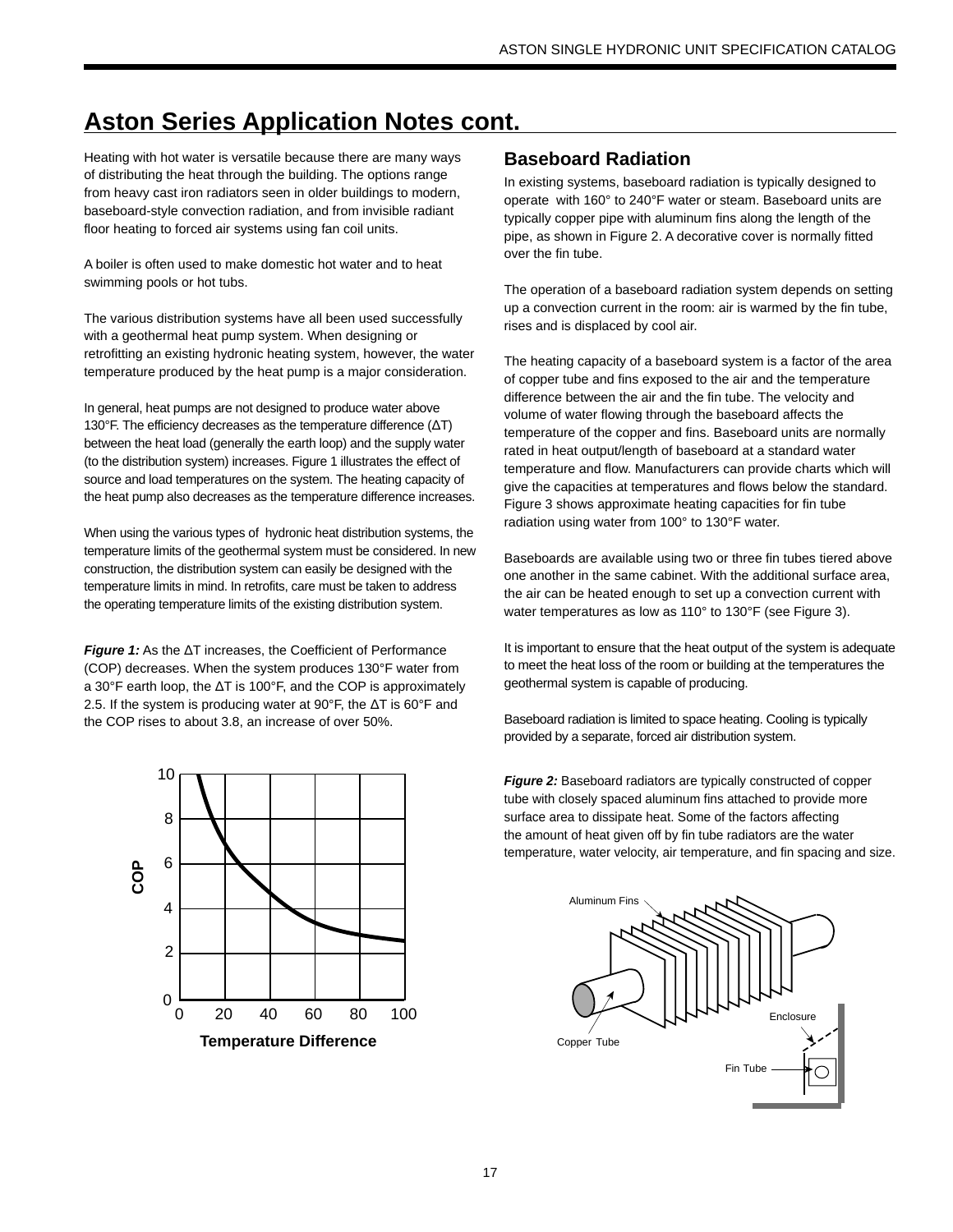The heating capacity (Btuh/linear foot) of baseboard radiators drop as the water temperature is reduced. The heating capacity of most baseboard radiators is rated using 200°F water, 65°F air temperature. Listed in Figure 3 is the range of heating capacities of baseboard radiators at the standard temperatures and the range of capacities when the temperatures are reduced to the operating range of a heat pump system. Some of the factors that affect the capacity of a radiator are:

- Size of the fins range from 2.75" x 3" to 4" x 4"
- Fin spacing 24 to 48/foot
- Diameter of copper tube range from .75" to 2"
- Fin material aluminum or steel
- Configuration and height of the enclosure
- Height unit is mounted from the floor
- Water flow through the radiator

Generally, the smaller fins with fewer fins/foot will have lower heating capacity. Larger copper tube diameter and aluminum fins will have a higher capacity. Higher water flow will increase capacity. Adding a second fin tube to the same enclosure will increase the capacity by 50 to 60%. Adding two fin tubes will increase the capacity by 75 to 80%.

| Average         | <b>Entering Air Temperatures</b> |                |         |  |  |  |  |  |
|-----------------|----------------------------------|----------------|---------|--|--|--|--|--|
| Water Temp.     | $55^{\circ}$ F                   | $65^{\circ}$ F | 70°F    |  |  |  |  |  |
| 110°F           | 190-380                          | 160-320        |         |  |  |  |  |  |
| $120^{\circ}$ F | 240-480                          | 205-410        | 195-390 |  |  |  |  |  |
| $130^\circ$ F   | 295-590                          | 265-532        | 245-490 |  |  |  |  |  |

#### *Figure 3:* Heating output per linear foot

# **Cast Iron Radiation**

Retrofit applications for hydronic/geothermal heat pump systems are often required to work with existing cast iron radiators or their replacements (see Figure 4). Typically, cast iron radiator systems operate with water temperatures of 125° to 160°F.

These temperatures are higher than geothermal water-to-water heat pumps are capable of providing. Cast iron radiators can work with geothermal systems, provided the heat output of the radiators will meet the maximum heat loss of the building at the lower temperatures.

If the insulation of the building has been upgraded since the original installation, it is possible that the lower temperatures will be able to meet the reduced heat loss of the building.





# **Radiant Floor Heating**

Radiant floor heating has been the system of choice in many parts of Europe for some time. Manufacturers have developed tubing designed for installation in concrete floors and raised wood floors.

Floor heating systems have several benefits in residential, commercial and industrial heating applications. In a building with a radiant floor heating system, the entire floor acts as a heat source for the room. People feel comfortable with lower air temperatures if their feet are warm. Typically the space will feel comfortable with air temperatures as low as 65°F. Since the heat loss of a building is directly related to the temperature difference (ΔT) between the inside and outside, a lower ΔT means the heat loss is lower.

Air temperatures in a room with a forced air heating system tend to be warmer nearer to the ceiling than the floor (see Figure 5). The hot air rises and creates a greater pressure imbalance between the inside and outside. The infiltration increases, resulting in a higher heat loss. Air temperatures in a room with radiant floor heating tend to be warmer at the floor than the ceiling, helping to cut down on infiltration in the building. The energy savings in a building with radiant floor heating can range from 10 to 20%.

#### *Figure 5:* Temperature Comparison

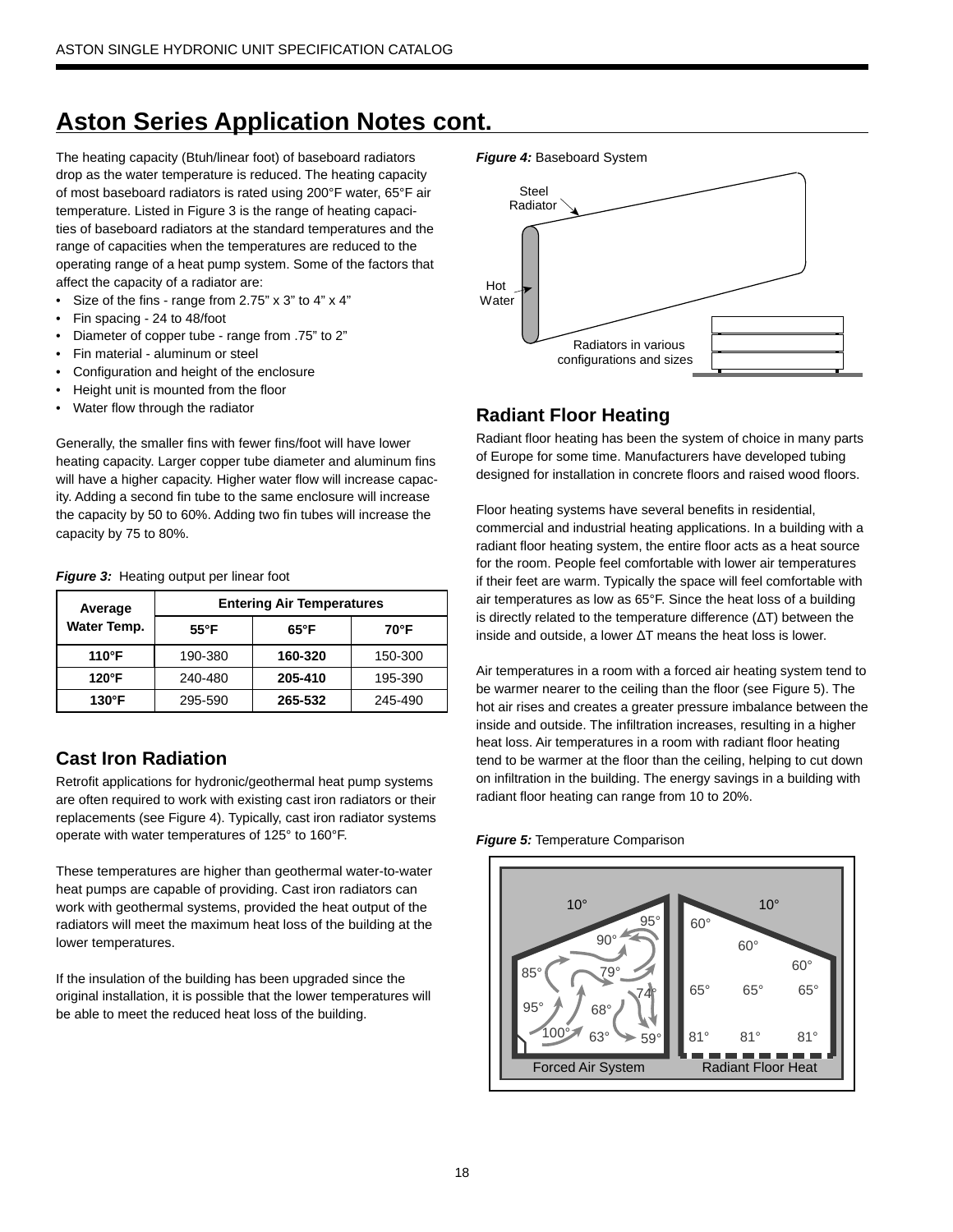A floor heat system can be designed to heat a building with water temperatures as low as 90°F.

Figure 1 shows how a geothermal system operates more efficiently with a lower ΔT between the source and the load. With only a 60°F temperature difference, a geothermal heat pump will operate at COPs over 4, about 20% higher than a forced air geothermal system in the same installation.

Some of the factors affecting the heating capacity of a floor heating system are as follows:

- The type of finish flooring
- The spacing of the pipe
- The water flow through the pipe
- The temperature of the supply water
- The floor material (wood, concrete or poured Gypcrete™)
- Insulation value under the floor
- The piping layout

The spacing of the pipe in residential applications can vary from 4 in. to 12 in. If the spacing is too large, the temperature of the floor can vary noticeably. In industrial applications, variation in the floor temperature is not as important, and the spacing is related directly to the heat output required.

Radiant floor heating systems work well with geothermal heat pump systems. For efficient operation, the system must be designed with the lowest possible water temperatures.

There are some drawbacks with a radiant floor heating system. Air conditioning is only possible by adding a second system using forced air. This can add substantial cost to an installation where air conditioning is also needed. A separate air handling system is needed to clean the air or to introduce fresh air.

Industrial buildings, especially those with high ceilings and large overhead doors, have an advantage with a radiant floor heating system. Heat is stored in the concrete floor, and when a door is opened, the stored heat is immediately released to the space. The larger the ΔT between the air in the space and the floor, the quicker the floor releases its heat to the space.

Maintenance garages benefit from radiant floor heating systems. Cold vehicles brought into the garage are warmed from underneath. The snow melts off the vehicle and dries much more quickly than when heated from above.

Some pipe manufacturers include an oxygen diffusion barrier in the pipe to prevent oxygen diffusion through the pipe. Good system design and careful installation, however, will eliminate virtually all of the problems encountered with air in the system. Like earth loop design, it is important to design the system to facilitate flushing the air initially and ensuring that the flows can be balanced properly.

# **Fan Coil Units and Air Handlers**

Fan coil units, air handlers, force flow units, etc. are all basically a hot water radiator or coil (usually copper piping with aluminum fins) with a fan or blower to move the air over the coil (see Figure 6). The term "fan coil units" typically applies to smaller units that are installed in the zone or area in which heating (or cooling) is needed. They are available in many different configurations, sizes and capacities. Fan coil units are designed to be connected to a ductwork system and can be used to replace a forced air furnace. Other units are designed for use without ductwork and are mounted in a suspended ceiling space with only a grill showing in place of a ceiling tile. Some can be mounted on a wall under a window, projecting 8 in. to 10 in. into the room or even flush to the wall surface, mounted between wall studs. Some are available with or without finished, decorative cabinets. For industrial applications, inexpensive "unit heaters" are available, with only a coil and an axial fan. Fan coil units and unit heaters are normally available with air handling capacities of 200 to 2,000 cfm.

The term "air handler" normally applies to larger units, mounted in mechanical rooms, mechanical crawl spaces or rooftops. They typically have an air handling capacity of over 2,000 cfm and are available for capacities of up to 50,000 cfm. Air handlers are typically built for a specific installation and are available with many different types of heating and cooling coils. They can include additional coils for heating make-up air, dehumidification and exhaust air heat recovery.

Fan coils and air handlers typically have one or two coils and a blower. Air is heated by hot water circulated through the hot water coil. Chilled water is circulated through the coil if air conditioning is needed. Blowers can be provided to fit various applications, with or without duct-work. Unit heaters typically use axial fans in applications where ductwork is not needed.

Fan coil units and air handlers are used in many different applications. They have been used to heat buildings using water temperatures as low as 90° to 100°F. New systems can be designed to operate very efficiently with a geothermal system.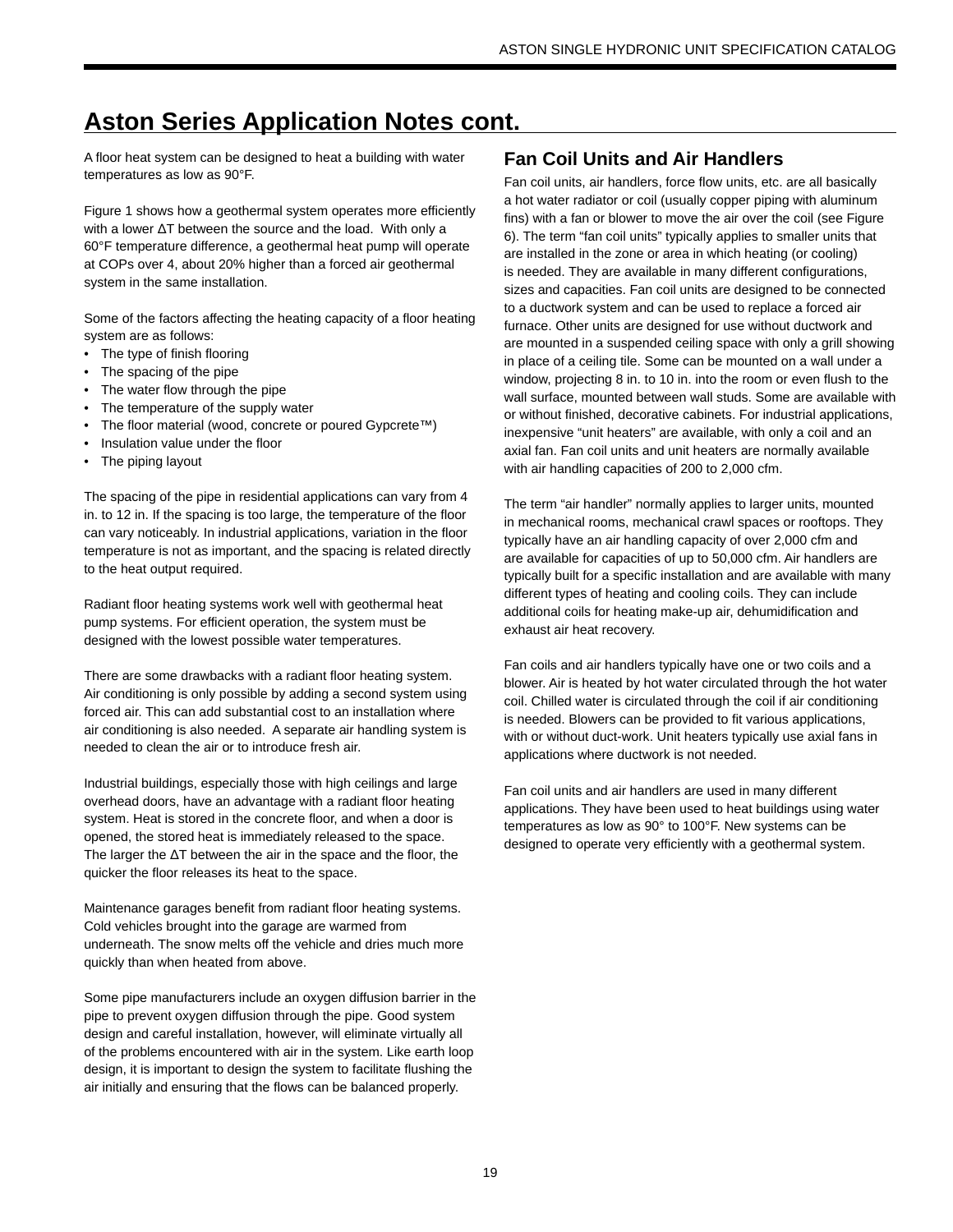#### *Figure 6:* Fan Coils **Controls**



# **Cooling with a Hydronic System**

Cooling a building with an existing radiant hydronic heating system can be a challenge. If baseboard, cast iron radiators or a radiant floor heating system is cooled lower than the dew point, condensation will form on the floor or drip off the radiators.

There is generally minimal or no ductwork for ventilation in existing buildings with radiant hydronic heat. Typically, cooling is provided with separate units where it is needed. This is often done using through-the-wall or window air conditioners, ductless split air conditioning units, or rooftop units.

A water-to-water heat pump system can provide water to ducted or unducted fan coil units. The system can provide chilled water to cool the building, as well as hot water for the heating system when needed.

A limited amount of cooling can be done by circulating chilled water through the piping in the floor. This can be effective in buildings with high solar loads or lighting loads, where much of the heat gain is radiant heat being absorbed by the floor. Cooling fresh air used for ventilation as it is brought into the building, using a chilled water coil, can sometimes provide the additional cooling needed. Care must be taken to avoid cooling the floor below the dew point because condensation may form on the floor.

Buildings with fan coil units and air handlers can generally be easily retrofitted for cooling. Often it is simply a matter of adding a cooling coil to the existing air handlers and fan coil units. Waterto-water heat pumps can provide hot water for the heating coils as well as chilled water for the air conditioning.

The control of a mechanical system determines how it functions. For the building to work efficiently and comfortably, the building owner or manager must understand what the system is doing and how to control it.

As Figure 1 shows, the efficiency of a heat pump is a factor of the difference in temperature between the source and the load. The heat loss or heat gain of a building varies with the weather and the use of the building. As the outdoor temperature decreases, the heat loss of the building increases. When the ventilation system is started up, the heating or cooling loads increase. As the occupancy increases, lighting or the solar gain increases, and the cooling load increases. At times the building may require virtually no heating or cooling.

With hydronic heating and cooling distribution equipment, whether it is baseboard radiation, fan coil units or radiant floor heating, the output of the equipment is directly related to the temperature and velocity of the water flowing through it. Baseboard radiation puts out approximately 50% less heat with 110°F water than with 130°F water. The same is true with fan coil units and radiant floor heating.

If a system is designed to meet the maximum heat loss of a building with 130°F water, it follows that if the heat loss is 50% lower when the outdoor temperature is higher and the building has high internal gains because of lighting and occupancy, the lower heat loss can be met with 110°F water. This greatly increases the COP of the heat pumps.

The same control strategy is equally effective in cooling. During peak loads, water chilled to 40°F may be needed; at other times 55°F water will provide adequate cooling. Significant increases in the EER can be achieved. Latent loads must always be considered when using warmer water.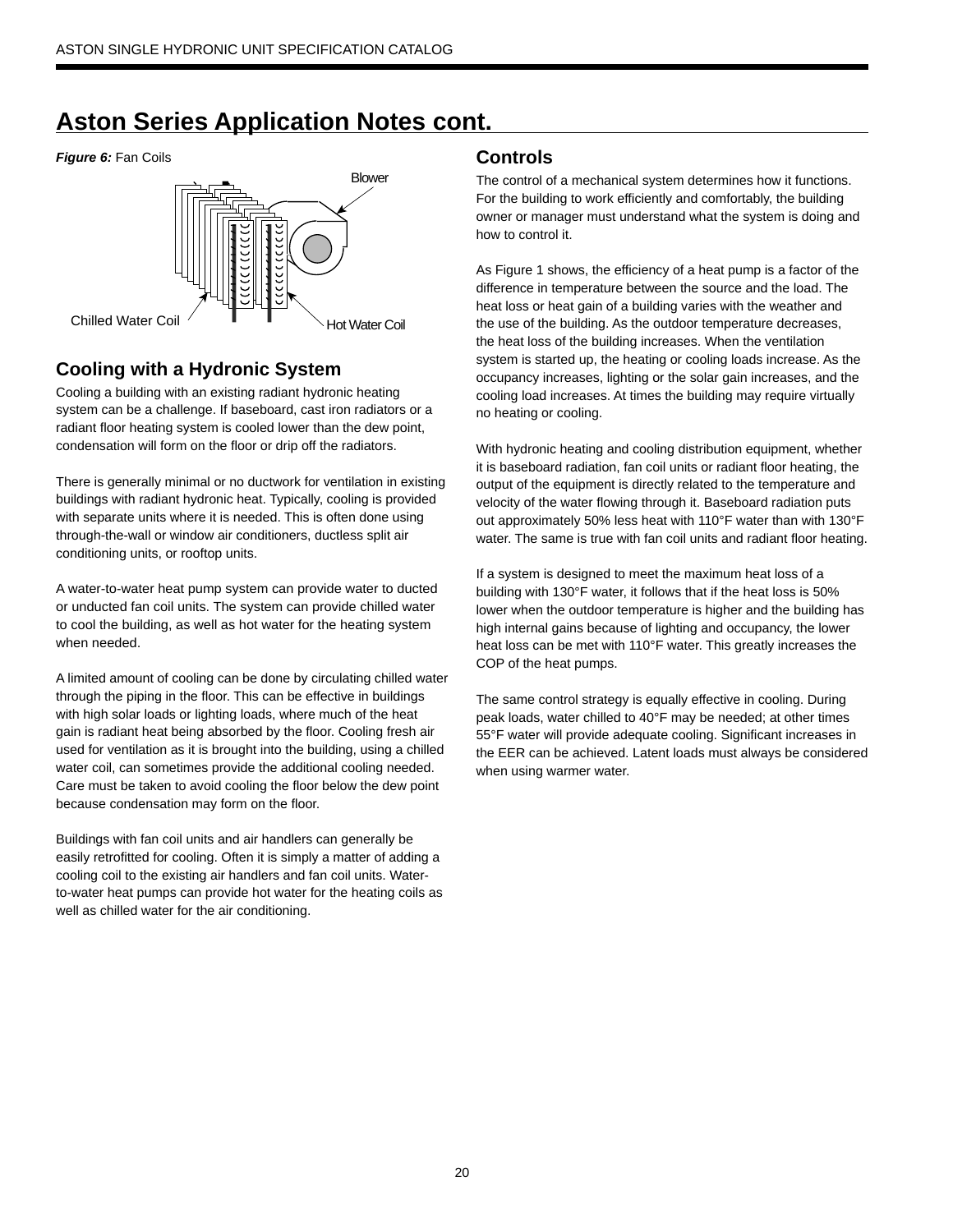# **Dimensional Data**



Z







6/11/13

|              |     |       | <b>Overall Cabinet</b> |       |                       | <b>Water Connections</b> |                                      |                                |                          |                          |                      |                               |                                   | <b>Electrical Knockouts</b> |             |                        |
|--------------|-----|-------|------------------------|-------|-----------------------|--------------------------|--------------------------------------|--------------------------------|--------------------------|--------------------------|----------------------|-------------------------------|-----------------------------------|-----------------------------|-------------|------------------------|
|              |     |       |                        |       |                       |                          |                                      |                                |                          |                          |                      |                               |                                   |                             | κ           |                        |
| <b>Model</b> |     | А     | в                      | C     | D                     | Е                        | F                                    | G                              | н                        |                          |                      |                               |                                   | $1/2$ in.                   | $3/4$ in.   | $3/4$ in.              |
|              |     |       |                        |       |                       |                          |                                      |                                |                          |                          |                      |                               |                                   | cond                        | cond        | cond                   |
|              |     | Depth | Height                 | Width | Load<br>Liquid<br>In. | Load<br>Liquid<br>Out    | <b>Source</b><br>Liguid<br><b>In</b> | <b>Source</b><br>Liguid<br>Out | <b>HWG In</b>            | <b>HWG</b><br>Out        | Load<br>Water<br>FPT | Source<br>Water<br><b>FPT</b> | <b>HWG</b><br>Water<br><b>FPT</b> | Low<br>Voltage              | Ext<br>Pump | Power<br><b>Supply</b> |
| 018          | in. | 23.5  | 26.1                   | 19.5  | 10.0                  | 22.2                     | 10.0                                 | 22.2                           | $\overline{\phantom{a}}$ | $\blacksquare$           | in.                  | $1$ in.                       | $\overline{\phantom{0}}$          | 16.0                        | 14.2        | 14.2                   |
|              | cm. | 59.7  | 66.3                   | 49.5  | 25.4                  | 56.4                     | 25.4                                 | 56.4                           | -                        | $\blacksquare$           | 25.4 mm              | 25.4 mm                       | $\overline{\phantom{0}}$          | 40.6                        | 36.1        | 36.1                   |
| 025          | in. | 23.5  | 26.1                   | 19.5  | 10.0                  | 22.2                     | 10.0                                 | 22.2                           | -                        | $\overline{\phantom{a}}$ | in.                  | $1$ in.                       | $\overline{\phantom{a}}$          | 16.0                        | 14.2        | 14.2                   |
|              | cm. | 59.7  | 66.3                   | 49.5  | 25.4                  | 56.4                     | 25.4                                 | 56.4                           | -                        | $\overline{\phantom{0}}$ | 25.4 mm              | 25.4 mm                       | $\overline{\phantom{a}}$          | 40.6                        | 36.1        | 36.1                   |
|              | in. | 31.0  | 26.2                   | 22.0  | 2.1                   | 19.6                     | 2.1                                  | 19.6                           | 23.9                     | 23.9                     | $1$ in.              | 1 in.                         | $1/2$ in.                         | 17.1                        | 14.8        | 17.1                   |
| 040          | cm. | 78.7  | 66.5                   | 55.9  | 5.3                   | 49.8                     | 5.3                                  | 49.8                           | 60.7                     | 60.7                     | 25.4 mm              | 25.4 mm                       | $12.7 \text{ mm}$                 | 43.4                        | 37.6        | 43.4                   |
|              | in. | 31.0  | 26.2                   | 22.0  | 2.2                   | 20.6                     | 2.2                                  | 20.6                           | 23.9                     | 23.9                     | $1 - 1/4$ in.        | $1 - 1/4$ in.                 | $1/2$ in.                         | 17.1                        | 14.8        | 17.1                   |
| 050          | cm. | 78.7  | 66.5                   | 55.9  | 5.6                   | 52.3                     | 5.6                                  | 52.3                           | 60.7                     | 60.7                     | 31.8 mm              | 31.8 mm                       | $12.7 \text{ mm}$                 | 43.4                        | 37.6        | 43.4                   |
|              | in. | 31.0  | 26.2                   | 22.0  | 2.4                   | 23.0                     | 2.4                                  | 23.0                           | 20.6                     | 20.6                     | $1 - 1/4$ in.        | $1 - 1/4$ in.                 | $1/2$ in.                         | 17.1                        | 14.8        | 17.1                   |
| 060 & 075    | cm. | 78.7  | 66.5                   | 55.9  | 6.1                   | 58.4                     | 6.1                                  | 58.4                           | 52.3                     | 52.3                     | 31.8 mm              | 31.8 mm                       | $12.7 \text{ mm}$                 | 43.4                        | 37.6        | 43.4                   |

U

|              |     |                   |                       |                     |                         |                          | <b>Water Connections</b> |                 |                  |                         |                                |             |             | <b>Electrical Knockouts</b> |                 |
|--------------|-----|-------------------|-----------------------|---------------------|-------------------------|--------------------------|--------------------------|-----------------|------------------|-------------------------|--------------------------------|-------------|-------------|-----------------------------|-----------------|
|              |     | М                 | N                     | О                   | P                       | Q                        | R                        | s               |                  |                         | v                              | W           |             |                             |                 |
| <b>Model</b> |     | Load<br>Liguid In | Load<br>Liquid<br>Out | Source<br>Liguid In | Source<br>Liquid<br>Out | <b>HWG In</b>            | <b>HWG Out</b>           | Power<br>Supply | Low Volt-<br>age | Side<br>Power<br>Supply | Side<br>Power<br><b>Supply</b> | Ext<br>Pump | Ext<br>Pump | Power<br><b>Supply</b>      | Power<br>Supply |
| 018          | in. | 2.4               | 2.4                   | 2.4                 | 2.4                     | $\overline{\phantom{a}}$ | $\overline{\phantom{a}}$ | 3.5             | 2.9              | 14.9                    | 2.6                            | 2.1         | .8          | 2.9                         | 4.1             |
|              | cm. | 6.1               | 6.1                   | 6.1                 | 6.1                     | $\overline{\phantom{0}}$ | ۰                        | 8.9             | 7.4              | 37.8                    | 6.6                            | 5.3         | 4.4         | 7.4                         | 10.4            |
|              | in. | 2.4               | 2.4                   | 2.4                 | 2.4                     | $\overline{a}$           | $\sim$                   | 3.5             | 2.9              | 14.9                    | 2.6                            | 2.1         | .8          | 2.9                         | 4.1             |
| 025          | cm. | 6.1               | 6.1                   | 6.1                 | 6.1                     | $\overline{\phantom{a}}$ | $\blacksquare$           | 8.9             | 7.4              | 37.8                    | 6.6                            | 5.3         | 4.4         | 7.4                         | 10.4            |
| 040          | in. | 1.6               | 2.8                   | 2.8                 | 6.،                     | 2.0                      | 1.8                      | 4.8             | 4.8              | 17.1                    | 2.8                            | 14.9        | 4.8         | 4.8                         | 17.1            |
|              | cm. | 4.1               | 7.0                   | 7.0                 | 4.1                     | 5.1                      | 4.6                      | 12.2            | 12.2             | 43.4                    | 7.0                            | 37.8        | 12.2        | 12.2                        | 43.4            |
| 050          | in. | 1.8               | 3.6                   | 3.6                 | 1.8                     | 2.1                      | 1.8                      | 4.8             | 4.8              | 17.1                    | 2.8                            | 14.9        | 4.8         | 4.8                         | 17.1            |
|              | cm. | 4.6               | 9.1                   | 9.1                 | 4.6                     | 5.3                      | 4.6                      | 12.2            | 12.2             | 43.4                    | 7.1                            | 37.8        | 12.2        | 12.2                        | 43.4            |
|              | in. | 1.8               | 4.0                   | 4.0                 | .8                      | 4.2                      | 1.4                      | 4.8             | 4.8              | 17.1                    | 2.8                            | 14.9        | 4.8         | 4.8                         | 17.1            |
| 060 & 075    | cm. | 4.6               | 10.2                  | 10.2                | 4.6                     | 10.7                     | 3.6                      | 12.2            | 12.2             | 43.4                    | 7.1                            | 37.8        | 12.2        | 12.2                        | 43.4            |
|              |     |                   |                       |                     |                         |                          |                          |                 |                  |                         |                                |             |             |                             | 8/6/10          |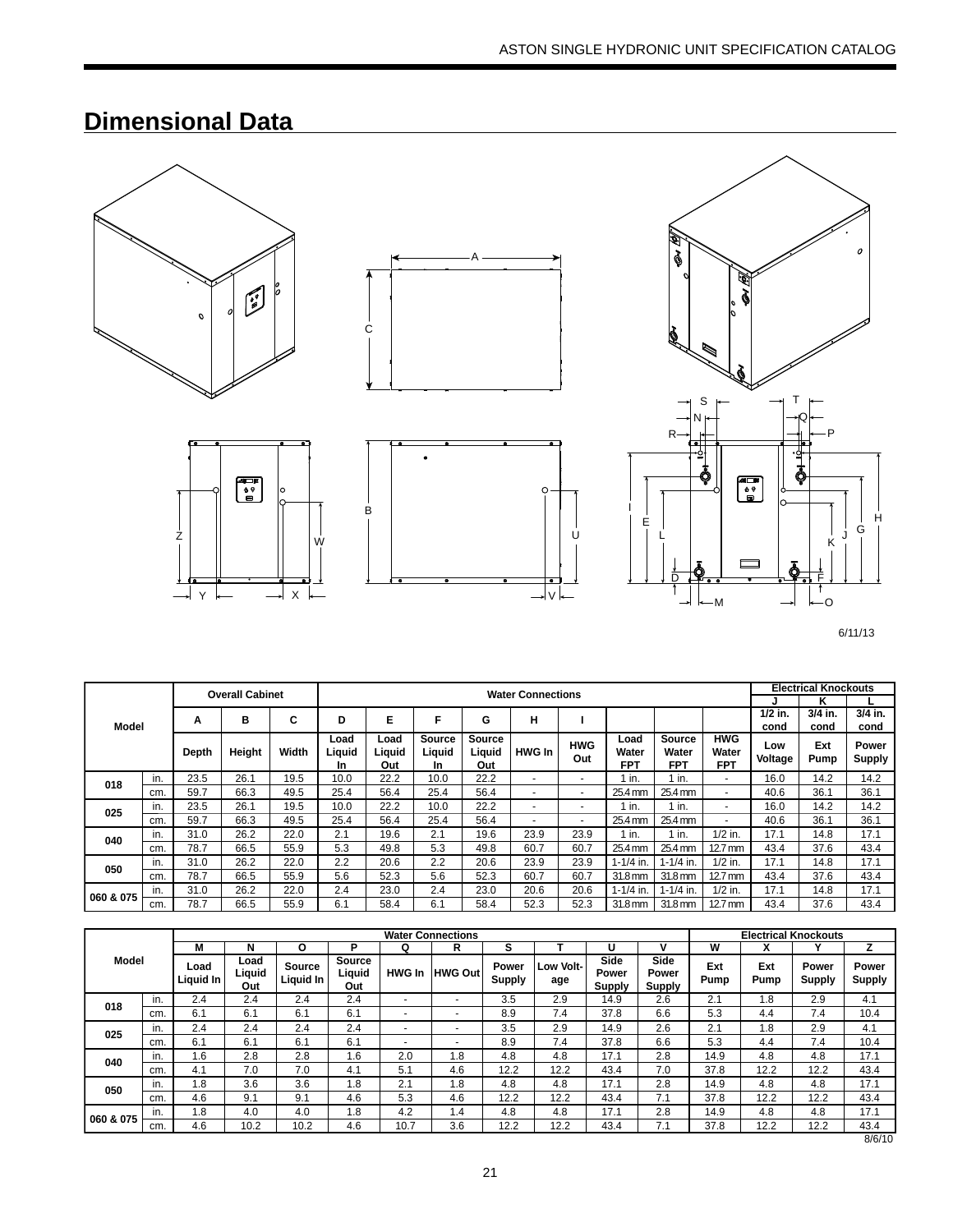# **Physical Data**

| Model                                    | 018         | 025          | 040         | 050          | 060          | 075          |  |  |  |  |  |  |
|------------------------------------------|-------------|--------------|-------------|--------------|--------------|--------------|--|--|--|--|--|--|
| Scroll<br>Compressor (1 each)            |             |              |             |              |              |              |  |  |  |  |  |  |
| Factory Charge R410a, oz [kg]            | 44.0 [1.25] | 58.0 [1.64]  | 70 [1.98]   | 68 [1.93]    | 104 [2.95]   | 110 [3.12]   |  |  |  |  |  |  |
| Coax & Piping Water Volume - gal [I]*    | .52 [1.97]  | $.89$ [3.38] | 1.0 [3.94]  | $1.4$ [5.25] | $1.6$ [6.13] | $1.6$ [6.13] |  |  |  |  |  |  |
| Weight - Operating, lb [kg]              | 191 [86.6]  | 225 [102.1]  | 290 [131.5] | 325 [147.4]  | 345 [156.5]  | 345 [156.5]  |  |  |  |  |  |  |
| Weight - Packaged, lb [kg]               | 213 [96.6]  | 247 [112.0]  | 305 [138.3] | 340 [154.2]  | 360 [163.3]  | 360 [163.3]  |  |  |  |  |  |  |
| <b>NOTE:</b> * Source or load side only. | 8/6/10      |              |             |              |              |              |  |  |  |  |  |  |

# **Electrical Data**

| Model | Rated        | Voltage | <b>Compressor</b> |            |      | Load | Source | <b>Total Unit</b> | Min Ckt | <b>Maximum</b>   |
|-------|--------------|---------|-------------------|------------|------|------|--------|-------------------|---------|------------------|
|       | Voltage      | Min/Max | <b>RLA</b>        | <b>LRA</b> | LRA* | Pump | Pump   | FLA               | Amp     | <b>Fuse/HACR</b> |
| 018   | 208-230/60/1 | 187/253 | 9.0               | 48.0       | 17.0 | 1.8  | 5.4    | 16.2              | 18.5    | 30               |
| 025   | 208-230/60/1 | 187/253 | 13.5              | 61.0       | 21.4 | 1.8  | 5.4    | 20.7              | 24.1    | 35               |
| 040   | 208-230/60/1 | 187/253 | 20.0              | 115.0      | 40.3 | 1.8  | 5.4    | 27.2              | 32.2    | 50               |
| 050   | 208-230/60/1 | 187/253 | 26.4              | 134.0      | 46.9 | 1.8  | 5.4    | 33.6              | 40.2    | 60               |
| 060   | 208-230/60/1 | 187/253 | 30.1              | 145.0      | 50.8 | 1.8  | 5.4    | 37.3              | 44.8    | 70               |
| 075   | 208-230/60/1 | 187/253 | 26.9              | 145.0      | 50.8 | 1.8  | 5.4    | 34.1              | 40.8    | 60               |

**NOTES:** All fuses type "D" time delay (or HACR circuit breaker in USA). Source pump amps shown are for up to a 1/2 HP pump. Load pumps amps shown are for small circulators. \*LRA with optional GeoStart installed (208-230/60/1).

3/26/13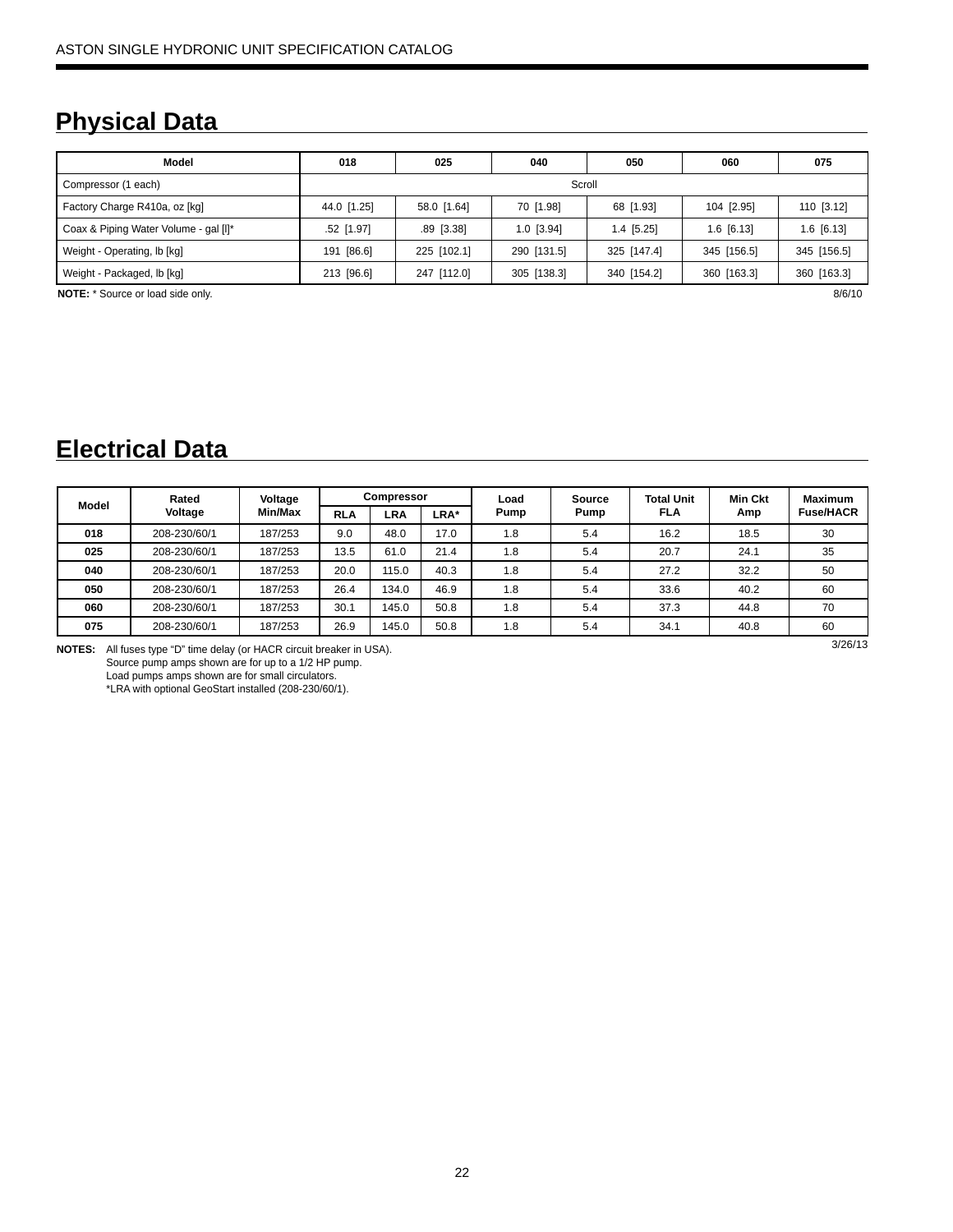#### **Antifreeze Type Antifreeze % by wt Heating Cooling Pressure** Load Source Load Source Drop **EWT** - °F [°C] **80 [26.7] 30 [-1.1] 50 [10.0] 90 [32.2] 30 [-1.1] Water** 0 1.000 1.000 1.000 1.000 1.000 **Ethylene Glycol** 10 0.990 0.973 0.976 0.991 1.075 20 0.978 0.943 0.947 0.979 1.163 30 0.964 0.917 0.921 0.965 1.225 40 0.953 0.890 0.897 0.955 1.324 50 0.942 0.865 0.872 0.943 1.419 **Propylene Glycol** 10 0.981 0.958 0.959 0.981 1.130 20 0.967 0.913 0.921 0.969 1.270 30 0.946 0.854 0.869 0.950 1.433 40 0.932 0.813 0.834 0.937 1.614 50 0.915 0.770 0.796 0.922 1.816 **Ethanol** 10 0.986 0.927 0.945 0.991 1.242 20 0.967 0.887 0.906 0.972 1.343 30 0.944 0.856 0.869 0.947 1.383 40 0.926 0.815 0.830 0.930 1.523 50 0.907 0.779 0.795 0.911 1.639 **Methanol** 10 0.985 0.957 0.962 0.986 1.127 20 0.969 0.924 0.929 0.970 1.197 30 0.950 0.895 0.897 0.951 1.235 40 0.935 0.863 0.866 0.936 1.323 50 0.919 0.833 0.836 0.920 1.399

# **Antifreeze Correction**

Catalog performance can be corrected for antifreeze use. Please use the following table and note the example given.



**WARNING: Gray area represents antifreeze concentrations greater than 35% by weight and should be avoided due to the extreme performance penalty they represent.**

# **Antifreeze Correction Example**

Antifreeze solution is propylene glycol 20% by weight for the source and methanol 10% for the load. Determine the corrected heating at 30°F source and 80°F load as well as pressure drop at 30°F for Model 050. Also, determine the corrected cooling at 90°F source and 50°F load.

The corrected heating capacity at 30°F/80°F would be: 46,700 MBTUH x 0.913 x 0.985 = 41,998 MBTUH The corrected cooling capacity at 90°F/50°F would be: 44,200 x 0.969 x 0.962 = 41,202 MBTUH The corrected pressure drop at 30°F and 15 GPM would be: 5.2 psi x 1.270 = 6.60 psi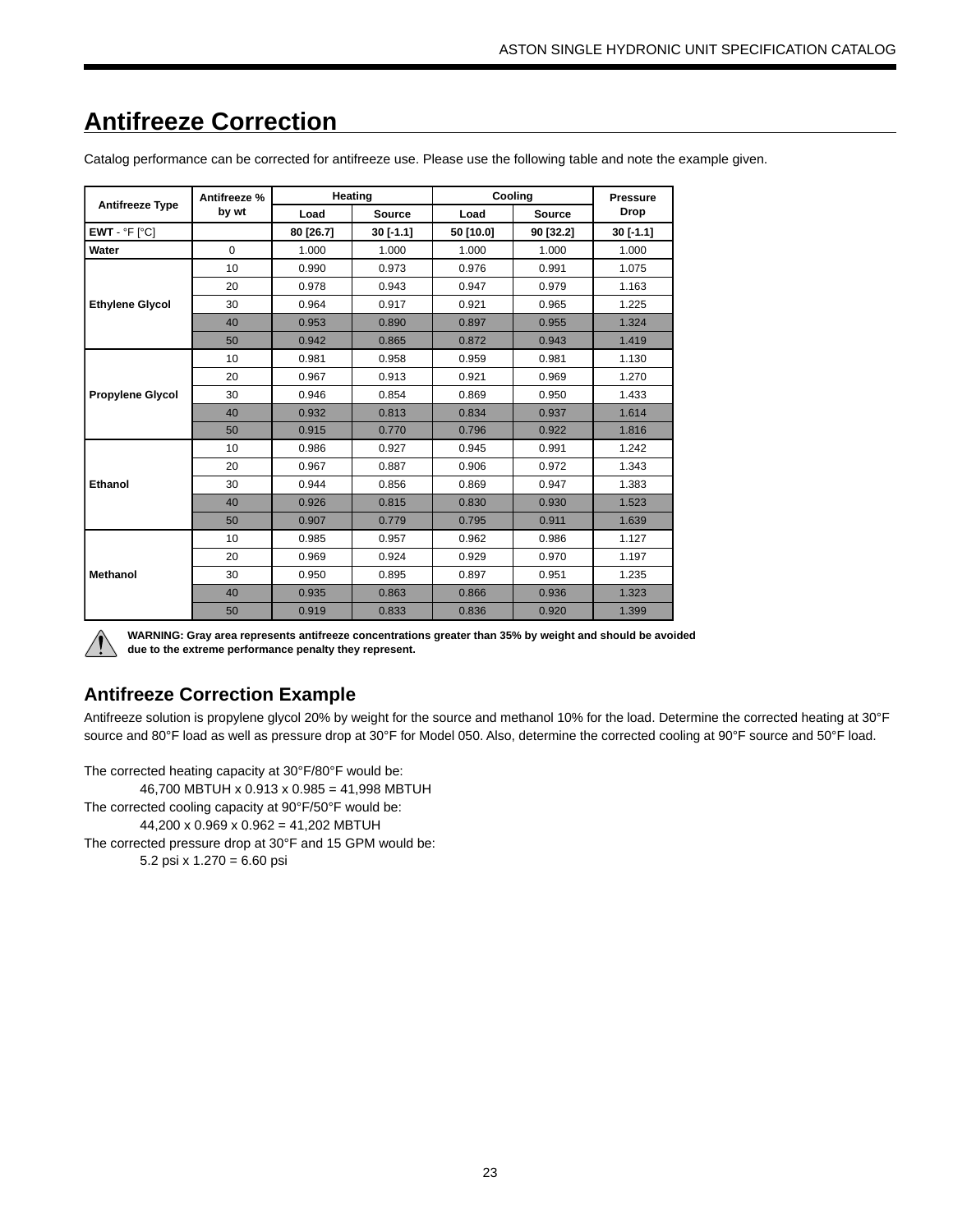# **Reference Calculations**

| <b>Heating Calculations:</b><br>$LWT = EWT - HE$<br>$GPM \times C^*$ | <b>Cooling Calculations:</b><br>$LWT = EWT +$<br>HR<br>$GPM \times C^*$ |
|----------------------------------------------------------------------|-------------------------------------------------------------------------|
| $HE = C^* \times GPM \times (EWT - LWT)$                             | $HR = C^* \times GPM \times (LWT - EWT)$                                |
| <b>NOTE:</b> $*$ C = 500 for pure water, 485 for brine.              |                                                                         |

# **Legend and Notes**

# **Abbreviations and Definitions**

ELT = entering load fluid temperature to heat pump SWPD = source coax water pressure drop LLT = leaving load fluid temperature from heat pump PSI = pressure drop in pounds per square inch LGPM = load flow in gallons per minute FT HD = pressure drop in feet of head LWPD = load coax water pressure drop LWT = leaving water temperature EWT = entering water temperature Brine = water with a freeze inhibiting solution

# **Notes to Performance Data Tables**

The following notes apply to all performance data tables:

- Three flow rates are shown for each unit. The lowest flow rate shown is used for geothermal open loop/well water systems with a minimum of 50°F EST. The middle flow rate shown is the minimum geothermal closed loop flow rate. The highest flow rate shown is optimum for geothermal closed loop systems and the suggested flow rate for boiler/tower applications.
- Entering water temperatures below 40°F assumes 15% antifreeze solution.
- Interpolation between ELT, EST, and GPM data is permissible.
- Operation in the gray areas is not recommended.

# **Pressure Drop**

| Model  | <b>GPM</b> |      |      | Pressure Drop (psi) |       |       |
|--------|------------|------|------|---------------------|-------|-------|
|        |            | 30°F | 60°F | 80°F                | 100°F | 120°F |
|        | 3.0        | 0.5  | 0.4  | 0.4                 | 0.3   | 0.3   |
| 018R*  | 4.0        | 1.1  | 0.9  | 0.9                 | 0.8   | 0.8   |
|        | 5.0        | 1.6  | 1.4  | 1.4                 | 1.3   | 1.3   |
|        | 6.0        | 2.1  | 1.9  | 1.9                 | 1.8   | 1.8   |
|        | 4.0        | 0.7  | 0.6  | 0.4                 | 0.3   | 0.3   |
| 025R*  | 5.5        | 1.3  | 1.1  | 0.9                 | 0.7   | 0.6   |
|        | 7.0        | 1.9  | 1.7  | 1.5                 | 1.3   | 1.2   |
|        | 8.5        | 2.6  | 2.4  | 2.2                 | 2.0   | 1.9   |
|        | 5.0        | 0.9  | 0.6  | 0.6                 | 0.5   | 0.5   |
| 040H/R | 7.5        | 2.3  | 2.1  | 2.0                 | 1.9   | 1.8   |
|        | 10.0       | 3.7  | 3.5  | 3.3                 | 3.2   | 3.0   |
|        | 12.5       | 5.0  | 4.7  | 4.4                 | 4.2   | 4.0   |
|        | 8.0        | 1.7  | 1.4  | 1.4                 | 1.3   | 1.3   |
| 050H/R | 11.5       | 3.6  | 3.4  | 3.2                 | 3.0   | 2.8   |
|        | 15.0       | 5.6  | 5.4  | 5.0                 | 4.6   | 4.2   |
|        | 18.5       | 8.3  | 8.1  | 7.6                 | 7.2   | 6.8   |
|        | 9.0        | 1.4  | 1.1  | 1.0                 | 1.0   | 0.9   |
| 060H/R | 13.5       | 4.2  | 3.9  | 3.5                 | 3.1   | 2.7   |
|        | 18.0       | 6.9  | 6.7  | 6.0                 | 5.2   | 4.5   |
|        | 22.5       | 10.7 | 10.5 | 10.0                | 9.4   | 8.7   |
|        | 10.0       | 3.2  | 3.0  | 2.8                 | 2.7   | 2.5   |
| 075H/R | 14.5       | 5.5  | 5.3  | 5.1                 | 4.9   | 4.7   |
|        | 19.0       | 7.9  | 7.6  | 7.3                 | 7.1   | 6.8   |
|        | 23.5       | 11.5 | 11.3 | 11.0                | 10.8  | 10.5  |

8/9/10 **NOTES:** Temperatures are Entering Water Temperatures \*Domestic water heating units source side pressure drop and reversible units load and source pressure drop.

#### **Vented Only Load Side**

| Model | <b>GPM</b> |                |            |                                                                                           |               |
|-------|------------|----------------|------------|-------------------------------------------------------------------------------------------|---------------|
|       |            | $60^{\circ}$ F | 80°F       | 100°F                                                                                     | $120^\circ F$ |
|       | 3.0        | 0.5            | 0.4        | 0.4                                                                                       | 0.3           |
| 018H  | 4.0        | 1.4            | 1.3        | 1.2                                                                                       | 1.2           |
|       | 5.0        | 2.2            | 2.1        | Pressure Drop (psi)<br>2.0<br>2.1<br>2.8<br>2.9<br>1.2<br>1.2<br>2.7<br>2.8<br>4.1<br>4.3 |               |
|       | 6.0        | 3.0            | 2.9<br>1.3 |                                                                                           |               |
|       | 4.0        | 1.3            |            |                                                                                           |               |
| 025H  | 5.5        | 3.0            | 2.9        |                                                                                           |               |
|       | 7.0        | 4.6            | 4.4        |                                                                                           |               |
|       | 8.5        | 6.7            | 6.5        | 6.4                                                                                       | 6.2           |

7/13/09 **NOTES:** Temperatures are Entering Water Temperatures. Double wall vented coax for heating potable water

 $kW =$  kilowatts EST = entering source fluid temperature to heat pump  $HE = heat$  extracted in MBTUH LST = leaving source fluid temperature from heat pump HC = total heating capacity in MBTUH COP = coefficient of performance, heating [HC/kW x 3.413] EER = energy efficiency ratio, cooling TC = total cooling capacity in MBTUH HR = heat rejected in MBTUH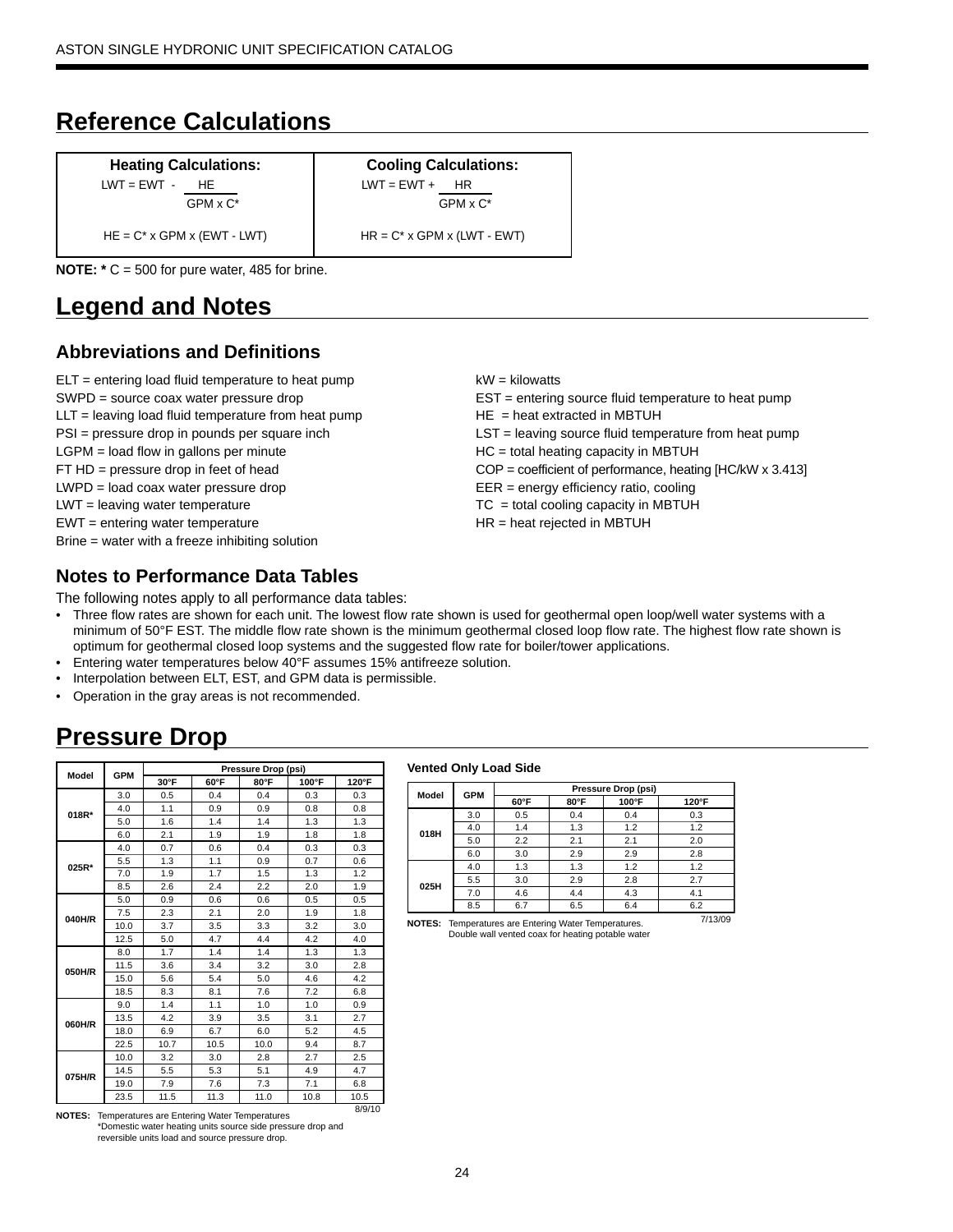# **Model 018 - Performance Data**

# **Cooling Capacity**

|                  | Source             |                  |              |                    | Load Flow-3 GPM |                    |              |                |              |                    |              | Load Flow-4 GPM           |              |                |              |                    |              | Load Flow-5 GPM           |              |                  |
|------------------|--------------------|------------------|--------------|--------------------|-----------------|--------------------|--------------|----------------|--------------|--------------------|--------------|---------------------------|--------------|----------------|--------------|--------------------|--------------|---------------------------|--------------|------------------|
| <b>EST</b><br>°F | Flow<br><b>GPM</b> | <b>ELT</b><br>°F | LLT<br>°F    | тс<br><b>MBTUH</b> | Power<br>kW     | HR<br><b>MBTUH</b> | EER          | LST<br>°F      | ШT<br>°F     | тc<br><b>MBTUH</b> | Power<br>kW  | <b>HR</b><br><b>MBTUH</b> | EER          | LST<br>°F      | ШT<br>°F     | тc<br><b>MBTUH</b> | Power<br>kW  | <b>HR</b><br><b>MBTUH</b> | EER          | <b>LST</b><br>°F |
|                  |                    | 50               | 37.8         | 17.8               | 0.60            | 19.8               | 29.7         | 43.6           | 40.1         | 18.1               | 0.61         | 20.1                      | 29.8         | 43.8           | 42.5         | 18.3               | 0.61         | 20.4                      | 30.0         | 44.0             |
|                  | 3                  | 70               | 56.8         | 19.3               | 0.59            | 21.3               | 32.5         | 44.6           | 59.3         | 19.4               | 0.60         | 21.5                      | 32.6         | 44.8           | 61.9         | 19.6               | 0.60         | 21.6                      | 32.7         | 44.9             |
|                  |                    | 90               | 75.8         | 20.7               | 0.59            | 22.7               | 35.3         | 45.6           | 78.6         | 20.8               | 0.59         | 22.8                      | 35.4         | 45.7           | 81.4         | 20.9               | 0.59         | 22.9                      | 35.4         | 45.7             |
|                  |                    | 110              | 94.7         | 22.2               | 0.58            | 24.2               | 38.3         | 46.6           | 97.8         | 22.2               | 0.58         | 24.2                      | 38.3         | 46.6           | 100.8        | 22.2               | 0.58         | 24.2                      | 38.3         | 46.6             |
|                  |                    | 50               | 37.7         | 18.0               | 0.58            | 19.9               | 30.9         | 40.9           | 40.0         | 18.2               | 0.58         | 20.2                      | 31.2         | 41.1           | 42.4         | 18.4               | 0.59         | 20.4                      | 31.5         | 41.2             |
| 30               | 4                  | 70<br>90         | 56.7<br>75.8 | 19.3<br>20.7       | 0.57<br>0.56    | 21.3<br>22.6       | 33.8<br>36.7 | 41.7<br>42.4   | 59.3<br>78.6 | 19.5<br>20.8       | 0.57<br>0.56 | 21.4<br>22.7              | 34.0<br>36.8 | 41.8<br>42.5   | 61.9<br>81.4 | 19.6<br>20.9       | 0.58<br>0.57 | 21.6<br>22.8              | 34.1<br>36.9 | 41.9<br>42.5     |
|                  |                    | 110              | 94.9         | 22.0               | 0.56            | 23.9               | 39.6         | 43.2           | 97.9         | 22.1               | 0.56         | 23.9                      | 39.7         | 43.2           | 100.9        | 22.1               | 0.56         | 24.0                      | 39.8         | 43.2             |
|                  |                    | 50               | 37.6         | 18.1               | 0.56            | 20.0               | 32.3         | 38.3           | 40.0         | 18.3               | 0.56         | 20.2                      | 32.7         | 38.3           | 42.4         | 18.5               | 0.56         | 20.4                      | 33.0         | 38.4             |
|                  |                    | 70               | 56.7         | 19.3               | 0.55            | 21.2               | 35.2         | 38.7           | 59.3         | 19.5               | 0.55         | 21.4                      | 35.5         | 38.8           | 61.9         | 19.7               | 0.55         | 21.5                      | 35.8         | 38.9             |
|                  | 5                  | 90               | 75.9         | 20.6               | 0.54            | 22.4               | 38.1         | 39.2           | 78.6         | 20.7               | 0.54         | 22.5                      | 38.3         | 39.3           | 81.4         | 20.8               | 0.54         | 22.7                      | 38.6         | 39.4             |
|                  |                    | 110              | 95.0         | 21.8               | 0.53            | 23.6               | 41.1         | 39.7           | 98.0         | 21.9               | 0.53         | 23.7                      | 41.3         | 39.8           | 100.9        | 22.0               | 0.53         | 23.8                      | 41.5         | 39.8             |
|                  |                    | 50               | 38.4         | 16.9               | 0.80            | 19.6               | 22.9         | 63.4           | 40.5         | 17.3               | 0.80         | 20.0                      | 23.3         | 63.8           | 42.7         | 17.8               | 0.80         | 20.5                      | 23.7         | 64.1             |
|                  | 3                  | 70               | 56.3         | 19.9               | 0.80            | 22.6               | 26.5         | 65.5           | 58.9         | 20.2               | 0.80         | 22.9                      | 26.8         | 65.8           | 61.5         | 20.6               | 0.80         | 23.3                      | 27.2         | 66.0             |
|                  |                    | 90               | 74.3         | 22.9               | 0.80            | 25.6               | 30.1         | 67.6           | 77.3         | 23.1               | 0.79         | 25.8                      | 30.4         | 67.8           | 80.4         | 23.4               | 0.79         | 26.1                      | 30.7         | 67.9             |
|                  |                    | 110              | 92.2         | 25.9               | 0.80            | 28.6               | 33.8         | 69.7           | 95.7         | 26.1               | 0.79         | 28.8                      | 34.0         | 69.8           | 99.2         | 26.2               | 0.79         | 28.9                      | 34.2         | 69.9             |
|                  |                    | 50               | 38.3         | 17.0               | 0.77            | 19.6               | 22.0         | 60.8           | 40.5         | 17.4               | 0.77         | 20.0                      | 22.6         | 61.0           | 42.6         | 17.8               | 0.77         | 20.5                      | 23.1         | 61.2             |
| 50               | 4                  | 70               | 56.3         | 19.9               | 0.77            | 22.5               | 26.0         | 62.4           | 58.9         | 20.3               | 0.76         | 22.9                      | 26.5         | 62.6           | 61.5         | 20.6               | 0.76         | 23.2                      | 27.0         | 62.8             |
|                  |                    | 90<br>110        | 74.3<br>92.2 | 22.9<br>25.9       | 0.76<br>0.75    | 25.5<br>28.4       | 30.2<br>34.4 | 64.0<br>65.7   | 77.3<br>95.7 | 23.1<br>26.0       | 0.76<br>0.75 | 25.7<br>28.6              | 30.5<br>34.6 | 64.2<br>65.7   | 80.4<br>99.2 | 23.4<br>26.1       | 0.76         | 25.9<br>28.7              | 30.9<br>34.8 | 64.3<br>65.8     |
|                  |                    | 50               | 38.2         | 17.1               | 0.75            | 19.7               | 24.7         | 58.1           | 40.4         | 17.5               | 0.75         | 20.0                      | 25.3         | 58.3           | 42.6         | 17.9               | 0.75<br>0.74 | 20.4                      | 25.9         | 58.4             |
|                  |                    | 70               | 56.3         | 20.0               | 0.74            | 22.5               | 28.8         | 59.3           | 58.9         | 20.3               | 0.73         | 22.8                      | 29.2         | 59.4           | 61.5         | 20.6               | 0.73         | 23.1                      | 29.7         | 59.5             |
|                  | 5                  | 90               | 74.3         | 22.9               | 0.72            | 25.4               | 33.0         | 60.5           | 77.3         | 23.1               | 0.72         | 25.6                      | 33.3         | 60.5           | 80.4         | 23.3               | 0.72         | 25.8                      | 33.6         | 60.6             |
|                  |                    | 110              | 92.3         | 25.8               | 0.71            | 28.2               | 37.3         | 61.6           | 95.8         | 25.9               | 0.71         | 28.3                      | 37.5         | 61.7           | 99.3         | 26.1               | 0.71         | 28.5                      | 37.7         | 61.7             |
|                  |                    | 50               | 39.1         | 15.9               | 0.99            | 19.3               | 16.1         | 83.3           | 41.0         | 16.6               | 0.99         | 19.9                      | 16.7         | 83.7           | 42.9         | 17.2               | 0.99         | 20.6                      | 17.4         | 84.1             |
|                  |                    | 70               | 55.9         | 20.5               | 1.00            | 23.9               | 20.5         | 86.4           | 58.5         | 21.0               | 1.00         | 24.4                      | 21.1         | 86.8           | 61.1         | 21.5               | 0.99         | 24.9                      | 21.7         | 87.1             |
|                  | 3                  | 90               |              |                    |                 |                    |              |                |              |                    |              | Operation not recommended |              |                |              |                    |              |                           |              |                  |
|                  |                    | 110              |              |                    |                 |                    |              |                |              |                    |              |                           |              |                |              |                    |              |                           |              |                  |
|                  |                    | 50               | 39.0         | 16.0               | 0.97            | 19.3               | 16.6         | 80.6           | 40.9         | 16.6               | 0.96         | 19.9                      | 17.3         | 80.9           | 42.9         | 17.3               | 0.96         | 20.5                      | 18.1         | 81.3             |
| 70               | 4                  | 70               | 55.9         | 20.6               | 0.96            | 23.8               | 21.4         | 83.1           | 58.5         | 21.1               | 0.96         | 24.3                      | 22.0         | 83.4           | 61.1         | 21.6               | 0.95         | 24.8                      | 22.6         | 83.7             |
|                  |                    | 90<br>110        |              |                    |                 |                    |              |                |              |                    |              | Operation not recommended |              |                |              |                    |              |                           |              |                  |
|                  |                    | 50               | 38.9         | 16.1               | 0.94            | 19.3               | 17.1         | 78.0           | 40.9         | 16.7               | 0.93         | 19.9                      | 18.0         | 78.2           | 42.9         | 17.3               | 0.92         | 20.4                      | 18.8         | 78.4             |
|                  | 5                  | 70               | 55.8         | 20.7               | 0.92            | 23.8               | 22.4         | 79.8           | 58.5         | 21.1               | 0.92         | 24.2                      | 23.0         | 80.0           | 61.1         | 21.6               | 0.91         | 24.7                      | 23.7         | 80.2             |
|                  |                    | 90               |              |                    |                 |                    |              |                |              |                    |              | Operation not recommended |              |                |              |                    |              |                           |              |                  |
|                  |                    | 110              |              |                    |                 |                    |              |                |              |                    |              |                           |              |                |              |                    |              |                           |              |                  |
|                  |                    | 50<br>70         | 40.4<br>57.4 | 14.0<br>18.3       | 1.30<br>1.30    | 18.4<br>22.7       | 11.8<br>15.3 | 102.7<br>105.6 | 42.1<br>59.8 | 14.5<br>18.7       | 1.30<br>1.30 | 19.0<br>23.2              | 12.3<br>15.7 | 103.0<br>105.9 | 43.8<br>62.1 | 15.1<br>19.2       | 1.30<br>1.30 | 19.5<br>23.6              | 12.7<br>16.1 | 103.4<br>106.2   |
|                  | 3                  | 90               |              |                    |                 |                    |              |                |              |                    |              |                           |              |                |              |                    |              |                           |              |                  |
|                  |                    | 110              |              |                    |                 |                    |              |                |              |                    |              | Operation not recommended |              |                |              |                    |              |                           |              |                  |
|                  |                    | 50               | 40.3         | 14.1               | 1.27            | 18.4               | 11.2         | 100.1          | 42.0         | 14.6               | 1.26         | 19.0                      | 11.6         | 100.4          | 43.8         | 15.2               | 1.26         | 19.5                      | 12.0         | 100.7            |
|                  |                    | 70               | 57.3         | 18.4               | 1.26            | 22.7               | 14.6         | 102.5          | 59.7         | 18.9               | 1.26         | 23.1                      | 15.0         | 102.7          | 62.0         | 19.3               | 1.26         | 23.6                      | 15.4         | 103.0            |
| 90               | 4                  | 90               |              |                    |                 |                    |              |                |              |                    |              |                           |              |                |              |                    |              |                           |              |                  |
|                  |                    | 110              |              |                    |                 |                    |              |                |              |                    |              | Operation not recommended |              |                |              |                    |              |                           |              |                  |
|                  |                    | 50               | 40.2         | 14.3               | 1.24            | 18.5               | 12.6         | 97.6           | 42.0         | 14.8               | 1.23         | 18.9                      | 13.2         | 97.8           | 43.7         | 15.3               | 1.23         | 19.4                      | 13.7         | 98.0             |
|                  | 5                  | 70               | 57.2         | 18.6               | 1.22            | 22.7               | 16.6         | 99.4           | 59.6         | 19.0               | 1.21         | 23.1                      | 17.1         | 99.5           | 62.0         | 19.4               | 1.21         | 23.5                      | 17.5         | 99.7             |
|                  |                    | 90               |              |                    |                 |                    |              |                |              |                    |              | Operation not recommended |              |                |              |                    |              |                           |              |                  |
|                  |                    | 110              |              |                    |                 |                    |              |                |              |                    |              |                           |              |                |              |                    |              |                           |              |                  |
|                  |                    | 50<br>70         | 41.7<br>59.0 | 12.1<br>16.1       | 1.60<br>1.60    | 17.6<br>21.5       | 7.6<br>10.0  | 122.1<br>124.8 | 43.2<br>61.0 | 12.5<br>16.5       | 1.61<br>1.60 | 18.0<br>21.9              | 7.8<br>10.3  | 122.4<br>125.1 | 44.7<br>63.1 | 12.9<br>16.8       | 1.61<br>1.61 | 18.4<br>22.3              | 8.0<br>10.5  | 122.6<br>125.3   |
|                  | 3                  | 90               |              |                    |                 |                    |              |                |              |                    |              |                           |              |                |              |                    |              |                           |              |                  |
|                  |                    | 110              |              |                    |                 |                    |              |                |              |                    |              | Operation not recommended |              |                |              |                    |              |                           |              |                  |
|                  |                    | 50               | 41.6         | 12.3               | 1.57            | 17.6               | 7.8          | 119.7          | 43.1         | 12.7               | 1.57         | 18.0                      | 8.1          | 119.9          | 44.6         | 13.1               | 1.57         | 18.4                      | 8.3          | 120.1            |
|                  |                    | 70               | 58.8         | 16.3               | 1.56            | 21.6               | 10.5         | 121.9          | 60.9         | 16.6               | 1.56         | 22.0                      | 10.7         | 122.1          | 63.0         | 17.0               | 1.56         | 22.3                      | 10.9         | 122.3            |
| 110              | $\overline{4}$     | 90               |              |                    |                 |                    |              |                |              |                    |              |                           |              |                |              |                    |              |                           |              |                  |
|                  |                    | 110              |              |                    |                 |                    |              |                |              |                    |              | Operation not recommended |              |                |              |                    |              |                           |              |                  |
|                  |                    | 50               | 41.5         | 12.4               | 1.53            | 17.6               | 8.1          | 117.3          | 43.0         | 12.8               | 1.53         | 18.0                      | 8.4          | 117.4          | 44.6         | 13.2               | 1.53         | 18.4                      | 8.6          | 117.6            |
|                  | 5                  | 70               | 58.7         | 16.5               | 1.51            | 21.6               | 10.9         | 118.9          | 60.8         | 16.8               | 1.51         | 22.0                      | 11.1         | 119.1          | 62.9         | 17.2               | 1.51         | 22.4                      | 11.4         | 119.2            |
|                  |                    | 90               |              |                    |                 |                    |              |                |              |                    |              | Operation not recommended |              |                |              |                    |              |                           |              |                  |
|                  |                    | 110              |              |                    |                 |                    |              |                |              |                    |              |                           |              |                |              |                    |              |                           |              |                  |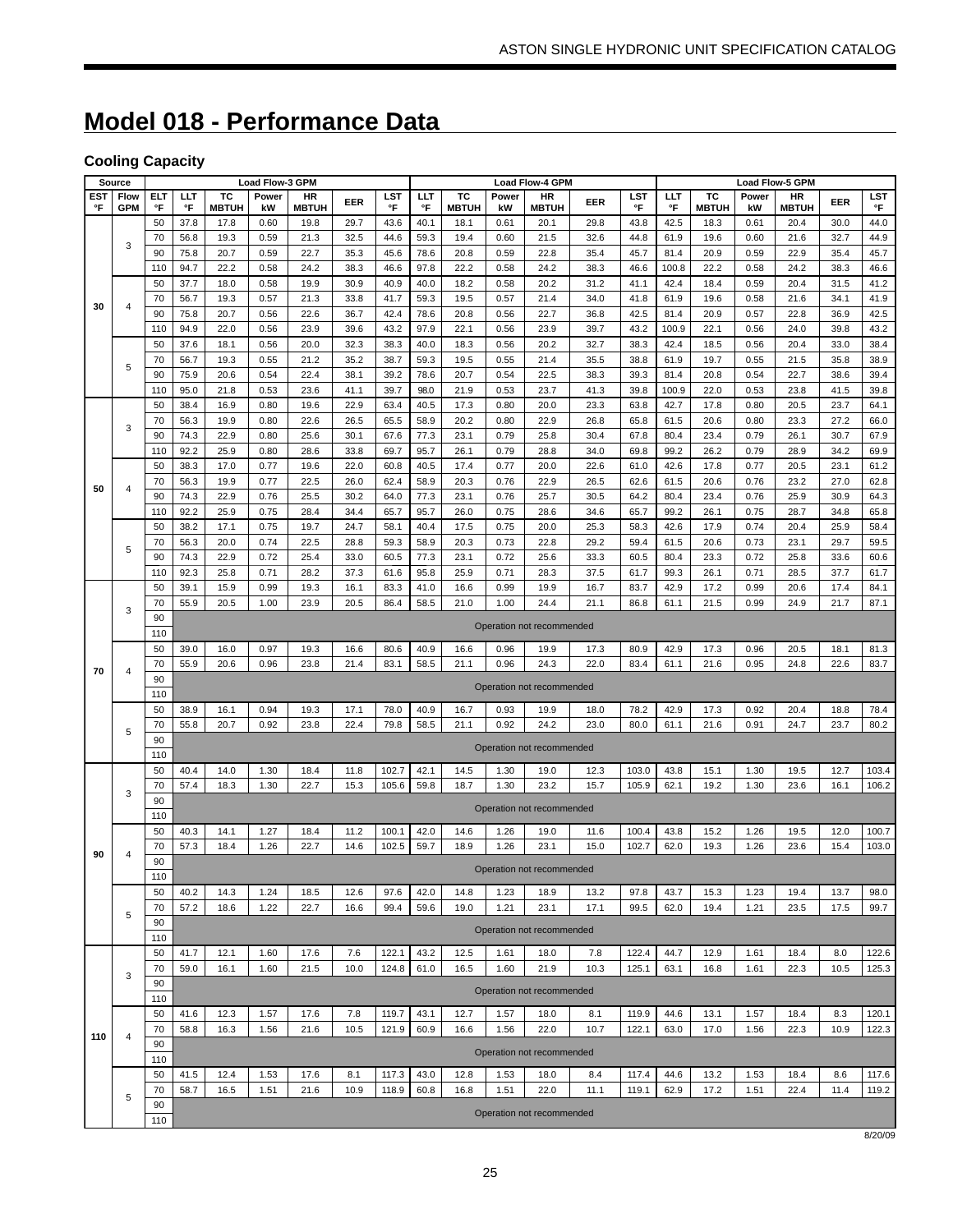# **Model 018 - Performance Data cont.**

# **Heating Capacity**

|     | Source     |     |       |              | <b>Load Flow-3 GPM</b> |              |      |      |       |              | <b>Load Flow-4 GPM</b> |                           |       |      |       |              | <b>Load Flow-5 GPM</b> |              |            |            |
|-----|------------|-----|-------|--------------|------------------------|--------------|------|------|-------|--------------|------------------------|---------------------------|-------|------|-------|--------------|------------------------|--------------|------------|------------|
| EST | Flow       | ELT | ШT    | HC           | Power                  | HE           | COP  | LST  | LLT   | HC           | Power                  | HE                        | COP   | LST  | ШT    | HC           | Power                  | HE           | <b>COP</b> | <b>LST</b> |
| °F  | <b>GPM</b> | °F  | °F    | <b>MBTUH</b> | kW                     | <b>MBTUH</b> |      | °F   | °F    | <b>MBTUH</b> | kW                     | <b>MBTUH</b>              |       | °F   | °F    | <b>MBTUH</b> | kW                     | <b>MBTUH</b> |            | °F         |
|     |            | 60  |       |              |                        |              |      |      |       |              |                        |                           |       |      |       |              |                        |              |            |            |
|     | 4          | 80  |       |              |                        |              |      |      |       |              |                        | Operation not recommended |       |      |       |              |                        |              |            |            |
|     |            | 100 |       |              |                        |              |      |      |       |              |                        |                           |       |      |       |              |                        |              |            |            |
| 25  |            | 120 |       |              |                        |              |      |      |       |              |                        |                           |       |      |       |              |                        |              |            |            |
|     |            | 60  | 69.8  | 14.2         | 0.90                   | 11.1         | 4.62 | 20.4 | 67.4  | 14.3         | 0.88                   | 11.3                      | 4.76  | 20.3 | 65.9  | 14.4         | 0.86                   | 11.5         | 4.91       | 20.3       |
|     | 5          | 80  | 89.4  | 13.7         | 1.21                   | 9.6          | 3.31 | 21.1 | 87.1  | 13.8         | 1.19                   | 9.7                       | 3.38  | 21.0 | 85.7  | 13.9         | 1.17                   | 9.9          | 3.46       | 20.9       |
|     |            | 100 | 109.1 | 13.2         | 1.53                   | 8.0          | 2.53 | 21.7 | 106.8 | 13.3         | 1.51                   | 8.1                       | 2.58  | 21.6 | 105.5 | 13.3         | 1.49                   | 8.3          | 2.63       | 21.6       |
|     |            | 120 | 128.7 | 12.7         | 1.84                   | 6.4          | 2.02 | 22.4 | 126.6 | 12.8         | 1.82                   | 6.5                       | 2.05  | 22.3 | 125.3 | 12.8         | 1.80                   | 6.7          | 2.08       | 22.3       |
|     |            | 60  | 70.4  | 15.1         | 0.91                   | 12.0         | 4.86 | 21.8 | 68.3  | 15.2         | 0.90                   | 12.1                      | 4.96  | 21.7 | 66.3  | 15.2         | 0.88                   | 12.2         | 5.06       | 21.6       |
|     | 3          | 80  | 90.0  | 14.5         | 1.22                   | 10.4         | 3.48 | 22.9 | 88.0  | 14.6         | 1.21                   | 10.5                      | 3.55  | 22.8 | 86.0  | 14.6         | 1.19                   | 10.6         | 3.61       | 22.7       |
|     |            | 100 | 109.6 | 14.0         | 1.54                   | 8.7          | 2.66 | 24.0 | 107.7 | 14.0         | 1.52                   | 8.8                       | 2.71  | 23.9 | 105.8 | 14.1         | 1.49                   | 9.0          | 2.76       | 23.8       |
|     |            | 120 | 129.2 | 13.4         | 1.85                   | 7.1          | 2.12 | 25.1 | 127.4 | 13.5         | 1.83                   | 7.2                       | 2.16  | 25.0 | 125.6 | 13.5         | 1.80                   | 7.4          | 2.20       | 24.9       |
|     |            | 60  | 70.7  | 15.5         | 0.91                   | 12.4         | 5.02 | 23.2 | 68.6  | 15.6         | 0.89                   | 12.6                      | 5.14  | 23.2 | 66.5  | 15.7         | 0.88                   | 12.7         | 5.26       | 23.1       |
| 30  | 4          | 80  | 90.2  | 14.9         | 1.22                   | 10.7         | 3.58 | 24.2 | 88.2  | 15.0         | 1.20                   | 10.9                      | 3.66  | 24.1 | 86.2  | 15.0         | 1.18                   | 11.0         | 3.75       | 24.0       |
|     |            | 100 | 109.8 | 14.3         | 1.53                   | 9.0          | 2.73 | 25.1 | 107.9 | 14.3         | 1.50                   | 9.2                       | 2.79  | 25.0 | 105.9 | 14.4         | 1.48                   | 9.3          | 2.85       | 24.9       |
|     |            | 120 | 129.4 | 13.7         | 1.85                   | 7.4          | 2.17 | 26.0 | 127.5 | 13.7         | 1.81                   | 7.5                       | 2.21  | 25.9 | 125.6 | 13.7         | 1.78                   | 7.6          | 2.26       | 25.8       |
|     |            | 60  | 70.9  | 15.9         | 0.90                   | 12.8         | 5.18 | 24.7 | 68.8  | 16.1         | 0.89                   | 13.0                      | 5.32  | 24.6 | 66.7  | 16.2         | 0.87                   | 13.2         | 5.46       | 24.5       |
|     | 5          | 80  | 90.5  | 15.2         | 1.21                   | 11.1         | 3.68 | 25.4 | 88.4  | 15.3         | 1.19                   | 11.3                      | 3.78  | 25.3 | 86.4  | 15.4         | 1.16                   | 11.5         | 3.89       | 25.3       |
|     |            | 100 | 110.0 | 14.6         | 1.53                   | 9.4          | 2.80 | 26.1 | 108.0 | 14.6         | 1.49                   | 9.5                       | 2.87  | 26.1 | 106.0 | 14.7         | 1.46                   | 9.7          | 2.95       | 26.0       |
|     |            | 120 | 129.6 | 13.9         | 1.84                   | 7.6          | 2.21 | 26.9 | 127.6 | 13.9         | 1.80                   | 7.8                       | 2.27  | 26.8 | 125.7 | 13.9         | 1.75                   | 7.9          | 2.33       | 26.7       |
|     |            | 60  | 73.5  | 19.7         | 0.90                   | 16.6         | 6.46 | 38.6 | 70.9  | 19.8         | 2.74                   | 10.4                      | 4.71  | 42.8 | 68.2  | 20.0         | 4.59                   | 4.3          | 2.97       | 47.1       |
|     | 3          | 80  | 93.0  | 18.9         | 1.21                   | 14.7         | 4.58 | 39.9 | 90.4  | 19.0         | 2.43                   | 10.7                      | 3.48  | 42.7 | 87.9  | 19.1         | 3.65                   | 6.6          | 2.37       | 45.4       |
|     |            | 100 | 112.4 | 18.1         | 1.52                   | 12.9         | 3.48 | 41.2 | 110.0 | 18.1         | 2.12                   | 10.9                      | 2.85  | 42.5 | 107.5 | 18.2         | 2.71                   | 9.0          | 2.21       | 43.8       |
|     |            | 120 | 131.9 | 17.3         | 1.84                   | 11.0         | 2.76 | 42.4 | 129.5 | 17.3         | 1.80                   | 11.1                      | 2.82  | 42.3 | 127.2 | 17.4         | 1.77                   | 11.3         | 2.88       | 42.2       |
|     |            | 60  | 73.9  | 20.2         | 0.89                   | 17.1         | 6.62 | 40.7 | 71.2  | 20.4         | 1.81                   | 14.2                      | 3.31  | 42.7 | 68.5  | 20.6         | 2.72                   | 11.3         | 2.22       | 44.8       |
| 50  | 4          | 80  | 93.3  | 19.3         | 1.21                   | 15.2         | 4.69 | 41.7 | 90.7  | 19.5         | 1.80                   | 13.3                      | 3.16  | 43.0 | 88.1  | 19.6         | 2.40                   | 11.4         | 2.40       | 44.4       |
|     |            | 100 | 112.7 | 18.4         | 1.52                   | 13.2         | 3.55 | 42.8 | 110.2 | 18.5         | 1.80                   | 12.4                      | 3.02  | 43.4 | 107.7 | 18.6         | 2.08                   | 11.5         | 2.63       | 44.0       |
|     |            | 120 | 132.1 | 17.6         | 1.83                   | 11.3         | 2.81 | 43.8 | 129.7 | 17.6         | 1.80                   | 11.5                      | 2.87  | 43.7 | 127.3 | 17.7         | 1.76                   | 11.7         | 2.94       | 43.6       |
|     |            | 60  | 74.2  | 20.7         | 0.89                   | 17.7         | 6.83 | 42.7 | 71.5  | 21.0         | 0.87                   | 18.0                      | 7.12  | 42.6 | 68.7  | 21.2         | 0.85                   | 18.3         | 7.41       | 42.4       |
|     |            | 80  | 93.6  | 19.8         | 1.20                   | 15.6         | 4.82 | 43.5 | 90.9  | 19.9         | 1.17                   | 15.9                      | 4.99  | 43.4 | 88.3  | 20.1         | 1.15                   | 16.2         | 5.17       | 43.3       |
|     | 5          | 100 | 112.9 | 18.8         | 1.52                   | 13.6         | 3.64 | 44.4 | 110.4 | 18.9         | 1.48                   | 13.9                      | 3.75  | 44.3 | 107.8 | 19.0         | 1.45                   | 14.1         | 3.87       | 44.2       |
|     |            | 120 | 132.3 | 17.9         | 1.83                   | 11.6         | 2.86 | 45.2 | 129.8 | 17.9         | 1.79                   | 11.8                      | 2.94  | 45.1 | 127.4 | 18.0         | 1.75                   | 12.0         | 3.02       | 45.1       |
|     |            | 60  | 76.6  | 24.2         | 0.88                   | 21.2         | 8.06 | 55.4 | 73.4  | 24.5         | 4.59                   | 8.8                       | 4.46  | 64.0 | 70.2  | 24.7         | 8.30                   | $-3.6$       | 0.87       | 72.5       |
|     |            | 80  | 95.9  | 23.2         | 1.19                   | 19.1         | 5.69 | 56.9 | 92.8  | 23.4         | 3.65                   | 10.9                      | 3.41  | 62.5 | 89.7  | 23.5         | 6.11                   | 2.7          | 1.13       | 68.2       |
|     | 3          | 100 | 115.2 | 22.1         | 1.51                   | 17.0         | 4.30 | 58.3 | 112.2 | 22.3         | 2.72                   | 13.0                      | 2.99  | 61.1 | 109.2 | 22.4         | 3.93                   | 9.0          | 1.67       | 63.8       |
|     |            | 120 | 134.5 | 21.1         | 1.82                   | 14.9         | 3.40 | 59.8 | 131.6 | 21.2         | 1.78                   | 15.1                      | 3.48  | 59.6 | 128.7 | 21.2         | 1.74                   | 15.3         | 3.57       | 59.5       |
|     |            | 60  | 77.1  | 24.9         | 0.88                   | 21.8         | 8.27 | 58.1 | 73.8  | 25.2         | 2.72                   | 15.9                      | 2.71  | 62.2 | 70.5  | 25.5         | 4.56                   | 9.9          | 1.64       | 66.4       |
|     |            | 80  | 96.3  | 23.7         | 1.19                   | 19.6         | 5.82 | 59.3 | 93.1  | 23.9         | 2.41                   | 15.7                      | 2.91  | 62.0 | 90.0  | 24.2         | 3.62                   | 11.8         | 1.96       | 64.8       |
| 70  | 4          | 100 | 115.5 | 22.6         | 1.51                   | 17.4         | 4.39 | 60.5 | 112.5 | 22.7         | 2.09                   | 15.6                      | 3.18  | 61.8 | 109.4 | 22.9         | 2.68                   | 13.7         | 2.50       | 63.1       |
|     |            | 120 | 134.7 | 21.5         | 1.82                   | 15.2         | 3.45 | 61.7 | 131.8 | 21.5         | 1.78                   | 15.4                      | 3.54  | 61.6 | 128.9 | 21.6         | 1.74                   | 15.7         | 3.64       | 61.4       |
|     |            | 60  | 77.5  | 25.5         | 0.88                   | 22.5         | 8.49 | 60.7 | 74.2  | 25.9         | 0.85                   | 22.9                      | 8.93  | 60.5 | 70.8  | 26.2         | 0.82                   | 23.4         | 9.36       | 60.3       |
|     |            | 80  | 96.7  | 24.3         | 1.19                   | 20.2         | 5.96 | 61.7 | 93.5  | 24.5         | 1.16                   | 20.6                      | 6.20  | 61.5 | 90.2  | 24.8         | 1.13                   | 21.0         | 6.45       | 61.4       |
|     | 5          | 100 | 115.8 | 23.0         | 1.51                   | 17.9         | 4.48 | 62.6 | 112.7 | 23.2         | 1.47                   | 18.2                      | 4.63  | 62.5 | 109.6 | 23.4         | 1.43                   | 18.5         | 4.78       | 62.4       |
|     |            | 120 | 135.0 | 21.8         | 1.82                   | 15.6         | 3.51 | 63.6 | 132.0 | 21.9         | 1.78                   | 15.8                      | 3.61  | 63.5 | 129.1 | 22.0         | 1.74                   | 16.1         | 3.70       | 63.4       |
|     |            | 60  | 79.6  | 28.5         | 0.88                   | 25.5         | 9.49 | 72.5 | 75.6  | 28.4         | 0.85                   | 25.5                      | 9.84  | 72.5 | 71.6  | 28.2         | 0.81                   | 25.4         | 10.20      | 72.5       |
|     |            | 80  | 98.6  | 27.1         | 1.18                   | 23.0         | 6.70 | 74.2 | 94.9  | 27.1         | 1.15                   | 23.1                      | 6.92  | 74.1 | 91.1  | 27.0         | 1.11                   | 23.2         | 7.14       | 74.0       |
|     | 3          | 100 |       |              |                        |              |      |      |       |              |                        |                           |       |      |       |              |                        |              |            |            |
|     |            | 120 |       |              |                        |              |      |      |       |              |                        | Operation not recommended |       |      |       |              |                        |              |            |            |
|     |            | 60  | 80.1  | 29.2         | 0.88                   | 26.2         | 9.72 | 75.7 | 76.0  | 29.0         | 0.85                   | 26.1                      | 10.05 | 75.7 | 71.9  | 28.8         | 0.81                   | 26.0         | 10.40      | 75.8       |
|     |            | 80  | 99.0  | 27.7         | 1.19                   | 23.6         | 6.84 | 77.1 | 95.2  | 27.6         | 1.15                   | 23.7                      | 7.05  | 77.0 | 91.4  | 27.6         | 1.11                   | 23.8         | 7.28       | 77.0       |
| 90  | 4          | 100 |       |              |                        |              |      |      |       |              |                        |                           |       |      |       |              |                        |              |            |            |
|     |            | 120 |       |              |                        |              |      |      |       |              |                        | Operation not recommended |       |      |       |              |                        |              |            |            |
|     |            | 60  | 80.5  | 29.9         | 0.88                   | 26.9         | 9.96 | 78.9 | 76.3  | 29.6         | 0.85                   | 26.7                      | 10.28 | 79.0 | 72.1  | 29.3         | 0.81                   | 26.5         | 10.60      | 79.1       |
|     |            | 80  | 99.4  | 28.2         | 1.19                   | 24.2         | 6.97 | 80.0 | 95.5  | 28.2         | 1.15                   | 24.2                      | 7.19  | 80.0 | 91.6  | 28.1         | 1.11                   | 24.3         | 7.42       | 80.0       |
|     | 5          | 100 |       |              |                        |              |      |      |       |              |                        |                           |       |      |       |              |                        |              |            |            |
|     |            | 120 |       |              |                        |              |      |      |       |              |                        | Operation not recommended |       |      |       |              |                        |              |            |            |

8/19/09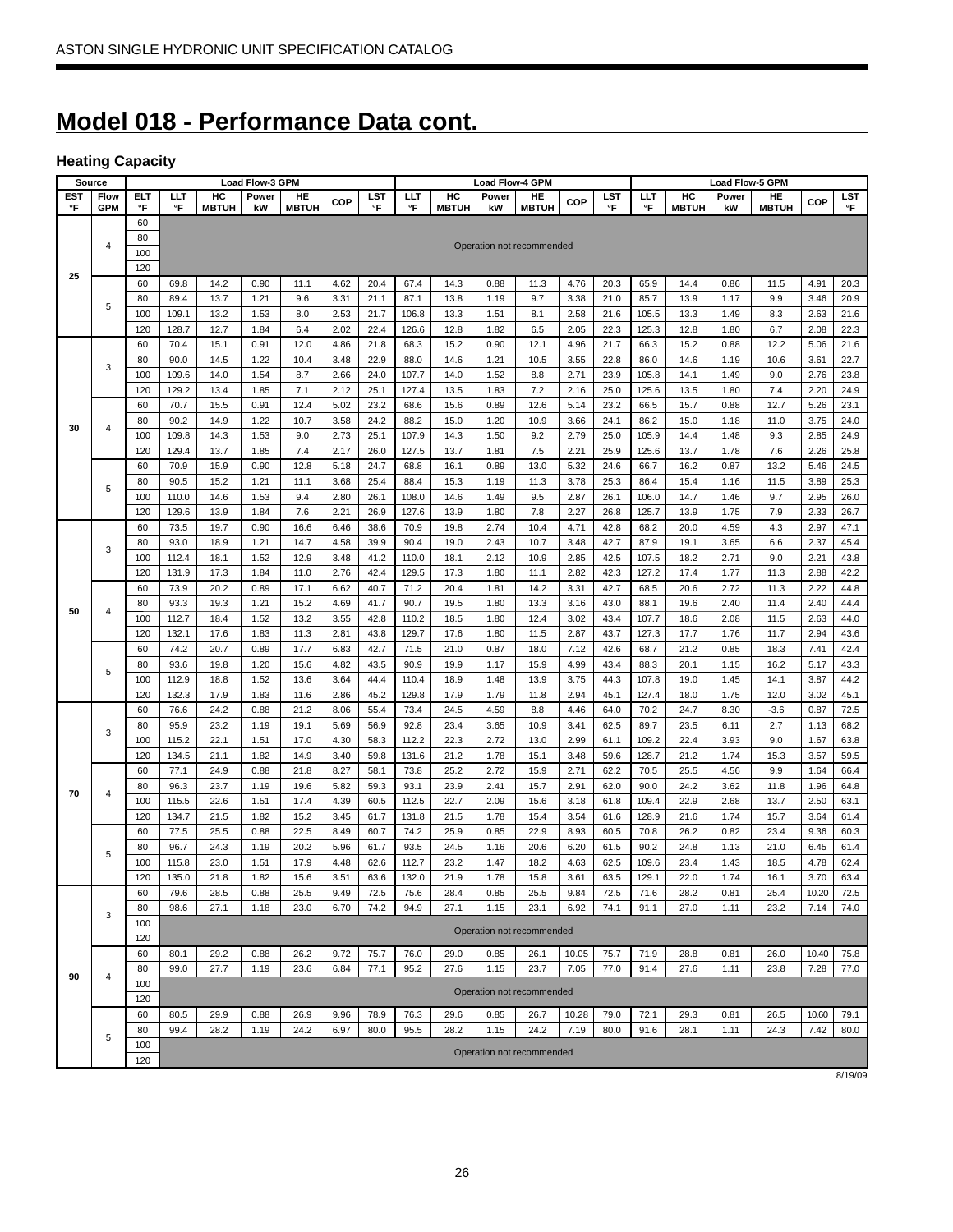# **Model 018 DHW - Performance Data cont.**

# **Heating Only Capacity**

|     | Source                  |            |              |              | Load Flow-3 GPM |              |              |              |       |              | <b>Load Flow-4 GPM</b> |                           |              |              |       |              | <b>Load Flow-5 GPM</b> |              |              |              |
|-----|-------------------------|------------|--------------|--------------|-----------------|--------------|--------------|--------------|-------|--------------|------------------------|---------------------------|--------------|--------------|-------|--------------|------------------------|--------------|--------------|--------------|
| EST | Flow                    | <b>ELT</b> | ШT           | HC           | Power           | HE           | COP          | LST          | ШT    | HC           | Power                  | HE                        | <b>COP</b>   | LST          | LLT   | HC           | Power                  | HE           | COP          | LST          |
| °F  | <b>GPM</b>              | °F         | °F           | <b>MBTUH</b> | kW              | <b>MBTUH</b> |              | °F           | °F    | <b>MBTUH</b> | kW                     | <b>MBTUH</b>              |              | °F           | °F    | <b>MBTUH</b> | kW                     | <b>MBTUH</b> |              | $\mathsf{P}$ |
|     |                         | 60         |              |              |                 |              |              |              |       |              |                        |                           |              |              |       |              |                        |              |              |              |
|     | 4                       | 80         |              |              |                 |              |              |              |       |              |                        | Operation not recommended |              |              |       |              |                        |              |              |              |
|     |                         | 100        |              |              |                 |              |              |              |       |              |                        |                           |              |              |       |              |                        |              |              |              |
| 25  |                         | 120        |              |              |                 |              |              |              |       |              |                        |                           |              |              |       |              |                        |              |              |              |
|     |                         | 60         | 70.0         | 14.5         | 0.97            | 11.2         | 4.38         | 20.4         | 67.6  | 14.7         | 0.95                   | 11.4                      | 4.52         | 20.3         | 66.1  | 14.8         | 0.93                   | 11.6         | 4.66         | 20.2         |
|     |                         | 80         | 89.7         | 14.1         | 1.30            | 9.7          | 3.19         | 21.0         | 87.4  | 14.3         | 1.28                   | 9.9                       | 3.27         | 20.9         | 85.9  | 14.4         | 1.26                   | 10.1         | 3.36         | 20.8         |
|     | 5                       | 100        | 109.5        | 13.8         | 1.62            | 8.2          | 2.48         | 21.6         | 107.2 | 13.9         | 1.60                   | 8.4                       | 2.54         | 21.5         | 105.8 | 14.0         | 1.58                   | 8.6          | 2.59         | 21.5         |
|     |                         | 120        | 129.2        | 13.4         | 1.95            | 6.7          | 2.01         | 22.2         | 127.0 | 13.5         | 1.93                   | 6.9                       | 2.05         | 22.1         | 125.6 | 13.6         | 1.91                   | 7.1          | 2.09         | 22.1         |
|     |                         | 60         | 70.4         | 15.2         | 0.97            | 11.9         | 4.59         | 21.8         | 68.4  | 15.4         | 0.95                   | 12.1                      | 4.74         | 21.7         | 66.4  | 15.5         | 0.93                   | 12.3         | 4.88         | 21.5         |
|     |                         | 80         | 90.2         | 14.9         | 1.30            | 10.4         | 3.35         | 22.8         | 88.2  | 15.0         | 1.28                   | 10.6                      | 3.43         | 22.7         | 86.2  | 15.1         | 1.26                   | 10.8         | 3.52         | 22.6         |
|     | 3                       | 100        | 110.0        | 14.5         | 1.63            | 9.0          | 2.61         | 23.8         | 108.0 | 14.7         | 1.61                   | 9.2                       | 2.67         | 23.7         | 106.1 | 14.8         | 1.59                   | 9.3          | 2.72         | 23.6         |
|     |                         | 120        | 129.8        | 14.2         | 1.96            | 7.5          | 2.12         | 24.8         | 127.8 | 14.3         | 1.94                   | 7.7                       | 2.16         | 24.7         | 125.9 | 14.4         | 1.92                   | 7.8          | 2.20         | 24.6         |
|     |                         | 60         | 70.7         | 15.6         | 0.97            | 12.3         | 4.71         | 23.3         | 68.6  | 15.8         | 0.95                   | 12.5                      | 4.86         | 23.2         | 66.6  | 15.9         | 0.93                   | 12.7         | 5.01         | 23.1         |
|     |                         | 80         | 90.4         | 15.2         | 1.30            | 10.8         | 3.43         | 24.1         | 88.4  | 15.3         | 1.28                   | 11.0                      | 3.51         | 24.0         | 86.4  | 15.5         | 1.26                   | 11.2         | 3.60         | 23.9         |
| 30  | $\overline{\mathbf{4}}$ |            | 110.2        |              | 1.63            | 9.2          |              |              |       |              | 1.61                   |                           | 2.71         | 24.9         | 106.2 |              |                        | 9.6          | 2.77         | 24.8         |
|     |                         | 100        |              | 14.8         |                 |              | 2.66         | 25.0         | 108.2 | 14.9         |                        | 9.4                       |              |              |       | 15.0         | 1.59                   |              |              |              |
|     |                         | 120        | 129.9        | 14.4         | 1.96            | 7.7          | 2.15         | 25.8         | 127.9 | 14.5         | 1.94                   | 7.9                       | 2.19         | 25.7         | 126.0 | 14.6         | 1.92                   | 8.0          | 2.23         | 25.6         |
|     |                         | 60         | 71.0         | 16.0         | 0.97            | 12.7         | 4.83         | 24.8         | 68.9  | 16.2         | 0.95                   | 12.9                      | 4.98         | 24.7         | 66.7  | 16.3         | 0.93                   | 13.1         | 5.14         | 24.6         |
|     | 5                       | 80         | 90.7         | 15.5         | 1.30            | 11.1         | 3.50         | 25.4         | 88.6  | 15.7         | 1.28                   | 11.3                      | 3.59         | 25.3         | 86.5  | 15.8         | 1.26                   | 11.5         | 3.68         | 25.3         |
|     |                         | 100        | 110.4        | 15.1         | 1.63            | 9.5          | 2.71         | 26.1         | 108.3 | 15.2         | 1.61                   | 9.7                       | 2.76         | 26.0         | 106.3 | 15.2         | 1.58                   | 9.8          | 2.82         | 25.9         |
|     |                         | 120        | 130.0        | 14.6         | 1.96            | 7.9          | 2.18         | 26.7         | 128.0 | 14.7         | 1.94                   | 8.0                       | 2.22         | 26.7         | 126.1 | 14.7         | 1.91                   | 8.2          | 2.26         | 26.6         |
|     |                         | 60         | 73.4         | 19.6         | 0.98            | 16.2         | 5.87         | 38.9         | 70.8  | 19.8         | 0.95                   | 16.5                      | 6.10         | 38.7         | 68.2  | 20.0         | 0.93                   | 16.8         | 6.33         | 38.5         |
|     | 3                       | 80         | 93.0         | 18.9         | 1.31            | 14.4         | 4.23         | 40.1         | 90.5  | 19.1         | 1.28                   | 14.7                      | 4.37         | 39.9         | 87.9  | 19.3         | 1.25                   | 15.0         | 4.51         | 39.7         |
|     |                         | 100        | 112.5        | 18.3         | 1.64            | 12.7         | 3.26         | 41.3         | 110.1 | 18.4         | 1.61                   | 12.9                      | 3.35         | 41.1         | 107.6 | 18.6         | 1.58                   | 13.2         | 3.44         | 41.0         |
|     |                         | 120        | 132.1        | 17.6         | 1.97            | 10.9         | 2.62         | 42.5         | 129.7 | 17.7         | 1.94                   | 11.1                      | 2.68         | 42.4         | 127.4 | 17.9         | 1.91                   | 11.3         | 2.74         | 42.2         |
|     |                         | 60         | 73.8         | 20.1         | 0.98            | 16.7         | 6.03         | 40.9         | 71.1  | 20.3         | 0.95                   | 17.0                      | 6.26         | 40.7         | 68.5  | 20.5         | 0.93                   | 17.3         | 6.49         | 40.5         |
| 50  | 4                       | 80         | 93.3         | 19.4         | 1.31            | 14.9         | 4.34         | 41.9         | 90.7  | 19.5         | 1.28                   | 15.2                      | 4.47         | 41.7         | 88.1  | 19.7         | 1.25                   | 15.4         | 4.61         | 41.6         |
|     |                         | 100        | 112.8        | 18.6         | 1.64            | 13.0         | 3.33         | 42.9         | 110.3 | 18.8         | 1.61                   | 13.3                      | 3.41         | 42.8         | 107.8 | 18.9         | 1.58                   | 13.5         | 3.50         | 42.6         |
|     |                         | 120        | 132.3        | 17.9         | 1.97            | 11.2         | 2.66         | 43.9         | 129.9 | 18.0         | 1.94                   | 11.4                      | 2.72         | 43.8         | 127.5 | 18.1         | 1.91                   | 11.6         | 2.78         | 43.7         |
|     |                         | 60         | 74.2         | 20.6         | 0.98            | 17.3         | 6.18         | 42.9         | 71.4  | 20.8         | 0.95                   | 17.6                      | 6.43         | 42.7         | 68.7  | 21.1         | 0.93                   | 17.9         | 6.68         | 42.6         |
|     |                         | 80         | 93.6         | 19.8         | 1.31            | 15.3         | 4.44         | 43.7         | 91.0  | 20.0         | 1.28                   | 15.6                      | 4.58         | 43.6         | 88.3  | 20.1         | 1.25                   | 15.9         | 4.72         | 43.5         |
|     | 5                       | 100        | 113.1        | 19.0         | 1.64            | 13.4         | 3.39         | 44.5         | 110.5 | 19.1         | 1.61                   | 13.6                      | 3.48         | 44.4         | 107.9 | 19.2         | 1.58                   | 13.8         | 3.57         | 44.3         |
|     |                         | 120        | 132.5        | 18.2         | 1.97            | 11.5         | 2.70         | 45.3         | 130.0 | 18.3         | 1.94                   | 11.6                      | 2.76         | 45.2         | 127.5 | 18.3         | 1.91                   | 11.8         | 2.82         | 45.1         |
|     |                         | 60         | 76.4         | 23.9         | 0.98            | 20.6         | 7.15         | 55.9         | 73.2  | 24.2         | 0.95                   | 20.9                      | 7.46         | 55.6         | 70.1  | 24.4         | 0.92                   | 21.3         | 7.77         | 55.4         |
|     |                         | 80         | 95.8         | 22.9         | 1.31            | 18.5         | 5.12         | 57.3         | 92.7  | 23.2         | 1.28                   | 18.8                      | 5.30         | 57.1         | 89.6  | 23.4         | 1.25                   | 19.1         | 5.49         | 56.9         |
|     | 3                       | 100        | 115.1        | 22.0         | 1.65            | 16.3         | 3.91         | 58.8         | 112.2 | 22.2         | 1.61                   | 16.7                      | 4.03         | 58.6         | 109.2 | 22.3         | 1.57                   | 17.0         | 4.16         | 58.3         |
|     |                         | 120        | 134.4        | 21.0         | 1.98            | 14.2         | 3.11         | 60.2         | 131.6 | 21.2         | 1.94                   | 14.5                      | 3.20         | 60.0         | 128.8 | 21.3         | 1.90                   | 14.8         | 3.28         | 59.8         |
|     |                         | 60         | 76.9         | 24.6         | 0.98            | 21.2         | 7.34         | 58.4         | 73.6  | 24.8         | 0.95                   | 21.6                      | 7.66         | 58.2         | 70.4  | 25.1         | 0.92                   | 22.0         | 7.99         | 58.0         |
|     |                         | 80         | 96.2         | 23.5         | 1.31            | 19.0         | 5.24         | 59.6         | 93.0  | 23.7         | 1.28                   | 19.3                      | 5.43         | 59.4         | 89.9  | 23.9         | 1.25                   | 19.7         | 5.62         | 59.3         |
| 70  | 4                       | 100        | 115.4        | 22.5         | 1.65            | 16.8         | 3.99         | 60.8         | 112.4 | 22.6         | 1.61                   | 17.1                      | 4.11         | 60.7         | 109.4 | 22.8         | 1.57                   | 17.4         | 4.24         | 60.5         |
|     |                         | 120        | 134.7        | 21.4         | 1.98            | 14.6         | 3.17         | 62.0         | 131.8 | 21.5         | 1.94                   | 14.9                      | 3.25         | 61.9         | 128.9 | 21.6         | 1.90                   | 15.1         | 3.33         | 61.7         |
|     |                         | 60         |              |              | 0.98            | 21.9         |              |              | 74.0  | 25.5         |                        |                           |              |              | 70.6  | 25.8         | 0.92                   | 22.7         | 8.22         |              |
|     |                         | 80         | 77.3<br>96.5 | 25.2         | 1.31            | 19.6         | 7.53         | 61.0<br>61.9 | 93.3  | 24.3         | 0.95<br>1.28           | 22.3                      | 7.88         | 60.8<br>61.8 | 90.1  |              | 1.25                   |              |              | 60.7         |
|     | 5                       | 100        | 115.8        | 24.1<br>22.9 | 1.65            | 17.3         | 5.37<br>4.08 | 62.9         | 112.7 | 23.1         | 1.61                   | 19.9<br>17.6              | 5.56<br>4.20 | 62.8         | 109.6 | 24.5<br>23.2 | 1.57                   | 20.2<br>17.8 | 5.76<br>4.32 | 61.7<br>62.6 |
|     |                         |            |              |              |                 |              |              |              |       |              |                        |                           |              |              |       |              |                        |              |              |              |
|     |                         | 120        | 135.0        | 21.8         | 1.98            | 15.0         | 3.23         | 63.8         | 132.0 | 21.9         | 1.94                   | 15.2                      | 3.30         | 63.7         | 129.0 | 21.9         | 1.90                   | 15.4         | 3.38         | 63.6         |
|     |                         | 60         | 79.2         | 28.0         | 0.98            | 24.7         | 8.37         | 73.1         | 79.3  | 28.2         | 0.95                   | 24.9                      | 8.69         | 72.9         | 79.5  | 28.3         | 0.92                   | 25.2         | 9.01         | 72.7         |
|     | 3                       | 80         | 98.2         | 26.5         | 1.31            | 22.0         | 5.93         | 74.9         | 98.4  | 26.7         | 1.27                   | 22.4                      | 6.16         | 74.6         | 98.5  | 27.0         | 1.24                   | 22.7         | 6.39         | 74.4         |
|     |                         | 100        |              |              |                 |              |              |              |       |              |                        |                           |              |              |       |              |                        |              |              |              |
|     |                         | 120        |              |              |                 |              |              |              |       |              |                        |                           |              |              |       |              |                        |              |              |              |
|     |                         | 60         |              |              |                 |              |              |              |       |              |                        |                           |              |              |       |              |                        |              |              |              |
| 90  | $\overline{4}$          | 80         |              |              |                 |              |              |              |       |              |                        |                           |              |              |       |              |                        |              |              |              |
|     |                         | 100        |              |              |                 |              |              |              |       |              |                        | Operation not recommended |              |              |       |              |                        |              |              |              |
|     |                         | 120        |              |              |                 |              |              |              |       |              |                        |                           |              |              |       |              |                        |              |              |              |
|     |                         | 60         |              |              |                 |              |              |              |       |              |                        |                           |              |              |       |              |                        |              |              |              |
|     | 5                       | 80         |              |              |                 |              |              |              |       |              |                        |                           |              |              |       |              |                        |              |              |              |
|     |                         | 100        |              |              |                 |              |              |              |       |              |                        |                           |              |              |       |              |                        |              |              |              |
|     |                         | 120        |              |              |                 |              |              |              |       |              |                        |                           |              |              |       |              |                        |              |              |              |

10/28/09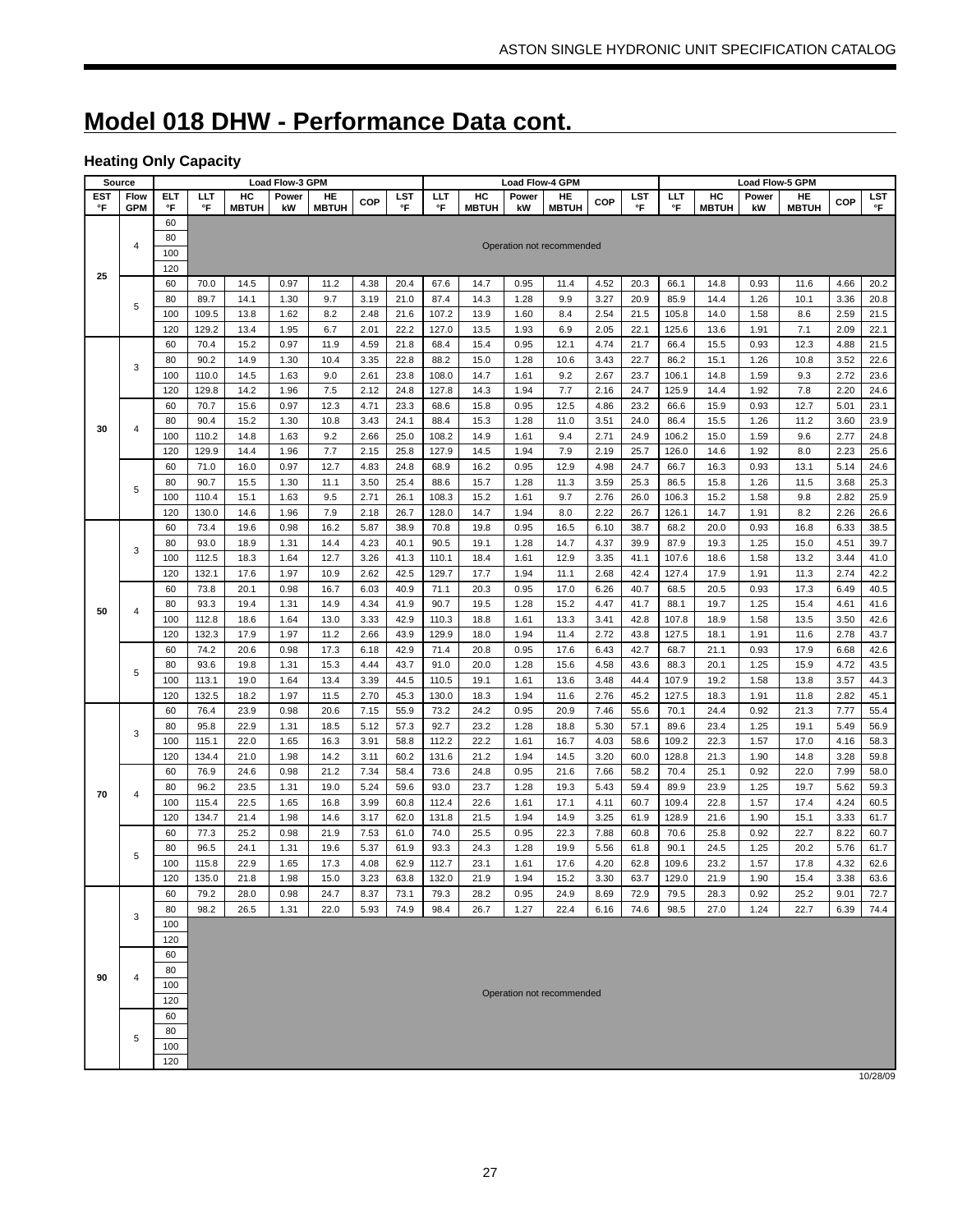# **Model 025 - Performance Data**

# **Cooling Capacity**

| Flow<br>ELT<br>тс<br>EST<br>LLT<br>тс<br>Power<br>HR<br>LST<br>LLT<br>Power<br>HR<br>LST<br>LLT<br>тс<br>EER<br>EER<br>°F<br><b>GPM</b><br>°F<br>°F<br><b>MBTUH</b><br>°F<br>°F<br><b>MBTUH</b><br>°F<br>°F<br><b>MBTUH</b><br>kW<br><b>MBTUH</b><br>kW<br><b>MBTUH</b><br>50<br>45.0<br>36.6<br>25.9<br>0.96<br>29.2<br>27.0<br>39.3<br>26.7<br>0.96<br>30.0<br>27.8<br>45.5<br>41.9<br>27.5<br>70<br>55.5<br>29.2<br>58.5<br>29.7<br>29.1<br>28.0<br>0.96<br>31.3<br>46.1<br>28.6<br>0.96<br>31.8<br>46.4<br>61.4<br>4<br>90<br>74.5<br>31.4<br>47.2<br>30.4<br>33.7<br>31.7<br>47.4<br>30.6<br>30.2<br>0.96<br>33.4<br>77.7<br>0.96<br>81.0<br>110<br>32.3<br>33.6<br>33.6<br>32.2<br>93.4<br>0.96<br>35.6<br>48.3<br>96.9<br>32.3<br>0.96<br>35.5<br>48.3<br>100.5<br>50<br>36.9<br>25.4<br>0.93<br>28.6<br>27.3<br>41.6<br>39.5<br>26.2<br>0.93<br>29.3<br>28.1<br>41.9<br>42.1<br>26.9<br>70<br>56.0<br>27.1<br>29.2<br>42.4<br>58.9<br>27.6<br>30.7<br>29.7<br>42.6<br>28.1<br>0.93<br>30.3<br>0.93<br>61.7<br>30<br>5.5<br>90<br>75.2<br>28.8<br>0.93<br>31.9<br>31.0<br>43.1<br>78.3<br>29.0<br>0.93<br>32.2<br>31.3<br>43.2<br>81.4<br>29.2<br>110<br>32.9<br>30.4<br>33.6<br>32.9<br>43.8<br>30.4<br>94.3<br>30.5<br>0.93<br>33.6<br>43.8<br>97.7<br>0.93<br>101.0<br>50<br>24.9<br>27.7<br>38.2<br>28.7<br>28.4<br>38.4<br>42.3<br>37.2<br>0.90<br>28.0<br>39.7<br>25.6<br>0.90<br>26.3<br>70<br>56.5<br>26.1<br>29.2<br>29.1<br>26.6<br>29.7<br>29.7<br>38.7<br>27.1<br>0.90<br>38.6<br>59.3<br>0.90<br>62.0<br>$\overline{7}$<br>90<br>27.4<br>30.6<br>30.9<br>27.8<br>75.9<br>0.89<br>30.4<br>39.0<br>78.8<br>27.6<br>0.89<br>30.6<br>39.0<br>81.8<br>110<br>32.1<br>95.3<br>28.6<br>0.89<br>31.6<br>32.1<br>39.3<br>98.4<br>28.6<br>0.89<br>31.6<br>39.3<br>101.6<br>28.6<br>50<br>37.3<br>24.6<br>1.24<br>28.8<br>21.2<br>39.8<br>25.4<br>1.24<br>29.6<br>21.8<br>65.2<br>42.3<br>26.2<br>64.8<br>70<br>55.4<br>28.3<br>1.25<br>32.6<br>24.0<br>66.8<br>58.3<br>29.0<br>1.25<br>33.3<br>24.5<br>67.2<br>61.2<br>29.7<br>4 | Power<br>kW  | HR           |              |              |
|--------------------------------------------------------------------------------------------------------------------------------------------------------------------------------------------------------------------------------------------------------------------------------------------------------------------------------------------------------------------------------------------------------------------------------------------------------------------------------------------------------------------------------------------------------------------------------------------------------------------------------------------------------------------------------------------------------------------------------------------------------------------------------------------------------------------------------------------------------------------------------------------------------------------------------------------------------------------------------------------------------------------------------------------------------------------------------------------------------------------------------------------------------------------------------------------------------------------------------------------------------------------------------------------------------------------------------------------------------------------------------------------------------------------------------------------------------------------------------------------------------------------------------------------------------------------------------------------------------------------------------------------------------------------------------------------------------------------------------------------------------------------------------------------------------------------------------------------------------------------------------------------------------------------------------------------------------------------------------------------------------------------------------------------|--------------|--------------|--------------|--------------|
|                                                                                                                                                                                                                                                                                                                                                                                                                                                                                                                                                                                                                                                                                                                                                                                                                                                                                                                                                                                                                                                                                                                                                                                                                                                                                                                                                                                                                                                                                                                                                                                                                                                                                                                                                                                                                                                                                                                                                                                                                                            |              | <b>MBTUH</b> | <b>EER</b>   | LST<br>°F    |
|                                                                                                                                                                                                                                                                                                                                                                                                                                                                                                                                                                                                                                                                                                                                                                                                                                                                                                                                                                                                                                                                                                                                                                                                                                                                                                                                                                                                                                                                                                                                                                                                                                                                                                                                                                                                                                                                                                                                                                                                                                            | 0.96         | 30.8         | 28.6         | 45.9         |
|                                                                                                                                                                                                                                                                                                                                                                                                                                                                                                                                                                                                                                                                                                                                                                                                                                                                                                                                                                                                                                                                                                                                                                                                                                                                                                                                                                                                                                                                                                                                                                                                                                                                                                                                                                                                                                                                                                                                                                                                                                            | 0.96         | 32.3         | 30.3         | 46.7         |
|                                                                                                                                                                                                                                                                                                                                                                                                                                                                                                                                                                                                                                                                                                                                                                                                                                                                                                                                                                                                                                                                                                                                                                                                                                                                                                                                                                                                                                                                                                                                                                                                                                                                                                                                                                                                                                                                                                                                                                                                                                            | 0.96         | 33.9         | 31.9         | 47.5         |
|                                                                                                                                                                                                                                                                                                                                                                                                                                                                                                                                                                                                                                                                                                                                                                                                                                                                                                                                                                                                                                                                                                                                                                                                                                                                                                                                                                                                                                                                                                                                                                                                                                                                                                                                                                                                                                                                                                                                                                                                                                            | 0.96         | 35.5         | 33.5         | 48.3         |
|                                                                                                                                                                                                                                                                                                                                                                                                                                                                                                                                                                                                                                                                                                                                                                                                                                                                                                                                                                                                                                                                                                                                                                                                                                                                                                                                                                                                                                                                                                                                                                                                                                                                                                                                                                                                                                                                                                                                                                                                                                            | 0.93         | 30.1         | 28.9         | 42.3         |
|                                                                                                                                                                                                                                                                                                                                                                                                                                                                                                                                                                                                                                                                                                                                                                                                                                                                                                                                                                                                                                                                                                                                                                                                                                                                                                                                                                                                                                                                                                                                                                                                                                                                                                                                                                                                                                                                                                                                                                                                                                            | 0.93         | 31.2         | 30.2         | 42.8         |
|                                                                                                                                                                                                                                                                                                                                                                                                                                                                                                                                                                                                                                                                                                                                                                                                                                                                                                                                                                                                                                                                                                                                                                                                                                                                                                                                                                                                                                                                                                                                                                                                                                                                                                                                                                                                                                                                                                                                                                                                                                            | 0.93         | 32.4         | 31.5         | 43.3         |
|                                                                                                                                                                                                                                                                                                                                                                                                                                                                                                                                                                                                                                                                                                                                                                                                                                                                                                                                                                                                                                                                                                                                                                                                                                                                                                                                                                                                                                                                                                                                                                                                                                                                                                                                                                                                                                                                                                                                                                                                                                            | 0.93         | 33.6         | 32.9         | 43.8         |
|                                                                                                                                                                                                                                                                                                                                                                                                                                                                                                                                                                                                                                                                                                                                                                                                                                                                                                                                                                                                                                                                                                                                                                                                                                                                                                                                                                                                                                                                                                                                                                                                                                                                                                                                                                                                                                                                                                                                                                                                                                            | 0.90         | 29.4         | 29.2         | 38.7         |
|                                                                                                                                                                                                                                                                                                                                                                                                                                                                                                                                                                                                                                                                                                                                                                                                                                                                                                                                                                                                                                                                                                                                                                                                                                                                                                                                                                                                                                                                                                                                                                                                                                                                                                                                                                                                                                                                                                                                                                                                                                            | 0.90         | 30.1         | 30.2         | 38.9         |
|                                                                                                                                                                                                                                                                                                                                                                                                                                                                                                                                                                                                                                                                                                                                                                                                                                                                                                                                                                                                                                                                                                                                                                                                                                                                                                                                                                                                                                                                                                                                                                                                                                                                                                                                                                                                                                                                                                                                                                                                                                            | 0.89         | 30.9         | 31.2         | 39.1         |
|                                                                                                                                                                                                                                                                                                                                                                                                                                                                                                                                                                                                                                                                                                                                                                                                                                                                                                                                                                                                                                                                                                                                                                                                                                                                                                                                                                                                                                                                                                                                                                                                                                                                                                                                                                                                                                                                                                                                                                                                                                            | 0.89         | 31.6         | 32.1         | 39.3         |
|                                                                                                                                                                                                                                                                                                                                                                                                                                                                                                                                                                                                                                                                                                                                                                                                                                                                                                                                                                                                                                                                                                                                                                                                                                                                                                                                                                                                                                                                                                                                                                                                                                                                                                                                                                                                                                                                                                                                                                                                                                            | 1.24         | 30.4         | 22.5         | 65.7         |
|                                                                                                                                                                                                                                                                                                                                                                                                                                                                                                                                                                                                                                                                                                                                                                                                                                                                                                                                                                                                                                                                                                                                                                                                                                                                                                                                                                                                                                                                                                                                                                                                                                                                                                                                                                                                                                                                                                                                                                                                                                            | 1.25         | 34.0         | 25.0         | 67.5<br>69.4 |
| 90<br>32.1<br>1.26<br>36.4<br>26.7<br>32.7<br>1.26<br>37.0<br>27.1<br>69.1<br>80.2<br>73.4<br>68.8<br>76.8<br>33.3<br>110<br>91.5<br>1.27<br>40.2<br>29.4<br>95.3<br>36.4<br>1.27<br>40.7<br>29.7<br>71.0<br>99.1<br>35.9<br>70.7<br>36.9                                                                                                                                                                                                                                                                                                                                                                                                                                                                                                                                                                                                                                                                                                                                                                                                                                                                                                                                                                                                                                                                                                                                                                                                                                                                                                                                                                                                                                                                                                                                                                                                                                                                                                                                                                                                  | 1.26<br>1.27 | 37.6<br>41.2 | 27.5<br>29.9 | 71.3         |
| 42.4<br>50<br>37.5<br>24.3<br>1.20<br>28.4<br>20.3<br>61.5<br>39.9<br>25.1<br>1.20<br>29.2<br>21.0<br>61.9<br>25.9                                                                                                                                                                                                                                                                                                                                                                                                                                                                                                                                                                                                                                                                                                                                                                                                                                                                                                                                                                                                                                                                                                                                                                                                                                                                                                                                                                                                                                                                                                                                                                                                                                                                                                                                                                                                                                                                                                                         | 1.20         | 30.0         | 21.6         | 62.2         |
| 70<br>23.7<br>55.7<br>27.8<br>1.20<br>31.9<br>23.1<br>28.5<br>1.20<br>32.6<br>63.3<br>29.2<br>63.0<br>58.5<br>61.4                                                                                                                                                                                                                                                                                                                                                                                                                                                                                                                                                                                                                                                                                                                                                                                                                                                                                                                                                                                                                                                                                                                                                                                                                                                                                                                                                                                                                                                                                                                                                                                                                                                                                                                                                                                                                                                                                                                         | 1.20         | 33.3         | 24.3         | 63.6         |
| 50<br>5.5<br>25.9<br>1.21<br>90<br>73.9<br>31.3<br>1.21<br>35.4<br>64.4<br>77.2<br>31.8<br>35.9<br>26.4<br>64.7<br>80.5<br>32.4                                                                                                                                                                                                                                                                                                                                                                                                                                                                                                                                                                                                                                                                                                                                                                                                                                                                                                                                                                                                                                                                                                                                                                                                                                                                                                                                                                                                                                                                                                                                                                                                                                                                                                                                                                                                                                                                                                            | 1.21         | 36.5         | 26.8         | 64.9         |
| 110<br>34.7<br>1.21<br>38.9<br>28.7<br>65.9<br>95.8<br>35.2<br>1.21<br>29.1<br>99.5<br>92.1<br>39.3<br>66.1<br>35.7                                                                                                                                                                                                                                                                                                                                                                                                                                                                                                                                                                                                                                                                                                                                                                                                                                                                                                                                                                                                                                                                                                                                                                                                                                                                                                                                                                                                                                                                                                                                                                                                                                                                                                                                                                                                                                                                                                                        | 1.21         | 39.8         | 29.4         | 66.3         |
| 50<br>37.6<br>24.1<br>1.16<br>28.0<br>22.0<br>40.0<br>24.9<br>28.8<br>22.8<br>58.5<br>42.4<br>25.7<br>58.3<br>1.16                                                                                                                                                                                                                                                                                                                                                                                                                                                                                                                                                                                                                                                                                                                                                                                                                                                                                                                                                                                                                                                                                                                                                                                                                                                                                                                                                                                                                                                                                                                                                                                                                                                                                                                                                                                                                                                                                                                         | 1.16         | 29.6         | 23.5         | 58.7         |
| 70<br>56.0<br>27.2<br>31.2<br>24.5<br>59.2<br>27.9<br>31.9<br>25.1<br>59.4<br>28.6<br>1.16<br>58.8<br>1.16<br>61.6                                                                                                                                                                                                                                                                                                                                                                                                                                                                                                                                                                                                                                                                                                                                                                                                                                                                                                                                                                                                                                                                                                                                                                                                                                                                                                                                                                                                                                                                                                                                                                                                                                                                                                                                                                                                                                                                                                                         | 1.16         | 32.5         | 25.8         | 59.6         |
| 7<br>90<br>30.4<br>27.1<br>34.9<br>27.5<br>60.3<br>74.3<br>1.16<br>34.3<br>60.1<br>77.5<br>30.9<br>1.16<br>80.7<br>31.5                                                                                                                                                                                                                                                                                                                                                                                                                                                                                                                                                                                                                                                                                                                                                                                                                                                                                                                                                                                                                                                                                                                                                                                                                                                                                                                                                                                                                                                                                                                                                                                                                                                                                                                                                                                                                                                                                                                    | 1.16         | 35.4         | 28.0         | 60.4         |
| 92.7<br>34.0<br>110<br>33.6<br>1.16<br>37.5<br>29.6<br>61.0<br>96.3<br>1.16<br>37.9<br>29.9<br>61.2<br>99.9<br>34.4                                                                                                                                                                                                                                                                                                                                                                                                                                                                                                                                                                                                                                                                                                                                                                                                                                                                                                                                                                                                                                                                                                                                                                                                                                                                                                                                                                                                                                                                                                                                                                                                                                                                                                                                                                                                                                                                                                                        | 1.16         | 38.3         | 30.2         | 61.3         |
| 50<br>23.2<br>1.51<br>28.4<br>15.4<br>84.6<br>24.0<br>29.2<br>15.8<br>85.0<br>42.7<br>38.0<br>40.4<br>1.52<br>24.8                                                                                                                                                                                                                                                                                                                                                                                                                                                                                                                                                                                                                                                                                                                                                                                                                                                                                                                                                                                                                                                                                                                                                                                                                                                                                                                                                                                                                                                                                                                                                                                                                                                                                                                                                                                                                                                                                                                         | 1.52         | 30.0         | 16.3         | 85.5         |
| 70<br>1.53<br>29.5<br>55.2<br>28.6<br>33.9<br>18.7<br>87.5<br>58.1<br>1.54<br>34.8<br>19.2<br>87.9<br>61.0<br>30.4<br>4                                                                                                                                                                                                                                                                                                                                                                                                                                                                                                                                                                                                                                                                                                                                                                                                                                                                                                                                                                                                                                                                                                                                                                                                                                                                                                                                                                                                                                                                                                                                                                                                                                                                                                                                                                                                                                                                                                                    | 1.54         | 35.7         | 19.7         | 88.4         |
| 90<br>72.4<br>22.0<br>75.9<br>35.0<br>22.5<br>90.8<br>79.4<br>36.0<br>34.1<br>1.55<br>39.4<br>90.3<br>1.56<br>40.3                                                                                                                                                                                                                                                                                                                                                                                                                                                                                                                                                                                                                                                                                                                                                                                                                                                                                                                                                                                                                                                                                                                                                                                                                                                                                                                                                                                                                                                                                                                                                                                                                                                                                                                                                                                                                                                                                                                         | 1.56         | 41.3         | 23.1         | 91.3         |
| 110<br>Operation not recommended                                                                                                                                                                                                                                                                                                                                                                                                                                                                                                                                                                                                                                                                                                                                                                                                                                                                                                                                                                                                                                                                                                                                                                                                                                                                                                                                                                                                                                                                                                                                                                                                                                                                                                                                                                                                                                                                                                                                                                                                           |              |              |              |              |
| 50<br>24.1<br>38.0<br>23.2<br>1.47<br>28.2<br>15.8<br>81.4<br>40.3<br>1.47<br>29.1<br>16.4<br>81.8<br>42.7<br>25.0                                                                                                                                                                                                                                                                                                                                                                                                                                                                                                                                                                                                                                                                                                                                                                                                                                                                                                                                                                                                                                                                                                                                                                                                                                                                                                                                                                                                                                                                                                                                                                                                                                                                                                                                                                                                                                                                                                                         | 1.47         | 30.0         | 17.0         | 82.1         |
| 55.3<br>19.3<br>83.6<br>58.2<br>29.4<br>1.48<br>34.4<br>84.0<br>70<br>28.5<br>1.48<br>33.5<br>19.9<br>61.1<br>30.3<br>70<br>5.5                                                                                                                                                                                                                                                                                                                                                                                                                                                                                                                                                                                                                                                                                                                                                                                                                                                                                                                                                                                                                                                                                                                                                                                                                                                                                                                                                                                                                                                                                                                                                                                                                                                                                                                                                                                                                                                                                                            | 1.48         | 35.3         | 20.5         | 84.3         |
| 90<br>72.6<br>33.7<br>22.7<br>85.8<br>76.1<br>34.7<br>39.7<br>23.3<br>86.2<br>79.5<br>1.49<br>38.8<br>1.49<br>35.6<br>110<br>Operation not recommended                                                                                                                                                                                                                                                                                                                                                                                                                                                                                                                                                                                                                                                                                                                                                                                                                                                                                                                                                                                                                                                                                                                                                                                                                                                                                                                                                                                                                                                                                                                                                                                                                                                                                                                                                                                                                                                                                     | 1.49         | 40.7         | 23.9         | 86.5         |
| 50<br>23.2<br>78.3<br>40.3<br>24.2<br>42.6<br>38.0<br>1.42<br>28.0<br>16.3<br>1.42<br>29.0<br>17.1<br>78.5<br>25.1                                                                                                                                                                                                                                                                                                                                                                                                                                                                                                                                                                                                                                                                                                                                                                                                                                                                                                                                                                                                                                                                                                                                                                                                                                                                                                                                                                                                                                                                                                                                                                                                                                                                                                                                                                                                                                                                                                                         | 1.41         | 29.9         | 17.8         | 78.8         |
| 70<br>28.3<br>1.42<br>79.8<br>29.2<br>20.6<br>80.0<br>55.4<br>33.1<br>19.9<br>58.3<br>1.42<br>34.1<br>61.1<br>30.1                                                                                                                                                                                                                                                                                                                                                                                                                                                                                                                                                                                                                                                                                                                                                                                                                                                                                                                                                                                                                                                                                                                                                                                                                                                                                                                                                                                                                                                                                                                                                                                                                                                                                                                                                                                                                                                                                                                         | 1.41         | 35.0         | 21.3         | 80.3         |
| $\overline{7}$<br>72.8<br>76.2<br>90<br>33.4<br>1.42<br>38.2<br>23.5<br>81.3<br>34.3<br>1.42<br>39.1<br>24.2<br>81.5<br>79.6<br>35.2                                                                                                                                                                                                                                                                                                                                                                                                                                                                                                                                                                                                                                                                                                                                                                                                                                                                                                                                                                                                                                                                                                                                                                                                                                                                                                                                                                                                                                                                                                                                                                                                                                                                                                                                                                                                                                                                                                       | 1.42         | 40.0         | 24.8         | 81.8         |
| 90.2<br>38.5<br>1.42<br>43.3<br>27.1<br>82.8<br>94.2<br>39.4<br>1.42<br>44.2<br>27.7<br>83.0<br>98.2<br>40.2<br>110                                                                                                                                                                                                                                                                                                                                                                                                                                                                                                                                                                                                                                                                                                                                                                                                                                                                                                                                                                                                                                                                                                                                                                                                                                                                                                                                                                                                                                                                                                                                                                                                                                                                                                                                                                                                                                                                                                                        | 1.42         | 45.0         | 28.3         | 83.3         |
| 50<br>27.4<br>11.6<br>21.5<br>12.0<br>22.2<br>39.3<br>20.9<br>1.93<br>104.1<br>41.4<br>1.94<br>28.1<br>104.5<br>43.5                                                                                                                                                                                                                                                                                                                                                                                                                                                                                                                                                                                                                                                                                                                                                                                                                                                                                                                                                                                                                                                                                                                                                                                                                                                                                                                                                                                                                                                                                                                                                                                                                                                                                                                                                                                                                                                                                                                       | 1.94         | 28.8         | 12.3         | 104.9        |
| 27.4<br>1.97<br>70<br>56.3<br>26.6<br>1.96<br>33.3<br>14.5<br>107.2<br>59.0<br>34.1<br>14.9<br>107.6<br>61.7<br>28.3                                                                                                                                                                                                                                                                                                                                                                                                                                                                                                                                                                                                                                                                                                                                                                                                                                                                                                                                                                                                                                                                                                                                                                                                                                                                                                                                                                                                                                                                                                                                                                                                                                                                                                                                                                                                                                                                                                                       | 1.97         | 35.0         | 15.3         | 108.0        |
| 4<br>90<br>Operation not recommended                                                                                                                                                                                                                                                                                                                                                                                                                                                                                                                                                                                                                                                                                                                                                                                                                                                                                                                                                                                                                                                                                                                                                                                                                                                                                                                                                                                                                                                                                                                                                                                                                                                                                                                                                                                                                                                                                                                                                                                                       |              |              |              |              |
| 110                                                                                                                                                                                                                                                                                                                                                                                                                                                                                                                                                                                                                                                                                                                                                                                                                                                                                                                                                                                                                                                                                                                                                                                                                                                                                                                                                                                                                                                                                                                                                                                                                                                                                                                                                                                                                                                                                                                                                                                                                                        |              |              |              |              |
| 50<br>39.2<br>20.9<br>1.88<br>27.3<br>11.1<br>101.1<br>41.3<br>21.6<br>1.88<br>28.0<br>11.5<br>101.4<br>43.4<br>22.4                                                                                                                                                                                                                                                                                                                                                                                                                                                                                                                                                                                                                                                                                                                                                                                                                                                                                                                                                                                                                                                                                                                                                                                                                                                                                                                                                                                                                                                                                                                                                                                                                                                                                                                                                                                                                                                                                                                       | 1.88         | 28.8         | 11.9         | 101.7        |
| 70<br>56.3<br>26.7<br>1.89<br>33.1<br>14.1<br>103.4<br>59.0<br>27.5<br>1.90<br>34.0<br>14.5<br>103.8<br>61.7<br>28.3<br>90<br>5.5                                                                                                                                                                                                                                                                                                                                                                                                                                                                                                                                                                                                                                                                                                                                                                                                                                                                                                                                                                                                                                                                                                                                                                                                                                                                                                                                                                                                                                                                                                                                                                                                                                                                                                                                                                                                                                                                                                          | 1.90         | 34.8         | 14.9         | 104.1        |
| 90<br>Operation not recommended                                                                                                                                                                                                                                                                                                                                                                                                                                                                                                                                                                                                                                                                                                                                                                                                                                                                                                                                                                                                                                                                                                                                                                                                                                                                                                                                                                                                                                                                                                                                                                                                                                                                                                                                                                                                                                                                                                                                                                                                            |              |              |              |              |
| 110                                                                                                                                                                                                                                                                                                                                                                                                                                                                                                                                                                                                                                                                                                                                                                                                                                                                                                                                                                                                                                                                                                                                                                                                                                                                                                                                                                                                                                                                                                                                                                                                                                                                                                                                                                                                                                                                                                                                                                                                                                        |              |              |              |              |
| 50<br>98.0<br>39.2<br>21.0<br>1.83<br>27.2<br>12.3<br>41.3<br>21.7<br>1.83<br>12.8<br>98.2<br>43.4<br>22.5<br>28.0                                                                                                                                                                                                                                                                                                                                                                                                                                                                                                                                                                                                                                                                                                                                                                                                                                                                                                                                                                                                                                                                                                                                                                                                                                                                                                                                                                                                                                                                                                                                                                                                                                                                                                                                                                                                                                                                                                                         | 1.83         | 28.7         | 13.3         | 98.5         |
| 56.2<br>26.8<br>1.83<br>99.7<br>58.9<br>27.6<br>1.83<br>33.8<br>100.0<br>61.6<br>28.4<br>70<br>33.0<br>15.6<br>16.1<br>7                                                                                                                                                                                                                                                                                                                                                                                                                                                                                                                                                                                                                                                                                                                                                                                                                                                                                                                                                                                                                                                                                                                                                                                                                                                                                                                                                                                                                                                                                                                                                                                                                                                                                                                                                                                                                                                                                                                   | 1.83         | 34.6         | 16.6         | 100.2        |
| 90<br>Operation not recommended<br>110                                                                                                                                                                                                                                                                                                                                                                                                                                                                                                                                                                                                                                                                                                                                                                                                                                                                                                                                                                                                                                                                                                                                                                                                                                                                                                                                                                                                                                                                                                                                                                                                                                                                                                                                                                                                                                                                                                                                                                                                     |              |              |              |              |
| 40.5<br>123.7<br>42.3<br>124.0<br>44.2<br>50<br>18.5<br>2.35<br>26.5<br>7.9<br>19.1<br>2.36<br>27.1<br>8.1<br>19.6                                                                                                                                                                                                                                                                                                                                                                                                                                                                                                                                                                                                                                                                                                                                                                                                                                                                                                                                                                                                                                                                                                                                                                                                                                                                                                                                                                                                                                                                                                                                                                                                                                                                                                                                                                                                                                                                                                                         | 2.36         | 27.7         | 8.3          | 124.3        |
| 57.3<br>10.3<br>126.9<br>33.5<br>127.3<br>62.3<br>70<br>24.6<br>2.39<br>32.7<br>59.8<br>25.4<br>2.40<br>10.6<br>26.2                                                                                                                                                                                                                                                                                                                                                                                                                                                                                                                                                                                                                                                                                                                                                                                                                                                                                                                                                                                                                                                                                                                                                                                                                                                                                                                                                                                                                                                                                                                                                                                                                                                                                                                                                                                                                                                                                                                       | 2.40         | 34.4         | 10.9         | 127.7        |
| 4<br>90                                                                                                                                                                                                                                                                                                                                                                                                                                                                                                                                                                                                                                                                                                                                                                                                                                                                                                                                                                                                                                                                                                                                                                                                                                                                                                                                                                                                                                                                                                                                                                                                                                                                                                                                                                                                                                                                                                                                                                                                                                    |              |              |              |              |
| Operation not recommended<br>110                                                                                                                                                                                                                                                                                                                                                                                                                                                                                                                                                                                                                                                                                                                                                                                                                                                                                                                                                                                                                                                                                                                                                                                                                                                                                                                                                                                                                                                                                                                                                                                                                                                                                                                                                                                                                                                                                                                                                                                                           |              |              |              |              |
| 120.7<br>42.3<br>44.2<br>50<br>40.4<br>18.6<br>2.30<br>26.4<br>8.1<br>19.2<br>2.30<br>27.0<br>8.3<br>120.9<br>19.8                                                                                                                                                                                                                                                                                                                                                                                                                                                                                                                                                                                                                                                                                                                                                                                                                                                                                                                                                                                                                                                                                                                                                                                                                                                                                                                                                                                                                                                                                                                                                                                                                                                                                                                                                                                                                                                                                                                         | 2.30         | 27.6         | 8.6          | 121.2        |
| 57.2<br>59.7<br>2.32<br>33.5<br>62.2<br>70<br>24.9<br>2.31<br>32.8<br>10.8<br>123.3<br>25.6<br>11.1<br>123.6<br>26.4<br>110<br>5.5                                                                                                                                                                                                                                                                                                                                                                                                                                                                                                                                                                                                                                                                                                                                                                                                                                                                                                                                                                                                                                                                                                                                                                                                                                                                                                                                                                                                                                                                                                                                                                                                                                                                                                                                                                                                                                                                                                         | 2.32         | 34.3         | 11.4         | 123.9        |
| 90<br>Operation not recommended                                                                                                                                                                                                                                                                                                                                                                                                                                                                                                                                                                                                                                                                                                                                                                                                                                                                                                                                                                                                                                                                                                                                                                                                                                                                                                                                                                                                                                                                                                                                                                                                                                                                                                                                                                                                                                                                                                                                                                                                            |              |              |              |              |
| 110                                                                                                                                                                                                                                                                                                                                                                                                                                                                                                                                                                                                                                                                                                                                                                                                                                                                                                                                                                                                                                                                                                                                                                                                                                                                                                                                                                                                                                                                                                                                                                                                                                                                                                                                                                                                                                                                                                                                                                                                                                        |              |              |              |              |
| 2.24<br>42.2<br>2.24<br>50<br>40.4<br>18.7<br>26.3<br>8.3<br>117.8<br>19.3<br>26.9<br>8.6<br>117.9<br>44.1<br>19.9                                                                                                                                                                                                                                                                                                                                                                                                                                                                                                                                                                                                                                                                                                                                                                                                                                                                                                                                                                                                                                                                                                                                                                                                                                                                                                                                                                                                                                                                                                                                                                                                                                                                                                                                                                                                                                                                                                                         | 2.24         | 27.5         | 8.9          | 118.1        |
| 57.0<br>25.2<br>2.24<br>32.8<br>11.3<br>119.7<br>59.6<br>25.9<br>2.24<br>119.9<br>62.2<br>70<br>33.5<br>11.6<br>26.6<br>7<br>90                                                                                                                                                                                                                                                                                                                                                                                                                                                                                                                                                                                                                                                                                                                                                                                                                                                                                                                                                                                                                                                                                                                                                                                                                                                                                                                                                                                                                                                                                                                                                                                                                                                                                                                                                                                                                                                                                                            | 2.24         | 34.2         | 11.9         | 120.1        |
| Operation not recommended<br>110                                                                                                                                                                                                                                                                                                                                                                                                                                                                                                                                                                                                                                                                                                                                                                                                                                                                                                                                                                                                                                                                                                                                                                                                                                                                                                                                                                                                                                                                                                                                                                                                                                                                                                                                                                                                                                                                                                                                                                                                           |              |              |              |              |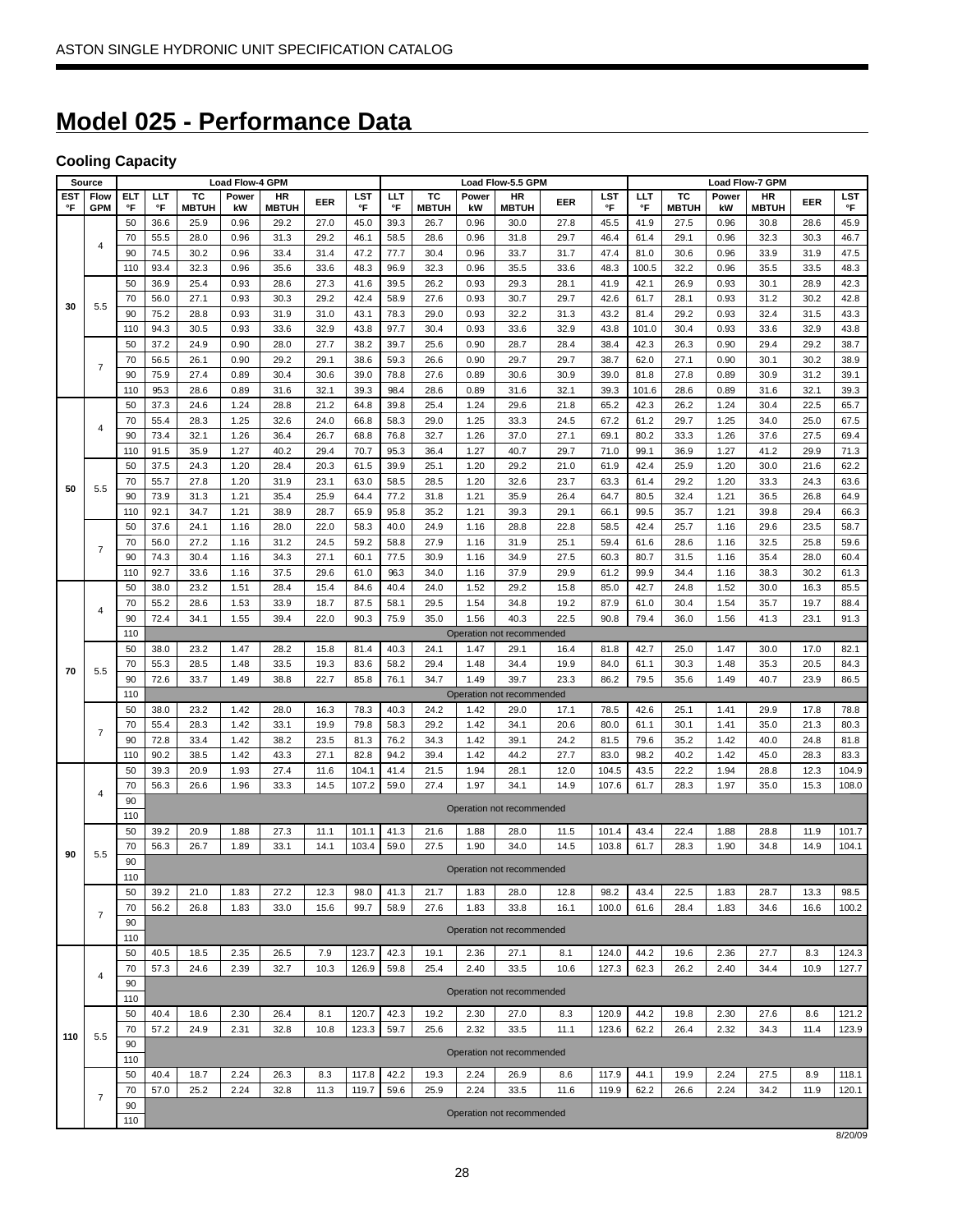# **Model 025 - Performance Data cont.**

### **Heating Capacity**

| Source |                         |     |       |              | <b>Load Flow-4 GPM</b> |              |      |      |       |              |       | Load Flow-5.5 GPM         |       |      |       |              | <b>Load Flow-7 GPM</b> |              |       |      |
|--------|-------------------------|-----|-------|--------------|------------------------|--------------|------|------|-------|--------------|-------|---------------------------|-------|------|-------|--------------|------------------------|--------------|-------|------|
| EST    | <b>Flow</b>             | ELT | ШT    | HC           | Power                  | HE           | COP  | LST  | LLT   | HC           | Power | HE                        | COP   | LST  | LLT   | HC           | Power                  | HE           | COP   | LST  |
| °F     | <b>GPM</b>              | °F  | °F    | <b>MBTUH</b> | kW                     | <b>MBTUH</b> |      | °F   | °F    | <b>MBTUH</b> | kW    | <b>MBTUH</b>              |       | °F   | °F    | <b>MBTUH</b> | kW                     | <b>MBTUH</b> |       | °F   |
|        |                         | 60  |       |              |                        |              |      |      |       |              |       |                           |       |      |       |              |                        |              |       |      |
|        | 5.5                     | 80  |       |              |                        |              |      |      |       |              |       | Operation not recommended |       |      |       |              |                        |              |       |      |
|        |                         | 100 |       |              |                        |              |      |      |       |              |       |                           |       |      |       |              |                        |              |       |      |
|        |                         | 120 |       |              |                        |              |      |      |       |              |       |                           |       |      |       |              |                        |              |       |      |
| 25     |                         | 60  | 71.0  | 21.4         | 1.28                   | 17.0         | 4.90 | 20.0 | 68.1  | 21.5         | 1.26  | 17.2                      | 5.02  | 19.9 | 66.4  | 21.6         | 1.23                   | 17.4         | 5.15  | 19.9 |
|        |                         | 80  | 90.6  | 20.5         | 1.70                   | 14.7         | 3.54 | 20.7 | 87.7  | 20.7         | 1.67  | 14.9                      | 3.62  | 20.6 | 86.1  | 20.8         | 1.65                   | 15.1         | 3.70  | 20.5 |
|        | $\overline{7}$          | 100 | 110.1 | 19.7         | 2.12                   | 12.4         | 2.72 | 21.3 | 107.4 | 19.8         | 2.09  | 12.7                      | 2.77  | 21.3 | 105.9 | 19.9         | 2.06                   | 12.9         | 2.83  | 21.2 |
|        |                         | 120 | 129.7 | 18.8         | 2.54                   | 10.1         | 2.17 | 22.0 | 127.1 | 19.0         | 2.51  | 10.4                      | 2.21  | 21.9 | 125.6 | 19.1         | 2.48                   | 10.6         | 2.26  | 21.9 |
|        |                         | 60  | 71.4  | 22.2         | 1.29                   | 17.8         | 5.04 | 20.8 | 69.1  | 22.4         | 1.26  | 18.1                      | 5.21  | 20.7 | 66.7  | 22.6         | 1.23                   | 18.4         | 5.38  | 20.5 |
|        |                         | 80  | 91.0  | 21.4         | 1.71                   | 15.6         | 3.67 | 22.0 | 88.7  | 21.6         | 1.68  | 15.9                      | 3.78  | 21.8 | 86.4  | 21.8         | 1.64                   | 16.2         | 3.88  | 21.7 |
|        | 4                       | 100 | 110.6 | 20.6         | 2.12                   | 13.4         | 2.84 | 23.1 | 108.4 | 20.8         | 2.09  | 13.6                      | 2.91  | 23.0 | 106.2 | 20.9         | 2.06                   | 13.9         | 2.98  | 22.8 |
|        |                         | 120 | 130.2 | 19.8         | 2.54                   | 11.1         | 2.28 | 24.3 | 128.1 | 20.0         | 2.51  | 11.4                      | 2.33  | 24.1 | 125.9 | 20.1         | 2.47                   | 11.7         | 2.38  | 24.0 |
|        |                         | 60  | 71.8  | 22.9         | 1.29                   | 18.4         | 5.19 | 22.6 | 69.3  | 23.0         | 1.26  | 18.7                      | 5.35  | 22.5 | 66.8  | 23.2         | 1.23                   | 19.0         | 5.53  | 22.4 |
|        |                         | 80  | 91.3  | 21.9         | 1.71                   | 16.1         | 3.76 | 23.5 | 88.9  | 22.1         | 1.68  | 16.4                      | 3.87  | 23.4 | 86.6  | 22.3         | 1.64                   | 16.7         | 3.98  | 23.3 |
| 30     | 5.5                     | 100 | 110.8 | 21.0         | 2.12                   | 13.7         | 2.90 | 24.5 | 108.6 | 21.2         | 2.09  | 14.1                      | 2.97  | 24.4 | 106.3 | 21.4         | 2.06                   | 14.4         | 3.05  | 24.2 |
|        |                         | 120 | 130.3 | 20.1         | 2.54                   | 11.4         | 2.31 | 25.4 | 128.2 | 20.3         | 2.51  |                           | 2.37  | 25.3 | 126.0 | 20.5         | 2.47                   |              | 2.43  | 25.2 |
|        |                         |     |       |              |                        |              |      |      |       |              |       | 11.7                      |       |      |       |              |                        | 12.1         |       |      |
|        |                         | 60  | 72.1  | 23.5         | 1.29                   | 19.1         | 5.34 | 24.4 | 69.6  | 23.7         | 1.26  | 19.3                      | 5.50  | 24.3 | 67.0  | 23.8         | 1.23                   | 19.6         | 5.67  | 24.2 |
|        | $\overline{7}$          | 80  | 91.6  | 22.4         | 1.71                   | 16.6         | 3.85 | 25.1 | 89.1  | 22.6         | 1.68  | 16.9                      | 3.96  | 25.0 | 86.7  | 22.8         | 1.64                   | 17.2         | 4.07  | 24.9 |
|        |                         | 100 | 111.0 | 21.4         | 2.12                   | 14.1         | 2.95 | 25.8 | 108.7 | 21.6         | 2.09  | 14.5                      | 3.03  | 25.7 | 106.4 | 21.9         | 2.06                   | 14.8         | 3.12  | 25.6 |
|        |                         | 120 | 130.5 | 20.3         | 2.54                   | 11.6         | 2.34 | 26.6 | 128.3 | 20.6         | 2.51  | 12.1                      | 2.41  | 26.5 | 126.2 | 20.9         | 2.47                   | 12.5         | 2.48  | 26.3 |
|        |                         | 60  | 75.2  | 29.4         | 1.31                   | 24.9         | 6.55 | 37.2 | 71.9  | 29.5         | 1.27  | 25.1                      | 6.79  | 37.1 | 68.7  | 29.5         | 1.23                   | 25.3         | 7.03  | 37.0 |
|        | 4                       | 80  | 94.5  | 28.2         | 1.74                   | 22.3         | 4.74 | 38.5 | 91.4  | 28.3         | 1.69  | 22.5                      | 4.89  | 38.4 | 88.3  | 28.3         | 1.65                   | 22.7         | 5.04  | 38.3 |
|        |                         | 100 | 113.9 | 27.0         | 2.16                   | 19.6         | 3.65 | 39.9 | 111.0 | 27.1         | 2.11  | 19.9                      | 3.75  | 39.7 | 108.0 | 27.2         | 2.06                   | 20.1         | 3.85  | 39.6 |
|        |                         | 120 | 133.3 | 25.9         | 2.59                   | 17.0         | 2.91 | 41.2 | 130.5 | 25.9         | 2.54  | 17.3                      | 2.99  | 41.1 | 127.7 | 26.0         | 2.48                   | 17.5         | 3.07  | 41.0 |
|        |                         | 60  | 75.7  | 30.4         | 1.31                   | 25.9         | 6.79 | 39.6 | 72.3  | 30.4         | 1.27  | 26.1                      | 7.02  | 39.5 | 69.0  | 30.5         | 1.23                   | 26.3         | 7.25  | 39.5 |
| 50     | 5.5                     | 80  | 95.0  | 29.1         | 1.74                   | 23.2         | 4.90 | 40.7 | 91.8  | 29.1         | 1.69  | 23.4                      | 5.04  | 40.6 | 88.6  | 29.2         | 1.65                   | 23.6         | 5.19  | 40.6 |
|        |                         | 100 | 114.3 | 27.7         | 2.16                   | 20.4         | 3.76 | 41.8 | 111.3 | 27.8         | 2.11  | 20.6                      | 3.86  | 41.7 | 108.2 | 27.9         | 2.06                   | 20.9         | 3.96  | 41.6 |
|        |                         | 120 | 133.6 | 26.4         | 2.59                   | 17.6         | 2.99 | 42.9 | 130.7 | 26.5         | 2.54  | 17.9                      | 3.06  | 42.8 | 127.8 | 26.6         | 2.48                   | 18.2         | 3.15  | 42.7 |
|        |                         | 60  | 76.2  | 31.5         | 1.32                   | 27.0         | 6.98 | 42.1 | 72.7  | 31.4         | 1.27  | 27.1                      | 7.23  | 42.0 | 69.2  | 31.4         | 1.23                   | 27.2         | 7.48  | 42.0 |
|        | $\overline{7}$          | 80  | 95.4  | 30.0         | 1.74                   | 24.0         | 5.02 | 42.9 | 92.1  | 30.0         | 1.69  | 24.2                      | 5.18  | 42.9 | 88.8  | 30.0         | 1.65                   | 24.4         | 5.34  | 42.8 |
|        |                         | 100 | 114.7 | 28.5         | 2.17                   | 21.1         | 3.83 | 43.8 | 111.5 | 28.5         | 2.11  | 21.3                      | 3.95  | 43.7 | 108.4 | 28.6         | 2.06                   | 21.6         | 4.06  | 43.6 |
|        |                         | 120 | 133.9 | 27.0         | 2.59                   | 18.1         | 3.04 | 44.7 | 131.0 | 27.1         | 2.54  | 18.4                      | 3.13  | 44.6 | 128.0 | 27.3         | 2.48                   | 18.8         | 3.22  | 44.5 |
|        |                         | 60  | 78.9  | 36.6         | 1.33                   | 32.1         | 8.06 | 53.5 | 74.8  | 36.5         | 1.28  | 32.1                      | 8.37  | 53.4 | 70.7  | 36.4         | 1.23                   | 32.2         | 8.67  | 53.4 |
|        | $\overline{\mathbf{4}}$ | 80  | 98.1  | 35.0         | 1.77                   | 29.0         | 5.81 | 55.0 | 94.2  | 35.0         | 1.71  | 29.1                      | 6.00  | 55.0 | 90.3  | 34.9         | 1.65                   | 29.3         | 6.20  | 54.9 |
|        |                         | 100 | 117.3 | 33.5         | 2.20                   | 25.9         | 4.45 | 56.6 | 113.5 | 33.4         | 2.14  | 26.1                      | 4.59  | 56.5 | 109.8 | 33.4         | 2.07                   | 26.3         | 4.73  | 56.4 |
|        |                         | 120 | 136.4 | 31.9         | 2.64                   | 22.9         | 3.54 | 58.2 | 132.9 | 31.9         | 2.57  | 23.1                      | 3.65  | 58.1 | 129.4 | 31.9         | 2.49                   | 23.4         | 3.75  | 57.9 |
|        |                         | 60  | 79.6  | 38.0         | 1.34                   | 33.4         | 8.34 | 56.6 | 75.3  | 37.9         | 1.28  | 33.5                      | 8.65  | 56.6 | 71.1  | 37.7         | 1.23                   | 33.5         | 8.98  | 56.6 |
|        |                         | 80  | 98.7  | 36.3         | 1.77                   | 30.2         | 6.00 | 57.9 | 94.7  | 36.2         | 1.71  | 30.3                      | 6.19  | 57.9 | 90.6  | 36.1         | 1.65                   | 30.4         | 6.40  | 57.8 |
| 70     | 5.5                     | 100 | 117.8 | 34.5         | 2.21                   | 27.0         | 4.58 | 59.2 | 114.0 | 34.5         | 2.14  | 27.2                      | 4.72  | 59.1 | 110.1 | 34.4         | 2.07                   | 27.3         | 4.87  | 59.0 |
|        |                         | 120 | 136.9 | 32.8         | 2.64                   | 23.7         | 3.63 | 60.5 | 133.3 | 32.8         | 2.57  | 24.0                      | 3.74  | 60.4 | 129.6 | 32.8         | 2.49                   | 24.3         | 3.85  | 60.3 |
|        |                         | 60  | 80.3  | 39.4         | 1.34                   | 34.8         | 8.61 | 59.7 | 75.9  | 39.2         | 1.29  | 34.8                      | 8.95  | 59.7 | 71.5  | 39.0         | 1.23                   | 34.8         | 9.29  | 59.7 |
|        |                         | 80  | 99.3  | 37.5         | 1.77                   | 31.4         | 6.19 | 60.7 | 95.1  | 37.3         | 1.71  | 31.5                      | 6.40  | 60.7 | 91.0  | 37.2         | 1.65                   | 31.6         | 6.61  | 60.7 |
|        | $\overline{7}$          | 100 | 118.3 | 35.5         | 2.21                   | 28.0         | 4.72 | 61.8 | 114.4 | 35.5         | 2.14  | 28.2                      | 4.86  | 61.7 | 110.4 | 35.4         | 2.07                   | 28.3         | 5.01  | 61.7 |
|        |                         | 120 | 137.3 | 33.6         | 2.64                   | 24.6         | 3.73 | 62.8 | 133.6 | 33.6         | 2.57  | 24.8                      | 3.84  | 62.7 | 129.9 | 33.6         | 2.49                   | 25.1         | 3.95  | 62.6 |
|        |                         | 60  | 82.7  | 44.0         | 1.37                   | 39.3         | 9.41 | 69.7 | 77.7  | 43.7         | 1.31  | 39.2                      | 9.79  | 69.8 | 72.8  | 43.4         | 1.25                   | 39.1         | 10.17 | 69.8 |
|        |                         | 80  | 101.6 | 41.9         | 1.80                   | 35.7         | 6.80 | 71.6 | 96.9  | 41.7         | 1.73  | 35.8                      | 7.07  | 71.6 | 92.2  | 41.5         | 1.66                   | 35.9         | 7.33  | 71.5 |
|        | 4                       | 100 |       |              |                        |              |      |      |       |              |       |                           |       |      |       |              |                        |              |       |      |
|        |                         | 120 |       |              |                        |              |      |      |       |              |       | Operation not recommended |       |      |       |              |                        |              |       |      |
|        |                         | 60  | 83.5  | 45.5         | 1.38                   | 40.8         | 9.66 | 73.6 | 78.2  | 44.8         | 1.32  | 40.3                      | 9.96  | 73.8 | 73.0  | 44.1         | 1.26                   | 39.8         | 10.30 | 73.9 |
|        |                         | 80  | 102.3 | 43.2         | 1.81                   | 37.0         | 6.99 | 75.2 | 97.4  | 42.8         | 1.74  | 36.8                      | 7.22  | 75.2 | 92.5  | 42.4         | 1.66                   | 36.7         | 7.46  | 75.2 |
| 90     | 5.5                     | 100 |       |              |                        |              |      |      |       |              |       |                           |       |      |       |              |                        |              |       |      |
|        |                         | 120 |       |              |                        |              |      |      |       |              |       | Operation not recommended |       |      |       |              |                        |              |       |      |
|        |                         | 60  | 84.2  | 47.0         | 1.39                   | 42.3         | 9.91 | 77.6 | 78.7  | 45.9         | 1.33  | 41.4                      | 10.16 | 77.8 | 73.2  | 44.8         | 1.26                   | 40.5         | 10.42 | 78.1 |
|        |                         | 80  | 102.9 | 44.5         | 1.82                   | 38.3         | 7.18 | 78.7 | 97.8  | 43.8         | 1.74  | 37.9                      | 7.38  | 78.8 | 92.7  | 43.2         | 1.67                   | 37.5         | 7.59  | 79.0 |
|        | $\overline{7}$          | 100 |       |              |                        |              |      |      |       |              |       |                           |       |      |       |              |                        |              |       |      |
|        |                         | 120 |       |              |                        |              |      |      |       |              |       | Operation not recommended |       |      |       |              |                        |              |       |      |

8/19/09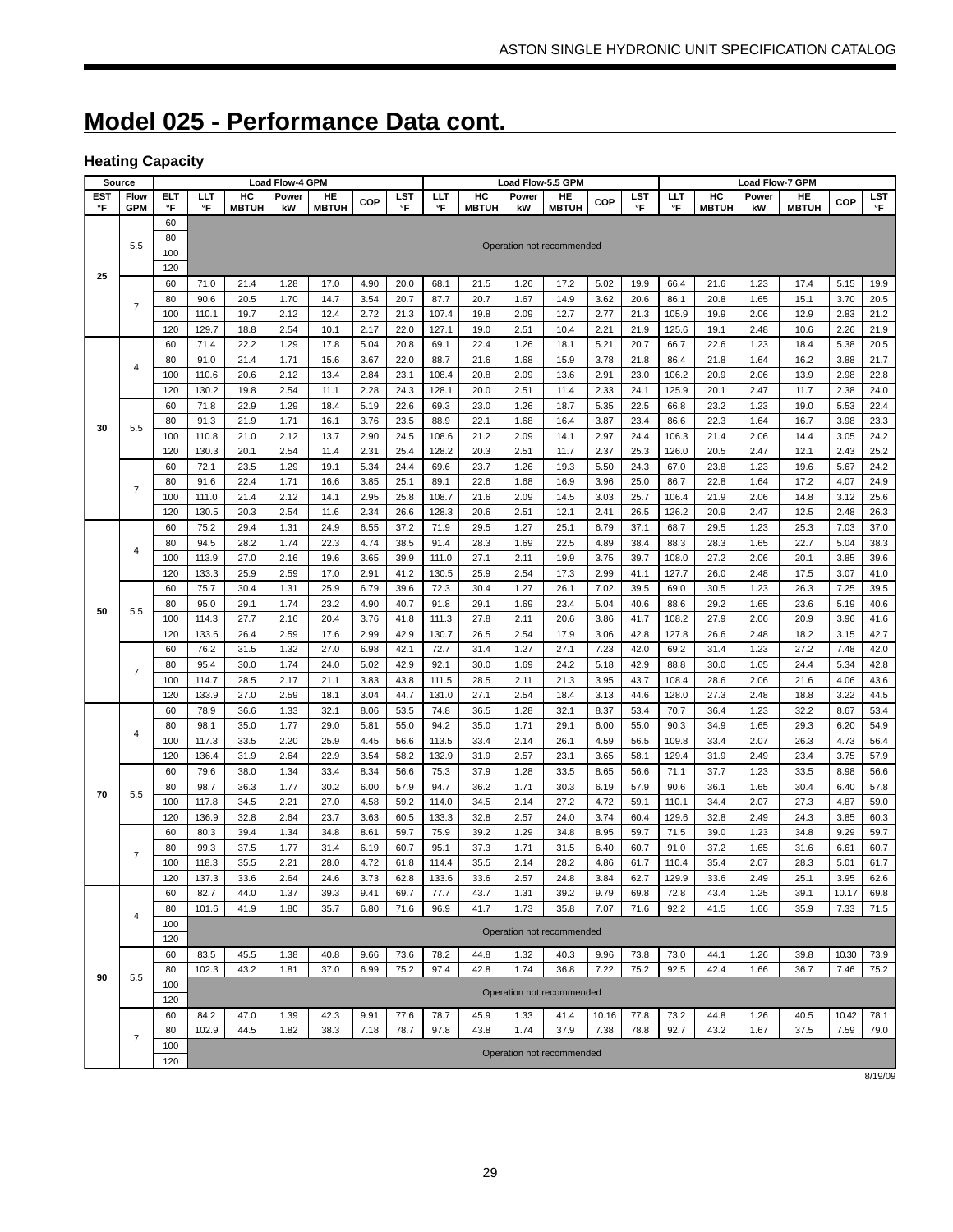# **Model 025 DHW - Performance Data cont.**

# **Heating Only Capacity**

|     | <b>Source</b>  |     |       |              | <b>Load Flow-4 GPM</b> |              |            |      |       |              |       | Load Flow-5.5 GPM         |            |      |       |              | <b>Load Flow-7 GPM</b> |              |            |      |
|-----|----------------|-----|-------|--------------|------------------------|--------------|------------|------|-------|--------------|-------|---------------------------|------------|------|-------|--------------|------------------------|--------------|------------|------|
| EST | Flow           | ELT | ШT    | HC           | Power                  | HE           | <b>COP</b> | LST  | LLT   | HC           | Power | HE                        | <b>COP</b> | LST  | ШT    | HC           | Power                  | HE           | <b>COP</b> | LST  |
| °F  | <b>GPM</b>     | °F  | °F    | <b>MBTUH</b> | kW                     | <b>MBTUH</b> |            | °F   | °F    | <b>MBTUH</b> | kW    | <b>MBTUH</b>              |            | °F   | °F    | <b>MBTUH</b> | kW                     | <b>MBTUH</b> |            | °F   |
|     |                | 60  |       |              |                        |              |            |      |       |              |       |                           |            |      |       |              |                        |              |            |      |
|     | 5.5            | 80  |       |              |                        |              |            |      |       |              |       | Operation not recommended |            |      |       |              |                        |              |            |      |
|     |                | 100 |       |              |                        |              |            |      |       |              |       |                           |            |      |       |              |                        |              |            |      |
| 25  |                | 120 |       |              |                        |              |            |      |       |              |       |                           |            |      |       |              |                        |              |            |      |
|     |                | 60  | 71.1  | 21.6         | 1.40                   | 16.8         | 4.52       | 20.0 | 68.1  | 21.7         | 1.39  | 17.0                      | 4.59       | 20.0 | 66.4  | 21.8         | 1.37                   | 17.1         | 4.66       | 20.0 |
|     | $\overline{7}$ | 80  | 90.8  | 20.9         | 1.84                   | 14.6         | 3.33       | 20.7 | 87.9  | 21.1         | 1.79  | 14.9                      | 3.44       | 20.6 | 86.2  | 21.2         | 1.74                   | 15.2         | 3.56       | 20.5 |
|     |                | 100 | 110.4 | 20.3         | 2.29                   | 12.5         | 2.60       | 21.3 | 107.6 | 20.4         | 2.20  | 12.9                      | 2.72       | 21.2 | 106.0 | 20.5         | 2.11                   | 13.3         | 2.85       | 21.1 |
|     |                | 120 | 130.1 | 19.6         | 2.73                   | 10.3         | 2.10       | 22.0 | 127.4 | 19.8         | 2.61  | 10.9                      | 2.22       | 21.8 | 125.9 | 19.9         | 2.48                   | 11.4         | 2.35       | 21.6 |
|     |                | 60  | 71.7  | 22.7         | 1.41                   | 17.9         | 4.72       | 20.8 | 69.2  | 22.8         | 1.38  | 18.0                      | 4.83       | 20.7 | 66.7  | 22.8         | 1.35                   | 18.2         | 4.95       | 20.6 |
|     | $\sqrt{4}$     | 80  | 91.4  | 22.1         | 1.86                   | 15.7         | 3.48       | 21.9 | 89.0  | 22.1         | 1.77  | 16.1                      | 3.67       | 21.7 | 86.5  | 22.2         | 1.68                   | 16.4         | 3.87       | 21.5 |
|     |                | 100 | 111.0 | 21.4         | 2.31                   | 13.5         | 2.72       | 23.0 | 108.7 | 21.5         | 2.16  | 14.1                      | 2.93       | 22.7 | 106.3 | 21.5         | 2.00                   | 14.7         | 3.15       | 22.4 |
|     |                | 120 | 130.7 | 20.8         | 2.76                   | 11.4         | 2.21       | 24.1 | 128.4 | 20.9         | 2.55  | 12.2                      | 2.42       | 23.7 | 126.2 | 20.9         | 2.33                   | 12.9         | 2.63       | 23.3 |
|     |                | 60  | 72.0  | 23.3         | 1.42                   | 18.4         | 4.81       | 22.6 | 69.4  | 23.3         | 1.38  | 18.6                      | 4.94       | 22.5 | 66.9  | 23.4         | 1.35                   | 18.8         | 5.08       | 22.5 |
|     |                | 80  | 91.6  | 22.5         | 1.87                   | 16.2         | 3.54       | 23.5 | 89.1  | 22.6         | 1.80  | 16.5                      | 3.68       | 23.4 | 86.7  | 22.7         | 1.73                   | 16.8         | 3.84       | 23.2 |
| 30  | 5.5            | 100 | 111.2 | 21.8         | 2.32                   | 13.9         | 2.76       | 24.4 | 108.9 | 21.9         | 2.21  | 14.3                      | 2.90       | 24.2 | 106.5 | 22.0         | 2.11                   | 14.8         | 3.05       | 24.0 |
|     |                | 120 | 130.9 | 21.1         | 2.77                   | 11.7         | 2.24       | 25.3 | 128.6 | 21.2         | 2.63  | 12.2                      | 2.36       | 25.1 | 126.3 | 21.3         | 2.50                   | 12.7         | 2.50       | 24.8 |
|     |                | 60  | 72.3  | 23.8         | 1.42                   | 19.0         | 4.91       | 24.4 | 69.7  | 23.9         | 1.39  | 19.2                      | 5.06       | 24.4 | 67.1  | 24.0         | 1.35                   | 19.4         | 5.21       | 24.3 |
|     |                | 80  | 91.9  | 23.0         | 1.87                   | 16.6         | 3.60       | 25.1 | 89.3  | 23.1         | 1.83  | 16.9                      | 3.70       | 25.0 | 86.8  | 23.2         | 1.79                   | 17.1         | 3.80       | 25.0 |
|     | $\overline{7}$ | 100 | 111.4 | 22.2         | 2.32                   | 14.3         | 2.80       | 25.8 | 109.0 | 22.3         | 2.27  | 14.5                      | 2.88       | 25.7 | 106.6 | 22.4         | 2.22                   | 14.8         | 2.95       | 25.6 |
|     |                | 120 | 131.0 | 21.4         | 2.77                   | 11.9         | 2.26       | 26.5 | 128.7 | 21.5         | 2.72  | 12.2                      | 2.32       | 26.4 | 126.4 | 21.6         | 2.66                   | 12.5         | 2.38       | 26.3 |
|     |                | 60  | 75.2  | 29.5         | 1.47                   | 24.4         | 5.85       | 37.4 | 71.9  | 29.5         | 1.42  | 24.7                      | 6.06       | 37.3 | 68.7  | 29.6         | 1.38                   | 24.9         | 6.27       | 37.2 |
|     |                | 80  | 94.6  | 28.3         | 1.92                   | 21.7         | 4.28       | 38.8 | 91.5  | 28.4         | 1.84  | 22.1                      | 4.48       | 38.6 | 88.4  | 28.5         | 1.77                   | 22.4         | 4.68       | 38.4 |
|     | $\sqrt{4}$     | 100 | 114.0 | 27.1         | 2.38                   | 19.0         | 3.32       | 40.2 | 111.0 | 27.2         | 2.27  | 19.5                      | 3.50       | 40.0 | 108.1 | 27.4         | 2.16                   | 20.0         | 3.68       | 39.7 |
|     |                | 120 | 133.4 | 25.9         | 2.84                   | 16.2         | 2.66       | 41.6 | 130.5 | 26.1         | 2.69  | 16.9                      | 2.83       | 41.3 | 127.7 | 26.3         | 2.55                   | 17.6         | 2.99       | 40.9 |
|     |                | 60  | 75.6  | 30.3         | 1.47                   | 25.3         | 6.03       | 39.8 | 72.3  | 30.4         | 1.43  | 25.5                      | 6.25       | 39.8 | 69.0  | 30.5         | 1.38                   | 25.7         | 6.48       | 39.7 |
|     |                | 80  | 95.0  | 29.0         | 1.93                   | 22.4         | 4.41       | 41.0 | 91.8  | 29.1         | 1.86  | 22.8                      | 4.58       | 40.9 | 88.6  | 29.2         | 1.80                   | 23.1         | 4.77       | 40.7 |
| 50  | 5.5            | 100 | 114.3 | 27.7         | 2.38                   | 19.6         | 3.41       | 42.1 | 111.3 | 27.9         | 2.30  | 20.0                      | 3.55       | 41.9 | 108.3 | 28.0         | 2.21                   | 20.5         | 3.71       | 41.8 |
|     |                | 120 | 133.6 | 26.4         | 2.84                   | 16.7         | 2.72       | 43.3 | 130.8 | 26.6         | 2.74  | 17.3                      | 2.85       | 43.0 | 127.9 | 26.8         | 2.63                   | 17.8         | 2.99       | 42.8 |
|     |                | 60  | 76.1  | 31.2         | 1.48                   | 26.1         | 6.13       | 42.3 | 72.7  | 31.3         | 1.43  | 26.4                      | 6.38       | 42.2 | 69.2  | 31.4         | 1.38                   | 26.6         | 6.63       | 42.2 |
|     |                | 80  | 95.3  | 29.8         | 1.94                   | 23.2         | 4.48       | 43.2 | 92.1  | 29.9         | 1.88  | 23.5                      | 4.64       | 43.1 | 88.8  | 30.0         | 1.83                   | 23.8         | 4.80       | 43.0 |
|     | $\overline{7}$ | 100 | 114.6 | 28.3         | 2.39                   | 20.2         | 3.45       | 44.1 | 111.5 | 28.5         | 2.33  | 20.6                      | 3.57       | 43.9 | 108.5 | 28.7         | 2.27                   | 21.0         | 3.69       | 43.8 |
|     |                | 120 | 133.9 | 26.9         | 2.85                   | 17.2         | 2.76       | 44.9 | 131.0 | 27.2         | 2.78  | 17.7                      | 2.85       | 44.8 | 128.1 | 27.4         | 2.72                   | 18.1         | 2.95       | 44.7 |
|     |                | 60  | 78.7  | 36.2         | 1.52                   | 31.0         | 6.98       | 54.0 | 74.7  | 36.3         | 1.46  | 31.3                      | 7.29       | 53.9 | 70.7  | 36.3         | 1.40                   | 31.5         | 7.60       | 53.8 |
|     |                | 80  | 97.8  | 34.5         | 1.98                   | 27.7         | 5.09       | 55.7 | 94.0  | 34.6         | 1.92  | 28.1                      | 5.29       | 55.5 | 90.2  | 34.7         | 1.85                   | 28.4         | 5.49       | 55.4 |
|     | 4              | 100 | 116.9 | 32.7         | 2.45                   | 24.4         | 3.92       | 57.4 | 113.3 | 33.0         | 2.38  | 24.8                      | 4.07       | 57.2 | 109.8 | 33.2         | 2.31                   | 25.3         | 4.21       | 57.0 |
|     |                | 120 | 136.0 | 31.0         | 2.91                   | 21.1         | 3.12       | 59.1 | 132.6 | 31.3         | 2.84  | 21.6                      | 3.24       | 58.9 | 129.3 | 31.6         | 2.76                   | 22.2         | 3.35       | 58.6 |
|     |                | 60  | 79.3  | 37.4         | 1.53                   | 32.2         | 7.16       | 57.1 | 75.2  | 37.5         | 1.47  | 32.4                      | 7.48       | 57.0 | 71.0  | 37.5         | 1.41                   | 32.7         | 7.82       | 56.9 |
|     |                | 80  | 98.3  | 35.5         | 1.99                   | 28.7         | 5.22       | 58.5 | 94.4  | 35.7         | 1.93  | 29.1                      | 5.43       | 58.3 | 90.5  | 35.8         | 1.86                   | 29.5         | 5.64       | 58.2 |
| 70  | 5.5            | 100 | 117.3 | 33.6         | 2.45                   | 25.2         | 4.01       | 59.9 | 113.7 | 33.9         | 2.38  | 25.7                      | 4.16       | 59.7 | 110.0 | 34.1         | 2.31                   | 26.2         | 4.32       | 59.5 |
|     |                |     |       |              |                        |              |            |      |       |              |       |                           |            |      |       |              |                        |              |            |      |
|     |                | 120 | 136.3 | 31.7         | 2.92                   | 21.8         | 3.19       | 61.3 | 132.9 | 32.1         | 2.84  | 22.4                      | 3.31       | 61.0 | 129.5 | 32.4         | 2.77                   | 23.0         | 3.43       | 60.8 |
|     |                | 60  | 79.9  | 38.6         | 1.54                   | 33.3         | 7.34       | 60.2 | 75.6  | 38.7         | 1.48  | 33.6                      | 7.69       | 60.1 | 71.4  | 38.7         | 1.41                   | 33.9         | 8.04       | 60.0 |
|     | 7              | 80  | 98.8  | 36.5         | 2.00                   | 29.7         | 5.35       | 61.2 | 94.8  | 36.7         | 1.93  | 30.1                      | 5.57       | 61.1 | 90.9  | 36.9         | 1.86                   | 30.5         | 5.80       | 61.0 |
|     |                | 100 | 117.8 | 34.5         | 2.46                   | 26.1         | 4.11       | 62.3 | 114.0 | 34.8         | 2.39  | 26.6                      | 4.27       | 62.2 | 110.3 | 35.0         | 2.32                   | 27.1         | 4.43       | 62.0 |
|     |                | 120 | 136.7 | 32.4         | 2.92                   | 22.4         | 3.25       | 63.4 | 133.2 | 32.8         | 2.85  | 23.1                      | 3.38       | 63.2 | 129.8 | 33.2         | 2.77                   | 23.7         | 3.51       | 63.0 |
|     |                | 60  | 82.0  | 42.7         | 1.56                   | 37.4         | 8.02       | 70.7 | 82.2  | 43.0         | 1.49  | 37.9                      | 8.48       | 70.5 | 82.3  | 43.3         | 1.42                   | 38.5         | 8.93       | 70.2 |
|     | 4              | 80  | 100.9 | 40.5         | 2.02                   | 33.6         | 5.86       | 72.7 | 101.0 | 40.8         | 1.95  | 34.2                      | 6.15       | 72.4 | 101.2 | 41.1         | 1.87                   | 34.8         | 6.44       | 72.1 |
|     |                | 100 |       |              |                        |              |            |      |       |              |       |                           |            |      |       |              |                        |              |            |      |
|     |                | 120 |       |              |                        |              |            |      |       |              |       |                           |            |      |       |              |                        |              |            |      |
|     |                | 60  |       |              |                        |              |            |      |       |              |       |                           |            |      |       |              |                        |              |            |      |
| 90  | 5.5            | 80  |       |              |                        |              |            |      |       |              |       |                           |            |      |       |              |                        |              |            |      |
|     |                | 100 |       |              |                        |              |            |      |       |              |       | Operation not recommended |            |      |       |              |                        |              |            |      |
|     |                | 120 |       |              |                        |              |            |      |       |              |       |                           |            |      |       |              |                        |              |            |      |
|     |                | 60  |       |              |                        |              |            |      |       |              |       |                           |            |      |       |              |                        |              |            |      |
|     | 7              | 80  |       |              |                        |              |            |      |       |              |       |                           |            |      |       |              |                        |              |            |      |
|     |                | 100 |       |              |                        |              |            |      |       |              |       |                           |            |      |       |              |                        |              |            |      |
|     |                | 120 |       |              |                        |              |            |      |       |              |       |                           |            |      |       |              |                        |              |            |      |

10/28/09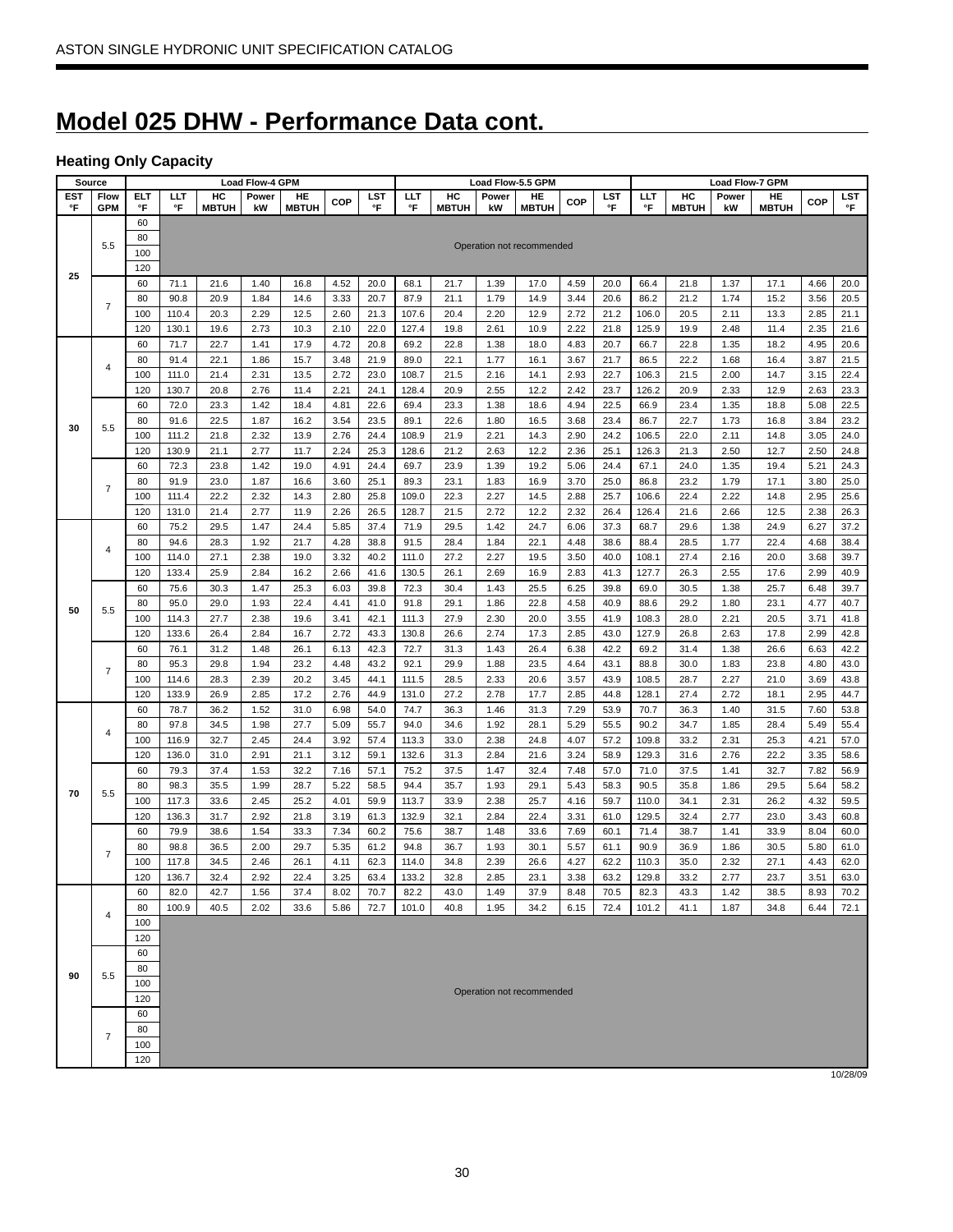# **Model 040 - Performance Data**

# **Cooling Capacity**

|            | Load Flow-5 GPM<br>Load Flow-7.5 GPM<br>Load Flow-10 GPM<br>Source |            |              |              |              |              |              |                |              |              |              |                           |              |                |               |              |              |              |              |                |
|------------|--------------------------------------------------------------------|------------|--------------|--------------|--------------|--------------|--------------|----------------|--------------|--------------|--------------|---------------------------|--------------|----------------|---------------|--------------|--------------|--------------|--------------|----------------|
| <b>EST</b> | Flow                                                               | <b>ELT</b> | LLT          | тc           | Power        | HR           | EER          | LST            | ШT           | тc           | Power        | <b>HR</b>                 | EER          | <b>LST</b>     | ШT            | тc           | Power        | <b>HR</b>    | EER          | <b>LST</b>     |
| °F         | <b>GPM</b>                                                         | °F         | °F           | <b>MBTUH</b> | kW           | <b>MBTUH</b> |              | °F             | °F           | <b>MBTUH</b> | kW           | <b>MBTUH</b>              |              | °F             | °F            | <b>MBTUH</b> | kW           | <b>MBTUH</b> |              | °F             |
|            |                                                                    | 50         | 34.0         | 38.7         | 1.38         | 43.4         | 28.0         | 47.9           | 37.8         | 39.8         | 1.39         | 44.5                      | 28.7         | 48.4           | 41.6          | 40.9         | 1.39         | 45.6         | 29.4         | 48.8           |
|            | 5                                                                  | 70         | 54.5         | 37.5         | 1.27         | 41.8         | 29.4         | 47.2           | 58.3         | 38.0         | 1.25         | 42.3                      | 30.4         | 47.4           | 62.0          | 38.6         | 1.23         | 42.8         | 31.4         | 47.6           |
|            |                                                                    | 90         | 75.1         | 36.2         | 1.17         | 40.2         | 31.1         | 46.6           | 78.8         | 36.2         | 1.12         | 40.0                      | 32.6         | 46.5           | 82.5          | 36.2         | 1.06         | 39.9         | 34.1         | 46.4           |
|            |                                                                    | 110        | 95.6         | 35.0         | 1.06         | 38.6         | 33.0         | 45.9           | 99.3         | 34.5         | 0.98         | 37.8                      | 35.3         | 45.6           | 103.0         | 33.9         | 0.90         | 37.0         | 37.7         | 45.2           |
|            |                                                                    | 50         | 34.5         | 37.7         | 1.32         | 42.2         | 28.6         | 43.2           | 38.2         | 38.6         | 1.33         | 43.1                      | 29.1         | 43.5           | 41.9          | 39.4         | 1.33         | 43.9         | 29.6         | 43.8           |
| 30         | 7.5                                                                | 70         | 55.1         | 36.2         | 1.23         | 40.4         | 29.6         | 42.6           | 58.7         | 36.7         | 1.21         | 40.8                      | 30.3         | 42.8           | 62.3          | 37.1         | 1.19         | 41.2         | 31.2         | 42.9           |
|            |                                                                    | 90<br>110  | 75.7         | 34.7         | 1.13<br>1.04 | 38.6         | 30.7<br>32.1 | 42.1           | 79.3<br>99.8 | 34.8<br>32.9 | 1.09<br>0.98 | 38.5<br>36.2              | 31.9<br>33.7 | 42.1<br>41.4   | 82.8<br>103.3 | 34.9<br>32.6 | 1.05<br>0.92 | 38.5         | 33.1         | 42.0<br>41.2   |
|            |                                                                    | 50         | 96.3         | 33.2<br>36.7 | 1.26         | 36.7<br>41.0 | 29.1         | 41.6           | 38.5         |              | 1.27         | 41.6                      | 29.5         | 38.6           | 42.2          | 37.9         | 1.27         | 35.7<br>42.2 | 35.6<br>29.8 | 38.7           |
|            |                                                                    | 70         | 34.9<br>55.6 | 34.9         | 1.18         | 38.9         | 29.7         | 38.5<br>38.0   | 59.1         | 37.3<br>35.3 | 1.17         | 39.3                      | 30.3         | 38.1           | 62.6          | 35.7         | 1.16         | 39.6         | 30.9         | 38.2           |
|            | 10                                                                 | 90         | 76.3         | 33.2         | 1.09         | 36.9         | 30.3         | 37.6           | 79.7         | 33.3         | 1.07         | 37.0                      | 31.2         | 37.6           | 83.1          | 33.5         | 1.04         | 37.1         | 32.1         | 37.6           |
|            |                                                                    | 110        | 97.1         | 31.4         | 1.01         | 34.8         | 31.1         | 37.2           | 100.3        | 31.4         | 0.97         | 34.7                      | 32.4         | 37.1           | 103.5         | 31.3         | 0.93         | 34.5         | 33.7         | 37.1           |
|            |                                                                    | 50         | 35.3         | 35.7         | 1.76         | 41.7         | 21.6         | 67.2           | 38.6         | 37.4         | 1.76         | 43.4                      | 22.6         | 67.9           | 41.9          | 39.2         | 1.76         | 45.2         | 23.5         | 68.6           |
|            |                                                                    | 70         | 53.4         | 40.2         | 1.73         | 46.1         | 24.5         | 69.0           | 57.3         | 41.5         | 1.72         | 47.4                      | 25.5         | 69.5           | 61.2          | 42.8         | 1.71         | 48.6         | 26.4         | 70.1           |
|            | 5                                                                  | 90         | 71.5         | 44.8         | 1.71         | 50.6         | 27.4         | 70.9           | 76.0         | 45.6         | 1.69         | 51.4                      | 28.5         | 71.2           | 80.4          | 46.4         | 1.66         | 52.1         | 29.5         | 71.5           |
|            |                                                                    | 110        | 89.6         | 49.4         | 1.68         | 55.1         | 30.4         | 72.7           | 94.7         | 49.7         | 1.65         | 55.3                      | 31.7         | 72.8           | 99.7          | 50.1         | 1.62         | 55.6         | 33.0         | 72.9           |
|            |                                                                    | 50         | 39.1         | 35.3         | 1.69         | 41.0         | 20.9         | 62.8           | 38.8         | 36.9         | 1.68         | 42.6                      | 21.9         | 63.3           | 42.1          | 38.5         | 1.68         | 44.2         | 22.9         | 63.8           |
|            |                                                                    | 70         | 57.8         | 39.2         | 1.65         | 44.8         | 23.7         | 64.0           | 58.7         | 40.3         | 1.64         | 45.9                      | 24.5         | 64.4           | 61.4          | 41.5         | 1.63         | 47.1         | 25.4         | 64.7           |
| 50         | 7.5                                                                | 90         | 76.5         | 43.0         | 1.62         | 48.6         | 26.5         | 65.2           | 77.8         | 43.8         | 1.60         | 49.2                      | 27.3         | 65.4           | 80.8          | 44.5         | 1.59         | 49.9         | 28.1         | 65.7           |
|            |                                                                    | 110        | 95.2         | 46.9         | 1.59         | 52.3         | 29.5         | 66.5           | 95.4         | 47.2         | 1.56         | 52.5                      | 30.2         | 66.5           | 100.2         | 47.5         | 1.54         | 52.7         | 30.9         | 66.6           |
|            |                                                                    | 50         | 42.8         | 34.9         | 1.61         | 40.4         | 23.0         | 58.3           | 38.9         | 36.4         | 1.61         | 41.9                      | 23.8         | 58.6           | 42.2          | 37.9         | 1.61         | 43.3         | 24.7         | 58.9           |
|            |                                                                    | 70         | 62.1         | 38.1         | 1.57         | 43.5         | 25.3         | 59.0           | 60.1         | 39.1         | 1.57         | 44.5                      | 26.1         | 59.2           | 61.7          | 40.2         | 1.56         | 45.5         | 26.9         | 59.4           |
|            | 10                                                                 | 90         | 81.5         | 41.3         | 1.54         | 46.5         | 27.6         | 59.6           | 79.6         | 41.9         | 1.52         | 47.1                      | 28.4         | 59.7           | 81.2          | 42.6         | 1.51         | 47.7         | 29.1         | 59.8           |
|            |                                                                    | 110        | 100.8        | 44.5         | 1.50         | 49.6         | 30.0         | 60.2           | 96.2         | 44.7         | 1.48         | 49.7                      | 30.8         | 60.3           | 100.7         | 44.9         | 1.46         | 49.9         | 31.5         | 60.3           |
|            |                                                                    | 50         | 36.6         | 32.6         | 2.14         | 39.9         | 15.2         | 86.5           | 39.4         | 35.0         | 2.14         | 42.3                      | 16.4         | 87.4           | 42.3          | 37.4         | 2.13         | 44.7         | 17.6         | 88.4           |
|            | 5                                                                  | 70         | 52.3         | 43.0         | 2.19         | 50.5         | 19.6         | 90.8           | 56.3         | 45.0         | 2.20         | 52.5                      | 20.5         | 91.6           | 60.3          | 47.0         | 2.20         | 54.5         | 21.4         | 92.5           |
|            |                                                                    | 90         | 68.0         | 53.3         | 2.25         | 61.0         | 23.7         | 95.2           | 73.2         | 55.0         | 2.26         | 62.7                      | 24.4         | 95.8           | 78.3          | 56.6         | 2.26         | 64.3         | 25.0         | 96.5           |
|            |                                                                    | 110        |              |              |              |              |              |                |              |              |              | Operation not recommended |              |                |               |              |              |              |              |                |
|            |                                                                    | 50         | 36.5         | 32.9         | 2.05         | 39.8         | 16.0         | 82.3           | 39.4         | 35.2         | 2.04         | 42.2                      | 17.2         | 83.1           | 42.2          | 37.6         | 2.04         | 44.5         | 18.5         | 83.8           |
| 70         | 7.5                                                                | 70         | 56.9         | 42.1         | 2.08         | 49.2         | 20.2         | 85.3           | 58.7         | 44.0         | 2.08         | 51.1                      | 21.2         | 85.9           | 60.5          | 45.9         | 2.08         | 52.9         | 22.1         | 86.5           |
|            |                                                                    | 90         | 73.9         | 51.4         | 2.11         | 58.6         | 24.3         | 88.4           | 76.4         | 52.7         | 2.12         | 59.9                      | 24.9         | 88.8           | 78.8          | 54.1         | 2.12         | 61.3         | 25.5         | 89.3           |
|            |                                                                    | 110        |              |              |              |              |              |                |              |              |              | Operation not recommended |              |                |               |              |              |              |              |                |
|            |                                                                    | 50         | 36.4         | 33.1         | 1.96         | 39.8         | 16.9         | 78.2           | 39.3         | 35.5         | 1.95         | 42.1                      | 18.2         | 78.7           | 42.2          | 37.8         | 1.94         | 44.4         | 19.5         | 79.2           |
|            | 10                                                                 | 70         | 61.5         | 41.2         | 1.97         | 48.0         | 20.9         | 79.9           | 61.1         | 43.0         | 1.96         | 49.7                      | 21.9         | 80.2           | 60.8          | 44.7         | 1.96         | 51.4         | 22.8         | 80.6           |
|            |                                                                    | 90         | 79.8         | 49.4         | 1.98         | 56.1         | 24.9         | 81.6           | 79.6         | 50.5         | 1.98         | 57.2                      | 25.5         | 81.8           | 79.4          | 51.6         | 1.97         | 58.3         | 26.1         | 82.0           |
|            |                                                                    | 110        | 86.3         | 57.5         | 1.99         | 64.3         | 28.9         | 83.3           | 92.1         | 58.0         | 1.99         | 64.8                      | 29.1         | 83.4           | 97.9          | 58.5         | 1.99         | 65.3         | 29.4         | 83.5           |
|            |                                                                    | 50         | 38.0         | 29.1         | 2.74         | 38.4         | 11.4         | 105.8          | 40.6         | 30.9         | 2.74         | 40.3                      | 12.2         | 106.6          | 43.2          | 32.8         | 2.74         | 42.2         | 13.0         | 107.4          |
|            | 5                                                                  | 70<br>90   | 53.8<br>69.6 | 39.2<br>49.4 | 2.80<br>2.86 | 48.8<br>59.1 | 15.0<br>18.4 | 110.1<br>114.4 | 57.5<br>74.3 | 41.1<br>51.3 | 2.81<br>2.87 | 50.7<br>61.1              | 15.7<br>19.0 | 110.9<br>115.2 | 61.1<br>79.0  | 43.0<br>53.3 | 2.81<br>2.88 | 52.6<br>63.1 | 16.4<br>19.6 | 111.7<br>116.0 |
|            |                                                                    | 110        |              |              |              |              |              |                |              |              |              | Operation not recommended |              |                |               |              |              |              |              |                |
|            |                                                                    | 50         | 41.0         | 29.2         | 2.65         | 38.3         | 11.0         | 101.8          | 40.6         | 31.1         | 2.64         | 40.1                      | 11.8         | 102.4          | 43.2          | 33.0         | 2.64         | 42.0         | 12.5         | 103.0          |
|            |                                                                    | 70         | 57.9         | 38.9         | 2.68         | 48.1         | 14.5         | 104.9          | 59.6         | 40.8         | 2.68         | 49.9                      | 15.2         | 105.5          | 61.2          | 42.7         | 2.68         | 51.8         | 15.9         | 106.1          |
| 90         | 7.5                                                                | 90         | 74.9         | 48.6         | 2.71         | 57.9         | 17.9         | 108.0          | 77.0         | 50.5         | 2.71         | 59.7                      | 18.6         | 108.6          | 79.2          | 52.3         | 2.71         | 61.6         | 19.3         | 109.2          |
|            |                                                                    | 110        |              |              |              |              |              |                |              |              |              | Operation not recommended |              |                |               |              |              |              |              |                |
|            |                                                                    | 50         | 43.9         | 29.4         | 2.55         | 38.1         | 12.5         | 97.9           | 40.5         | 31.3         | 2.54         | 40.0                      | 13.4         | 98.2           | 43.1          | 33.3         | 2.54         | 41.9         | 14.3         | 98.6           |
|            |                                                                    | 70         | 62.0         | 38.7         | 2.56         | 47.4         | 16.2         | 99.8           | 61.7         | 40.5         | 2.55         | 49.2                      | 17.0         | 100.1          | 61.3          | 42.3         | 2.54         | 51.0         | 17.8         | 100.5          |
|            | 10                                                                 | 90         | 80.1         | 47.9         | 2.56         | 56.6         | 19.8         | 101.7          | 79.8         | 49.6         | 2.56         | 58.4                      | 20.6         | 102.0          | 79.4          | 51.4         | 2.55         | 60.1         | 21.3         | 102.4          |
|            |                                                                    | 110        |              |              |              |              |              |                |              |              |              | Operation not recommended |              |                |               |              |              |              |              |                |
|            |                                                                    | 50         | 39.5         | 25.5         | 3.34         | 36.9         | 7.6          | 125.2          | 41.8         | 26.9         | 3.35         | 38.3                      | 8.0          | 125.8          | 44.2          | 28.2         | 3.35         | 39.6         | 8.4          | 126.3          |
|            | 5                                                                  | 70         | 55.4         | 35.5         | 3.41         | 47.1         | 10.4         | 129.4          | 58.7         | 37.3         | 3.42         | 48.9                      | 10.9         | 130.2          | 61.9          | 39.1         | 3.42         | 50.8         | 11.4         | 130.9          |
|            |                                                                    | 90         |              |              |              |              |              |                |              |              |              | Operation not recommended |              |                |               |              |              |              |              |                |
|            |                                                                    | 110        |              |              |              |              |              |                |              |              |              |                           |              |                |               |              |              |              |              |                |
|            |                                                                    | 50         | 39.4         | 25.6         | 3.24         | 36.7         | 7.9          | 121.4          | 41.8         | 27.0         | 3.24         | 38.1                      | 8.3          | 121.8          | 44.1          | 28.5         | 3.24         | 39.5         | 8.8          | 122.2          |
| 110        | 7.5                                                                | 70         | 59.0         | 35.8         | 3.28         | 46.9         | 10.9         | 124.5          | 60.4         | 37.6         | 3.28         | 48.8                      | 11.5         | 125.1          | 61.9          | 39.5         | 3.28         | 50.7         | 12.1         | 125.7          |
|            |                                                                    | 90         |              |              |              |              |              |                |              |              |              | Operation not recommended |              |                |               |              |              |              |              |                |
|            |                                                                    | 110        |              |              |              |              |              |                |              |              |              |                           |              |                |               |              |              |              |              |                |
|            |                                                                    | 50<br>70   | 39.4<br>62.6 | 25.7<br>36.1 | 3.14<br>3.14 | 36.4<br>46.8 | 8.2<br>11.5  | 117.5<br>119.6 | 41.7<br>62.2 | 27.2<br>38.0 | 3.14<br>3.14 | 37.9<br>48.7              | 8.7<br>12.1  | 117.8<br>120.0 | 44.1<br>61.8  | 28.7<br>39.9 | 3.13<br>3.13 | 39.4<br>50.6 | 9.2<br>12.8  | 118.1<br>120.4 |
|            | 10                                                                 | 90         |              |              |              |              |              |                |              |              |              |                           |              |                |               |              |              |              |              |                |
|            |                                                                    | 110        |              |              |              |              |              |                |              |              |              | Operation not recommended |              |                |               |              |              |              |              |                |
|            |                                                                    |            |              |              |              |              |              |                |              |              |              |                           |              |                |               |              |              |              |              |                |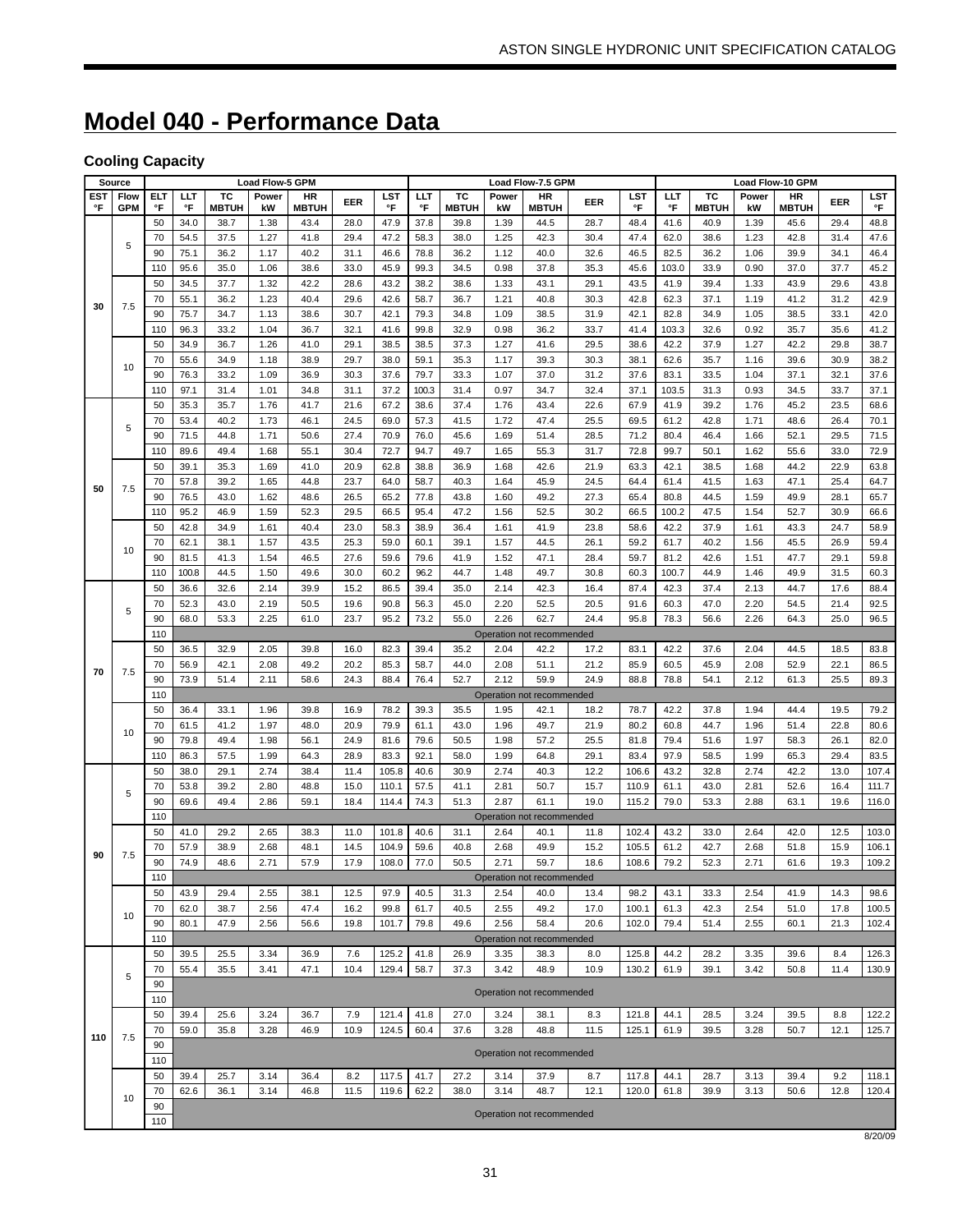# **Model 040 - Performance Data cont.**

### **Heating Capacity**

|     | Source     |            |       |              | <b>Load Flow-5 GPM</b> |              |      |      |       |              |       | Load Flow-7.5 GPM         |            |      |       |              | <b>Load Flow-10 GPM</b> |              |            |      |
|-----|------------|------------|-------|--------------|------------------------|--------------|------|------|-------|--------------|-------|---------------------------|------------|------|-------|--------------|-------------------------|--------------|------------|------|
| EST | Flow       | <b>ELT</b> | ШT    | HC           | Power                  | HE           | COP  | LST  | LLT   | HC           | Power | HE                        | <b>COP</b> | LST  | LLT   | HC           | Power                   | HE           | <b>COP</b> | LST  |
| °F  | <b>GPM</b> | °F         | °F    | <b>MBTUH</b> | kW                     | <b>MBTUH</b> |      | °F   | °F    | <b>MBTUH</b> | kW    | <b>MBTUH</b>              |            | °F   | °F    | <b>MBTUH</b> | kW                      | <b>MBTUH</b> |            | °F   |
|     |            | 60         |       |              |                        |              |      |      |       |              |       |                           |            |      |       |              |                         |              |            |      |
|     | 7.5        | 80         |       |              |                        |              |      |      |       |              |       | Operation not recommended |            |      |       |              |                         |              |            |      |
|     |            | 100        |       |              |                        |              |      |      |       |              |       |                           |            |      |       |              |                         |              |            |      |
| 25  |            | 120        |       |              |                        |              |      |      |       |              |       |                           |            |      |       |              |                         |              |            |      |
|     |            | 60         | 72.2  | 29.7         | 1.83                   | 23.5         | 4.76 | 20.2 | 68.2  | 29.7         | 1.78  | 23.6                      | 4.89       | 20.1 | 66.1  | 29.6         | 1.72                    | 23.7         | 5.04       | 20.1 |
|     | 10         | 80         | 91.9  | 28.8         | 2.42                   | 20.6         | 3.50 | 20.8 | 87.9  | 28.8         | 2.36  | 20.7                      | 3.58       | 20.7 | 85.9  | 28.7         | 2.29                    | 20.9         | 3.67       | 20.7 |
|     |            | 100        | 111.5 | 28.0         | 3.00                   | 17.7         | 2.73 | 21.3 | 107.7 | 27.9         | 2.94  | 17.9                      | 2.78       | 21.3 | 105.7 | 27.8         | 2.87                    | 18.0         | 2.84       | 21.3 |
|     |            | 120        | 131.2 | 27.1         | 3.59                   | 14.8         | 2.21 | 21.9 | 127.4 | 27.0         | 3.52  | 15.0                      | 2.25       | 21.9 | 125.5 | 26.9         | 3.44                    | 15.2         | 2.29       | 21.9 |
|     |            | 60         | 72.7  | 30.9         | 1.84                   | 24.6         | 4.92 | 19.8 | 69.5  | 30.8         | 1.79  | 24.7                      | 5.06       | 19.8 | 66.3  | 30.7         | 1.73                    | 24.8         | 5.20       | 19.8 |
|     | 5          | 80         | 92.4  | 30.0         | 2.42                   | 21.8         | 3.64 | 21.0 | 89.3  | 30.0         | 2.36  | 21.9                      | 3.73       | 21.0 | 86.2  | 29.9         | 2.30                    | 22.0         | 3.81       | 20.9 |
|     |            | 100        | 112.0 | 29.2         | 2.99                   | 19.0         | 2.85 | 22.2 | 109.0 | 29.1         | 2.93  | 19.1                      | 2.91       | 22.1 | 106.0 | 29.0         | 2.86                    | 19.3         | 2.97       | 22.1 |
|     |            | 120        | 131.7 | 28.3         | 3.57                   | 16.1         | 2.32 | 23.4 | 128.7 | 28.3         | 3.50  | 16.3                      | 2.37       | 23.3 | 125.8 | 28.2         | 3.43                    | 16.5         | 2.41       | 23.2 |
|     |            | 60         | 73.3  | 32.3         | 1.84                   | 26.0         | 5.14 | 22.1 | 70.0  | 32.2         | 1.78  | 26.1                      | 5.29       | 22.1 | 66.6  | 32.2         | 1.73                    | 26.3         | 5.46       | 22.0 |
| 30  | 7.5        | 80         | 92.8  | 31.0         | 2.43                   | 22.7         | 3.74 | 23.1 | 89.6  | 31.0         | 2.36  | 23.0                      | 3.85       | 23.0 | 86.4  | 31.1         | 2.29                    | 23.2         | 3.97       | 22.9 |
|     |            | 100        | 112.3 | 29.8         | 3.02                   | 19.5         | 2.90 | 24.0 | 109.2 | 29.9         | 2.94  | 19.9                      | 2.98       | 23.9 | 106.2 | 30.0         | 2.86                    | 20.2         | 3.07       | 23.9 |
|     |            | 120        | 131.8 | 28.6         | 3.61                   | 16.3         | 2.32 | 25.0 | 128.9 | 28.7         | 3.52  | 16.7                      | 2.39       | 24.9 | 125.9 | 28.9         | 3.43                    | 17.1         | 2.46       | 24.8 |
|     |            | 60         | 73.9  | 33.6         | 1.84                   | 27.3         | 5.35 | 24.4 | 70.4  | 33.6         | 1.78  | 27.5                      | 5.54       | 24.3 | 66.9  | 33.6         | 1.72                    | 27.7         | 5.72       | 24.3 |
|     | 10         | 80         | 93.2  | 32.0         | 2.44                   | 23.7         | 3.85 | 25.1 | 89.9  | 32.1         | 2.37  | 24.1                      | 3.99       | 25.0 | 86.6  | 32.2         | 2.29                    | 24.4         | 4.12       | 25.0 |
|     |            | 100        | 112.6 | 30.5         | 3.04                   | 20.1         | 2.94 | 25.9 | 109.5 | 30.7         | 2.95  | 20.6                      | 3.05       | 25.8 | 106.4 | 30.9         | 2.86                    | 21.1         | 3.16       | 25.6 |
|     |            | 120        | 131.9 | 28.9         | 3.64                   | 16.5         | 2.33 | 26.6 | 129.0 | 29.2         | 3.54  | 17.1                      | 2.42       | 26.5 | 126.1 | 29.5         | 3.43                    | 17.8         | 2.52       | 26.3 |
|     |            | 60         | 76.9  | 41.1         | 1.88                   | 34.7         | 6.37 | 35.7 | 72.7  | 40.8         | 1.81  | 34.7                      | 6.61       | 35.7 | 68.4  | 40.6         | 1.74                    | 34.6         | 6.84       | 35.7 |
|     | 5          | 80         | 96.3  | 39.5         | 2.47                   | 31.1         | 4.67 | 37.2 | 92.2  | 39.3         | 2.39  | 31.1                      | 4.82       | 37.2 | 88.1  | 39.1         | 2.30                    | 31.2         | 4.97       | 37.1 |
|     |            | 100        | 115.6 | 37.9         | 3.06                   | 27.4         | 3.61 | 38.7 | 111.7 | 37.7         | 2.96  | 27.6                      | 3.72       | 38.6 | 107.8 | 37.6         | 2.87                    | 27.8         | 3.84       | 38.5 |
|     |            | 120        | 134.9 | 36.3         | 3.65                   | 23.8         | 2.90 | 40.2 | 131.2 | 36.2         | 3.54  | 24.1                      | 2.99       | 40.1 | 127.5 | 36.2         | 3.44                    | 24.4         | 3.08       | 39.9 |
|     |            | 60         | 77.7  | 43.0         | 1.86                   | 36.6         | 6.77 | 38.9 | 73.2  | 42.7         | 1.80  | 36.5                      | 6.95       | 38.9 | 68.7  | 42.3         | 1.74                    | 36.4         | 7.15       | 38.9 |
| 50  | 7.5        | 80         | 96.9  | 41.1         | 2.46                   | 32.7         | 4.89 | 40.1 | 92.7  | 40.9         | 2.38  | 32.7                      | 5.03       | 40.0 | 88.4  | 40.7         | 2.30                    | 32.8         | 5.18       | 40.0 |
|     |            | 100        | 116.1 | 39.1         | 3.06                   | 28.7         | 3.75 | 41.3 | 112.1 | 39.1         | 2.97  | 29.0                      | 3.86       | 41.2 | 108.0 | 39.0         | 2.87                    | 29.2         | 3.98       | 41.1 |
|     |            | 120        | 135.4 | 37.2         | 3.66                   | 24.7         | 2.98 | 42.4 | 131.5 | 37.3         | 3.55  | 25.2                      | 3.08       | 42.3 | 127.7 | 37.4         | 3.44                    | 25.6         | 3.19       | 42.2 |
|     |            | 60         | 78.5  | 44.9         | 1.84                   | 38.6         | 7.14 | 42.0 | 73.8  | 44.5         | 1.79  | 38.4                      | 7.29       | 42.1 | 69.1  | 44.1         | 1.74                    | 38.2         | 7.43       | 42.1 |
|     | 10         | 80         | 97.6  | 42.6         | 2.45                   | 34.3         | 5.08 | 42.9 | 93.1  | 42.5         | 2.38  | 34.3                      | 5.23       | 42.9 | 88.7  | 42.3         | 2.30                    | 34.4         | 5.37       | 42.9 |
|     |            | 100        | 116.7 | 40.4         | 3.07                   | 30.0         | 3.85 | 43.8 | 112.5 | 40.4         | 2.97  | 30.3                      | 3.99       | 43.8 | 108.3 | 40.4         | 2.87                    | 30.6         | 4.13       | 43.7 |
|     |            | 120        | 135.8 | 38.2         | 3.68                   | 25.6         | 3.03 | 44.7 | 131.9 | 38.4         | 3.56  | 26.3                      | 3.16       | 44.6 | 128.0 | 38.6         | 3.44                    | 26.9         | 3.29       | 44.5 |
|     |            | 60         | 81.2  | 51.3         | 1.92                   | 44.7         | 7.83 | 51.5 | 75.8  | 50.9         | 1.83  | 44.6                      | 8.16       | 51.6 | 70.4  | 50.4         | 1.74                    | 44.5         | 8.49       | 51.7 |
|     | 5          | 80         | 100.2 | 48.9         | 2.52                   | 40.3         | 5.69 | 53.4 | 95.1  | 48.6         | 2.42  | 40.4                      | 5.91       | 53.4 | 90.0  | 48.3         | 2.31                    | 40.4         | 6.13       | 53.3 |
|     |            | 100        | 119.2 | 46.6         | 3.12                   | 35.9         | 4.37 | 55.2 | 114.4 | 46.4         | 3.00  | 36.1                      | 4.54       | 55.1 | 109.5 | 46.2         | 2.88                    | 36.4         | 4.70       | 55.0 |
|     |            | 120        | 138.2 | 44.2         | 3.72                   | 31.5         | 3.48 | 57.0 | 133.7 | 44.2         | 3.59  | 31.9                      | 3.61       | 56.8 | 129.1 | 44.1         | 3.45                    | 32.3         | 3.75       | 56.7 |
|     |            | 60         | 82.1  | 53.7         | 1.88                   | 47.3         | 8.37 | 55.6 | 76.5  | 53.1         | 1.81  | 46.9                      | 8.58       | 55.7 | 70.8  | 52.5         | 1.75                    | 46.5         | 8.82       | 55.8 |
| 70  | 7.5        | 80         | 101.1 | 51.1         | 2.49                   | 42.6         | 6.00 | 57.1 | 95.7  | 50.7         | 2.40  | 42.5                      | 6.18       | 57.1 | 90.4  | 50.3         | 2.31                    | 42.4         | 6.38       | 57.1 |
|     |            | 100        | 120.0 | 48.5         | 3.11                   | 37.9         | 4.57 | 58.5 | 115.0 | 48.3         | 2.99  | 38.1                      | 4.73       | 58.4 | 109.9 | 48.1         | 2.88                    | 38.3         | 4.90       | 58.4 |
|     |            | 120        | 138.9 | 45.9         | 3.72                   | 33.2         | 3.61 | 59.9 | 134.2 | 45.9         | 3.58  | 33.6                      | 3.75       | 59.8 | 129.5 | 45.9         | 3.45                    | 34.1         | 3.90       | 59.6 |
|     |            | 60         | 83.1  | 56.1         | 1.84                   | 49.8         | 8.93 | 59.7 | 77.2  | 55.4         | 1.80  | 49.2                      | 9.04       | 59.9 | 71.3  | 54.6         | 1.75                    | 48.6         | 9.14       | 60.0 |
|     | 10         | 80         | 102.0 | 53.2         | 2.47                   | 44.8         | 6.32 | 60.8 | 96.4  | 52.8         | 2.39  | 44.6                      | 6.47       | 60.8 | 90.8  | 52.3         | 2.31                    | 44.4         | 6.62       | 60.8 |
|     |            | 100        | 120.8 | 50.4         | 3.09                   | 39.8         | 4.77 | 61.8 | 115.5 | 50.2         | 2.99  | 40.0                      | 4.93       | 61.8 | 110.3 | 50.0         | 2.88                    | 40.2         | 5.09       | 61.7 |
|     |            | 120        | 139.6 | 47.5         | 3.72                   | 34.8         | 3.74 | 62.8 | 134.7 | 47.6         | 3.58  | 35.4                      | 3.90       | 62.7 | 129.8 | 47.7         | 3.44                    | 36.0         | 4.06       | 62.6 |
|     |            | 60         | 85.4  | 61.5         | 1.99                   | 54.7         | 9.05 | 67.4 | 78.5  | 59.0         | 1.88  | 52.5                      | 9.20       | 68.3 | 71.6  | 56.4         | 1.77                    | 50.4         | 9.34       | 69.2 |
|     | 5          | 80         | 104.5 | 59.4         | 2.56                   | 50.7         | 6.79 | 69.1 | 97.8  | 56.7         | 2.44  | 48.3                      | 6.80       | 70.1 | 91.1  | 53.9         | 2.32                    | 46.0         | 6.80       | 71.0 |
|     |            | 100        |       |              |                        |              |      |      |       |              |       | Operation not recommended |            |      |       |              |                         |              |            |      |
|     |            | 120        |       |              |                        |              |      |      |       |              |       |                           |            |      |       |              |                         |              |            |      |
|     |            | 60         | 86.2  | 63.7         | 2.01                   | 56.8         | 9.30 | 72.6 | 79.0  | 60.4         | 1.89  | 53.9                      | 9.37       | 73.5 | 71.8  | 57.1         | 1.77                    | 51.0         | 9.44       | 74.3 |
| 90  | 7.5        | 80         | 105.5 | 61.9         | 2.58                   | 53.1         | 7.03 | 73.8 | 98.4  | 58.3         | 2.45  | 49.9                      | 6.97       | 74.7 | 91.3  | 54.7         | 2.33                    | 46.8         | 6.90       | 75.6 |
|     |            | 100        | 124.8 | 60.1         | 3.15                   | 49.3         | 5.59 | 75.0 | 117.8 | 56.2         | 3.01  | 45.9                      | 5.47       | 76.0 | 110.8 | 52.4         | 2.88                    | 42.6         | 5.33       | 76.9 |
|     |            | 120        |       |              |                        |              |      |      |       |              |       | Operation not recommended |            |      |       |              |                         |              |            |      |
|     |            | 60         | 87.1  | 65.8         | 2.02                   | 58.9         | 9.54 | 77.9 | 79.5  | 61.8         | 1.90  | 55.3                      | 9.55       | 78.6 | 71.9  | 57.7         | 1.77                    | 51.7         | 9.55       | 79.3 |
|     | 10         | 80         | 106.5 | 64.3         | 2.59                   | 55.4         | 7.27 | 78.6 | 99.0  | 59.9         | 2.46  | 51.5                      | 7.13       | 79.4 | 91.5  | 55.6         | 2.33                    | 47.6         | 7.00       | 80.2 |
|     |            | 100        | 125.9 | 62.7         | 3.16                   | 51.9         | 5.82 | 79.3 | 118.4 | 58.1         | 3.02  | 47.8                      | 5.62       | 80.2 | 111.0 | 53.4         | 2.88                    | 43.6         | 5.43       | 81.0 |
|     |            | 120        |       |              |                        |              |      |      |       |              |       | Operation not recommended |            |      |       |              |                         |              |            |      |

8/17/09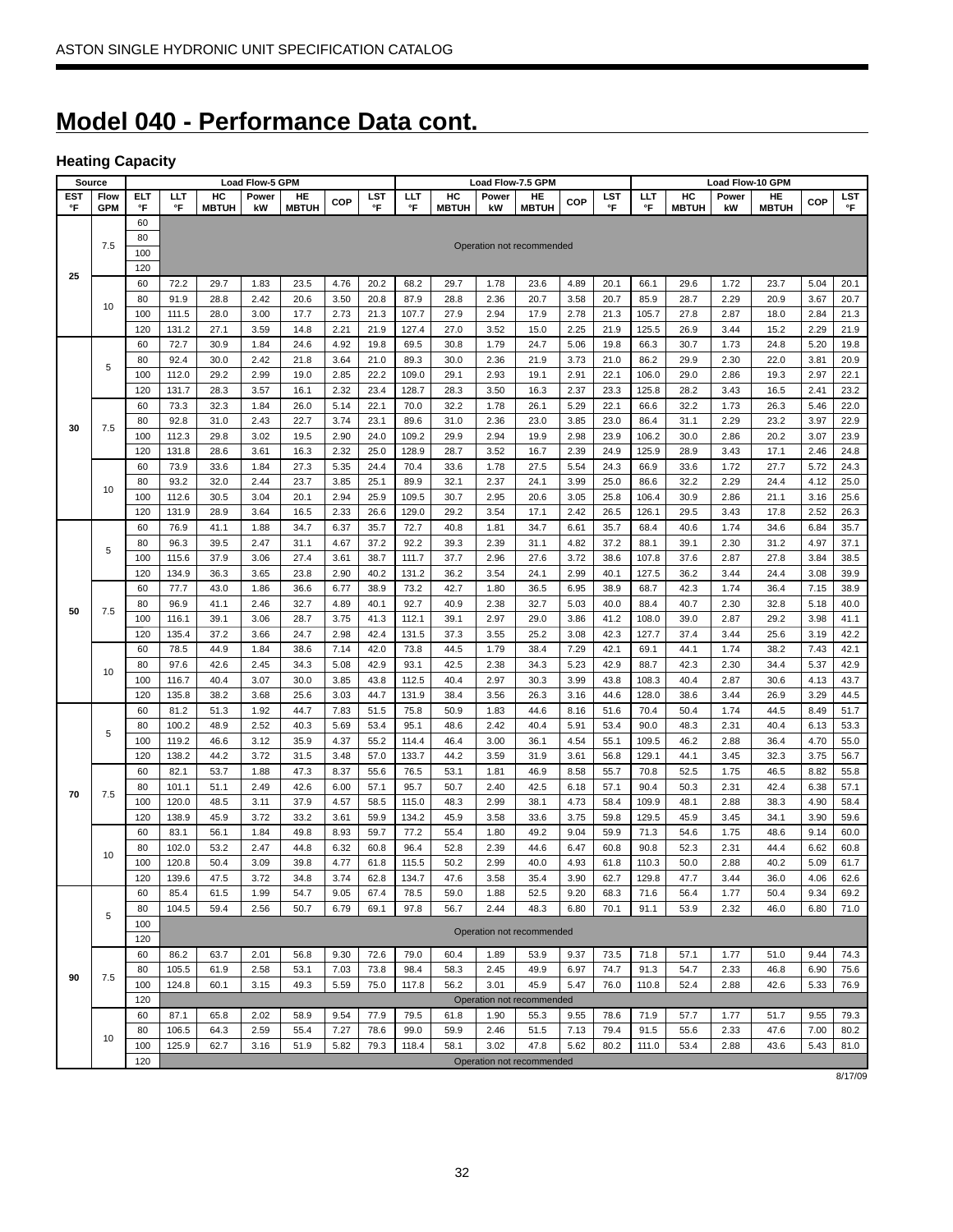# **Model 050 - Performance Data**

# **Cooling Capacity**

|                  | Source             |                  |              |                    | <b>Load Flow-8 GPM</b> |                    |              |                |              |                    |              | Load Flow-11.5 GPM        |              |                |                  |                    |              | <b>Load Flow-15 GPM</b> |              |                  |
|------------------|--------------------|------------------|--------------|--------------------|------------------------|--------------------|--------------|----------------|--------------|--------------------|--------------|---------------------------|--------------|----------------|------------------|--------------------|--------------|-------------------------|--------------|------------------|
| <b>EST</b><br>°F | Flow<br><b>GPM</b> | <b>ELT</b><br>°F | ШT<br>°F     | тc<br><b>MBTUH</b> | Power<br>kW            | HR<br><b>MBTUH</b> | EER          | LST<br>°F      | ШT<br>°F     | тс<br><b>MBTUH</b> | Power<br>kW  | HR<br><b>MBTUH</b>        | EER          | LST<br>°F      | <b>LLT</b><br>°F | тc<br><b>MBTUH</b> | Power<br>kW  | HR<br><b>MBTUH</b>      | EER          | <b>LST</b><br>°F |
|                  |                    | 50               | 35.8         | 55.2               | 1.98                   | 61.9               | 27.9         | 46.0           | 38.8         | 57.0               | 2.00         | 63.8                      | 28.6         | 46.4           | 41.9             | 58.8               | 2.01         | 65.7                    | 29.3         | 46.9             |
|                  | 8                  | 70               | 54.6         | 59.8               | 2.01                   | 66.6               | 29.8         | 47.2           | 58.0         | 61.0               | 2.02         | 67.8                      | 30.3         | 47.5           | 61.5             | 62.2               | 2.02         | 69.1                    | 30.7         | 47.8             |
|                  |                    | 90               | 73.4         | 64.3               | 2.03                   | 71.3               | 31.6         | 48.4           | 77.2         | 64.9               | 2.04         | 71.9                      | 31.9         | 48.5           | 81.0             | 65.5               | 2.04         | 72.5                    | 32.2         | 48.7             |
|                  |                    | 110              | 92.2         | 68.9               | 2.06                   | 75.9               | 33.4         | 49.6           | 96.4         | 68.9               | 2.06         | 75.9                      | 33.5         | 49.6           | 100.5            | 68.9               | 2.05         | 75.9                    | 33.6         | 49.6             |
|                  |                    | 50               | 35.9         | 54.6               | 1.90                   | 61.1               | 28.8         | 42.1           | 39.0         | 56.3               | 1.92         | 62.8                      | 29.3         | 42.5           | 42.0             | 57.9               | 1.94         | 64.5                    | 29.8         | 42.8             |
| 30               | 11.5               | 70<br>90         | 55.0<br>74.2 | 58.1<br>61.5       | 1.92<br>1.93           | 64.6<br>68.1       | 30.3<br>31.8 | 42.9<br>43.6   | 58.4<br>77.8 | 59.1<br>62.0       | 1.93<br>1.94 | 65.7<br>68.6              | 30.7<br>32.0 | 43.1<br>43.8   | 61.7<br>81.4     | 60.2<br>62.6       | 1.94<br>1.94 | 66.9<br>69.2            | 31.0<br>32.3 | 43.3<br>43.9     |
|                  |                    | 110              | 93.3         | 64.9               | 1.95                   | 71.6               | 33.3         | 44.4           | 97.2         | 64.9               | 1.95         | 71.5                      | 33.4         | 44.4           | 101.1            | 64.9               | 1.94         | 71.5                    | 33.5         | 44.4             |
|                  |                    | 50               | 36.1         | 54.1               | 1.82                   | 60.3               | 29.7         | 38.3           | 39.1         | 55.6               | 1.85         | 61.8                      | 30.1         | 38.5           | 42.2             | 57.0               | 1.87         | 63.4                    | 30.5         | 38.7             |
|                  |                    | 70               | 55.5         | 56.4               | 1.83                   | 62.6               | 30.9         | 38.6           | 58.7         | 57.3               | 1.84         | 63.6                      | 31.1         | 38.7           | 62.0             | 58.3               | 1.86         | 64.6                    | 31.4         | 38.9             |
|                  | 15                 | 90               | 74.9         | 58.6               | 1.83                   | 64.9               | 32.0         | 38.9           | 78.3         | 59.1               | 1.84         | 65.4                      | 32.2         | 39.0           | 81.8             | 59.6               | 1.84         | 65.9                    | 32.3         | 39.1             |
|                  |                    | 110              | 94.3         | 60.9               | 1.84                   | 67.2               | 33.1         | 39.2           | 98.0         | 60.9               | 1.84         | 67.2                      | 33.2         | 39.2           | 101.6            | 60.9               | 1.83         | 67.1                    | 33.3         | 39.2             |
|                  |                    | 50               | 36.7         | 51.5               | 2.53                   | 60.2               | 21.7         | 65.5           | 39.5         | 53.5               | 2.53         | 62.2                      | 22.4         | 66.0           | 42.4             | 55.5               | 2.54         | 64.2                    | 23.1         | 66.5             |
|                  | 8                  | 70               | 54.6         | 59.9               | 2.58                   | 68.7               | 24.4         | 67.7           | 57.9         | 61.5               | 2.59         | 70.4                      | 24.9         | 68.1           | 61.3             | 63.1               | 2.60         | 72.0                    | 25.5         | 68.5             |
|                  |                    | 90               | 72.4         | 68.3               | 2.64                   | 77.3               | 26.9         | 69.9           | 76.3         | 69.5               | 2.65         | 78.5                      | 27.3         | 70.2           | 80.3             | 70.7               | 2.65         | 79.8                    | 27.7         | 70.6             |
|                  |                    | 110              | 90.2         | 76.7               | 2.70                   | 85.9               | 29.4         | 72.1           | 94.7         | 77.5               | 2.71         | 86.7                      | 29.6         | 72.4           | 99.2             | 78.3               | 2.71         | 87.5                    | 29.8         | 72.6             |
|                  |                    | 50               | 39.8         | 51.6               | 2.43                   | 59.9               | 21.3         | 61.9           | 39.6         | 53.4               | 2.44         | 61.7                      | 21.9         | 62.2           | 42.4             | 55.2               | 2.45         | 63.6                    | 22.5         | 62.6             |
| 50               | 11.5               | 70               | 58.3         | 58.9               | 2.47                   | 67.4               | 23.9         | 63.4           | 58.2         | 60.3               | 2.48         | 68.8                      | 24.4         | 63.7           | 61.5             | 61.7               | 2.48         | 70.2                    | 24.9         | 64.0             |
|                  |                    | 90               | 76.8         | 66.3               | 2.51                   | 74.8               | 26.4         | 64.9           | 76.8         | 67.3               | 2.51         | 75.8                      | 26.8         | 65.1           | 80.6             | 68.3               | 2.52         | 76.9                    | 27.1         | 65.4             |
|                  |                    | 110              | 95.3         | 73.6               | 2.55                   | 82.3               | 28.9         | 66.5           | 95.4         | 74.2               | 2.55         | 82.9                      | 29.1         | 66.6           | 99.7             | 74.8               | 2.55         | 83.5                    | 29.3         | 66.7             |
|                  |                    | 50               | 42.9         | 51.7               | 2.33<br>2.35           | 59.7               | 23.5<br>25.8 | 58.2           | 39.6         | 53.3               | 2.35<br>2.36 | 61.3<br>67.2              | 24.0<br>26.2 | 58.4<br>59.2   | 42.5             | 54.9<br>60.4       | 2.36<br>2.37 | 63.0                    | 24.5         | 58.7             |
|                  | 15                 | 70<br>90         | 62.0<br>81.2 | 58.0<br>64.2       | 2.37                   | 66.0<br>72.3       | 28.0         | 59.1<br>59.9   | 58.4<br>77.2 | 59.2<br>65.0       | 2.38         | 73.1                      | 28.2         | 60.1           | 61.7<br>80.9     | 65.9               | 2.38         | 68.5<br>74.0            | 26.5<br>28.5 | 59.4<br>60.2     |
|                  |                    | 110              | 100.3        | 70.5               | 2.39                   | 78.6               | 30.2         | 60.8           | 96.0         | 70.9               | 2.39         | 79.1                      | 30.3         | 60.9           | 100.2            | 71.4               | 2.40         | 79.5                    | 30.5         | 60.9             |
|                  |                    | 50               | 37.7         | 47.9               | 3.07                   | 58.4               | 15.6         | 85.0           | 40.2         | 50.1               | 3.07         | 60.5                      | 16.3         | 85.6           | 42.8             | 52.2               | 3.07         | 62.7                    | 17.0         | 86.2             |
|                  |                    | 70               | 54.5         | 60.1               | 3.16                   | 70.9               | 19.0         | 88.3           | 57.9         | 62.1               | 3.17         | 72.9                      | 19.6         | 88.8           | 61.2             | 64.0               | 3.17         | 74.9                    | 20.2         | 89.3             |
|                  | 8                  | 90               | 71.4         | 72.3               | 3.25                   | 83.4               | 22.2         | 91.5           | 75.5         | 74.1               | 3.26         | 85.2                      | 22.7         | 92.0           | 79.6             | 75.9               | 3.27         | 87.0                    | 23.2         | 92.4             |
|                  |                    | 110              |              |                    |                        |                    |              |                |              |                    |              | Operation not recommended |              |                |                  |                    |              |                         |              |                  |
|                  |                    | 50               | 37.5         | 48.6               | 2.96                   | 58.7               | 16.4         | 81.6           | 40.1         | 50.6               | 2.96         | 60.6                      | 17.1         | 82.0           | 42.8             | 52.5               | 2.96         | 62.6                    | 17.7         | 82.4             |
| 70               | 11.5               | 70               | 54.6         | 59.8               | 3.02                   | 70.1               | 19.8         | 83.9           | 57.9         | 61.5               | 3.02         | 71.8                      | 20.4         | 84.3           | 61.3             | 63.3               | 3.03         | 73.6                    | 20.9         | 84.6             |
|                  |                    | 90               | 71.7         | 71.0               | 3.08                   | 81.5               | 23.1         | 86.2           | 75.8         | 72.5               | 3.09         | 83.1                      | 23.5         | 86.5           | 79.8             | 74.0               | 3.10         | 84.6                    | 23.9         | 86.9             |
|                  |                    | 110              |              |                    |                        |                    |              |                |              |                    |              | Operation not recommended |              |                |                  |                    |              |                         |              |                  |
|                  |                    | 50               | 37.3         | 49.3               | 2.84                   | 59.0               | 17.4         | 78.1           | 40.0         | 51.1               | 2.85         | 60.8                      | 17.9         | 78.4           | 42.7             | 52.8               | 2.85         | 62.5                    | 18.5         | 78.6             |
|                  | 15                 | 70               | 54.7         | 59.5               | 2.87                   | 69.3               | 20.7         | 79.5           | 58.0         | 61.0               | 2.88         | 70.8                      | 21.2         | 79.7           | 61.4             | 62.5               | 2.89         | 72.3                    | 21.6         | 79.9             |
|                  |                    | 90               | 72.0         | 69.8               | 2.91                   | 79.7               | 24.0         | 81.0<br>82.4   | 76.1         | 71.0               | 2.92<br>2.95 | 80.9                      | 24.3         | 81.1<br>82.5   | 80.1             | 72.1               | 2.92         | 82.1                    | 24.7         | 81.3<br>82.6     |
|                  |                    | 110<br>50        | 89.4<br>38.9 | 80.0<br>43.0       | 2.94<br>3.93           | 90.0<br>56.4       | 27.2<br>11.8 | 104.5          | 94.1<br>41.3 | 80.9<br>44.7       | 3.94         | 91.0<br>58.1              | 27.4<br>12.2 | 105.0          | 98.8<br>43.6     | 81.8<br>46.4       | 2.96<br>3.95 | 91.9<br>59.9            | 27.6<br>12.7 | 105.4            |
|                  |                    | 70               | 56.0         | 54.5               | 4.02                   | 68.2               | 14.5         | 107.6          | 59.0         | 56.2               | 4.04         | 70.0                      | 14.9         | 108.0          | 62.0             | 58.0               | 4.05         | 71.8                    | 15.4         | 108.5            |
|                  | 8                  | 90               | 73.0         | 66.0               | 4.12                   | 80.0               | 17.1         | 110.6          | 76.7         | 67.8               | 4.13         | 81.9                      | 17.5         | 111.1          | 80.4             | 69.5               | 4.15         | 83.7                    | 17.9         | 111.6            |
|                  |                    | 110              |              |                    |                        |                    |              |                |              |                    |              | Operation not recommended |              |                |                  |                    |              |                         |              |                  |
|                  |                    | 50               | 38.8         | 43.6               | 3.81                   | 56.6               | 11.5         | 101.2          | 41.2         | 45.2               | 3.81         | 58.2                      | 11.8         | 101.5          | 43.6             | 46.8               | 3.82         | 59.8                    | 12.2         | 101.8            |
| 90               | 11.5               | 70               | 55.9         | 54.7               | 3.87                   | 67.9               | 14.1         | 103.4          | 59.0         | 56.3               | 3.88         | 69.6                      | 14.5         | 103.8          | 62.0             | 57.9               | 3.89         | 71.2                    | 14.9         | 104.1            |
|                  |                    | 90               | 73.0         | 65.9               | 3.93                   | 79.3               | 16.8         | 105.7          | 76.8         | 67.5               | 3.95         | 81.0                      | 17.1         | 106.1          | 80.5             | 69.1               | 3.96         | 82.7                    | 17.4         | 106.4            |
|                  |                    | 110              |              |                    |                        |                    |              |                |              |                    |              | Operation not recommended |              |                |                  |                    |              |                         |              |                  |
|                  |                    | 50               | 38.6         | 44.2               | 3.68                   | 56.8               | 13.0         | 97.8           | 41.1         | 45.7               | 3.69         | 58.2                      | 13.4         | 98.0           | 43.5             | 47.1               | 3.69         | 59.7                    | 13.8         | 98.2             |
|                  | 15                 | 70               | 55.8         | 55.0               | 3.72                   | 67.7               | 15.9         | 99.3           | 58.9         | 56.5               | 3.72         | 69.2                      | 16.3         | 99.5           | 62.0             | 57.9               | 3.73         | 70.7                    | 16.7         | 99.7             |
|                  |                    | 90               | 73.0         | 65.8               | 3.75                   | 78.6               | 18.7         | 100.8          | 76.8         | 67.3               | 3.76         | 80.1                      | 19.1         | 101.0          | 80.6             | 68.7               | 3.77         | 81.6                    | 19.4         | 101.2            |
|                  |                    | 110              |              |                    |                        |                    |              |                |              |                    |              | Operation not recommended |              |                |                  |                    |              |                         |              |                  |
|                  |                    | 50               | 40.2<br>57.4 | 38.0<br>48.8       | 4.79<br>4.89           | 54.3<br>65.5       | 7.9<br>10.0  | 124.0<br>126.9 | 42.3<br>60.1 | 39.3<br>50.4       | 4.81<br>4.91 | 55.7<br>67.1              | 8.2<br>10.3  | 124.4<br>127.3 | 44.4<br>62.9     | 40.6<br>51.9       | 4.82<br>4.93 | 57.1<br>68.7            | 8.4<br>10.5  | 124.7            |
|                  | 8                  | 70<br>90         |              |                    |                        |                    |              |                |              |                    |              |                           |              |                |                  |                    |              |                         |              | 127.7            |
|                  |                    | 110              |              |                    |                        |                    |              |                |              |                    |              | Operation not recommended |              |                |                  |                    |              |                         |              |                  |
|                  |                    | 50               | 40.1         | 38.6               | 4.66                   | 54.4               | 8.3          | 120.8          | 42.2         | 39.8               | 4.67         | 55.7                      | 8.5          | 121.0          | 44.4             | 41.0               | 4.68         | 57.0                    | 8.8          | 121.3            |
|                  |                    | 70               | 57.2         | 49.7               | 4.72                   | 65.8               | 10.5         | 123.0          | 60.0         | 51.2               | 4.74         | 67.3                      | 10.8         | 123.3          | 62.8             | 52.6               | 4.75         | 68.9                    | 11.1         | 123.6            |
| 110              | 11.5               | 90               |              |                    |                        |                    |              |                |              |                    |              |                           |              |                |                  |                    |              |                         |              |                  |
|                  |                    | 110              |              |                    |                        |                    |              |                |              |                    |              | Operation not recommended |              |                |                  |                    |              |                         |              |                  |
|                  |                    | 50               | 39.9         | 39.1               | 4.52                   | 54.5               | 8.7          | 117.5          | 42.1         | 40.3               | 4.53         | 55.7                      | 8.9          | 117.7          | 44.3             | 41.4               | 4.53         | 56.9                    | 9.1          | 117.8            |
|                  | 15                 | 70               | 57.0         | 50.5               | 4.56                   | 66.1               | 11.1         | 119.1          | 59.8         | 51.9               | 4.57         | 67.5                      | 11.4         | 119.3          | 62.7             | 53.4               | 4.58         | 69.0                    | 11.7         | 119.5            |
|                  |                    | 90               |              |                    |                        |                    |              |                |              |                    |              | Operation not recommended |              |                |                  |                    |              |                         |              |                  |
|                  |                    | 110              |              |                    |                        |                    |              |                |              |                    |              |                           |              |                |                  |                    |              |                         |              |                  |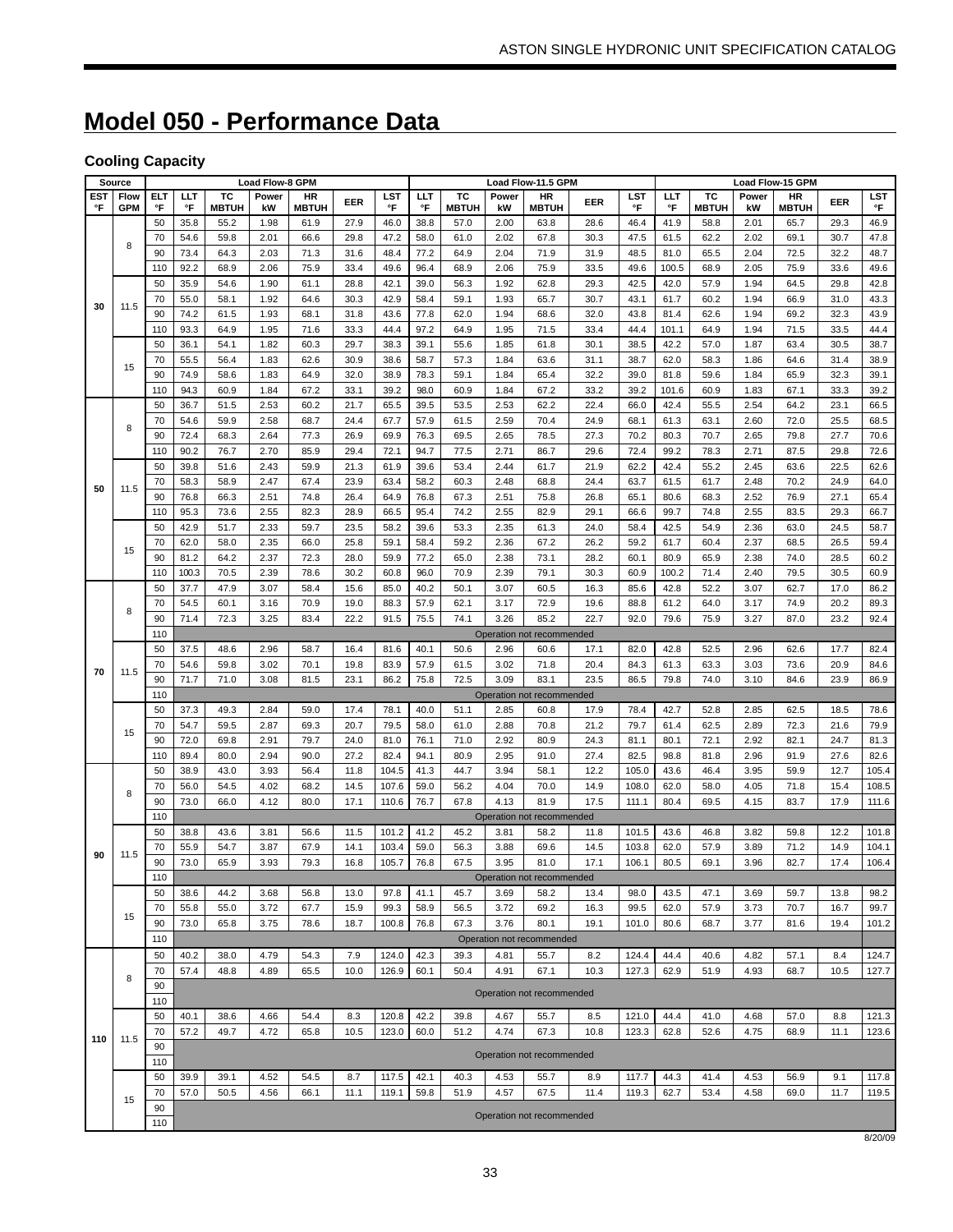# **Model 050 - Performance Data cont.**

# **Heating Capacity**

|           | Source             | <b>Load Flow-8 GPM</b><br>Load Flow-11.5 GPM<br>Load Flow-15 GPM |              |                    |              |                    |              |              |               |                    |              |                           |              |              |              |                    |              |                    |              |              |
|-----------|--------------------|------------------------------------------------------------------|--------------|--------------------|--------------|--------------------|--------------|--------------|---------------|--------------------|--------------|---------------------------|--------------|--------------|--------------|--------------------|--------------|--------------------|--------------|--------------|
| EST<br>°F | Flow<br><b>GPM</b> | ELT<br>°F                                                        | ШT<br>°F     | HC<br><b>MBTUH</b> | Power<br>kW  | HE<br><b>MBTUH</b> | COP          | LST<br>°F    | LLT<br>°F     | HC<br><b>MBTUH</b> | Power<br>kW  | HE<br><b>MBTUH</b>        | COP          | LST<br>°F    | ШT<br>°F     | HC<br><b>MBTUH</b> | Power<br>kW  | HE<br><b>MBTUH</b> | <b>COP</b>   | LST<br>°F    |
|           |                    | 60                                                               |              |                    |              |                    |              |              |               |                    |              |                           |              |              |              |                    |              |                    |              |              |
|           |                    | 80                                                               |              |                    |              |                    |              |              |               |                    |              |                           |              |              |              |                    |              |                    |              |              |
|           | 11.5               | 100                                                              |              |                    |              |                    |              |              |               |                    |              | Operation not recommended |              |              |              |                    |              |                    |              |              |
|           |                    | 120                                                              |              |                    |              |                    |              |              |               |                    |              |                           |              |              |              |                    |              |                    |              |              |
| 25        |                    | 60                                                               | 71.3         | 43.9               | 2.50         | 35.4               | 5.15         | 20.1         | 67.9          | 44.0               | 2.50         | 35.4                      | 5.16         | 20.1         | 66.0         | 44.0               | 2.49         | 35.5               | 5.18         | 20.1         |
|           |                    | 80                                                               | 91.0         | 42.6               | 3.41         | 31.0               | 3.66         | 20.7         | 87.6          | 42.6               | 3.37         | 31.1                      | 3.71         | 20.7         | 85.9         | 42.6               | 3.33         | 31.3               | 3.75         | 20.7         |
|           | 15                 | 100                                                              | 110.6        | 41.3               | 4.32         | 26.6               | 2.80         | 21.3         | 107.4         | 41.3               | 4.25         | 26.8                      | 2.85         | 21.3         | 105.7        | 41.3               | 4.17         | 27.0               | 2.90         | 21.3         |
|           |                    | 120                                                              | 130.3        | 40.0               | 5.23         | 22.2               | 2.24         | 22.0         | 127.2         | 40.0               | 5.12         | 22.5                      | 2.29         | 21.9         | 125.5        | 39.9               | 5.01         | 22.8               | 2.33         | 21.9         |
|           |                    | 60                                                               | 71.8         | 45.7               | 2.36         | 37.6               | 5.67         | 20.3         | 69.0          | 45.8               | 2.43         | 37.5                      | 5.53         | 20.3         | 66.3         | 45.8               | 2.49         | 37.3               | 5.39         | 20.4         |
|           | 8                  | 80                                                               | 91.4         | 44.4               | 3.31         | 33.1               | 3.92         | 21.5         | 88.8          | 44.4               | 3.33         | 33.0                      | 3.91         | 21.5         | 86.1         | 44.4               | 3.34         | 33.0               | 3.89         | 21.5         |
|           |                    | 100                                                              | 111.1        | 43.0               | 4.27         | 28.5               | 2.96         | 22.7         | 108.5         | 43.0               | 4.23         | 28.6                      | 2.98         | 22.6         | 105.9        | 43.0               | 4.19         | 28.7               | 3.01         | 22.6         |
|           |                    | 120                                                              | 130.7        | 41.7               | 5.22         | 23.9               | 2.34         | 23.8         | 128.2         | 41.7               | 5.13         | 24.1                      | 2.38         | 23.8         | 125.7        | 41.6               | 5.04         | 24.4               | 2.42         | 23.7         |
|           |                    | 60                                                               | 72.2         | 47.2               | 2.50         | 38.6               | 5.53         | 22.4         | 69.3          | 47.2               | 2.49         | 38.7                      | 5.56         | 22.4         | 66.5         | 47.3               | 2.48         | 38.8               | 5.59         | 22.4         |
| 30        | 11.5               | 80                                                               | 91.7         | 45.5               | 3.41         | 33.9               | 3.92         | 23.4         | 89.0          | 45.6               | 3.37         | 34.1                      | 3.96         | 23.3         | 86.3         | 45.6               | 3.33         | 34.2               | 4.01         | 23.3         |
|           |                    | 100                                                              | 111.3        | 43.9               | 4.31         | 29.2               | 2.98         | 24.3         | 108.7         | 43.9               | 4.25         | 29.4                      | 3.03         | 24.2         | 106.0        | 43.9               | 4.18         | 29.6               | 3.08         | 24.2         |
|           |                    | 120                                                              | 130.9        | 42.3               | 5.22         | 24.5               | 2.37         | 25.2         | 128.4         | 42.3               | 5.13         | 24.8                      | 2.42         | 25.1         | 125.8        | 42.2               | 5.03         | 25.0               | 2.46         | 25.1         |
|           |                    | 60                                                               | 72.5         | 48.6               | 2.64         | 39.6               | 5.39         | 24.6         | 69.6          | 48.7               | 2.56         | 40.0                      | 5.59         | 24.5         | 66.7         | 48.8               | 2.47         | 40.4               | 5.79         | 24.5         |
|           | 15                 | 80                                                               | 92.0         | 46.7               | 3.50         | 34.8               | 3.91         | 25.2         | 89.2          | 46.8               | 3.41         | 35.1                      | 4.02         | 25.2         | 86.4         | 46.8               | 3.32         | 35.5               | 4.13         | 25.1         |
|           |                    | 100                                                              | 111.5        | 44.8               | 4.36         | 29.9               | 3.01         | 25.9         | 108.9         | 44.8               | 4.27         | 30.2                      | 3.08         | 25.8         | 106.2        | 44.8               | 4.17         | 30.6               | 3.15         | 25.8         |
|           |                    | 120                                                              | 131.1        | 42.9               | 5.22         | 25.1               | 2.41         | 26.6         | 128.5         | 42.9               | 5.12         | 25.4                      | 2.45         | 26.5         | 125.9        | 42.8               | 5.02         | 25.7               | 2.50         | 26.5         |
|           |                    | 60                                                               | 75.1         | 58.8               | 2.56         | 50.0               | 6.65         | 37.1         | 71.6          | 58.6               | 2.54         | 50.0                      | 6.72         | 37.1         | 68.0         | 58.5               | 2.52         | 49.9               | 6.80         | 37.1         |
|           | 8                  | 80                                                               | 94.5         | 56.3               | 3.47         | 44.4               | 4.71         | 38.5         | 91.1          | 56.2               | 3.42         | 44.6                      | 4.80         | 38.5         | 87.7         | 56.2               | 3.36         | 44.7               | 4.88         | 38.5         |
|           |                    | 100                                                              | 113.9        | 53.9               | 4.39         | 38.9               | 3.58         | 40.0         | 110.6         | 53.8               | 4.30         | 39.2                      | 3.66         | 39.9         | 107.4        | 53.8               | 4.21         | 39.4               | 3.74         | 39.8         |
|           |                    | 120                                                              | 133.2        | 51.4               | 5.30         | 33.3               | 2.83         | 41.4         | 130.2         | 51.4               | 5.18         | 33.7                      | 2.91         | 41.3         | 127.1        | 51.5               | 5.06         | 34.2               | 2.98         | 41.2         |
|           |                    | 60                                                               | 75.7         | 61.0               | 2.64         | 52.0               | 6.78         | 39.8         | 72.0          | 60.8               | 2.58         | 52.0                      | 6.91         | 39.9         | 68.3         | 60.5               | 2.51         | 51.9               | 7.06         | 39.9         |
| 50        | 11.5               | 80                                                               | 95.0         | 58.1               | 3.53         | 46.1               | 4.83         | 41.0         | 91.5          | 57.9               | 3.44         | 46.2                      | 4.93         | 41.0         | 87.9         | 57.8               | 3.36         | 46.3               | 5.04         | 41.0         |
|           |                    | 100                                                              | 114.2        | 55.2               | 4.41         | 40.2               | 3.67         | 42.1         | 110.9         | 55.1               | 4.31         | 40.4                      | 3.75         | 42.1         | 107.6        | 55.0               | 4.21         | 40.6               | 3.83         | 42.0         |
|           |                    | 120                                                              | 133.5        | 52.4               | 5.30<br>2.72 | 34.3               | 2.89         | 43.3         | 130.3<br>72.4 | 52.3               | 5.18         | 34.6                      | 2.96         | 43.2         | 127.2        | 52.3               | 5.06<br>2.51 | 35.0               | 3.03         | 43.1         |
|           |                    | 60<br>80                                                         | 76.3<br>95.4 | 63.3               | 3.58         | 54.0<br>47.7       | 6.79         | 42.6<br>43.4 | 91.8          | 62.9<br>59.6       | 2.61<br>3.47 | 54.0                      | 7.03         | 42.6<br>43.4 | 68.6<br>88.2 | 62.5               |              | 53.9               | 7.27<br>5.17 | 42.6         |
|           | 15                 | 100                                                              | 114.6        | 59.9<br>56.6       | 4.44         | 41.5               | 4.89<br>3.72 | 44.3         | 111.2         | 56.4               | 4.32         | 47.8<br>41.7              | 5.03<br>3.82 | 44.3         | 107.7        | 59.4<br>56.2       | 3.36<br>4.20 | 47.9<br>41.9       | 3.91         | 43.4<br>44.2 |
|           |                    | 120                                                              | 133.7        | 53.3               | 5.30         | 35.2               | 2.94         | 45.2         | 130.5         | 53.2               | 5.18         | 35.5                      | 3.01         | 45.1         | 127.3        | 53.1               | 5.05         | 35.8               | 3.07         | 45.1         |
|           |                    | 60                                                               | 78.5         | 71.8               | 2.76         | 62.4               | 7.62         | 53.9         | 74.1          | 71.5               | 2.65         | 62.5                      | 7.92         | 53.9         | 69.8         | 71.2               | 2.54         | 62.5               | 8.21         | 53.9         |
|           |                    | 80                                                               | 97.6         | 68.2               | 3.63         | 55.8               | 5.50         | 55.6         | 93.5          | 68.1               | 3.51         | 56.1                      | 5.69         | 55.5         | 89.3         | 67.9               | 3.39         | 56.3               | 5.87         | 55.5         |
|           | 8                  | 100                                                              | 116.7        | 64.7               | 4.51         | 49.3               | 4.20         | 57.3         | 112.8         | 64.6               | 4.37         | 49.7                      | 4.34         | 57.2         | 108.9        | 64.6               | 4.23         | 50.2               | 4.47         | 57.1         |
|           |                    | 120                                                              | 135.7        | 61.1               | 5.38         | 42.7               | 3.33         | 59.0         | 132.1         | 61.2               | 5.23         | 43.4                      | 3.43         | 58.8         | 128.4        | 61.3               | 5.08         | 44.0               | 3.54         | 58.7         |
|           |                    | 60                                                               | 79.3         | 74.9               | 2.78         | 65.4               | 7.90         | 57.3         | 74.7          | 74.3               | 2.66         | 65.2                      | 8.18         | 57.3         | 70.1         | 73.7               | 2.55         | 65.0               | 8.48         | 57.3         |
|           |                    | 80                                                               | 98.2         | 70.7               | 3.64         | 58.3               | 5.69         | 58.6         | 93.9          | 70.3               | 3.52         | 58.3                      | 5.86         | 58.6         | 89.6         | 69.9               | 3.39         | 58.3               | 6.04         | 58.6         |
| 70        | 11.5               | 100                                                              | 117.2        | 66.6               | 4.51         | 51.2               | 4.32         | 60.0         | 113.1         | 66.3               | 4.37         | 51.4                      | 4.44         | 59.9         | 109.1        | 66.1               | 4.24         | 51.6               | 4.57         | 59.9         |
|           |                    | 120                                                              | 136.1        | 62.4               | 5.38         | 44.0               | 3.40         | 61.4         | 132.3         | 62.4               | 5.23         | 44.5                      | 3.49         | 61.3         | 128.6        | 62.3               | 5.08         | 45.0               | 3.59         | 61.2         |
|           |                    | 60                                                               | 80.1         | 77.9               | 2.79         | 68.4               | 8.18         | 60.6         | 75.3          | 77.1               | 2.67         | 67.9                      | 8.47         | 60.7         | 70.5         | 76.2               | 2.55         | 67.5               | 8.76         | 60.7         |
|           |                    | 80                                                               | 98.9         | 73.2               | 3.65         | 60.7               | 5.87         | 61.7         | 94.4          | 72.5               | 3.52         | 60.5                      | 6.04         | 61.7         | 89.9         | 71.9               | 3.39         | 60.3               | 6.21         | 61.7         |
|           | 15                 | 100                                                              | 117.6        | 68.4               | 4.52         | 53.0               | 4.44         | 62.7         | 113.5         | 68.0               | 4.38         | 53.1                      | 4.56         | 62.7         | 109.3        | 67.6               | 4.24         | 53.1               | 4.68         | 62.7         |
|           |                    | 120                                                              | 136.4        | 63.7               | 5.38         | 45.3               | 3.47         | 63.8         | 132.6         | 63.5               | 5.23         | 45.7                      | 3.56         | 63.7         | 128.7        | 63.3               | 5.08         | 46.0               | 3.65         | 63.7         |
|           |                    | 60                                                               | 81.9         | 84.9               | 2.85         | 75.2               | 8.73         | 70.6         | 76.5          | 82.8               | 3.51         | 70.8                      | 7.21         | 71.7         | 71.1         | 80.7               | 4.16         | 66.5               | 5.68         | 72.9         |
|           |                    | 80                                                               | 100.6        | 80.1               | 3.71         | 67.4               | 6.32         | 72.6         | 95.6          | 78.7               | 4.09         | 64.8                      | 5.70         | 73.3         | 90.6         | 77.4               | 4.47         | 62.2               | 5.08         | 74.0         |
|           | 8                  | 100                                                              | 119.4        | 75.2               | 4.58         | 59.6               | 4.82         | 74.6         | 114.8         | 74.7               | 4.68         | 58.7                      | 4.68         | 74.9         | 110.2        | 74.1               | 4.77         | 57.8               | 4.55         | 75.1         |
|           |                    | 120                                                              |              |                    |              |                    |              |              |               |                    |              | Operation not recommended |              |              |              |                    |              |                    |              |              |
|           |                    | 60                                                               | 82.3         | 86.6               | 2.86         | 76.9               | 8.89         | 74.9         | 76.8          | 84.1               | 3.12         | 73.5                      | 7.91         | 75.6         | 71.2         | 81.6               | 3.38         | 70.1               | 7.08         | 76.4         |
| 90        | 11.5               | 80                                                               | 101.1        | 81.8               | 3.72         | 69.0               | 6.43         | 76.5         | 95.9          | 80.2               | 3.84         | 67.1                      | 6.12         | 76.9         | 90.8         | 78.6               | 3.95         | 65.1               | 5.83         | 77.3         |
|           |                    | 100                                                              | 119.8        | 76.9               | 4.59         | 61.2               | 4.91         | 78.0         | 115.1         | 76.2               | 4.56         | 60.7                      | 4.90         | 78.1         | 110.4        | 75.5               | 4.52         | 60.1               | 4.90         | 78.3         |
|           |                    | 120                                                              |              |                    |              |                    |              |              |               |                    |              | Operation not recommended |              |              |              |                    |              |                    |              |              |
|           |                    | 60                                                               | 82.8         | 88.3               | 2.86         | 78.5               | 9.05         | 79.2         | 77.0          | 85.4               | 2.73         | 76.1                      | 9.19         | 79.5         | 71.3         | 82.5               | 2.59         | 73.7               | 9.33         | 79.9         |
|           | 15                 | 80                                                               | 101.5        | 83.4               | 3.73         | 70.7               | 6.55         | 80.3         | 96.2          | 81.6               | 3.58         | 69.3                      | 6.68         | 80.5         | 91.0         | 79.7               | 3.43         | 68.0               | 6.81         | 80.7         |
|           |                    | 100                                                              | 120.2        | 78.6               | 4.61         | 62.8               | 5.00         | 81.4         | 115.4         | 77.7               | 4.44         | 62.6                      | 5.14         | 81.4         | 110.6        | 76.9               | 4.26         | 62.3               | 5.28         | 81.4         |
|           |                    | 120                                                              |              |                    |              |                    |              |              |               |                    |              | Operation not recommended |              |              |              |                    |              |                    |              |              |

8/19/09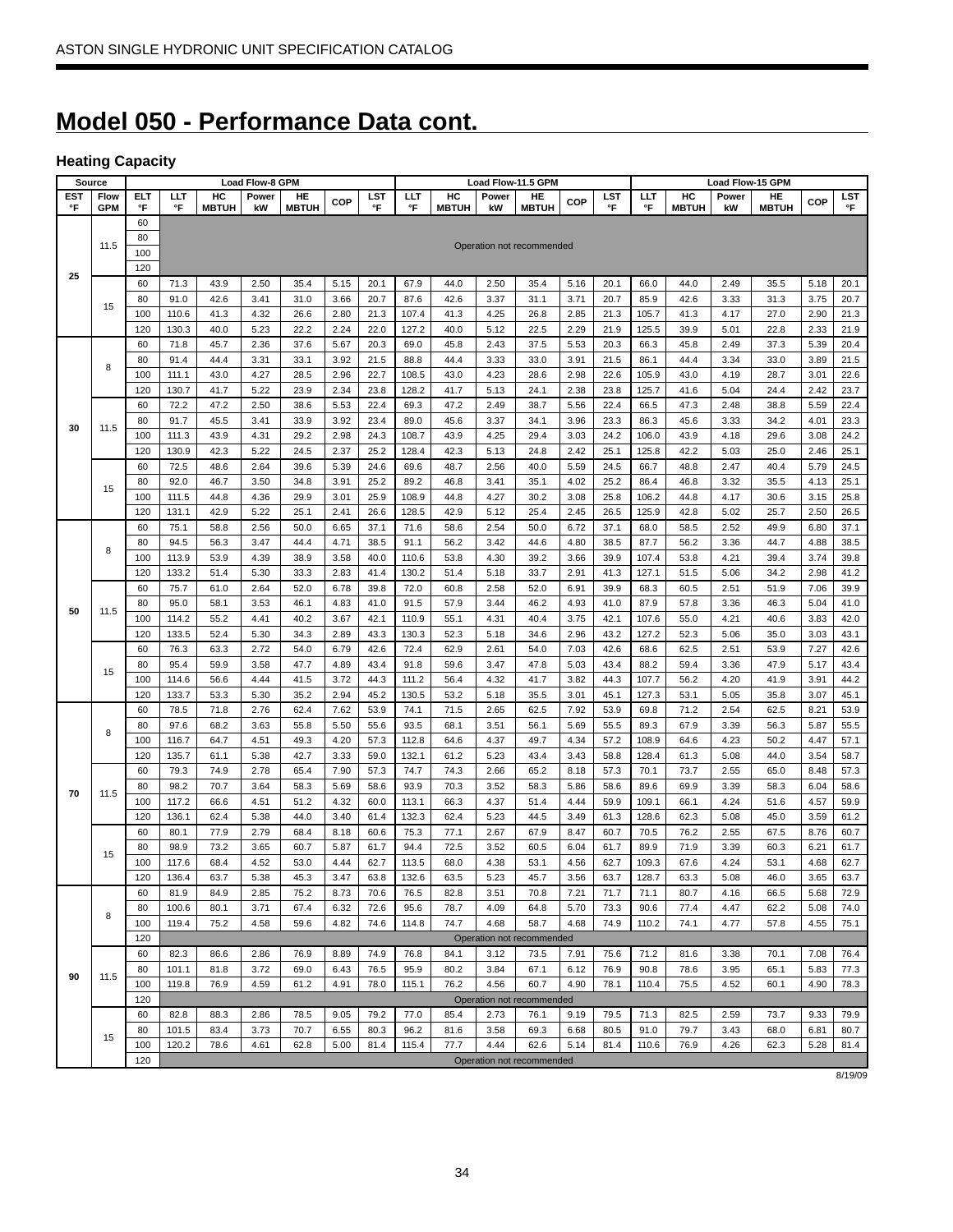# **Model 060 - Performance Data**

# **Cooling Capacity**

|           | Source             |           |              |                    | <b>Load Flow-9 GPM</b> |                    |              |                |              |                    |              | Load Flow-13.5 GPM                |              |                |               |                    |              | Load Flow-18 GPM          |              |                |  |  |
|-----------|--------------------|-----------|--------------|--------------------|------------------------|--------------------|--------------|----------------|--------------|--------------------|--------------|-----------------------------------|--------------|----------------|---------------|--------------------|--------------|---------------------------|--------------|----------------|--|--|
| EST<br>°F | Flow<br><b>GPM</b> | ELT<br>°F | LLT<br>°F    | TC<br><b>MBTUH</b> | Power<br>kW            | HR<br><b>MBTUH</b> | EER          | LST<br>°F      | LLT<br>°F    | тс<br><b>MBTUH</b> | Power<br>kW  | <b>HR</b><br><b>MBTUH</b>         | EER          | LST<br>°F      | ШT<br>°F      | TC<br><b>MBTUH</b> | Power<br>kW  | <b>HR</b><br><b>MBTUH</b> | EER          | LST<br>°F      |  |  |
|           |                    | 50        | 36.0         | 61.1               | 2.23                   | 68.7               | 27.4         | 45.7           | 39.1         | 64.5               | 2.25         | 72.1                              | 28.7         | 46.5           | 42.2          | 67.8               | 2.26         | 75.5                      | 30.0         | 47.3           |  |  |
|           | 9                  | 70        | 54.4         | 68.1               | 2.26                   | 75.9               | 30.1         | 47.4           | 58.0         | 70.6               | 2.28         | 78.4                              | 31.0         | 48.0           | 61.6          | 73.1               | 2.29         | 80.9                      | 32.0         | 48.5           |  |  |
|           |                    | 90        | 72.8         | 75.2               | 2.30                   | 83.0               | 32.7         | 49.0           | 76.9         | 76.8               | 2.31         | 84.7                              | 33.3         | 49.4           | 81.0          | 78.5               | 2.31         | 86.4                      | 33.9         | 49.8           |  |  |
|           |                    | 110       | 91.2         | 82.2               | 2.33                   | 90.2               | 35.3         | 50.7           | 95.8         | 83.0               | 2.34         | 91.0                              | 35.5         | 50.8           | 100.4         | 83.8               | 2.34         | 91.8                      | 35.8         | 51.0           |  |  |
|           |                    | 50        | 36.1         | 60.5               | 2.14                   | 67.8               | 28.3         | 41.7           | 39.2         | 64.0               | 2.15         | 71.3                              | 29.7         | 42.3           | 42.3          | 67.5               | 2.17         | 74.8                      | 31.2         | 42.9           |  |  |
| 30        | 13.5               | 70        | 54.8         | 66.1               | 2.16                   | 73.5               | 30.6         | 42.8           | 58.4         | 68.6               | 2.17         | 76.0                              | 31.7         | 43.2           | 61.9          | 71.1               | 2.18         | 78.5                      | 32.7         | 43.6           |  |  |
|           |                    | 90        | 73.6         | 71.8               | 2.18                   | 79.2               | 33.0         | 43.8           | 77.5         | 73.3               | 2.18         | 80.7                              | 33.6         | 44.1           | 81.4          | 74.8               | 2.19         | 82.2                      | 34.2         | 44.4           |  |  |
|           |                    | 110       | 92.3         | 77.4               | 2.20                   | 84.9               | 35.3         | 44.9           | 96.6         | 77.9               | 2.20         | 85.4                              | 35.4         | 45.0           | 101.0         | 78.4               | 2.20         | 85.9                      | 35.6         | 45.1           |  |  |
|           |                    | 50        | 36.3         | 59.9               | 2.05                   | 66.9               | 29.2         | 37.7           | 39.3         | 63.5               | 2.06         | 70.5                              | 30.8         | 38.1           | 42.3          | 67.1               | 2.07         | 74.2                      | 32.4         | 38.5           |  |  |
|           | 18                 | 70        | 55.3         | 64.1               | 2.05                   | 71.1               | 31.2         | 38.1           | 58.7         | 66.6               | 2.06         | 73.6                              | 32.3         | 38.4           | 62.1          | 69.1               | 2.07         | 76.1                      | 33.4         | 38.7           |  |  |
|           |                    | 90<br>110 | 74.3         | 68.4<br>72.6       | 2.06<br>2.06           | 75.4               | 33.2         | 38.6           | 78.1<br>97.5 | 69.7               | 2.06         | 76.7                              | 33.8         | 38.8<br>39.1   | 81.9          | 71.0               | 2.06         | 78.1<br>80.0              | 34.4         | 38.9           |  |  |
|           |                    | 50        | 93.4<br>36.8 | 57.4               | 2.86                   | 79.6<br>67.2       | 35.2<br>21.4 | 39.1<br>65.4   | 39.8         | 72.8<br>60.2       | 2.06<br>2.87 | 79.8<br>70.0                      | 35.3<br>22.4 | 66.0           | 101.6<br>42.8 | 73.0<br>63.0       | 2.06<br>2.88 | 72.8                      | 35.4<br>23.3 | 39.2<br>66.7   |  |  |
|           |                    | 70        | 54.3         | 68.3               | 2.93                   | 78.3               | 24.6         | 67.9           | 58.0         | 70.6               | 2.94         | 80.7                              | 25.3         | 68.5           | 61.6          | 72.9               | 2.95         | 83.0                      | 26.0         | 69.0           |  |  |
|           | 9                  | 90        | 71.8         | 79.3               | 3.00                   | 89.5               | 27.6         | 70.5           | 76.2         | 81.1               | 3.01         | 91.3                              | 28.1         | 70.9           | 80.5          | 82.8               | 3.02         | 93.2                      | 28.6         | 71.3           |  |  |
|           |                    | 110       | 89.3         | 90.2               | 3.07                   | 100.7              | 30.5         | 73.1           | 94.4         | 91.5               | 3.08         | 102.0                             | 30.8         | 73.4           | 99.4          | 92.8               | 3.10         | 103.3                     | 31.1         | 73.7           |  |  |
|           |                    | 50        | 36.9         | 57.3               | 2.75                   | 66.6               | 20.9         | 61.5           | 39.8         | 60.2               | 2.75         | 69.6                              | 21.9         | 62.0           | 42.8          | 63.1               | 2.76         | 72.5                      | 22.9         | 62.5           |  |  |
|           |                    | 70        | 54.7         | 66.9               | 2.79                   | 76.4               | 24.0         | 63.2           | 58.2         | 69.2               | 2.80         | 78.8                              | 24.7         | 63.6           | 61.8          | 71.5               | 2.81         | 81.1                      | 25.5         | 64.0           |  |  |
| 50        | 13.5               | 90        | 72.5         | 76.6               | 2.83                   | 86.2               | 27.0         | 65.0           | 76.7         | 78.2               | 2.84         | 87.9                              | 27.5         | 65.3           | 80.8          | 79.9               | 2.85         | 89.7                      | 28.0         | 65.6           |  |  |
|           |                    | 110       | 90.3         | 86.2               | 2.88                   | 96.0               | 30.0         | 66.8           | 95.1         | 87.3               | 2.89         | 97.1                              | 30.2         | 67.0           | 99.9          | 88.3               | 2.90         | 98.2                      | 30.5         | 67.2           |  |  |
|           |                    | 50        | 36.9         | 57.2               | 2.63                   | 66.1               | 23.1         | 57.6           | 39.8         | 60.2               | 2.64         | 69.2                              | 24.3         | 57.9           | 42.8          | 63.2               | 2.64         | 72.2                      | 25.4         | 58.3           |  |  |
|           | 18                 | 70        | 55.0         | 65.5               | 2.65                   | 74.5               | 25.9         | 58.5           | 58.5         | 67.8               | 2.66         | 76.9                              | 26.8         | 58.8           | 62.0          | 70.1               | 2.66         | 79.2                      | 27.6         | 59.1           |  |  |
|           |                    | 90        | 73.1         | 73.9               | 2.67                   | 83.0               | 28.7         | 59.5           | 77.1         | 75.4               | 2.68         | 84.6                              | 29.2         | 59.7           | 81.2          | 77.0               | 2.68         | 86.2                      | 29.8         | 59.9           |  |  |
|           |                    | 110       | 91.2         | 82.2               | 2.69                   | 91.4               | 31.5         | 60.5           | 95.8         | 83.1               | 2.70         | 92.2                              | 31.7         | 60.6           | 100.4         | 83.9               | 2.71         | 93.1                      | 31.9         | 60.7           |  |  |
|           |                    | 50        | 37.7         | 53.7               | 3.49                   | 65.6               | 15.4         | 85.0           | 40.5         | 56.0               | 3.50         | 67.9                              | 16.0         | 85.6           | 43.3          | 58.2               | 3.50         | 70.1                      | 16.6         | 86.1           |  |  |
|           | 9                  | 70        | 54.3         | 68.5               | 3.60                   | 80.8               | 19.1         | 88.5           | 58.0         | 70.6               | 3.61         | 82.9                              | 19.6         | 89.0           | 61.7          | 72.7               | 3.62         | 85.0                      | 20.1         | 89.5           |  |  |
|           |                    | 90<br>110 | 70.9         | 83.4               | 3.70                   | 96.0               | 22.5         | 92.0           | 75.5         | 85.3               | 3.72         | 98.0                              | 22.9         | 92.4           | 80.0          | 87.2               | 3.73         | 99.9                      | 23.4         | 92.9           |  |  |
|           |                    | 50        | 37.6         | 54.1               | 3.35                   | 65.5               | 16.1         | 81.3           | 40.4         | 56.4               | 3.35         | Operation not recommended<br>67.8 | 16.8         | 81.7           | 43.3          | 58.8               | 3.36         | 70.2                      | 17.5         | 82.1           |  |  |
|           |                    | 70        | 54.5         | 67.7               | 3.42                   | 79.4               | 19.8         | 83.7           | 58.1         | 69.8               | 3.43         | 81.5                              | 20.4         | 84.1           | 61.8          | 71.9               | 3.44         | 83.6                      | 20.9         | 84.5           |  |  |
| 70        | 13.5               | 90        | 71.4         | 81.4               | 3.49                   | 93.3               | 23.3         | 86.2           | 75.8         | 83.2               | 3.50         | 95.2                              | 23.7         | 86.5           | 80.3          | 85.1               | 3.52         | 97.1                      | 24.2         | 86.8           |  |  |
|           |                    | 110       |              |                    |                        |                    |              |                |              |                    |              | Operation not recommended         |              |                |               |                    |              |                           |              |                |  |  |
|           |                    | 50        | 37.5         | 54.4               | 3.21                   | 65.4               | 16.9         | 77.5           | 40.4         | 56.9               | 3.21         | 67.8                              | 17.7         | 77.8           | 43.2          | 59.3               | 3.21         | 70.3                      | 18.5         | 78.0           |  |  |
|           | 18                 | 70        | 54.7         | 66.9               | 3.24                   | 77.9               | 20.6         | 78.9           | 58.3         | 69.0               | 3.25         | 80.1                              | 21.2         | 79.2           | 61.9          | 71.1               | 3.26         | 82.2                      | 21.8         | 79.4           |  |  |
|           |                    | 90        | 71.8         | 79.3               | 3.28                   | 90.5               | 24.2         | 80.4           | 76.2         | 81.2               | 3.29         | 92.4                              | 24.7         | 80.6           | 80.5          | 83.0               | 3.30         | 94.2                      | 25.1         | 80.8           |  |  |
|           |                    | 110       | 89.0         | 91.8               | 3.31                   | 103.1              | 27.7         | 81.8           | 94.1         | 93.3               | 3.33         | 104.7                             | 28.0         | 82.0           | 99.1          | 94.8               | 3.35         | 106.2                     | 28.3         | 82.2           |  |  |
|           |                    | 50        | 39.1         | 47.6               | 4.48                   | 62.8               | 11.5         | 104.4          | 41.6         | 49.5               | 4.48         | 64.7                              | 11.9         | 104.8          | 44.1          | 51.4               | 4.49         | 66.7                      | 12.4         | 105.3          |  |  |
|           | 9                  | 70        | 55.8         | 61.8               | 4.58                   | 77.4               | 14.5         | 107.7          | 59.2         | 63.7               | 4.59         | 79.4                              | 14.9         | 108.2          | 62.5          | 65.6               | 4.61         | 81.4                      | 15.3         | 108.6          |  |  |
|           |                    | 90        | 72.6         | 76.1               | 4.68                   | 92.0               | 17.3         | 111.1          | 76.7         | 78.0               | 4.70         | 94.0                              | 17.7         | 111.5          | 80.8          | 79.9               | 4.73         | 96.1                      | 18.0         | 112.0          |  |  |
|           |                    | 110       |              |                    |                        |                    |              |                |              |                    |              | Operation not recommended         |              |                |               |                    |              |                           |              |                |  |  |
|           |                    | 50        | 39.0         | 48.0               | 4.32                   | 62.7               | 11.1         | 100.8          | 41.5         | 49.9               | 4.32         | 64.6                              | 11.5         | 101.1          | 44.1          | 51.9               | 4.33         | 66.6                      | 12.0         | 101.4          |  |  |
| 90        | 13.5               | 70<br>90  | 55.9<br>72.8 | 61.6<br>75.2       | 4.38<br>4.45           | 76.5<br>90.4       | 14.1<br>16.9 | 103.2<br>105.6 | 59.2<br>76.8 | 63.6<br>77.2       | 4.40<br>4.47 | 78.6<br>92.5                      | 14.5<br>17.3 | 103.5<br>106.0 | 62.5<br>80.9  | 65.5<br>79.2       | 4.41<br>4.49 | 80.6<br>94.6              | 14.9<br>17.6 | 103.9<br>106.3 |  |  |
|           |                    | 110       |              |                    |                        |                    |              |                |              |                    |              | Operation not recommended         |              |                |               |                    |              |                           |              |                |  |  |
|           |                    | 50        | 38.9         | 48.4               | 4.16                   | 62.5               | 12.6         | 97.2           | 41.5         | 50.4               | 4.16         | 64.5                              | 13.1         | 97.4           | 44.0          | 52.4               | 4.16         | 66.5                      | 13.7         | 97.6           |  |  |
|           |                    | 70        | 55.9         | 61.4               | 4.19                   | 75.7               | 15.7         | 98.7           | 59.2         | 63.4               | 4.20         | 77.7                              | 16.2         | 98.9           | 62.5          | 65.5               | 4.21         | 79.8                      | 16.7         | 99.1           |  |  |
|           | 18                 | 90        | 73.0         | 74.4               | 4.22                   | 88.8               | 18.8         | 100.2          | 77.0         | 76.5               | 4.24         | 90.9                              | 19.3         | 100.4          | 81.0          | 78.6               | 4.25         | 93.1                      | 19.7         | 100.7          |  |  |
|           |                    | 110       |              |                    |                        |                    |              |                |              |                    |              | Operation not recommended         |              |                |               |                    |              |                           |              |                |  |  |
|           |                    | 50        | 40.5         | 41.4               | 5.46                   | 60.0               | 7.6          | 123.8          | 42.7         | 43.0               | 5.47         | 61.6                              | 7.9          | 124.1          | 44.9          | 44.5               | 5.48         | 63.2                      | 8.1          | 124.5          |  |  |
|           | 9                  | 70        | 57.4         | 55.1               | 5.55                   | 74.0               | 9.9          | 127.0          | 60.3         | 56.8               | 5.58         | 75.9                              | 10.2         | 127.4          | 63.3          | 58.6               | 5.61         | 77.7                      | 10.4         | 127.8          |  |  |
|           |                    | 90        |              |                    |                        |                    |              |                |              |                    |              | Operation not recommended         |              |                |               |                    |              |                           |              |                |  |  |
|           |                    | 110       |              |                    |                        |                    |              |                |              |                    |              |                                   |              |                |               |                    |              |                           |              |                |  |  |
|           |                    | 50        | 40.4         | 41.9               | 5.29                   | 59.9               | 7.9          | 120.3          | 42.6         | 43.4               | 5.29         | 61.5                              | 8.2          | 120.6          | 44.9          | 45.0               | 5.30         | 63.0                      | 8.5          | 120.8          |  |  |
| 110       | 13.5               | 70        | 57.3         | 55.5               | 5.35                   | 73.7               | 10.4         | 122.7          | 60.3         | 57.3               | 5.36         | 75.6                              | 10.7         | 123.0          | 63.2          | 59.2               | 5.38         | 77.5                      | 11.0         | 123.3          |  |  |
|           |                    | 90<br>110 |              |                    |                        |                    |              |                |              |                    |              | Operation not recommended         |              |                |               |                    |              |                           |              |                |  |  |
|           |                    | 50        | 40.3         | 42.3               | 5.11                   | 59.7               | 8.3          | 116.8          | 42.6         | 43.9               | 5.11         | 61.3                              | 8.6          | 117.0          | 44.8          | 45.4               | 5.11         | 62.8                      | 8.9          | 117.2          |  |  |
|           |                    | 70        | 57.2         | 55.9               | 5.14                   | 73.4               | 10.9         | 118.4          | 60.2         | 57.8               | 5.15         | 75.4                              | 11.2         | 118.6          | 63.2          | 59.8               | 5.16         | 77.4                      | 11.6         | 118.9          |  |  |
|           | 18                 | 90        |              |                    |                        |                    |              |                |              |                    |              |                                   |              |                |               |                    |              |                           |              |                |  |  |
|           |                    | 110       |              |                    |                        |                    |              |                |              |                    |              | Operation not recommended         |              |                |               |                    |              |                           |              |                |  |  |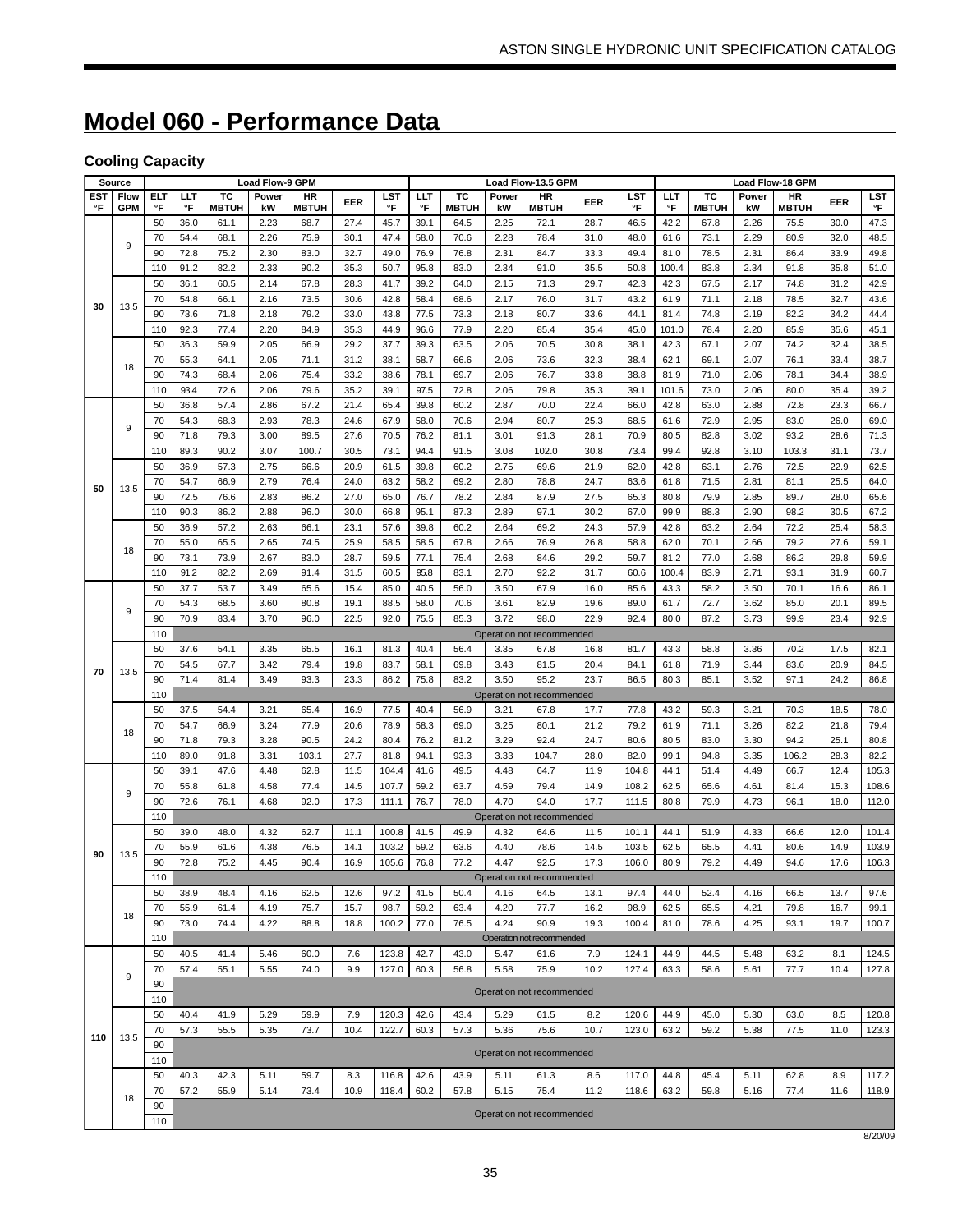# **Model 060 - Performance Data cont.**

# **Heating Capacity**

| Source     |            |            |               |              | <b>Load Flow-9 GPM</b> |              |              |              |               |              |              | Load Flow-13.5 GPM        |              |              |               |              | Load Flow-18 GPM |              |              |              |
|------------|------------|------------|---------------|--------------|------------------------|--------------|--------------|--------------|---------------|--------------|--------------|---------------------------|--------------|--------------|---------------|--------------|------------------|--------------|--------------|--------------|
| <b>EST</b> | Flow       | <b>ELT</b> | LLT           | HC           | Power                  | HE           | COP          | LST          | LLT           | HC           | Power        | HE                        | COP          | LST          | LLT           | HC           | Power            | HE           | COP          | <b>LST</b>   |
| °F         | <b>GPM</b> | °F         | °F            | <b>MBTUH</b> | kW                     | <b>MBTUH</b> |              | °F           | °F            | <b>MBTUH</b> | kW           | <b>MBTUH</b>              |              | °F           | °F            | <b>MBTUH</b> | kW               | <b>MBTUH</b> |              | °F           |
|            |            | 60         |               |              |                        |              |              |              |               |              |              |                           |              |              |               |              |                  |              |              |              |
|            | 13.5       | 80         |               |              |                        |              |              |              |               |              |              | Operation not recommended |              |              |               |              |                  |              |              |              |
|            |            | 100        |               |              |                        |              |              |              |               |              |              |                           |              |              |               |              |                  |              |              |              |
| 25         |            | 120        |               |              |                        |              |              |              |               |              |              |                           |              |              |               |              |                  |              |              |              |
|            |            | 60         | 71.1          | 48.3         | 2.93                   | 38.3         | 4.83         | 20.6         | 67.4          | 48.6         | 2.86         | 38.8                      | 4.98         | 20.6         | 65.6          | 48.9         | 2.79             | 39.4         | 5.14         | 20.5         |
|            | 18         | 80         | 90.8          | 47.3         | 3.93                   | 33.9         | 3.53         | 21.1         | 87.3          | 47.6         | 3.85         | 34.4                      | 3.62         | 21.1         | 85.5          | 47.8         | 3.76             | 35.0         | 3.72         | 21.0         |
|            |            | 100        | 110.6         | 46.3         | 4.93                   | 29.5         | 2.75         | 21.6         | 107.1         | 46.5         | 4.83         | 30.0                      | 2.82         | 21.6         | 105.4         | 46.8         | 4.74             | 30.6         | 2.89         | 21.5         |
|            |            | 120        | 130.4         | 45.3         | 5.93                   | 25.1         | 2.24         | 22.1         | 126.9         | 45.5         | 5.82         | 25.6                      | 2.29         | 22.1         | 125.2         | 45.7         | 5.71             | 26.2         | 2.35         | 22.0         |
|            |            | 60         | 71.5          | 50.1         | 2.94                   | 40.1         | 4.99         | 20.8         | 68.7          | 50.5         | 2.87         | 40.7                      | 5.17         | 20.7         | 65.8          | 50.9         | 2.79             | 41.4         | 5.35         | 20.5         |
|            | 9          | 80         | 91.3          | 49.3         | 3.95                   | 35.9         | 3.66         | 21.8         | 88.5          | 49.7         | 3.86         | 36.5                      | 3.77         | 21.6         | 85.7          | 50.0         | 3.77             | 37.1         | 3.89         | 21.5         |
|            |            | 100        | 111.1         | 48.6         | 4.95                   | 31.7         | 2.87         | 22.7         | 108.4         | 48.8         | 4.85         | 32.3                      | 2.95         | 22.6         | 105.6         | 49.0         | 4.74             | 32.8         | 3.03         | 22.5         |
|            |            | 120        | 131.0         | 47.8         | 5.96                   | 27.5         | 2.35         | 23.7         | 128.2         | 48.0         | 5.84         | 28.0                      | 2.41         | 23.6         | 125.5         | 48.1         | 5.72             | 28.6         | 2.46         | 23.5         |
|            |            | 60         | 71.9          | 52.1         | 3.0                    | 42.0         | 5.17         | 22.9         | 68.9          | 51.8         | 2.87         | 42.0                      | 5.29         | 22.9         | 65.9          | 51.6         | 2.8              | 42.0         | 5.41         | 22.8         |
| 30         | 13.5       | 80         | 91.7          | 50.9         | 4.0                    | 37.4         | 3.77         | 23.7         | 88.7          | 50.8         | 3.86         | 37.6                      | 3.86         | 23.6         | 85.8          | 50.7         | 3.8              | 37.8         | 3.95         | 23.5         |
|            |            | 100        | 111.4         | 49.7         | 5.0                    | 32.8         | 2.94         | 24.4         | 108.6         | 49.8         | 4.84         | 33.2                      | 3.01         | 24.3         | 105.7         | 49.8         | 4.7              | 33.7         | 3.08         | 24.3         |
|            |            | 120        | 131.1         | 48.6         | 6.0                    | 28.2         | 2.39         | 25.2         | 128.4         | 48.8         | 5.83         | 28.9                      | 2.45         | 25.1         | 125.6         | 49.0         | 5.7              | 29.5         | 2.51         | 25.0         |
|            |            | 60         | 72.4          | 54.1         | 2.97                   | 44.0         | 5.34         | 25.0         | 69.2          | 53.2         | 2.88         | 43.3                      | 5.41         | 25.0         | 66.0          | 52.2         | 2.79             | 42.7         | 5.48         | 25.1         |
|            | 18         | 80         | 92.0          | 52.5         | 3.96                   | 39.0         | 3.88         | 25.5         | 89.0          | 52.0         | 3.86         | 38.8                      | 3.95         | 25.6         | 85.9          | 51.4         | 3.76             | 38.6         | 4.01         | 25.6         |
|            |            | 100        | 111.7         | 50.9         | 4.96                   | 34.0         | 3.01         | 26.1         | 108.7         | 50.8         | 4.84         | 34.2                      | 3.07         | 26.1         | 105.8         | 50.6         | 4.72             | 34.5         | 3.14         | 26.1         |
|            |            | 120        | 131.3         | 49.3         | 5.95                   | 29.0         | 2.43         | 26.7         | 128.5         | 49.6         | 5.82         | 29.7                      | 2.50         | 26.6         | 125.7         | 49.8         | 5.69             | 30.4         | 2.56         | 26.5         |
|            |            | 60         | 75.1          | 66.0         | 3.0                    | 55.7         | 6.34         | 37.2         | 71.4          | 66.2         | 2.92         | 56.2                      | 6.62         | 37.1         | 67.6          | 66.3         | 2.8              | 56.7         | 6.90         | 37.0         |
|            | 9          | 80         | 94.6          | 63.9         | 4.0                    | 50.2         | 4.66         | 38.5         | 91.0          | 64.1         | 3.89         | 50.8                      | 4.83         | 38.4         | 87.4          | 64.3         | 3.8              | 51.4         | 4.99         | 38.2         |
|            |            | 100        | 114.1         | 61.7         | 5.0                    | 44.7         | 3.63         | 39.8         | 110.6         | 62.0         | 4.86         | 45.4                      | 3.74         | 39.6         | 107.1         | 62.3         | 4.7              | 46.1         | 3.86         | 39.4         |
|            |            | 120        | 133.7<br>75.8 | 59.6         | 6.0                    | 39.3<br>58.4 | 2.93         | 41.0         | 130.3<br>71.8 | 60.0<br>68.5 | 5.83         | 40.1<br>58.5              | 3.02         | 40.8         | 126.9<br>67.8 | 60.3         | 5.7<br>2.8       | 40.9         | 3.11         | 40.6         |
|            |            | 60<br>80   | 95.2          | 68.8         | 3.1<br>4.0             |              | 6.61         | 40.1         | 91.4          | 66.1         | 2.93         |                           | 6.84<br>4.96 | 40.1<br>41.0 | 87.6          | 68.2         |                  | 58.5         | 7.09         | 40.0         |
| 50         | 13.5       | 100        | 114.6         | 66.2         |                        | 52.5<br>46.6 | 4.81         | 41.1         | 111.0         | 63.8         | 3.90         | 52.8<br>47.2              | 3.84         | 42.0         | 107.3         | 66.1<br>64.0 | 3.8<br>4.7       | 53.2<br>47.8 | 5.13<br>3.96 | 41.0         |
|            |            | 120        | 134.0         | 63.7<br>61.1 | 5.0<br>6.0             | 40.6         | 3.72<br>2.98 | 42.1<br>43.1 | 130.5         | 61.5         | 4.87<br>5.85 | 41.5                      |              | 42.9         | 127.1         |              | 5.7              | 42.4         |              | 41.9<br>42.8 |
|            |            | 60         | 76.4          | 71.6         | 3.1                    | 61.1         | 6.79         | 43.0         | 72.2          | 70.8         | 2.95         | 60.7                      | 3.08<br>7.01 | 43.0         | 68.0          | 61.9<br>70.0 | 2.8              | 60.4         | 3.18<br>7.24 | 43.1         |
|            |            | 80         | 95.7          | 68.6         | 4.1                    | 54.7         | 4.93         | 43.7         | 91.7          | 68.2         | 3.92         | 54.8                      | 5.09         | 43.7         | 87.8          | 67.8         | 3.8              | 54.9         | 5.25         | 43.7         |
|            | 18         | 100        | 115.0         | 65.6         | 5.1                    | 48.4         | 3.79         | 44.5         | 111.3         | 65.6         | 4.89         | 48.9                      | 3.92         | 44.4         | 107.5         | 65.6         | 4.7              | 49.4         | 4.06         | 44.3         |
|            |            | 120        | 134.3         | 62.6         | 6.0                    | 42.0         | 3.03         | 45.2         | 130.8         | 63.0         | 5.87         | 43.0                      | 3.15         | 45.1         | 127.3         | 63.4         | 5.7              | 44.0         | 3.26         | 45.0         |
|            |            | 60         | 78.8          | 81.9         | 3.12                   | 71.3         | 7.69         | 53.7         | 74.1          | 81.8         | 2.98         | 71.6                      | 8.07         | 53.6         | 69.4          | 81.7         | 2.83             | 72.0         | 8.46         | 53.5         |
|            |            | 80         | 98.0          | 78.4         | 4.06                   | 64.5         | 5.65         | 55.2         | 93.5          | 78.5         | 3.92         | 65.1                      | 5.88         | 55.1         | 89.0          | 78.6         | 3.78             | 65.7         | 6.10         | 54.9         |
|            | 9          | 100        | 117.2         | 74.9         | 5.01                   | 57.8         | 4.38         | 56.8         | 112.9         | 75.2         | 4.87         | 58.6                      | 4.54         | 56.6         | 108.7         | 75.6         | 4.72             | 59.4         | 4.69         | 56.4         |
|            |            | 120        | 136.4         | 71.4         | 5.95                   | 51.1         | 3.52         | 58.3         | 132.3         | 72.0         | 5.81         | 52.1                      | 3.63         | 58.1         | 128.3         | 72.5         | 5.67             | 53.1         | 3.75         | 57.8         |
|            |            | 60         | 79.6          | 85.5         | 3.1                    | 74.8         | 7.97         | 57.4         | 74.6          | 85.1         | 3.00         | 74.9                      | 8.33         | 57.3         | 69.7          | 84.8         | 2.8              | 75.0         | 8.73         | 57.3         |
|            |            | 80         | 98.7          | 81.6         | 4.1                    | 67.5         | 5.81         | 58.6         | 94.0          | 81.5         | 3.95         | 68.0                      | 6.04         | 58.5         | 89.3          | 81.4         | 3.8              | 68.5         | 6.29         | 58.4         |
| 70         | 13.5       | 100        | 117.8         | 77.6         | 5.1                    | 60.3         | 4.48         | 59.8         | 113.4         | 77.8         | 4.91         | 61.1                      | 4.65         | 59.6         | 108.9         | 78.1         | 4.7              | 61.9         | 4.83         | 59.5         |
|            |            | 120        | 136.9         | 73.7         | 6.0                    | 53.0         | 3.57         | 61.0         | 132.7         | 74.2         | 5.86         | 54.2                      | 3.71         | 60.8         | 128.6         | 74.8         | 5.7              | 55.4         | 3.86         | 60.6         |
|            |            | 60         | 80.4          | 89.1         | 3.17                   | 78.3         | 8.24         | 61.0         | 75.2          | 88.5         | 3.02         | 78.2                      | 8.62         | 61.0         | 70.1          | 87.8         | 2.86             | 78.0         | 8.99         | 61.1         |
|            |            | 80         | 99.4          | 84.7         | 4.16                   | 70.5         | 5.97         | 61.9         | 94.5          | 84.5         | 3.98         | 70.9                      | 6.23         | 61.9         | 89.6          | 84.2         | 3.80             | 71.2         | 6.49         | 61.8         |
|            | 18         | 100        | 118.4         | 80.3         | 5.14                   | 62.7         | 4.57         | 62.8         | 113.8         | 80.5         | 4.95         | 63.6                      | 4.77         | 62.7         | 109.2         | 80.6         | 4.75             | 64.4         | 4.98         | 62.6         |
|            |            | 120        | 137.4         | 75.9         | 6.13                   | 55.0         | 3.63         | 63.7         | 133.1         | 76.5         | 5.91         | 56.3                      | 3.80         | 63.6         | 128.8         | 77.0         | 5.69             | 57.6         | 3.96         | 63.4         |
|            |            | 60         | 82.4          | 97.7         | 3.26                   | 86.6         | 8.78         | 70.2         | 76.5          | 95.2         | 3.09         | 84.7                      | 9.04         | 70.6         | 70.6          | 92.7         | 2.92             | 82.7         | 9.30         | 71.0         |
|            |            | 80         | 101.4         | 93.2         | 4.25                   | 78.7         | 6.42         | 72.0         | 95.9          | 91.9         | 4.06         | 78.0                      | 6.65         | 72.1         | 90.4          | 90.5         | 3.86             | 77.4         | 6.87         | 72.3         |
|            | 9          | 100        |               |              |                        |              |              |              |               |              |              |                           |              |              |               |              |                  |              |              |              |
|            |            | 120        |               |              |                        |              |              |              |               |              |              | Operation not recommended |              |              |               |              |                  |              |              |              |
|            |            | 60         | 82.8          | 99.7         | 3.3                    | 88.4         | 8.89         | 74.9         | 76.8          | 96.7         | 3.11         | 86.1                      | 9.12         | 75.3         | 70.7          | 93.7         | 2.9              | 83.7         | 9.37         | 75.7         |
|            |            | 80         | 101.8         | 95.3         | 4.3                    | 80.6         | 6.52         | 76.3         | 96.2          | 93.5         | 4.08         | 79.6                      | 6.72         | 76.4         | 90.5          | 91.8         | 3.9              | 78.6         | 6.94         | 76.6         |
| 90         | 13.5       | 100        | 120.8         | 90.9         | 5.3                    | 72.8         | 5.04         | 77.6         | 115.6         | 90.4         | 5.05         | 73.1                      | 5.24         | 77.5         | 110.3         | 89.9         | 4.8              | 73.4         | 5.46         | 77.5         |
|            |            | 120        |               |              |                        |              |              |              |               |              |              | Operation not recommended |              |              |               |              |                  |              |              |              |
|            |            | 60         | 83.3          | 101.6        | 3.31                   | 90.3         | 8.99         | 79.7         | 77.1          | 98.2         | 3.13         | 87.5                      | 9.22         | 80.0         | 70.8          | 94.7         | 2.94             | 84.7         | 9.44         | 80.3         |
|            |            | 80         | 102.3         | 97.3         | 4.31                   | 82.6         | 6.61         | 80.5         | 96.5          | 95.2         | 4.10         | 81.2                      | 6.81         | 80.7         | 90.7          | 93.1         | 3.89             | 79.8         | 7.00         | 80.9         |
|            | 18         | 100        | 121.3         | 93.0         | 5.31                   | 74.9         | 5.13         | 81.4         | 115.9         | 92.2         | 5.08         | 74.9                      | 5.33         | 81.4         | 110.5         | 91.4         | 4.85             | 74.9         | 5.53         | 81.4         |
|            |            | 120        |               |              |                        |              |              |              |               |              |              | Operation not recommended |              |              |               |              |                  |              |              |              |

8/19/09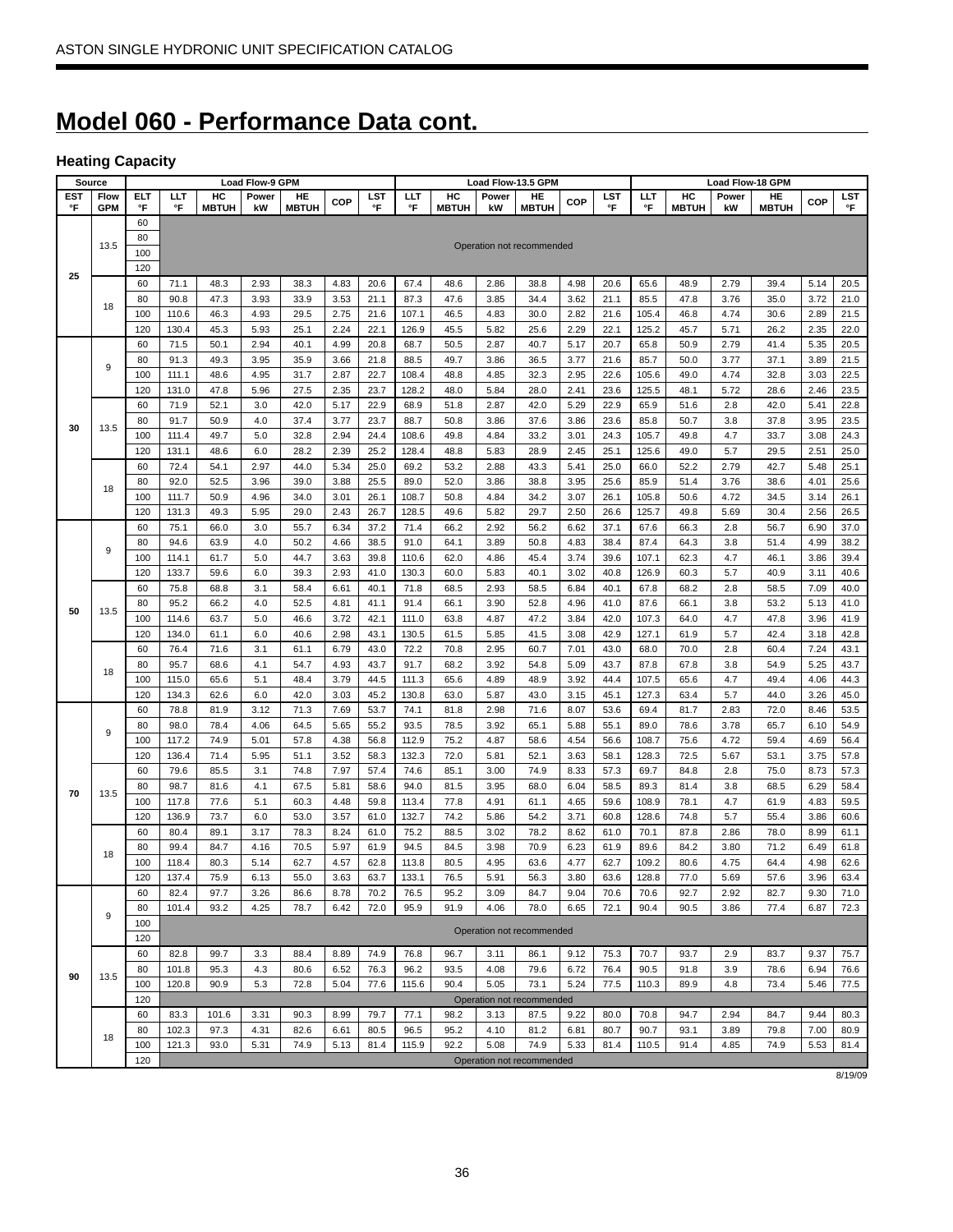# **Model 075 - Performance Data**

# **Cooling Capacity**

|     | <b>Source</b> |           |              |               | Load Flow-10 GPM |               |              |                |              |              |              | Load Flow-14.5 GPM        |              |                |              |               |              | Load Flow-19 GPM |              |                |  |  |
|-----|---------------|-----------|--------------|---------------|------------------|---------------|--------------|----------------|--------------|--------------|--------------|---------------------------|--------------|----------------|--------------|---------------|--------------|------------------|--------------|----------------|--|--|
| EST | Flow          | ELT       | LLT          | тс            | Power            | HR            | EER          | LST            | LLT          | тc           | Power        | HR                        | EER          | LST            | LLT          | тc            | Power        | HR               | EER          | <b>LST</b>     |  |  |
| °F  | <b>GPM</b>    | °F        | °F           | <b>MBTUH</b>  | kW               | <b>MBTUH</b>  |              | °F             | °F           | <b>MBTUH</b> | kW           | <b>MBTUH</b>              |              | °F             | °F           | <b>MBTUH</b>  | kW           | <b>MBTUH</b>     |              | °F             |  |  |
|     |               | 50        | 34.7         | 74.0          | 3.14             | 84.7          | 23.6         | 47.5           | 37.9         | 77.8         | 3.19         | 88.7                      | 24.4         | 48.3           | 41.1         | 81.6          | 3.24         | 92.7             | 25.2         | 49.1           |  |  |
|     | 10            | 70        | 52.4         | 85.1          | 3.29             | 96.4          | 25.9         | 49.9           | 56.3         | 88.0         | 3.34         | 99.3                      | 26.3         | 50.5           | 60.2         | 90.8          | 3.38         | 102.3            | 26.8         | 51.1           |  |  |
|     |               | 90        | 70.2         | 96.3          | 3.45             | 108.0         | 27.9         | 52.3           | 74.7         | 98.1         | 3.49         | 110.0                     | 28.1         | 52.7           | 79.2         | 99.9          | 3.53         | 112.0            | 28.3         | 53.1           |  |  |
|     |               | 110       | 87.9         | 107.4         | 3.60             | 119.7         | 29.8         | 54.7           | 93.0         | 108.3        | 3.64         | 120.7                     | 29.8         | 54.9           | 98.2         | 109.1         | 3.67         | 121.6            | 29.7         | 55.1           |  |  |
|     |               | 50        | 34.7         | 74.1          | 3.01             | 84.4          | 24.6         | 43.3           | 37.9         | 77.8         | 3.05         | 88.2                      | 25.5         | 43.9           | 41.2         | 81.4          | 3.09         | 91.9             | 26.3         | 44.5           |  |  |
| 30  | 14.5          | 70        | 52.9         | 83.1          | 3.12             | 93.8          | 26.6         | 44.9           | 56.6         | 85.8         | 3.16         | 96.6                      | 27.2         | 45.3           | 60.4         | 88.5          | 3.20         | 99.4             | 27.7         | 45.8           |  |  |
|     |               | 90        | 71.0         | 92.2          | 3.24             | 103.2         | 28.5         | 46.5           | 75.3         | 93.8         | 3.27         | 105.0                     | 28.7         | 46.8           | 79.6         | 95.5          | 3.30         | 106.8            | 28.9         | 47.1           |  |  |
|     |               | 110<br>50 | 89.1         | 101.2<br>74.2 | 3.35<br>2.88     | 112.6         | 30.2         | 48.1<br>39.1   | 94.0         | 101.9        | 3.38<br>2.91 | 113.4                     | 30.2         | 48.2           | 98.9         | 102.6<br>81.2 | 3.41<br>2.94 | 114.2<br>91.2    | 30.1<br>27.6 | 48.3           |  |  |
|     |               | 70        | 34.7<br>53.3 | 81.1          | 2.95             | 84.0<br>91.2  | 25.8<br>27.5 | 39.9           | 37.9<br>57.0 | 77.7<br>83.6 | 2.98         | 87.6<br>93.8              | 26.7<br>28.1 | 39.5<br>40.2   | 41.2<br>60.7 | 86.1          | 3.01         | 96.4             | 28.6         | 39.9<br>40.5   |  |  |
|     | 19            | 90        | 71.8         | 88.1          | 3.03             | 98.4          | 29.1         | 40.7           | 76.0         | 89.6         | 3.05         | 100.0                     | 29.4         | 40.8           | 80.1         | 91.1          | 3.07         | 101.6            | 29.6         | 41.0           |  |  |
|     |               | 110       | 90.4         | 95.0          | 3.10             | 105.6         | 30.6         | 41.5           | 95.0         | 95.5         | 3.12         | 106.1                     | 30.6         | 41.5           | 99.6         | 96.0          | 3.14         | 106.7            | 30.6         | 41.6           |  |  |
|     |               | 50        | 35.8         | 68.9          | 3.94             | 82.3          | 18.5         | 67.0           | 38.8         | 72.3         | 3.99         | 85.9                      | 19.2         | 67.7           | 41.8         | 75.6          | 4.03         | 89.4             | 19.8         | 68.4           |  |  |
|     |               | 70        | 52.9         | 83.0          | 4.16             | 97.2          | 21.0         | 70.0           | 56.6         | 85.8         | 4.21         | 100.2                     | 21.4         | 70.6           | 60.4         | 88.6          | 4.26         | 103.1            | 21.8         | 71.3           |  |  |
|     | 10            | 90        | 70.0         | 97.0          | 4.38             | 112.0         | 23.2         | 73.1           | 74.5         | 99.3         | 4.44         | 114.5                     | 23.4         | 73.6           | 79.0         | 101.6         | 4.49         | 116.9            | 23.6         | 74.1           |  |  |
|     |               | 110       | 87.1         | 111.1         | 4.60             | 126.8         | 25.2         | 76.1           | 92.3         | 112.9        | 4.66         | 128.8                     | 25.2         | 76.5           | 97.6         | 114.6         | 4.72         | 130.7            | 25.3         | 77.0           |  |  |
|     |               | 50        | 35.7         | 69.3          | 3.78             | 82.2          | 18.3         | 62.9           | 38.7         | 72.6         | 3.82         | 85.6                      | 19.0         | 63.5           | 41.8         | 75.9          | 3.86         | 89.0             | 19.7         | 64.0           |  |  |
|     |               | 70        | 53.2         | 81.7          | 3.95             | 95.2          | 20.7         | 65.1           | 56.8         | 84.4         | 3.99         | 98.0                      | 21.1         | 65.5           | 60.5         | 87.1          | 4.04         | 100.9            | 21.6         | 66.0           |  |  |
| 50  | 14.5          | 90        | 70.6         | 94.1          | 4.12             | 108.2         | 22.9         | 67.2           | 75.0         | 96.3         | 4.17         | 110.5                     | 23.1         | 67.6           | 79.3         | 98.4          | 4.22         | 112.7            | 23.3         | 67.9           |  |  |
|     |               | 110       | 88.0         | 106.6         | 4.29             | 121.2         | 24.9         | 69.3           | 93.1         | 108.1        | 4.34         | 122.9                     | 24.9         | 69.6           | 98.1         | 109.6         | 4.40         | 124.6            | 24.9         | 69.9           |  |  |
|     |               | 50        | 35.6         | 69.7          | 3.63             | 82.0          | 20.3         | 58.9           | 38.7         | 72.9         | 3.66         | 85.4                      | 21.1         | 59.3           | 41.7         | 76.2          | 3.69         | 88.7             | 21.8         | 59.6           |  |  |
|     |               | 70        | 53.4         | 80.5          | 3.74             | 93.2          | 22.5         | 60.1           | 57.1         | 83.0         | 3.78         | 95.9                      | 23.0         | 60.4           | 60.7         | 85.6          | 3.81         | 98.6             | 23.5         | 60.7           |  |  |
|     | 19            | 90        | 71.2         | 91.3          | 3.86             | 104.4         | 24.6         | 61.3           | 75.4         | 93.2         | 3.90         | 106.5                     | 24.9         | 61.6           | 79.7         | 95.1          | 3.94         | 108.6            | 25.1         | 61.8           |  |  |
|     |               | 110       | 89.0         | 102.1         | 3.97             | 115.6         | 26.6         | 62.5           | 93.8         | 103.3        | 4.02         | 117.0                     | 26.6         | 62.7           | 98.6         | 104.6         | 4.07         | 118.5            | 26.6         | 62.9           |  |  |
|     |               | 50        | 36.8         | 63.8          | 4.74             | 80.0          | 13.5         | 86.5           | 39.6         | 66.7         | 4.78         | 83.0                      | 13.9         | 87.1           | 42.4         | 69.6          | 4.82         | 86.1             | 14.4         | 87.7           |  |  |
|     | 10            | 70        | 53.3         | 80.8          | 5.03             | 98.0          | 16.1         | 90.2           | 57.0         | 83.6         | 5.08         | 101.0                     | 16.5         | 90.8           | 60.6         | 86.4          | 5.14         | 104.0            | 16.8         | 91.4           |  |  |
|     |               | 90        | 69.8         | 97.8          | 5.31             | 115.9         | 18.4         | 93.9           | 74.3         | 100.5        | 5.38         | 118.9                     | 18.7         | 94.5           | 78.8         | 103.3         | 5.45         | 121.9            | 18.9         | 95.1           |  |  |
|     |               | 110       |              |               |                  |               |              |                |              |              |              | Operation not recommended |              |                |              |               |              |                  |              |                |  |  |
|     |               | 50        | 36.7         | 64.5          | 4.56             | 80.0          | 14.1         | 82.6           | 39.5         | 67.4         | 4.59         | 83.1                      | 14.7         | 83.1           | 42.4         | 70.4          | 4.63         | 86.1             | 15.2         | 83.5           |  |  |
| 70  | 14.5          | 70        | 53.4         | 80.3          | 4.78             | 96.6          | 16.8         | 85.3           | 57.1         | 83.0         | 4.83         | 99.5                      | 17.2         | 85.7           | 60.7         | 85.8          | 4.88         | 102.4            | 17.6         | 86.2           |  |  |
|     |               | 90        | 70.2         | 96.1          | 5.00             | 113.2         | 19.2         | 87.9           | 74.6         | 98.7         | 5.07         | 116.0                     | 19.5         | 88.4           | 79.0         | 101.2         | 5.13         | 118.7            | 19.7         | 88.8           |  |  |
|     |               | 110       |              |               |                  |               |              |                |              |              |              | Operation not recommended |              |                |              |               |              |                  |              |                |  |  |
|     |               | 50        | 36.6         | 65.1          | 4.37             | 80.0          | 14.9         | 78.7           | 39.4         | 68.1         | 4.40         | 83.1                      | 15.5         | 79.0           | 42.3         | 71.1          | 4.43         | 86.2             | 16.0         | 79.4           |  |  |
|     | 19            | 70        | 53.6         | 79.8          | 4.53             | 95.2          | 17.6         | 80.3           | 57.2         | 82.5         | 4.57         | 98.1                      | 18.0         | 80.6           | 60.8         | 85.1          | 4.62         | 100.9            | 18.4         | 80.9           |  |  |
|     |               | 90        | 70.5         | 94.4          | 4.68             | 110.4         | 20.2         | 82.0           | 74.9         | 96.8         | 4.75         | 113.0                     | 20.4         | 82.3           | 79.2         | 99.2          | 4.81         | 115.6            | 20.6         | 82.5           |  |  |
|     |               | 110       | 87.5         | 109.1         | 4.84             | 125.6         | 22.5         | 83.6           | 92.6         | 111.2        | 4.92         | 127.9                     | 22.6         | 83.9           | 97.7         | 113.2         | 5.00         | 130.3            | 22.6         | 84.1           |  |  |
|     |               | 50        | 38.3         | 56.8<br>73.1  | 6.04             | 77.4          | 10.1<br>12.3 | 106.0          | 40.8         | 59.2         | 6.08         | 79.9                      | 10.5<br>12.6 | 106.5          | 43.3         | 61.5          | 6.12         | 82.4<br>99.9     | 10.8<br>12.9 | 107.0          |  |  |
|     | 10            | 70<br>90  | 54.9<br>71.6 | 89.4          | 6.36<br>6.68     | 94.8<br>112.2 | 14.2         | 109.5<br>113.1 | 58.2<br>75.7 | 75.5<br>91.8 | 6.41<br>6.74 | 97.3<br>114.8             | 14.5         | 110.1<br>113.7 | 61.6<br>79.8 | 77.8<br>94.1  | 6.46<br>6.81 | 117.4            | 14.7         | 110.6<br>114.2 |  |  |
|     |               | 110       |              |               |                  |               |              |                |              |              |              | Operation not recommended |              |                |              |               |              |                  |              |                |  |  |
|     |               | 50        | 38.1         | 57.5          | 5.82             | 77.4          | 9.9          | 102.2          | 40.7         | 59.9         | 5.85         | 79.9                      | 10.2         | 102.6          | 43.2         | 62.4          | 5.88         | 82.4             | 10.6         | 103.0          |  |  |
|     |               | 70        | 54.9         | 73.2          | 6.07             | 93.9          | 12.1         | 104.8          | 58.2         | 75.5         | 6.11         | 96.4                      | 12.4         | 105.2          | 61.6         | 77.9          | 6.16         | 98.9             | 12.6         | 105.6          |  |  |
| 90  | 14.5          | 90        | 71.7         | 88.8          | 6.32             | 110.4         | 14.0         | 107.5          | 75.8         | 91.1         | 6.38         | 112.9                     | 14.3         | 107.9          | 79.9         | 93.4          | 6.43         | 115.3            | 14.5         | 108.2          |  |  |
|     |               | 110       |              |               |                  |               |              |                |              |              |              | Operation not recommended |              |                |              |               |              |                  |              |                |  |  |
|     |               | 50        | 38.0         | 58.3          | 5.60             | 77.4          | 11.2         | 98.4           | 40.6         | 60.7         | 5.63         | 79.9                      | 11.6         | 98.7           | 43.1         | 63.2          | 5.65         | 82.5             | 12.0         | 99.0           |  |  |
|     |               | 70        | 54.9         | 73.3          | 5.79             | 93.0          | 13.5         | 100.1          | 58.2         | 75.6         | 5.82         | 95.4                      | 13.9         | 100.4          | 61.5         | 77.9          | 5.85         | 97.9             | 14.2         | 100.6          |  |  |
|     | 19            | 90        | 71.8         | 88.3          | 5.97             | 108.6         | 15.7         | 101.8          | 75.9         | 90.4         | 6.01         | 110.9                     | 16.0         | 102.0          | 80.0         | 92.6          | 6.06         | 113.3            | 16.2         | 102.3          |  |  |
|     |               | 110       |              |               |                  |               |              |                |              |              |              | Operation not recommended |              |                |              |               |              |                  |              |                |  |  |
|     |               | 50        | 39.7         | 49.8          | 7.34             | 74.9          | 6.8          | 125.4          | 42.0         | 51.6         | 7.38         | 76.8                      | 7.0          | 125.8          | 44.2         | 53.4          | 7.41         | 78.7             | 7.2          | 126.2          |  |  |
|     | 10            | 70        | 56.5         | 65.4          | 7.69             | 91.6          | 8.5          | 128.9          | 59.5         | 67.3         | 7.74         | 93.7                      | 8.7          | 129.3          | 62.5         | 69.2          | 7.78         | 95.8             | 8.9          | 129.7          |  |  |
|     |               | 90        |              |               |                  |               |              |                |              |              |              | Operation not recommended |              |                |              |               |              |                  |              |                |  |  |
|     |               | 110       |              |               |                  |               |              |                |              |              |              |                           |              |                |              |               |              |                  |              |                |  |  |
|     |               | 50        | 39.6         | 50.6          | 7.09             | 74.8          | 7.1          | 121.8          | 41.8         | 52.5         | 7.11         | 76.7                      | 7.4          | 122.1          | 44.1         | 54.4          | 7.14         | 78.7             | 7.6          | 122.4          |  |  |
| 110 | 14.5          | 70        | 56.4         | 66.1          | 7.37             | 91.2          | 9.0          | 124.4          | 59.4         | 68.0         | 7.40         | 93.3                      | 9.2          | 124.7          | 62.4         | 69.9          | 7.44         | 95.3             | 9.4          | 125.0          |  |  |
|     |               | 90        |              |               |                  |               |              |                |              |              |              | Operation not recommended |              |                |              |               |              |                  |              |                |  |  |
|     |               | 110       |              |               |                  |               |              |                |              |              |              |                           |              |                |              |               |              |                  |              |                |  |  |
|     |               | 50        | 39.4         | 51.4          | 6.83             | 74.7          | 7.5          | 118.1          | 41.7         | 53.4         | 6.85         | 76.7                      | 7.8          | 118.3          | 44.0         | 55.3          | 6.87         | 78.7             | 8.0          | 118.5          |  |  |
|     | 19            | 70        | 56.2         | 66.7          | 7.04             | 90.8          | 9.5          | 119.9          | 59.3         | 68.7         | 7.07         | 92.8                      | 9.7          | 120.1          | 62.3         | 70.7          | 7.09         | 94.9             | 10.0         | 120.3          |  |  |
|     |               | 90<br>110 |              |               |                  |               |              |                |              |              |              | Operation not recommended |              |                |              |               |              |                  |              |                |  |  |
|     |               |           |              |               |                  |               |              |                |              |              |              |                           |              |                |              |               |              |                  |              |                |  |  |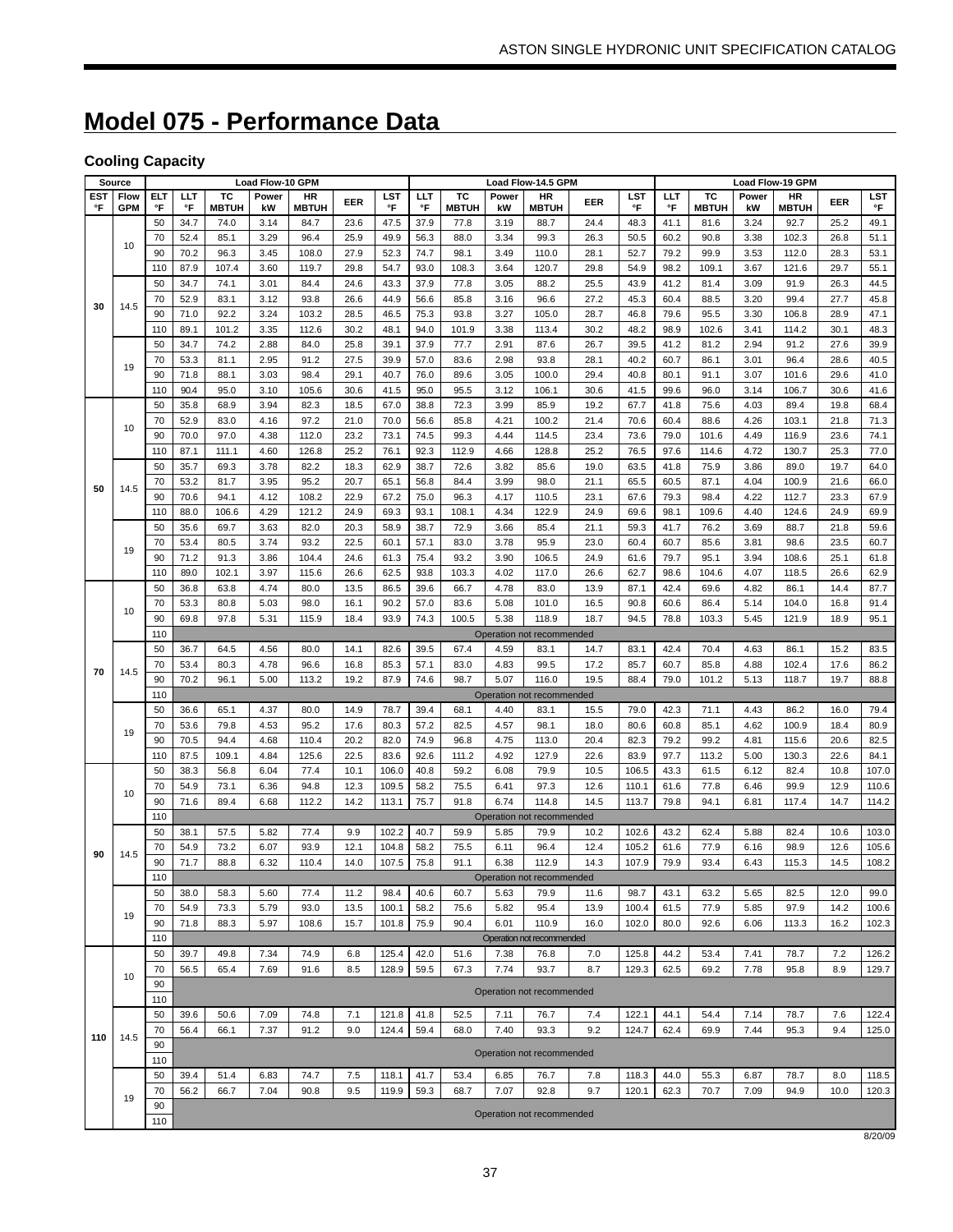# **Model 075 - Performance Data cont.**

# **Heating Capacity**

| Source     |            |            |                |              | Load Flow-10 GPM |              |              |              |               |              |              | Load Flow-14.5 GPM        |              |              |               |              | Load Flow-19 GPM |              |              |              |
|------------|------------|------------|----------------|--------------|------------------|--------------|--------------|--------------|---------------|--------------|--------------|---------------------------|--------------|--------------|---------------|--------------|------------------|--------------|--------------|--------------|
| <b>EST</b> | Flow       | <b>ELT</b> | LLT            | HC           | Power            | HE           | COP          | LST          | ШT            | HC           | Power        | HE                        | COP          | LST          | ШT            | HC           | Power            | HE           | COP          | LST          |
| °F         | <b>GPM</b> | °F         | °F             | <b>MBTUH</b> | kW               | <b>MBTUH</b> |              | °F           | °F            | <b>MBTUH</b> | kW           | <b>MBTUH</b>              |              | °F           | °F            | <b>MBTUH</b> | kW               | <b>MBTUH</b> |              | °F           |
|            |            | 60         |                |              |                  |              |              |              |               |              |              |                           |              |              |               |              |                  |              |              |              |
|            | 14.5       | 80         |                |              |                  |              |              |              |               |              |              | Operation not recommended |              |              |               |              |                  |              |              |              |
|            |            | 100        |                |              |                  |              |              |              |               |              |              |                           |              |              |               |              |                  |              |              |              |
| 25         |            | 120        |                |              |                  |              |              |              |               |              |              |                           |              |              |               |              |                  |              |              |              |
|            |            | 60         | 72.1           | 58.8         | 3.90             | 45.5         | 4.42         | 20.1         | 68.4          | 58.9         | 3.78         | 46.0                      | 4.57         | 20.0         | 66.4          | 59.0         | 3.66             | 46.5         | 4.72         | 19.95        |
|            | 19         | 80         | 91.8           | 57.4         | 5.11             | 40.0         | 3.29         | 20.7         | 88.2          | 57.5         | 4.97         | 40.6                      | 3.39         | 20.6         | 86.2          | 57.6         | 4.82             | 41.1         | 3.50         | 20.5         |
|            |            | 100        | 111.6          | 56.1         | 6.32             | 34.5         | 2.60         | 21.3         | 108.0         | 56.1         | 6.15         | 35.1                      | 2.67         | 21.2         | 106.1         | 56.1         | 5.98             | 35.7         | 2.75         | 21.1         |
|            |            | 120        | 131.3          | 54.7         | 7.53             | 29.0         | 2.13         | 21.9         | 127.8         | 54.7         | 7.34         | 29.7                      | 2.18         | 21.8         | 125.9         | 54.7         | 7.14             | 30.3         | 2.24         | 21.7         |
|            |            | 60         | 72.6           | 61.1         | 3.90             | 47.8         | 4.59         | 20.1         | 69.6          | 61.2         | 3.79         | 48.3                      | 4.74         | 20.0         | 66.7          | 61.3         | 3.68             | 48.7         | 4.88         | 20.0         |
|            | 10         | 80         | 92.3           | 59.7         | 5.12             | 42.3         | 3.42         | 21.3         | 89.4          | 59.8         | 4.99         | 42.8                      | 3.52         | 21.2         | 86.5          | 59.9         | 4.85             | 43.3         | 3.61         | 21.1         |
|            |            | 100        | 112.0          | 58.4         | 6.35             | 36.7         | 2.69         | 22.4         | 109.2         | 58.4         | 6.19         | 37.3                      | 2.77         | 22.3         | 106.3         | 58.4         | 6.03             | 37.9         | 2.84         | 22.2         |
|            |            | 120        | 131.8          | 57.0         | 7.57             | 31.2         | 2.21         | 23.6         | 129.0         | 57.0         | 7.39         | 31.8                      | 2.26         | 23.4         | 126.2         | 57.0         | 7.20             | 32.4         | 2.32         | 23.3         |
|            |            | 60         | 73.1           | 63.5         | 3.9              | 50.1         | 4.74         | 22.2         | 70.0          | 63.6         | 3.82         | 50.5                      | 4.88         | 22.2         | 66.9          | 63.7         | 3.7              | 51.0         | 5.03         | 22.1         |
| 30         | 14.5       | 80         | 92.7           | 61.7         | 5.2              | 44.1         | 3.51         | 23.2         | 89.7          | 61.8         | 5.02         | 44.6                      | 3.60         | 23.1         | 86.7          | 61.9         | 4.9              | 45.2         | 3.71         | 23.0         |
|            |            | 100        | 112.4          | 59.9         | 6.4              | 38.1         | 2.75         | 24.1         | 109.4         | 60.0         | 6.23         | 38.7                      | 2.82         | 24.0         | 106.5         | 60.1         | 6.1              | 39.4         | 2.90         | 23.9         |
|            |            | 120        | 132.0          | 58.2         | 7.6              | 32.1         | 2.24         | 25.0         | 129.2         | 58.2         | 7.43         | 32.8                      | 2.29         | 24.9         | 126.3         | 58.3         | 7.2              | 33.5         | 2.36         | 24.8         |
|            |            | 60         | 73.6           | 65.8         | 3.95             | 52.3         | 4.88         | 24.3         | 70.4          | 65.9         | 3.84         | 52.8                      | 5.03         | 24.3         | 67.2          | 66.0         | 3.73             | 53.3         | 5.18         | 24.2         |
|            | 19         | 80         | 93.1           | 63.6         | 5.19             | 45.9         | 3.59         | 25.0         | 90.0          | 63.7         | 5.05         | 46.5                      | 3.70         | 25.0         | 86.9          | 63.8         | 4.92             | 47.1         | 3.80         | 24.9         |
|            |            | 100        | 112.7          | 61.5         | 6.43             | 39.5         | 2.80         | 25.7         | 109.7         | 61.6         | 6.27         | 40.2                      | 2.88         | 25.6         | 106.7         | 61.7         | 6.10             | 40.8         | 2.96         | 25.6         |
|            |            | 120        | 132.2          | 59.3         | 7.67             | 33.1         | 2.27         | 26.4         | 129.3         | 59.4         | 7.48         | 33.9                      | 2.33         | 26.3         | 126.5         | 59.5         | 7.29             | 34.6         | 2.39         | 26.2         |
|            |            | 60         | 76.7           | 81.0         | 4.2              | 66.7         | 5.60         | 36.2         | 72.7          | 81.0         | 4.02         | 67.3                      | 5.85         | 36.1         | 68.8          | 81.0         | 3.9              | 67.8         | 6.10         | 36.0         |
|            | 10         | 80<br>100  | 96.1           | 78.2         | 5.4              | 59.6         | 4.17         | 37.7         | 92.3<br>111.9 | 78.2         | 5.24<br>6.46 | 60.3                      | 4.34         | 37.6<br>39.0 | 88.5<br>108.2 | 78.3         | 5.1              | 61.0         | 4.50         | 37.4         |
|            |            | 120        | 115.5<br>134.9 | 75.3         | 6.7              | 52.5         | 3.28         | 39.2<br>40.6 | 131.4         | 75.4<br>72.6 |              | 53.3<br>46.4              | 3.39         | 40.4         |               | 75.5         | 6.3<br>7.5       | 54.2         | 3.51         | 38.8<br>40.2 |
|            |            | 60         | 77.4           | 72.5<br>84.5 | 7.9<br>4.2       | 45.4<br>70.1 | 2.66<br>5.86 | 39.1         | 73.3          | 84.4         | 7.69<br>4.07 | 70.5                      | 2.75         | 39.1         | 127.9<br>69.2 | 72.8<br>84.3 | 3.9              | 47.3<br>71.0 | 2.84<br>6.32 |              |
|            |            | 80         | 96.7           | 81.1         | 5.5              | 62.4         | 4.35         | 40.3         | 92.8          | 81.1         | 5.29         | 63.1                      | 6.08<br>4.50 | 40.2         | 88.8          | 81.2         | 5.1              | 63.7         | 4.66         | 39.0<br>40.1 |
| 50         | 14.5       | 100        | 116.0          | 77.7         | 6.7              | 54.8         | 3.39         | 41.5         | 112.2         | 77.9         | 6.51         | 55.7                      | 3.51         | 41.4         | 108.5         | 78.0         | 6.3              | 56.5         | 3.63         | 41.2         |
|            |            | 120        | 135.3          | 74.4         | 8.0              | 47.2         | 2.74         | 42.7         | 131.7         | 74.6         | 7.73         | 48.2                      | 2.83         | 42.5         | 128.1         | 74.8         | 7.5              | 49.3         | 2.93         | 42.3         |
|            |            | 60         | 78.1           | 87.9         | 4.3              | 73.4         | 5.98         | 42.0         | 73.8          | 87.8         | 4.11         | 73.8                      | 6.19         | 42.0         | 69.5          | 87.7         | 4.0              | 74.1         | 6.40         | 42.0         |
|            |            | 80         | 97.3           | 84.0         | 5.5              | 65.2         | 4.42         | 42.9         | 93.2          | 84.1         | 5.33         | 65.9                      | 4.58         | 42.9         | 89.1          | 84.1         | 5.2              | 66.5         | 4.74         | 42.8         |
|            | 19         | 100        | 116.5          | 80.2         | 6.8              | 57.1         | 3.44         | 43.8         | 112.6         | 80.3         | 6.55         | 58.0                      | 3.57         | 43.7         | 108.7         | 80.5         | 6.3              | 58.9         | 3.69         | 43.6         |
|            |            | 120        | 135.7          | 76.3         | 8.0              | 48.9         | 2.77         | 44.7         | 132.0         | 76.6         | 7.77         | 50.1                      | 2.87         | 44.6         | 128.3         | 76.9         | 7.5              | 51.2         | 2.98         | 44.4         |
|            |            | 60         | 80.8           | 100.9        | 4.48             | 85.6         | 6.60         | 52.3         | 75.9          | 100.8        | 4.26         | 86.3                      | 6.96         | 52.2         | 70.9          | 100.7        | 4.03             | 86.9         | 7.32         | 52.1         |
|            |            | 80         | 99.9           | 96.6         | 5.74             | 77.0         | 4.93         | 54.1         | 95.2          | 96.6         | 5.50         | 77.8                      | 5.16         | 54.0         | 90.5          | 96.6         | 5.26             | 78.7         | 5.39         | 53.8         |
|            | 10         | 100        | 119.0          | 92.2         | 7.00             | 68.3         | 3.86         | 55.9         | 114.5         | 92.4         | 6.74         | 69.4                      | 4.02         | 55.7         | 110.0         | 92.6         | 6.48             | 70.4         | 4.18         | 55.5         |
|            |            | 120        | 138.1          | 87.9         | 8.26             | 59.7         | 3.12         | 57.7         | 133.9         | 88.2         | 7.99         | 60.9                      | 3.24         | 57.4         | 129.6         | 88.5         | 7.71             | 62.2         | 3.36         | 57.2         |
|            |            | 60         | 81.7           | 105.5        | 4.5              | 90.0         | 6.84         | 56.0         | 76.6          | 105.2        | 4.32         | 90.5                      | 7.14         | 56.0         | 71.4          | 105.0        | 4.1              | 91.0         | 7.48         | 55.9         |
|            |            | 80         | 100.7          | 100.5        | 5.8              | 80.8         | 5.09         | 57.5         | 95.8          | 100.5        | 5.55         | 81.5                      | 5.30         | 57.4         | 90.9          | 100.5        | 5.3              | 82.3         | 5.53         | 57.2         |
| 70         | 14.5       | 100        | 119.7          | 95.6         | 7.0              | 71.5         | 3.97         | 58.9         | 115.1         | 95.7         | 6.79         | 72.6                      | 4.13         | 58.7         | 110.4         | 95.9         | 6.5              | 73.7         | 4.31         | 58.6         |
|            |            | 120        | 138.7          | 90.6         | 8.3              | 62.2         | 3.19         | 60.3         | 134.3         | 91.0         | 8.02         | 63.6                      | 3.32         | 60.1         | 129.9         | 91.4         | 7.7              | 65.0         | 3.46         | 59.9         |
|            |            | 60         | 82.7           | 110.0        | 4.55             | 94.5         | 7.08         | 59.7         | 77.3          | 109.7        | 4.38         | 94.7                      | 7.35         | 59.7         | 71.9          | 109.3        | 4.20             | 95.0         | 7.62         | 59.7         |
|            |            | 80         | 101.5          | 104.4        | 5.82             | 84.6         | 5.26         | 60.8         | 96.4          | 104.4        | 5.60         | 85.2                      | 5.47         | 60.7         | 91.3          | 104.3        | 5.39             | 85.9         | 5.67         | 60.7         |
|            | 19         | 100        | 120.4          | 98.9         | 7.09             | 74.7         | 4.09         | 61.9         | 115.6         | 99.1         | 6.83         | 75.8                      | 4.26         | 61.8         | 110.8         | 99.3         | 6.57             | 76.9         | 4.43         | 61.7         |
|            |            | 120        | 139.2          | 93.3         | 8.36             | 64.8         | 3.27         | 63.0         | 134.7         | 93.8         | 8.06         | 66.3                      | 3.42         | 62.8         | 130.2         | 94.3         | 7.76             | 67.8         | 3.56         | 62.6         |
|            |            | 60         | 84.8           | 120.1        | 4.74             | 103.9        | 7.42         | 68.6         | 78.6          | 117.4        | 4.45         | 102.2                     | 7.75         | 68.9         | 72.4          | 114.6        | 4.16             | 100.4        | 8.07         | 69.3         |
|            |            | 80         | 103.7          | 114.9        | 6.02             | 94.4         | 5.59         | 70.5         | 97.9          | 113.2        | 5.71         | 93.7                      | 5.82         | 70.7         | 92.1          | 111.5        | 5.39             | 93.1         | 6.06         | 70.8         |
|            | 10         | 100        |                |              |                  |              |              |              |               |              |              |                           |              |              |               |              |                  |              |              |              |
|            |            | 120        |                |              |                  |              |              |              |               |              |              | Operation not recommended |              |              |               |              |                  |              |              |              |
|            |            | 60         | 85.3           | 122.8        | 4.77             | 106.5        | 7.55         | 73.4         | 79.0          | 119.5        | 4.49         | 104.2                     | 7.80         | 73.7         | 72.6          | 116.2        | 4.22             | 101.8        | 8.08         | 74.0         |
|            |            | 80         | 104.2          | 117.6        | 6.07             | 96.8         | 5.67         | 74.9         | 98.3          | 115.4        | 5.76         | 95.8                      | 5.88         | 75.0         | 92.3          | 113.3        | 5.44             | 94.7         | 6.10         | 75.2         |
| 90         | 14.5       | 100        | 123.2          | 112.4        | 7.38             | 87.2         | 4.46         | 76.4         | 117.6         | 111.4        | 7.02         | 87.4                      | 4.65         | 76.4         | 112.0         | 110.4        | 6.67             | 87.7         | 4.85         | 76.3         |
|            |            | 120        |                |              |                  |              |              |              |               |              |              | Operation not recommended |              |              |               |              |                  |              |              |              |
|            |            | 60         | 85.9           | 125.4        | 4.79             | 109.1        | 7.67         | 78.2         | 79.3          | 121.6        | 4.53         | 106.1                     | 7.88         | 78.5         | 72.8          | 117.8        | 4.27             | 103.2        | 8.08         | 78.8         |
|            |            | 80         | 104.8          | 120.2        | 6.13             | 99.3         | 5.75         | 79.2         | 98.6          | 117.7        | 5.81         | 97.9                      | 5.95         | 79.4         | 92.5          | 115.2        | 5.49             | 96.4         | 6.15         | 79.5         |
|            | 19         | 100        | 123.7          | 115.0        | 7.46             | 89.5         | 4.51         | 80.3         | 118.0         | 113.8        | 7.08         | 89.6                      | 4.72         | 80.3         | 112.2         | 112.5        | 6.70             | 89.7         | 4.92         | 80.3         |
|            |            | 120        |                |              |                  |              |              |              |               |              |              | Operation not recommended |              |              |               |              |                  |              |              |              |

8/19/09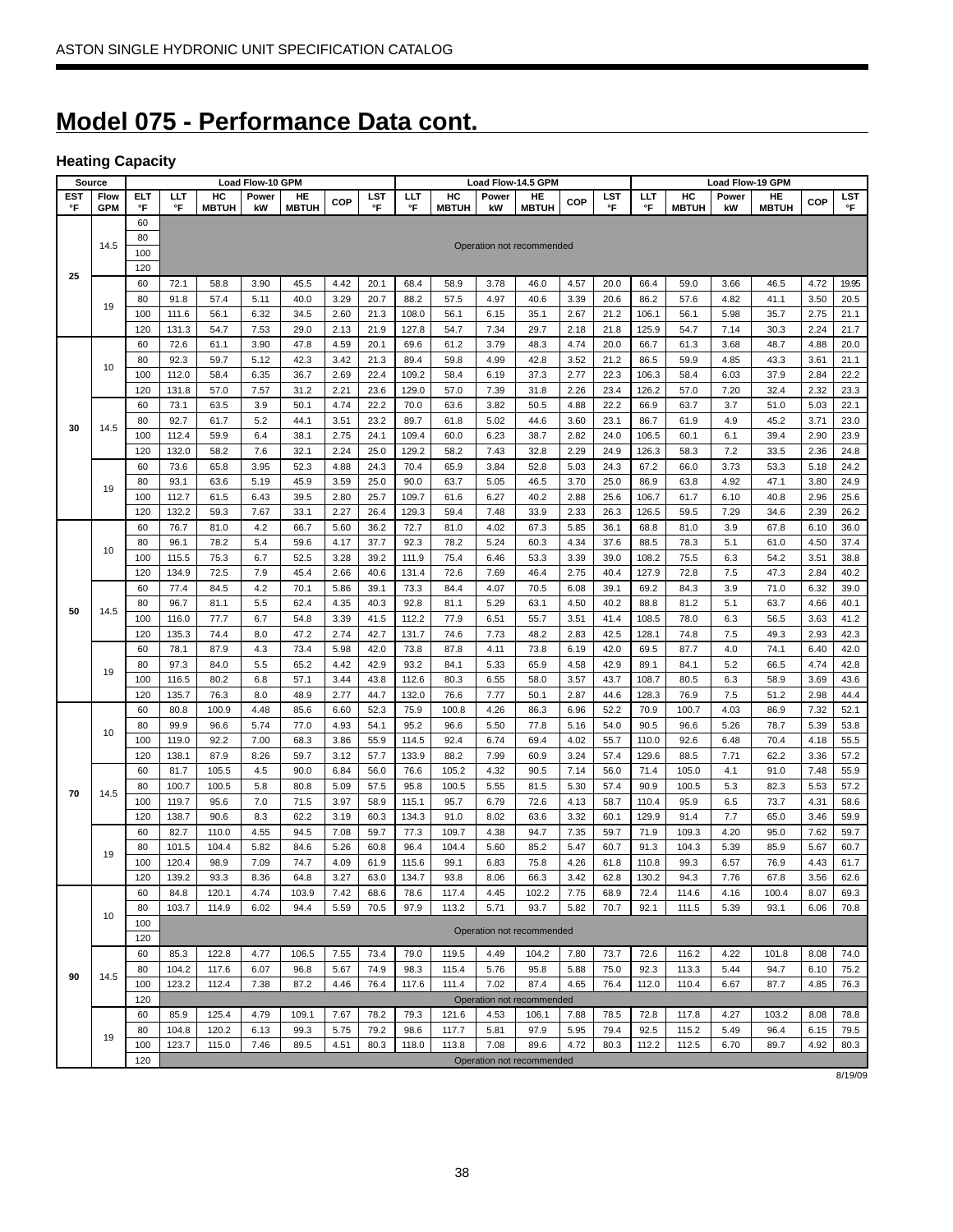# **Wiring Schematics**

### **Heating Only - 208-230/60/1**



|                          |                                                           |                         |                                                              |                           | ноча м                         |        |                        |                                                                      |
|--------------------------|-----------------------------------------------------------|-------------------------|--------------------------------------------------------------|---------------------------|--------------------------------|--------|------------------------|----------------------------------------------------------------------|
|                          | Factory low voltage wiring<br>Factory line voltage wiring |                         |                                                              |                           | Field wire lua                 | $\sim$ | Switch - High pressure | Notes:                                                               |
|                          | Field low voltage wiring                                  | $\alpha$ -<br><b>RV</b> | Compressor contactor<br>Reversing Valve output               | .                         |                                |        |                        | I. Taped and wire tied off                                           |
|                          | Field line voltage wiring<br>Optional block               | ELT-<br>HP-             | Entering Load Side Water Temperature<br>High pressure switch | ≑                         | Ground                         |        | Switch - Low pressure  | 2. 3AG 10 Amp fuse<br>3. For cycle load pump with a geo              |
|                          | Quick connect terminal                                    | LP-<br>LPR              | Low pressure switch<br>Load Pump Relay                       |                           | Relay Contacts -<br>N.O., N.C. |        | Relay coil             | storage tank. Remove the orange                                      |
| ⊘                        | Screw terminal -                                          | RT-<br>$S-I$            | Refrigerant Liquid line Temperature<br>Slave Input relay     |                           |                                |        |                        | wire from the LPR relay coil and<br>install a jumper between the LPR |
| $\overline{\phantom{0}}$ | field connection<br>Fuse                                  | RC-                     | Reversing Valve Coil                                         | $\sim$ $\sim$ $\sim$<br>D | Polarized connector            |        | Capacitor              | relay coil and the comp contactor<br>coil as shown in the schematic  |
|                          |                                                           | LFB-<br>SFB-            | Load Pump Fuse Block<br>Source Pump Fuse Block               | ◣◭◭                       |                                | ∽      | Thermistor             | above.                                                               |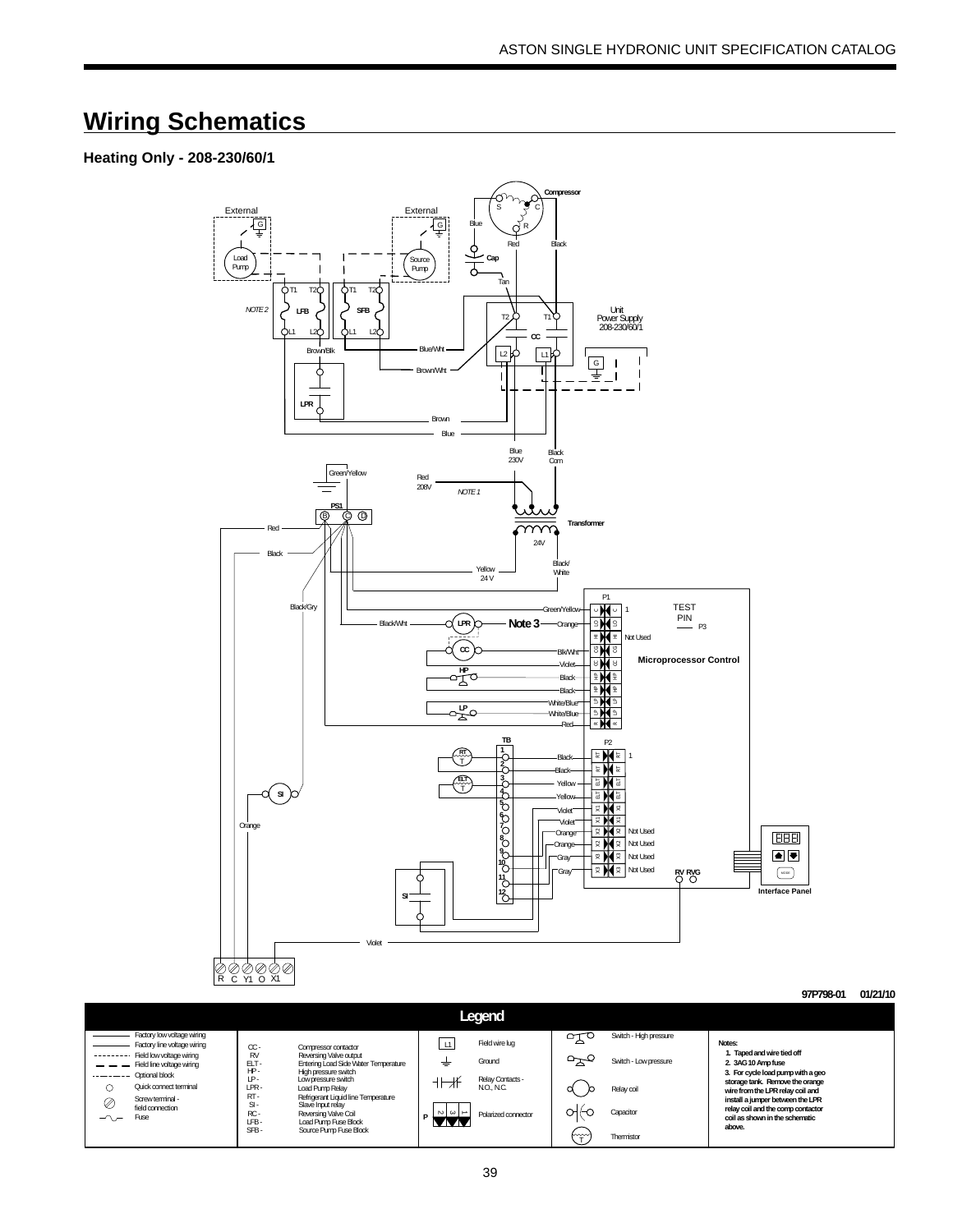# **Wiring Schematics cont.**

Quick connect terminal Screw terminal field connection<br>Firee

 $\circ$ 

 $\oslash$  $\sim$  Screwterminal - RTT - Refrigerant Liquid Line Temperature<br>16 SIR - Slave Input Relay<br>16 - Roversing Valve Coil<br>19 - Source Pump Fuse Block<br>19 - Source Pump Fuse Block<br>19 - Source Pump Fuse Block<br>19 - Roversing Valve Relay

LFB - SFB -



∾ | →

 $\mathcal{H} \rightarrow \mathcal{H}$ 

Relay Contacts - N.O., N.C.

Polarized connector **<sup>P</sup>** Capacitor

Relay coil

 **Blue Thermistor - Load Coax 5. For cycle load pump with a geo storage**

 **tank. Remove the orange wire from the LPR relay coil and install a jumper between the LPR relay coil and the comp contactor coil as shown in the schematic above.**

 $\begin{pmatrix} \uparrow \\ \uparrow \end{pmatrix}$  Thermisto

d b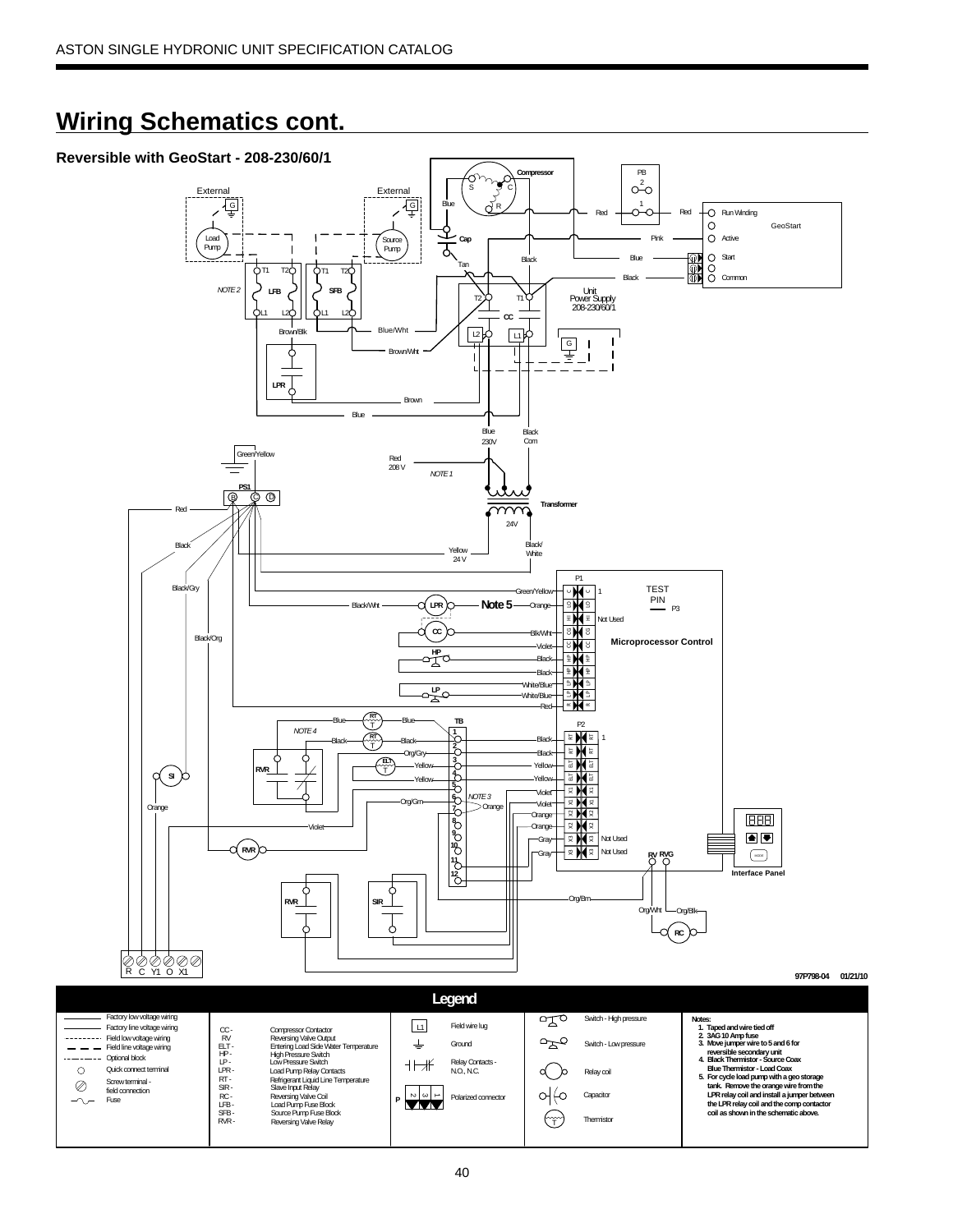# **Accessories and Options**

### GeoStart<sup>™</sup>

GeoStart is a single phase compressor soft starter which reduces the normal start current (LRA) by 60%. It should be used in applications that require low starting amps, reduced compressor start-up noise, off-grid, and improved start-up behavior. GeoStart is available as a factory installed option or a field installed kit (**GS60RKL** or **GS60RKS**).

### **Water Connection Kits (Field Installed)**

Water connection kits are available to facilitate loop side and load side water connections.

- **MA4FPT -** Forged brass 1" MPT x 1" FPT square street elbow with P/T plug for model 018-040 water side connections
- **MA5FPT -** Forged brass 1.25" MPT x 1.25" FPT square street elbow with P/T plug for model 050-075 water side connections
- **2-HVAC-1x24**  1 inch x 24 inch stainless steel braided hose kit
- **2-HVAC-1 1/4x24** 1 1/4 inch x 24 inch stainless steel braided hose kit

### **Earth Loop Pump Kit (Field Installed)**

A specially designed one or two-pump module provides all liquid flow, fill and connection requirements for independent single unit systems (230/1/60 only). The one-pump module (FC1-FPT or FC1-GL) is capable of 25 feet of head at 16.0 GPM, while the two-pump module (FC2-FPT or FC1-GL) is capable of 50 feet of head at 16.0 GPM.

### **Hot Water Generator (Factory Installed, Models 040, 050, 060, and 075 Only)**

An optional heat reclaiming hot water generator coil constructed of vented double-wall copper construction suitable for potable water is available. The coil is factory mounted inside the unit. A DPK5 pump kit (230/1/60) is required (field installed), which includes a DHW tank connection and a temperature limit pump shutoff.

### **Load-side Pump Kit (Field Installed)**

Four (4) load pump kits are available to provide all liquid flow requirements for independent single unit systems (230/60/1 only). Part number **24S516-10** (Grundfos UPS15-42RU) is a composite body pump. **EWPK2** (Grundfos UP26-64BF) is a bronze body pump. Bronze or composite body pumps should be used when water conditions exist that are not compatible with cast iron or for applications such as domestic water heating. Part number EWPK1 and EWPK3 come with a cast iron body pump (Grundfos UP26- 99F) that can be used for hydronic heating applications.

Calculate the system pressure drop then refer to the pump curves in figures 7 and 8 to select the proper pump. All four (4) of the pump kits can be used for hydronic heating applications as long as they meet the flow requirements. If the flow requirements are outside the pump curve, an alternate pump will need to be obtained to maintain the necessary flow.

- **24S516-10** UPS15-42RU composite PPS, 34 inch union sweat connection
- **EWPK1** UP26-99F cast iron volute, 1 in. FPT flange connection
- **EWPK2** UP26-64BF bronze volute, 1 in. FPT flange connection
- **EWPK3** UP26-99F cast iron volute, 11/<sub>4</sub> in. FPT flange connection

### **HydroZone Tank Controller**

Tank controller (**HZC**) that adds outdoor reset with warm weather shutdown, setpoint control, process control, and management of four compressor outputs for our water-to-water systems.

### **HZAB**

This is used in conjunction with the HydroZone to control the Geo-Storage tank electric heating element.

*Figure 7:* UPS15-42RU Three-Speed Pump Curve



*Figure 8:* UP26-64BF and UP26-99F Single and Two Pump Curve

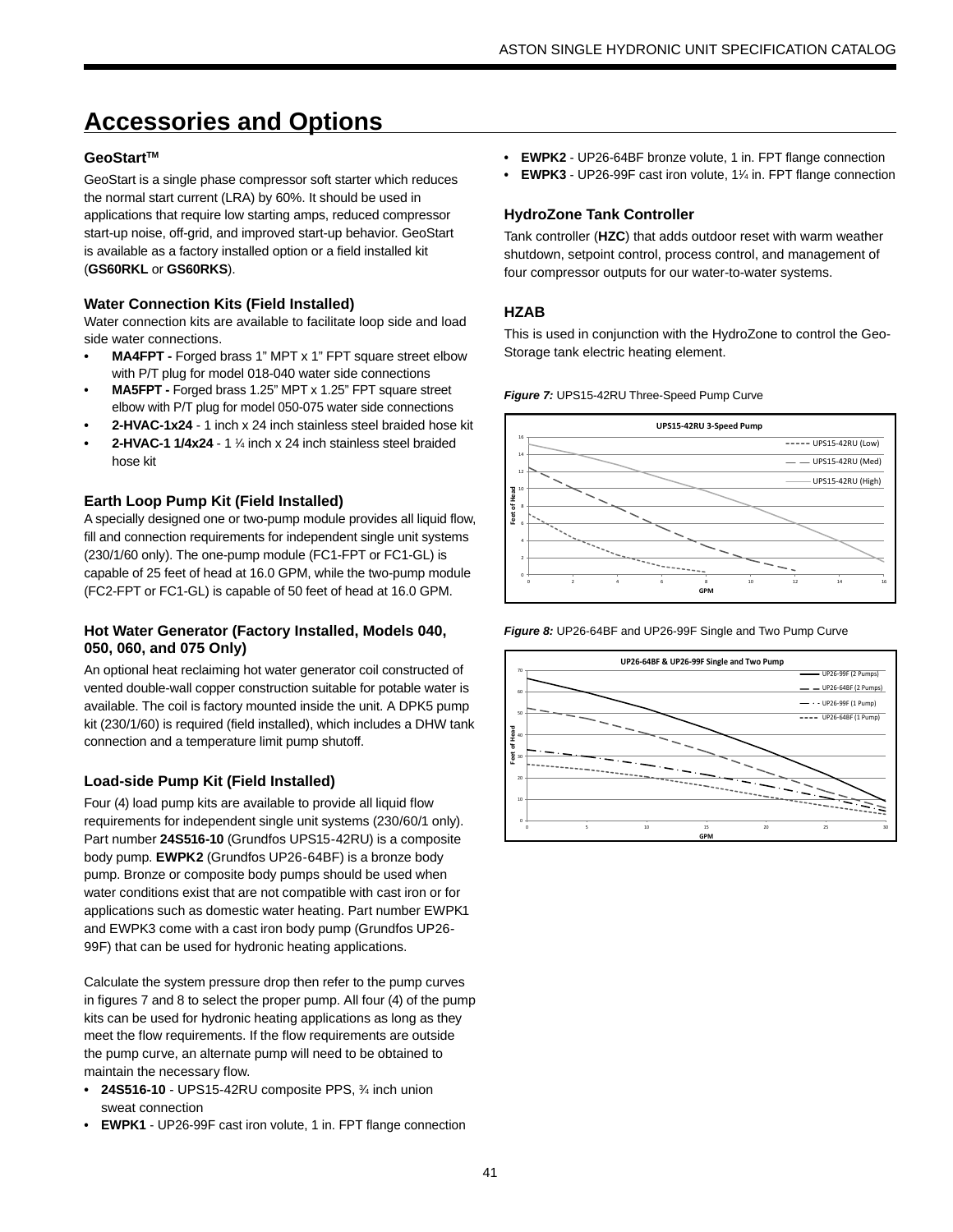# **Accessories and Options cont.**

#### *Figure 9:* Geothermal Storage Tank



| <b>MODEL</b>           | <b>GALLON</b>   | <b>ELEMENT</b>               | <b>NUMBER</b>                |              | <b>DIMENSIONS IN INCHES</b> | APPROX.         |                                         |
|------------------------|-----------------|------------------------------|------------------------------|--------------|-----------------------------|-----------------|-----------------------------------------|
| <b>NUMBER</b>          | <b>CAPACITY</b> | <b>WATTAGE</b><br>(240 VOLT) | <b>OF</b><br><b>ELEMENTS</b> | <b>VALUE</b> | <b>HEIGHT</b>               | <b>DIAMETER</b> | <b>SHIPPING</b><br><b>WEIGHT (Ibs.)</b> |
| <b>GEO-STORAGE-80</b>  | 80              | 4500                         |                              | 16           | $63 - 1/4$                  | 24              | 204                                     |
| <b>GEO-STORAGE-120</b> | 119             | 4500                         |                              | 16           | $63 - 1/4$                  | 28              | 311                                     |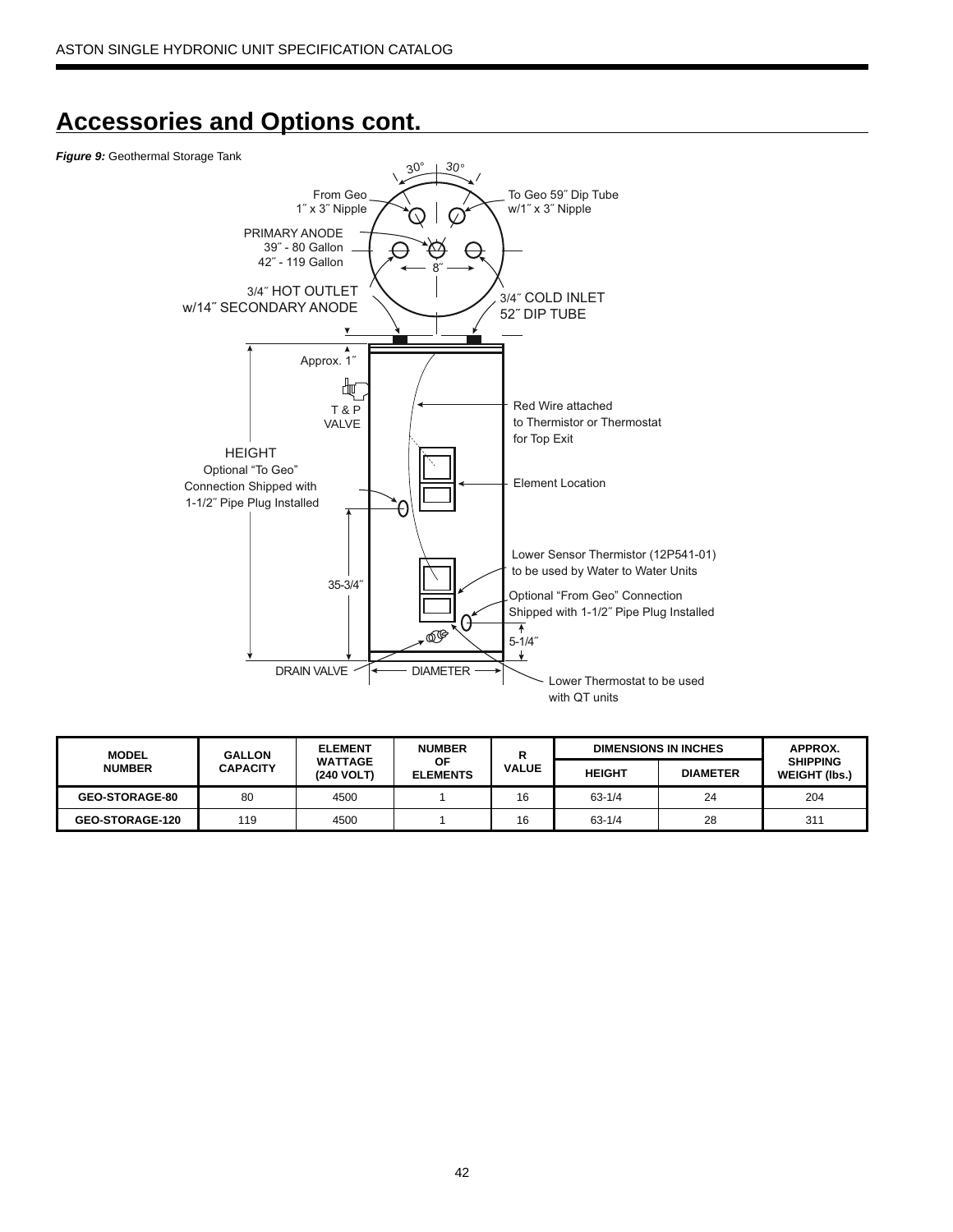# **Engineering Guide Specifications**

### **General**

The liquid source water-to-water heat pump shall be a single packaged heating only or reverse-cycle heating/cooling unit. Dedicated non-reversing heating only units shall be easily field convertible to cooling only units. The unit shall be listed by a nationally recognized safety-testing laboratory or agency, such as ETL Testing Laboratory, Underwriters Laboratory (UL), or Canadian Standards Association (CSA). The unit shall be rated in accordance with Air Conditioning, Heating, and Refrigeration Institute/International Standards Organization (AHRI/ISO) and Canadian Standards Association (CSA-US). The liquid source water-to-water heat pump unit shall be designed to operate with source liquid temperatures between 30°F [-1.1°C] and 110°F [43.3°C] in cooling, and between 25°F [-3.9°C] and 90°F [32.2°C] in heating.

### **Casing and Cabinet**

The cabinet shall be fabricated from heavy-gauge galvanized steel and finished with corrosion-resistant powder coating. This corrosion protection system shall meet the stringent 1,000 hour salt spray test per ASTM B117. The interior shall be insulated with 1 ⁄2 in. thick, multi-density, coated glass fiber for noise suppression.

All units shall have separate holes and knockouts for entrance of line voltage and low voltage control wiring. All factory-installed wiring passing through factory knockouts and openings shall be protected from sheet metal edges at openings by plastic ferrules. The control box shall be field switchable from front to back for improved application flexibility with quick attach low voltage harnesses. The control box is shipped standard on the opposite end of the water connections.

### **Refrigerant Circuit**

All units shall utilize the non-ozone depleting and low global warming potential refrigerant R-410A. All units shall contain a sealed refrigerant circuit including a hermetic motor-compressor, bidirectional thermostatic expansion valve, reversing valve, coaxial tube water-to-refrigerant heat exchanger, optional hot water generator coil, and service ports. An optional vented double wall load coaxial water-to-refrigerant heat exchanger is available on 018 and 025.

Compressors shall be high-efficiency scroll type designed for heat pump duty and mounted on vibration isolators. The compressor shall be double isolation mounted using selected durometer grommets to provide vibration free compressor mounting. All models will feature a compressor discharge muffler to help quiet compressor gas pulsations. A high density sound attenuating blanket shall be factory installed around the compressor to reduce sound. Compressor motors shall be single-phase PSC with overload protection. The coaxial water-to-refrigerant heat exchanger shall be designed for low water pressure drop and constructed of a convoluted copper (cupronickel option) inner tube and a steel outer tube. Refrigerant-to-water heat exchangers shall be of copper inner

water tube and steel refrigerant outer tube design, rated to withstand 600 PSIG (4135 kPa) working refrigerant pressure and 450 PSIG (3101 kPa) working water pressure. The thermostatic expansion valve shall provide proper superheat over the entire liquid temperature range with minimal "hunting." The valve shall operate bidirectionally without the use of check valves.

**Option:** Cupronickel refrigerant-to-water heat exchanger shall be of copper-nickel inner water tube and steel refrigerant outer tube design, rated to withstand 600 PSIG (4135 kPa) working refrigerant pressure and 450 PSIG (3101 kPa) working water pressure. Water lines shall also be of cupronickel construction.

*Option:* Hot Water Generator (available on 040-075) - Internal double wall vented hot water generator coil refrigerant to water heat exchangers suitable for potable water shall be of copper inner water tube and steel refrigerant outer tube design, rated to withstand 600 PSIG (4135 kPa) working refrigerant pressure and 450 PSIG (3101 kPa) working water pressure.

**Option:** Vented double wall water-to-refrigerant heat exchange (available on 018 and 025) - Internal vented double wall waterto-refrigerant coaxial heat exchangers suitable for potable water shall be of copper inner water tube and steel refrigerant outer tube design, rated to withstand 600 PSIG (4136 kPA) working refrigerant pressure and 450 PSIG (3101 kPA) water pressure.

### **Piping and Connections**

Supply and return water connections shall be 1 in. [25.4 mm] for the 018-040, 1 1 ⁄4 in. [31.75 mm] for the 050-075, and all hot water generator water connections shall be 1 ⁄2 in. [12.7 mm] FPT copper fittings. The FPT fittings shall be fixed to the cabinet by use of a captive fitting, which eliminates the need for backup pipe wrenches.

### **Electrical**

A control box shall be located within the unit compressor compartment and shall contain a 75VA transformer with a built-in circuit breaker, 24 volt activated compressor contactor, terminal block for thermostat wiring and solid-state controller for complete unit operation. Electromechanical operation WILL NOT be accepted. Units shall be name-plated for use with time delay fuses or HACR circuit breakers. Unit controls shall be 24 volt and provide heating or cooling as required by the remote thermostat/sensor.

A standard microprocessor-based controller that interfaces with an electronic thermostat to monitor and control unit operation shall be provided. The control shall provide operational sequencing, high and low pressure switch monitoring, freeze detection, hot water limit thermistor sensing, lockout mode control, hot water and loop pump control, LED status and fault indicators, fault memory, field selectable options and accessory output. The control shall provide fault retry three times before locking out to limit nuisance trips. Anti short-cycle protection shall be integral to the control.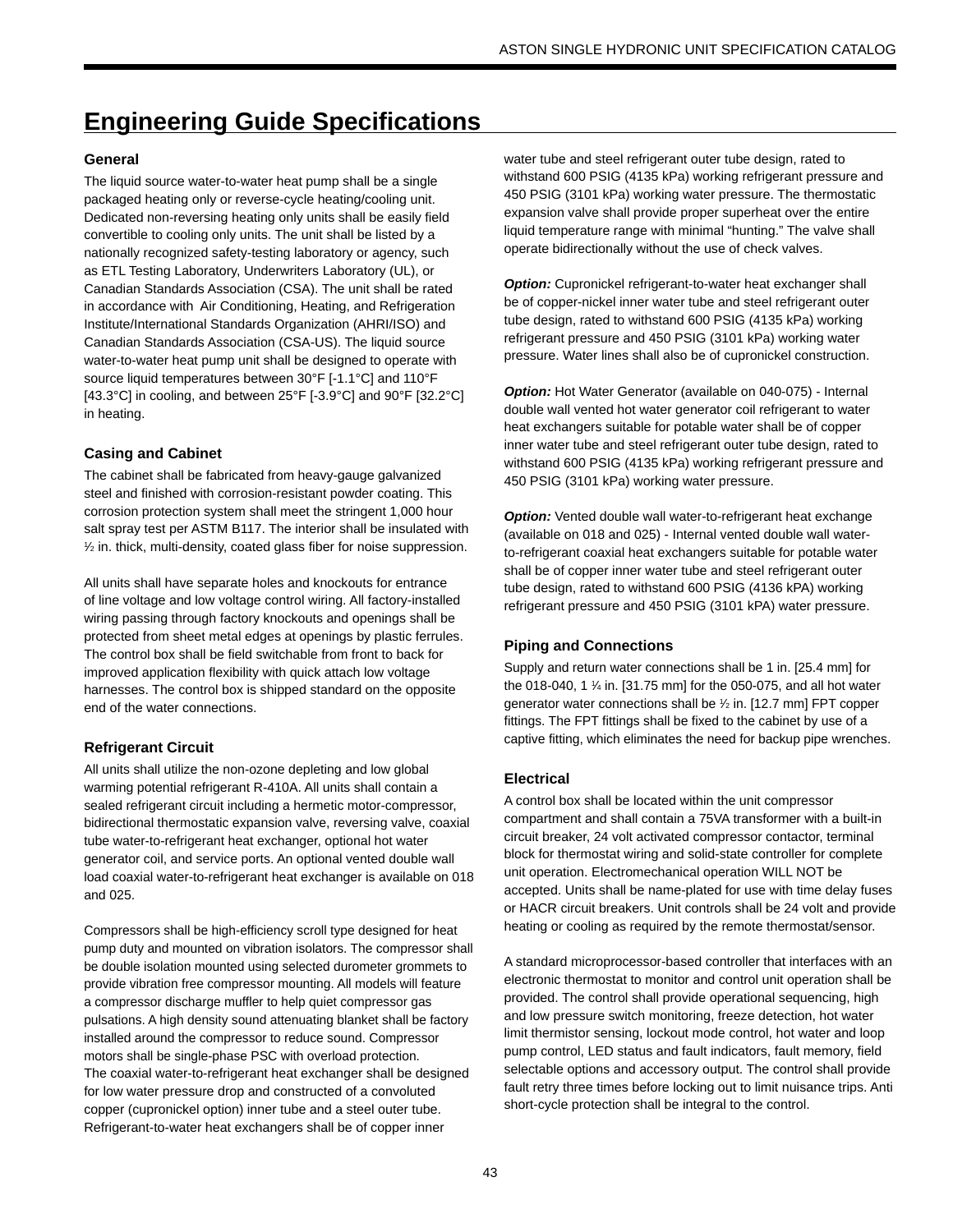# **Engineering Guide Specifications cont.**

A detachable terminal block with screw terminals will be provided for field control wiring. All units shall have knockouts for entrance of low and line voltage wiring.

**Option:** GeoStart (compressor Soft Starter) shall be factory installed for use in applications that require low starting amps, reduced compressor start-up noise, off-grid, and improved start-up behavior. GeoStart shall reduce normal starting current by 60% on 208/60/1 units.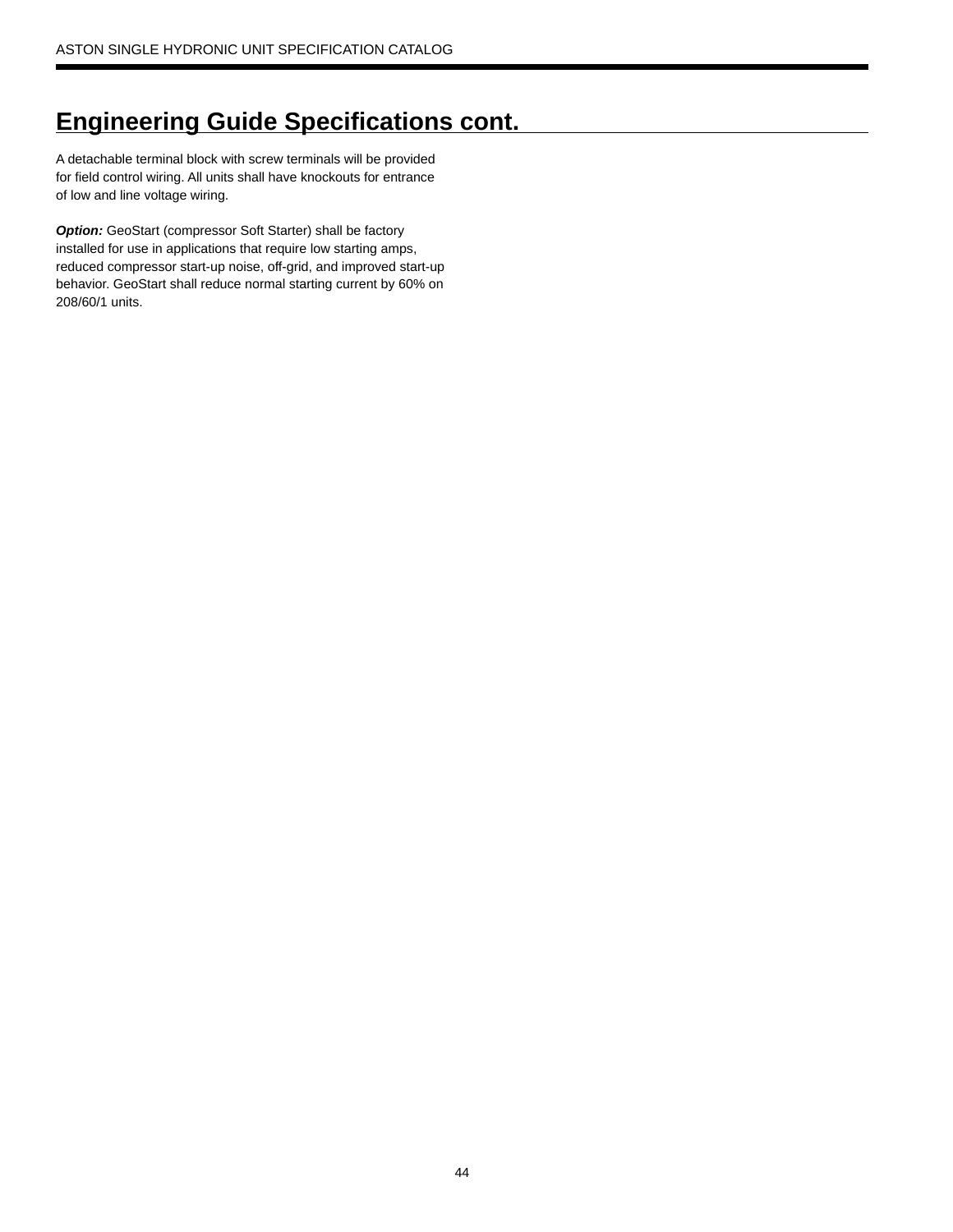# **Notes**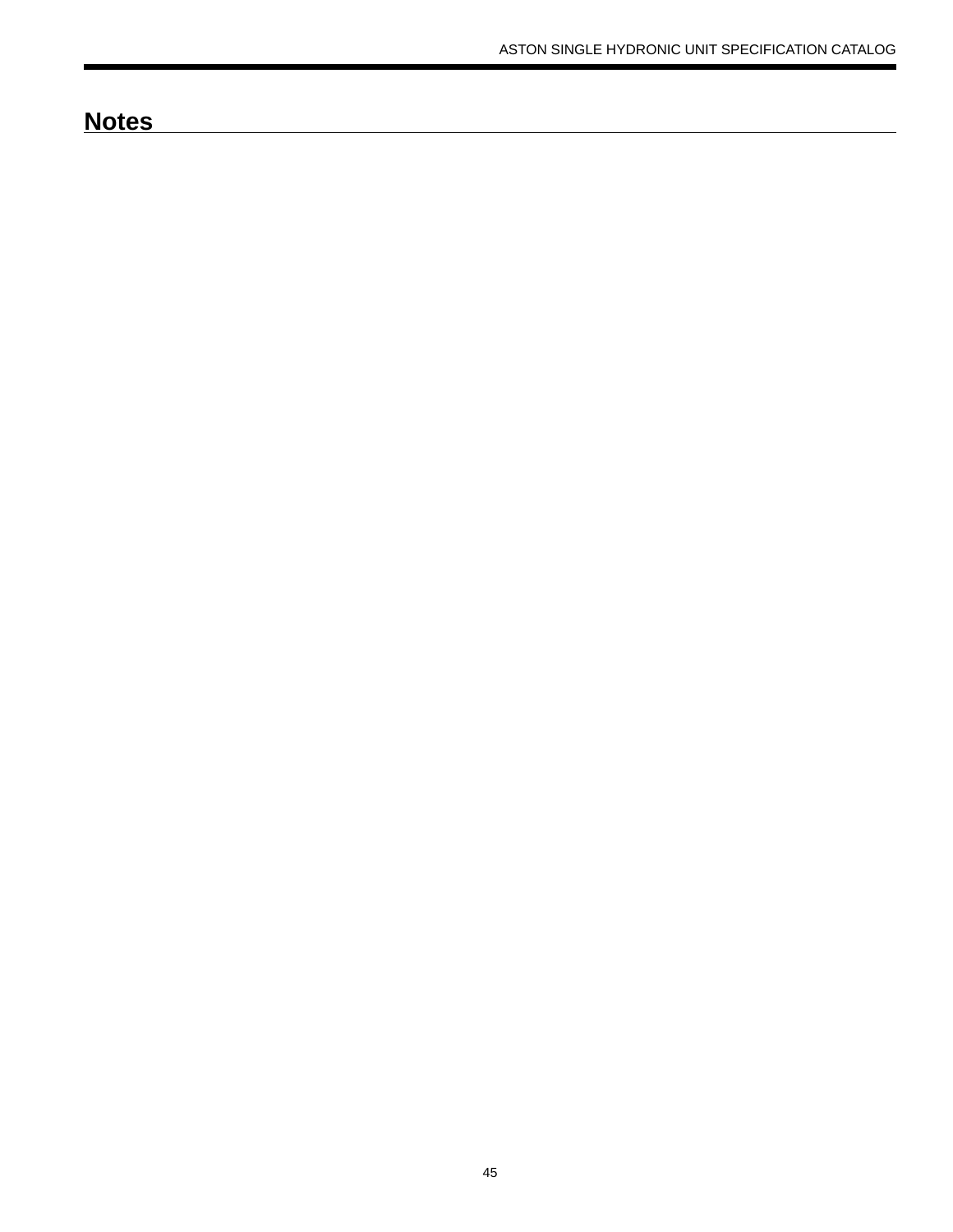# **Revision Guide**

| Pages:   | <b>Description:</b>                              | Date:        | By:       |
|----------|--------------------------------------------------|--------------|-----------|
| All      | <b>Updated Series to New Nomenclature</b>        | 06 Sept 2013 | DS.       |
| All      | Moved All Commercial Information to New Document | 06 Sept 2013 | DS.       |
| 42       | Updated Geothermal Storage Tank Wiring           | 06 Sept 2013 | DS.       |
| 4        | Updated 018 Revision Level                       | 09 May 2013  | DS.       |
| 22       | Updated 018 Electrical Data                      | 09 May 2013  | DS.       |
| 43       | Updated Load Side Pump Kits                      | 09 May 2013  | DS.       |
| All      | <b>Minor Formatting Corrections</b>              | 13 Nov 2012  | DS.       |
| 4        | <b>Updated AHRI Data Table</b>                   | 13 Nov 2012  | DS.       |
| 10, 12   | <b>Updated Cooling Setpoint Values</b>           | 13 Nov 2012  | DS.       |
| 5, 6, 45 | Added Notes Regarding Discharge Mufflers         | 13 Nov 2012  | DS.       |
| 43       | <b>Updated Water Connection Kits</b>             | 13 Nov 2012  | DS.       |
| 47       | <b>Added Revision Guide</b>                      | 13 Nov 2012  | <b>DS</b> |